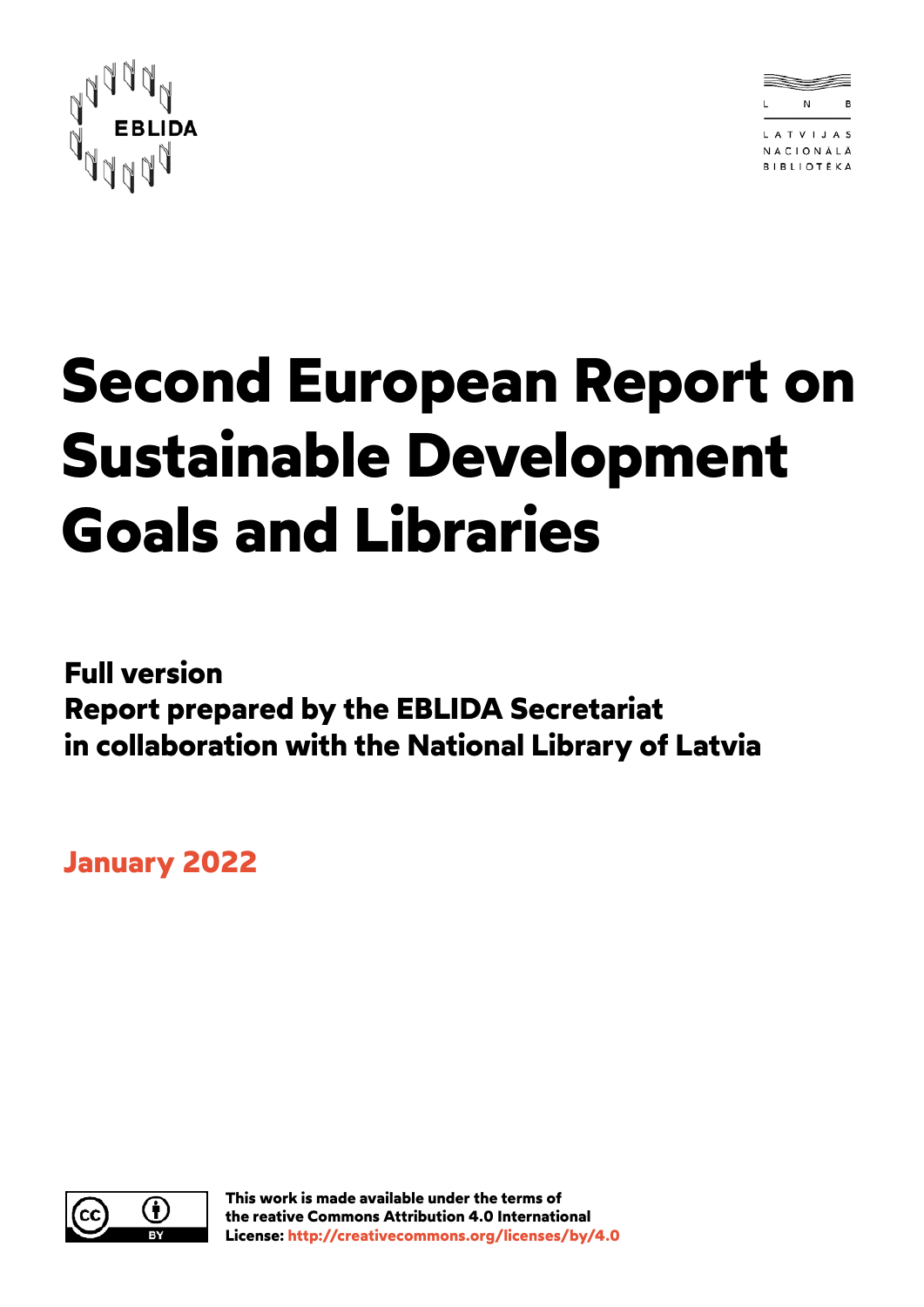Digital products and services have a considerable environmental impact. The larger the image and file size, the larger the energy consumption. Therefore, for the design of this report it was decided to use vector graphic. In this way the data load was lightened to have as low CO emissions as possible.

Report prepared by the EBLIDA Secretariat in collaboration with the National Library of Latvia

Special thanks to Karolina Andersdotter, Franziska Baetcke, Eliška Bartošová, Raphaëlle Bats, Sidsel Bech-Petersen, Valentina Bondesan, Jacqueline Breidlid, Julie Calmus, Maarten Crump, Kristīne Deksne, Bruno Duarte Eiras, Rauha Maarno, Jane Makke, Steffen Nissen, Marjolein Oomes, Zélia Parreira, Alicia Sellés Carot, Spaska Tarandova, Erich Agnes Terezia, Tuuliki Tõisteand and Ton van Vlimmeren.

Authors: Giuseppe Vitiello, Katrīna Kukaine, Kristīne Deksne, Māra Jēkabsone Introduction: Ton van Vlimmeren, President of EBLIDA Survey graphics: Sophie Felfoldi (survey carried out by EBLIDA Secretariat in 2021) Concept of communication: Inga Surgunte Design and layout: Tatjana Raičiņeca Editors: Majella Cunnane, Māra Jēkabsone

© EBLIDA, 2022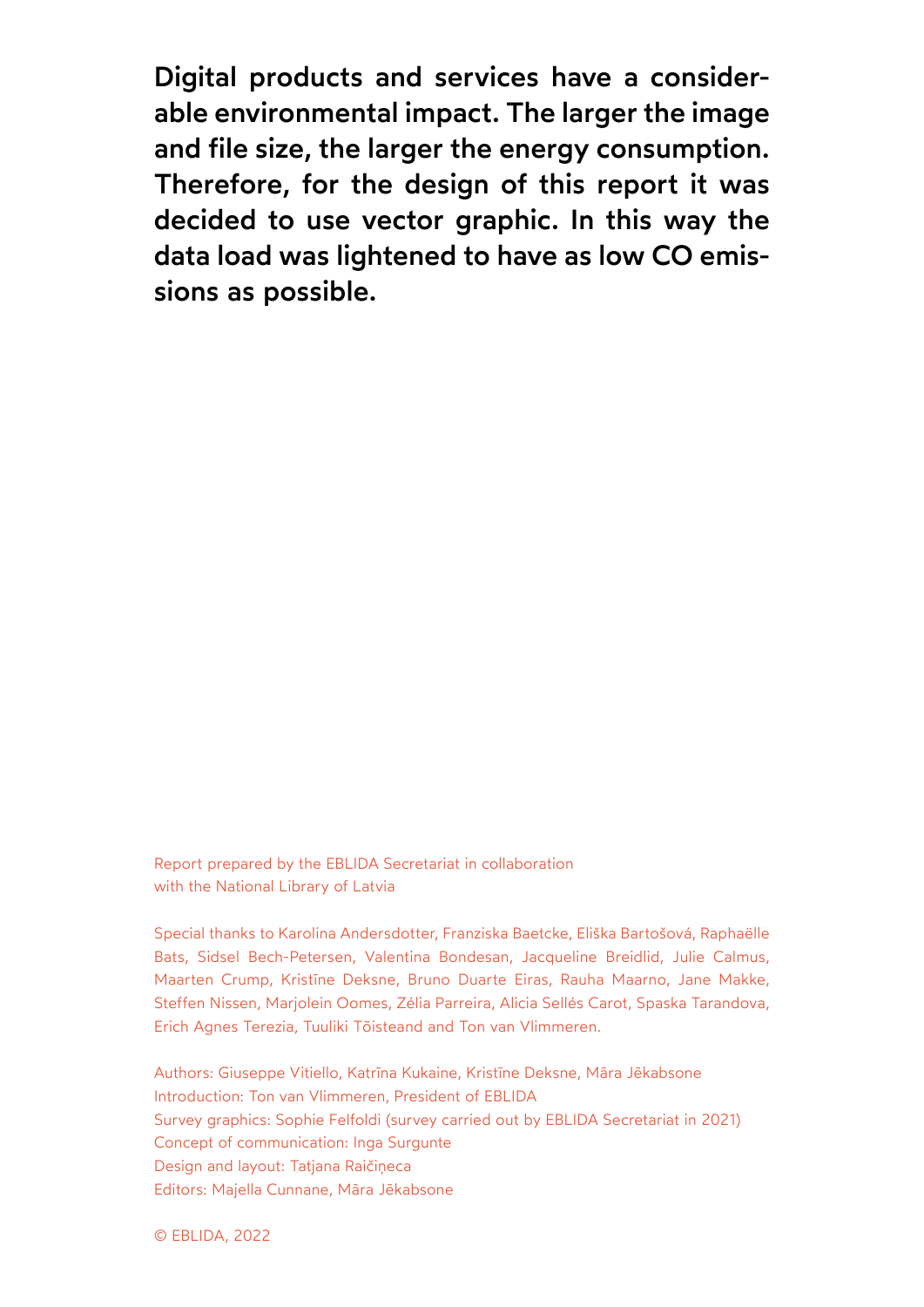# **Table of Contents**

#### **[Introduction, by Ton van Vlimmeren](#page-5-0) [Methodology](#page-6-0) [6](#page-5-0) [7](#page-6-0)**

### **[Part I: Synthesis of the Report](#page-7-0) [8—24](#page-7-0)**

- [1. SDGs: national perception and coordinating entities](#page-8-0) [9](#page-8-0)
- [2. Visibility at national level and library advocacy](#page-12-0) [13](#page-12-0)
- [3. How are SDG-oriented library projects funded?](#page-14-0) [15](#page-14-0)
- [4. International partnership](#page-17-0) [18](#page-17-0)
- [5. Evaluation of SDG-oriented library projects](#page-20-0) [21](#page-20-0)
- [6. Preliminary conclusions](#page-23-0) [24](#page-23-0)

#### **[Part II: Country profiles](#page-24-0) [25—76](#page-24-0)**

#### **[1. Bulgaria](#page-25-0) [26](#page-25-0)**

- [1.1 General background and who's who](#page-25-0) [26](#page-25-0)
- [1.2 SDG priorities and policies in Bulgarian libraries](#page-25-0) [26](#page-25-0)
- [1.3 SDG-oriented projects](#page-26-0) [27](#page-26-0)
- [1.4 Funding sources and evaluation](#page-27-0) [28](https://udrzitelna.knihovna.cz/tema-2021#h.6v1499xs50az)
- **[2. Czech Republic](#page-28-0) [29—32](#page-28-0)**
	- [2.1 General background and who's who](#page-28-0) [29](#page-28-0)
	- [2.2 SDG priorities and policies in Czech libraries](#page-28-0) [29](#page-28-0)
	- [2.3 SDG-oriented projects](#page-28-0) [29](#page-28-0)
	- [2.4 Funding sources and evaluation](#page-31-0) 32

#### **[3. Denmark](#page-32-0) [33—36](#page-32-0)**

- [3.1 General background and who's who](#page-32-0) [33](#page-32-0)
- [3.2 SDG priorities and policies in Danish libraries](#page-32-0) [33](#page-32-0)
- [3.3 SDG-oriented projects](#page-33-0) [34](#page-33-0)
- [3.4 Funding sources and evaluation](#page-35-0) [36](#page-35-0)

#### **[4. Estonia](#page-36-0) [37—40](#page-36-0)**

- [4.1 General background and who's who](#page-36-0) [37](#page-36-0)
- [4.2 SDG priorities and policies in Estonian libraries](#page-36-0) [37](#page-36-0)
- [4.3 SDG-oriented projects](#page-36-0) [37](#page-36-0)
- [4.4 Funding sources and evaluation](#page-38-0) [39](#page-38-0)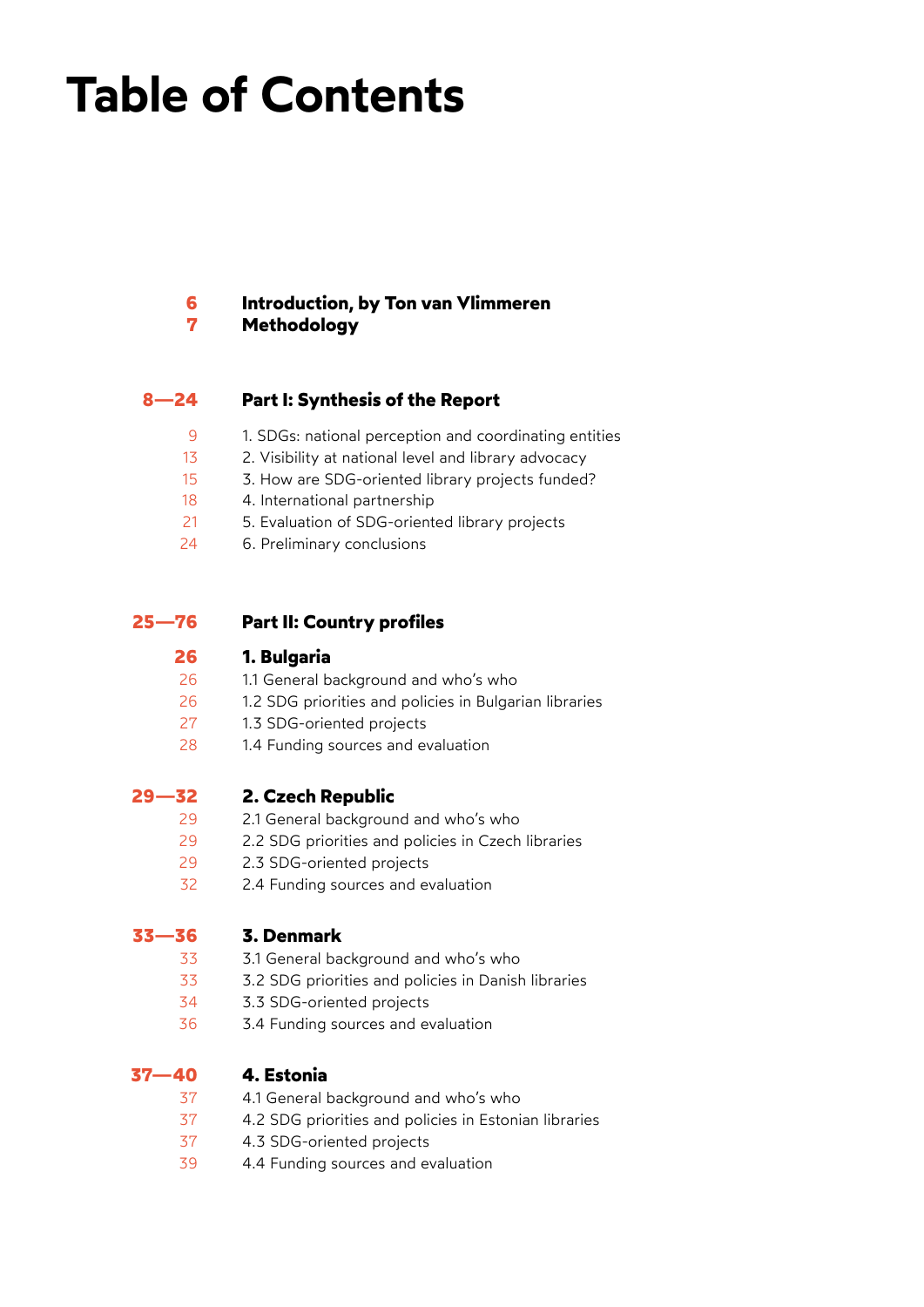### **[5. Finland](#page-39-0) [40—41](#page-39-0)**

- [5.1 General background and who's who](#page-39-0) 40
- [5.2 SDG priorities and policies in Finnish libraries](#page-39-0) 40
- [5.3 SDG-oriented projects](#page-39-0) 40
- [5.4 Funding sources and evaluation](#page-40-0) [4 1](#page-40-0)

#### **[6. France](#page-41-0) [42—44](#page-41-0)**

- [6.1 General background and who's who](#page-41-0) [42](#page-41-0)
- [6.2 SDG priorities and policies in French libraries](#page-41-0) [42](#page-41-0)
- [6.3 SDG-oriented projects](#page-41-0) [42](#page-41-0)
- [6.4 Funding sources and evaluation](#page-43-0) [44](#page-43-0)

#### **[7. Germany](#page-44-0) [45—49](#page-44-0)**

- [7.1 General background and who's who](#page-44-0) [45](#page-44-0)
- [7.2 SDG priorities and policies in German libraries](#page-44-0) [45](#page-44-0)
- [7.3 DG-oriented projects](#page-45-0) [46](#page-45-0)
- [7.4 Funding sources and evaluation](#page-48-0) [49](#page-48-0)

#### **[8. Greece](#page-49-0) [50](#page-49-0)**

- [8.1 General background and who's who](#page-49-0) [50](#page-49-0)
- [8.2 SDG priorities and policies in Greek libraries](#page-49-0) [50](#page-49-0)
- [8.3 Funding sources and evaluation](#page-49-0) [50](#page-49-0)

#### **[9. Italy](#page-50-0) [51—54](#page-50-0)**

- [9.1 General background and who's who](#page-50-0) [5 1](#page-50-0)
- [9.2 SDG priorities and policies in Italian libraries](#page-50-0) [5 1](#page-50-0)
- [9.3 SDG-oriented projects](#page-51-0) [52](#page-51-0)
- [9.4 Funding sources and evaluation](#page-53-0) [54](#page-53-0)

#### **[10. Latvia](#page-54-0) [55—60](#page-54-0)**

- [10.1 General background and who's who](#page-54-0) [55](#page-54-0)
- [10.2 SDG priorities and policies in Latvian libraries](#page-54-0) [55](#page-54-0)
- [10.3 SDG-oriented projects](#page-55-0) [56](#page-55-0)
- [10.4 Funding sources and evaluation](#page-58-0) [59](#page-58-0)

#### **[11. Lithuania](#page-59-0) [60—64](#page-59-0)**

- [11.1 General background and who's who](#page-59-0) [60](#page-59-0)
- [11.2 SDG priorities and policies in Lithuanian libraries](#page-59-0) [60](#page-59-0)
- [11.3 SDG-oriented projects](#page-59-0) [60](#page-59-0)
- [11.4 Funding sources and evaluation](#page-62-0) [63](#page-62-0)

#### **[12. The Netherlands](#page-63-0) [64—65](#page-63-0)**

- [12.1 General background and who's who](#page-63-0) [64](#page-63-0)
- [12.2 SDG priorities and policies in Dutch libraries](#page-63-0) [64](#page-63-0)
- [12.3 SDG-oriented projects](#page-63-0) [64](#page-63-0)
- [12.4 Funding sources and evaluation](#page-64-0) [65](#page-64-0)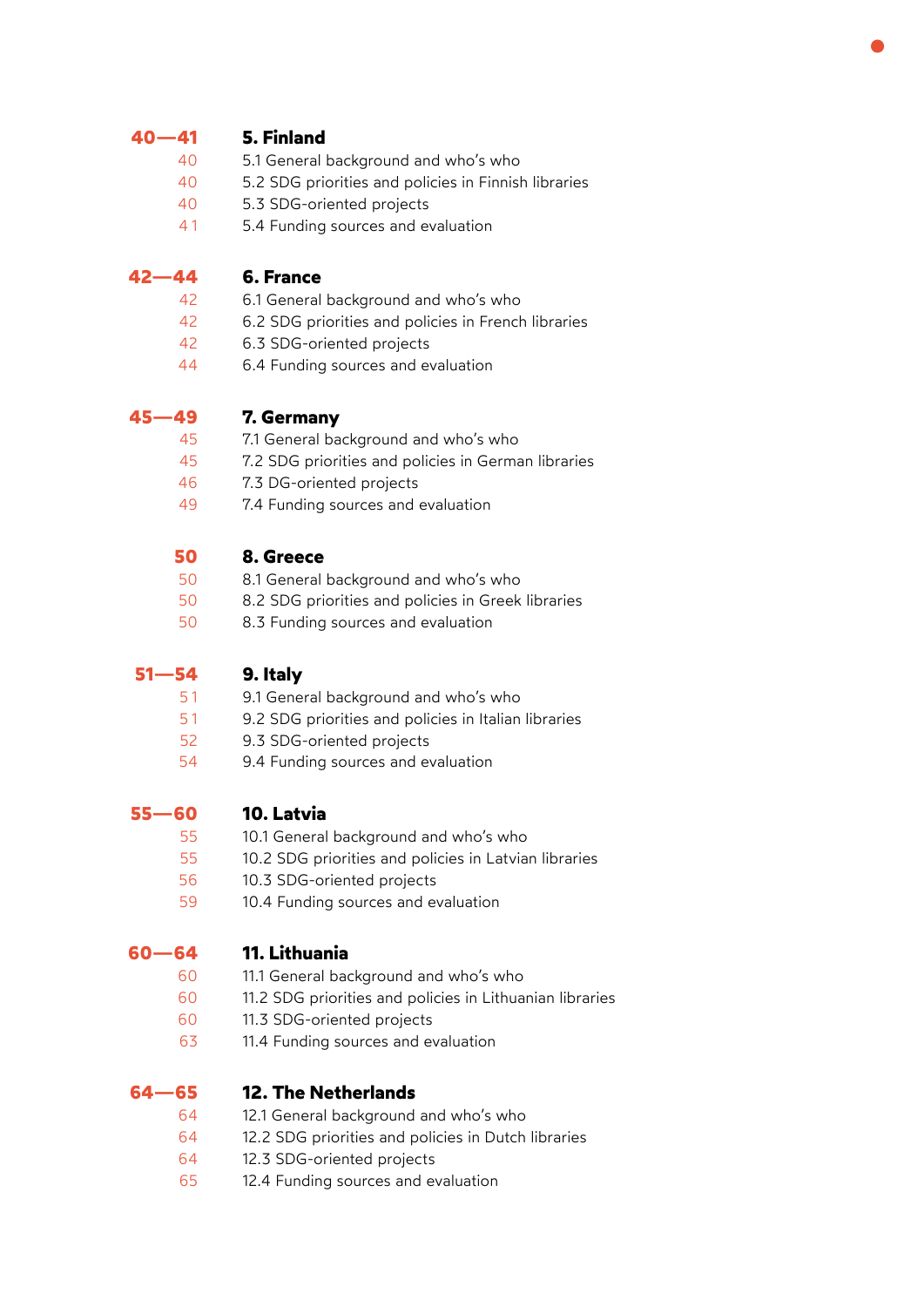### **[13. Portugal](#page-65-0) [66—67](#page-65-0)**

- [13.1 General background and who's who](#page-65-0) [66](#page-65-0)
- [13.2 SDG priorities and policies in Portuguese libraries](#page-65-0) [66](#page-65-0)
- [13.3 SDG-oriented projects](#page-65-0) [66](#page-65-0)
- [13.4 Funding sources and evaluation](#page-66-0) [67](#page-66-0)

### **[14. Romania](#page-67-0) [68—71](#page-67-0)**

- [14.1 General background and who's who](#page-67-0) [68](#page-67-0)
- [14.2 SDG priorities and policies in Romanian libraries](#page-67-0) [68](#page-67-0)
- [14.3 SDG-oriented projects](#page-67-0) [68](#page-67-0)
- [14.4 Funding sources and evaluation](#page-70-0) [71](#page-70-0)

### **[15. Spain](#page-71-0) [72—73](#page-71-0)**

- [15.1 General background and who's who](#page-71-0) [72](#page-71-0)
- [15.2 SDG priorities and policies in Spanish libraries](#page-71-0) [72](#page-71-0)
- [15.3 SDG-oriented projects](#page-71-0) [72](#page-71-0)
- [15.4 Funding sources and evaluation](#page-72-0) [73](#page-72-0)

### **[16. Sweden](#page-73-0) [74—75](#page-73-0)**

- [16.1 General background and who's who](#page-73-0) [74](#page-73-0)
- [16.2 SDG priorities and policies in Swedish libraries](#page-73-0) [74](#page-73-0)
- [16.3 SDG-oriented projects](#page-73-0) [74](#page-73-0)
- [16.4 Funding sources and evaluation](#page-74-0) [75](#page-74-0)

### **[17. Switzerland](#page-75-0) [76](#page-75-0)**

- [17.1 General background and who's who](#page-75-0) [76](#page-75-0)
- [17.2 SDG priorities and policies in Swiss libraries](#page-75-0) [76](#page-75-0)
- [17.3 SDG-oriented projects](#page-75-0) [76](#page-75-0)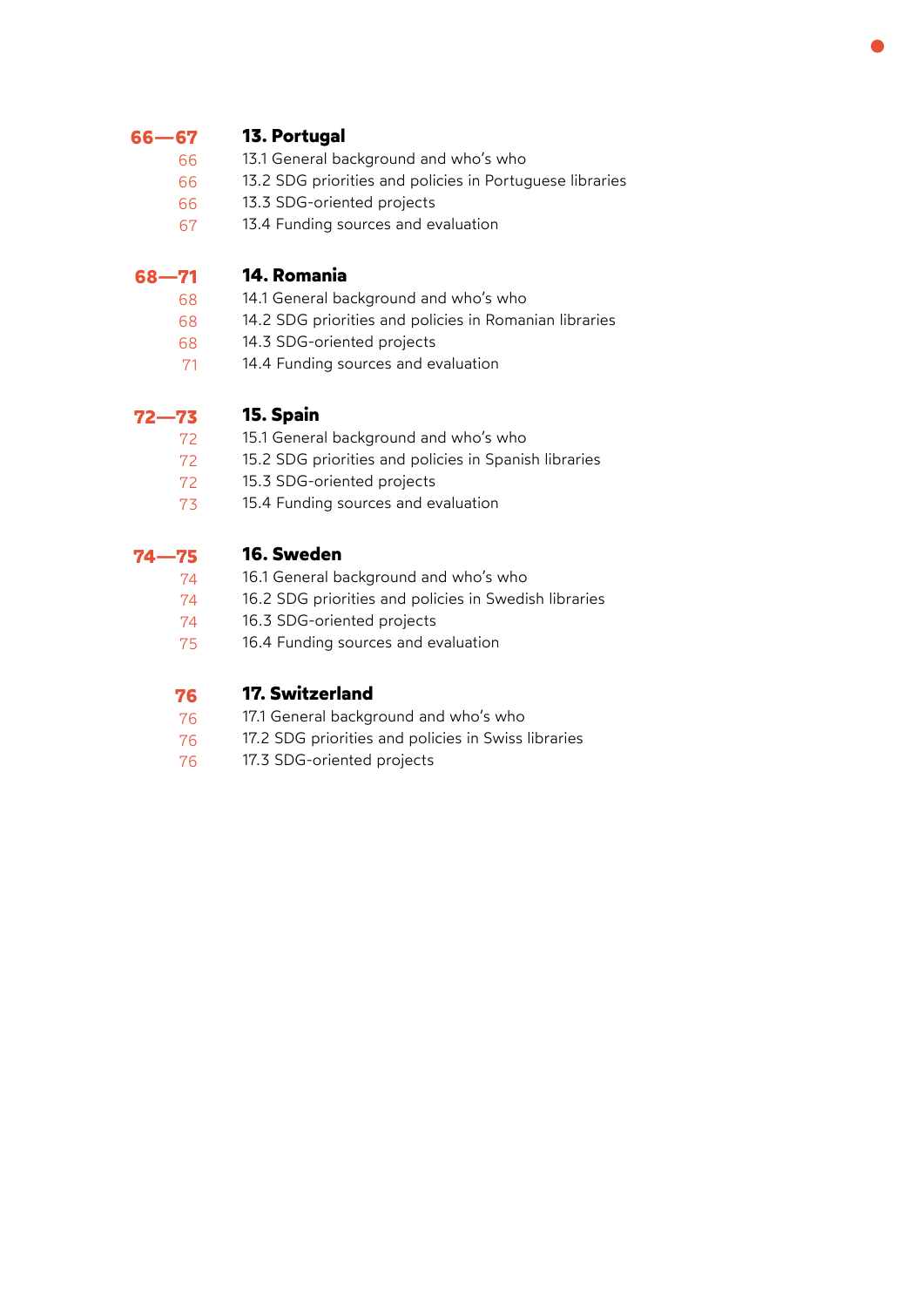# <span id="page-5-0"></span>**Introduction**

In 2020, EBLIDA released the [First European Report on Sustainable Development Goals](http://www.eblida.org/Documents/EBLIDA-Report-SDGs-and-their-implementation-in-European-libraries.pdf)  and Libraries. One year ago, the enthusiastic response from library associations showed a quite disparate picture, from front runners fully committed to the attainment of SDGs to a minimal level of awareness. In general, the Agenda 2030 was still considered an accessory objective, not pivotal in library activities. One year later, in 2021, an interesting shift can be noticed and the situation reported by the 2nd European Report offers a totally different scenario.

Not only is the level of awareness much higher than in the past, but a good number of library associations have convincingly embarked upon the Agenda 2030 pathway. In spite of, or perhaps because of, the catastrophic impact of the pandemic and the poor global SDG record in 2021, coherent and fully-fledged policies are now being enforced. There is a clear understanding, at least at top level, that libraries can make the most of SDG strategies.

This provides evidence of the validity of the EBLIDA approach. In 2019, six months before the European Commission re-oriented its work programme towards the full implementation of the 2030 Agenda for sustainable development, EBLIDA made the proposal that SDGs implemented in libraries should not only be stories told to administrators and policy-makers for advocacy purposes, but ought to consist of a fullyfledged concept framing library work into a much broader and far-reaching scope.

This strategy proved to be accurate during the Covid crisis, when libraries developed along two directions: the digital library and the socially inclusive library. The Covid crisis has clearly shown that open access to information does not necessarily mean open access to accurate information. When accurate information has a cost, libraries remain safe harbours for free access, guaranteeing quality output and access to certified information.

The chapter of the socially inclusive library fully complies with the social and economic pillars of the Agenda 2030. The EBLIDA Second European Report on Sustainable Development and Libraries provides many hints on how SDGs are perceived in libraries, but also on how libraries can be perceived in society. The EBLIDA accompanying programme "Think the Unthinkable — a European library agenda meeting sustainable developmen[t goals to be funded through European Structural and Investment Funds](http://www.eblida.org/Documents/Think_the_unthinkable_a_post_Covid-19_European_Library_Agenda.pdf)  (ESIF) 2021-2027" lays the foundation for possible funding for SDG-oriented projects.

This report is opening new directions for future EBLIDA strategy in the SDG field. It fulfils the library's commitment towards the attainment of SDGs in society, reinforces SDGoriented policies in libraries at European scale and boosts the preparation of projects at national and international level. In this respect, it is a milestone for library work whose impact will be measured hopefully in the very near future.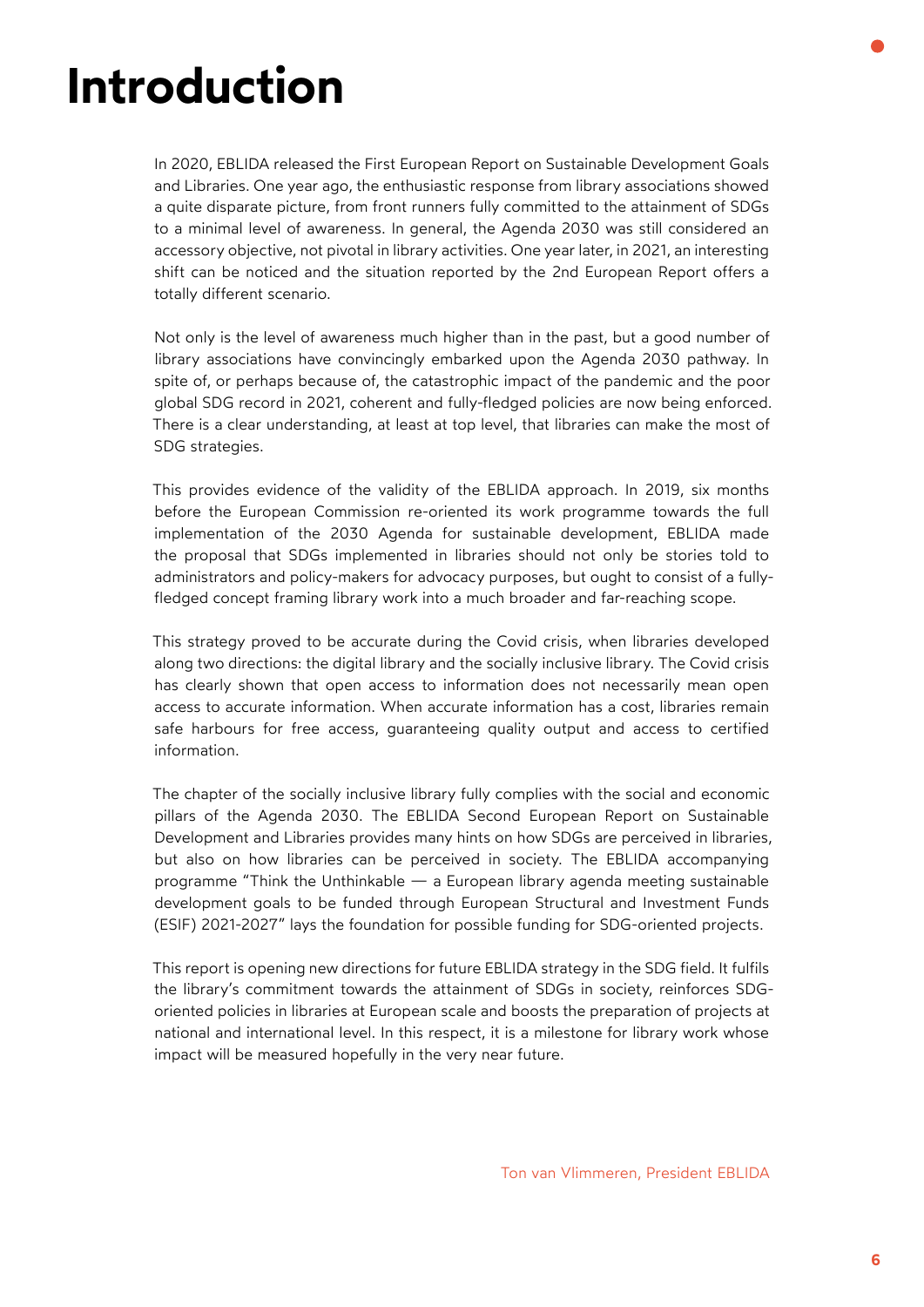# <span id="page-6-0"></span>**Methodology**

In June 2021, the EBLIDA Secretariat sent out a survey addressed at library associations and at the community of EBLIDA experts who are promoting the 2030 Agenda for sustainable development. This community stationing in the [EBLIDA Sustainable Development House](http://www.eblida.org/activities/the-eblida-sdg-european-house.html)  includes the [EBLIDA Executive Committee,](http://www.eblida.org/about-eblida/executive-committee-2021-2024/) the [EBLIDA Expert Group ELSIA](http://www.eblida.org/about-eblida/expert-groups/eu-libraries-sustainable-development-implementation-assessment.html) (European Libraries and Sustainable Development Implementation and Assessment) and TTU ("Think the Unthinkable") coordinators.

Responses were received from library associations and other representative institutions from 17 countries. These countries and associations/institutions are: Bulgaria (Bulgarian Library and Information Association), Czech Republic (Czech Library Association and Masaryk University), Denmark (Aarhus Public Libraries and Danish Library Association), Estonia (Estonian Librarians' Association), Finland (Finnish Library Association), France (French Library Association), Germany (German Library Association), Greece (Association of Greek Librarians and Information Scientists), Italy (Italian Library Association, CSBNO and Rete delle Reti), Latvia (National Library of Latvia and the Library Association of Latvia), Lithuania (Martynas Mažvydas National Library of Lithuania and the Library Association of Lithuania), the Netherlands (The Alignment House), Portugal (Portuguese Library Association and the General Directorate for Book, Archives and Libraries), Romania (The Association of Librarians and Public libraries in Romania), Spain (FESABID), Sweden (Swedish Library Association), Switzerland (Swiss Library Association Bibliosuisse).

Most responses covered all aspects of the survey, thus providing full information about policies enforced at national level and main projects. Some of the responses are the expression of the official policy of the national library association or the entity which plays a central role in the implementation of SDGs; some of the others are expert opinions which picture the situation in each country in a realistic way.

With 19 questions, the survey was partly structured with pre-coded questions and partly unstructured with free answers. A long list of some 50 projects, chosen by respondents among the most qualified, exemplifies the SDG-oriented policies followed by libraries for each concerned country. The resulting report is divided into two parts: the first synthetises the content of the answers; the second includes a series of country profiles which clearly illustrates the nature and the level of effort deployed by library associations and their partners in the implementation of the 2030 Agenda in libraries.

In September 2021, the National Library of Latvia organised an online conference — "[Localising the Sustainable Development Goals through Baltic museums and libraries"](https://baltic-museums-libraries-sdg.lnb.lv/)  $$ in collaboration with the Latvian Museum Association and the Library Association of Latvia. After this successful conference, the National Library of Latvia wished to extend the promotion of SDGs from the Baltic area to the rest of Europe. A natural ally was found in EBLIDA, whose three-year commitment to the Agenda 2030 has helped boost SDG activities all over Europe.

The "Second European Report on Sustainable Development Goals and Libraries" has been jointly drafted by EBLIDA and the National Library of Latvia.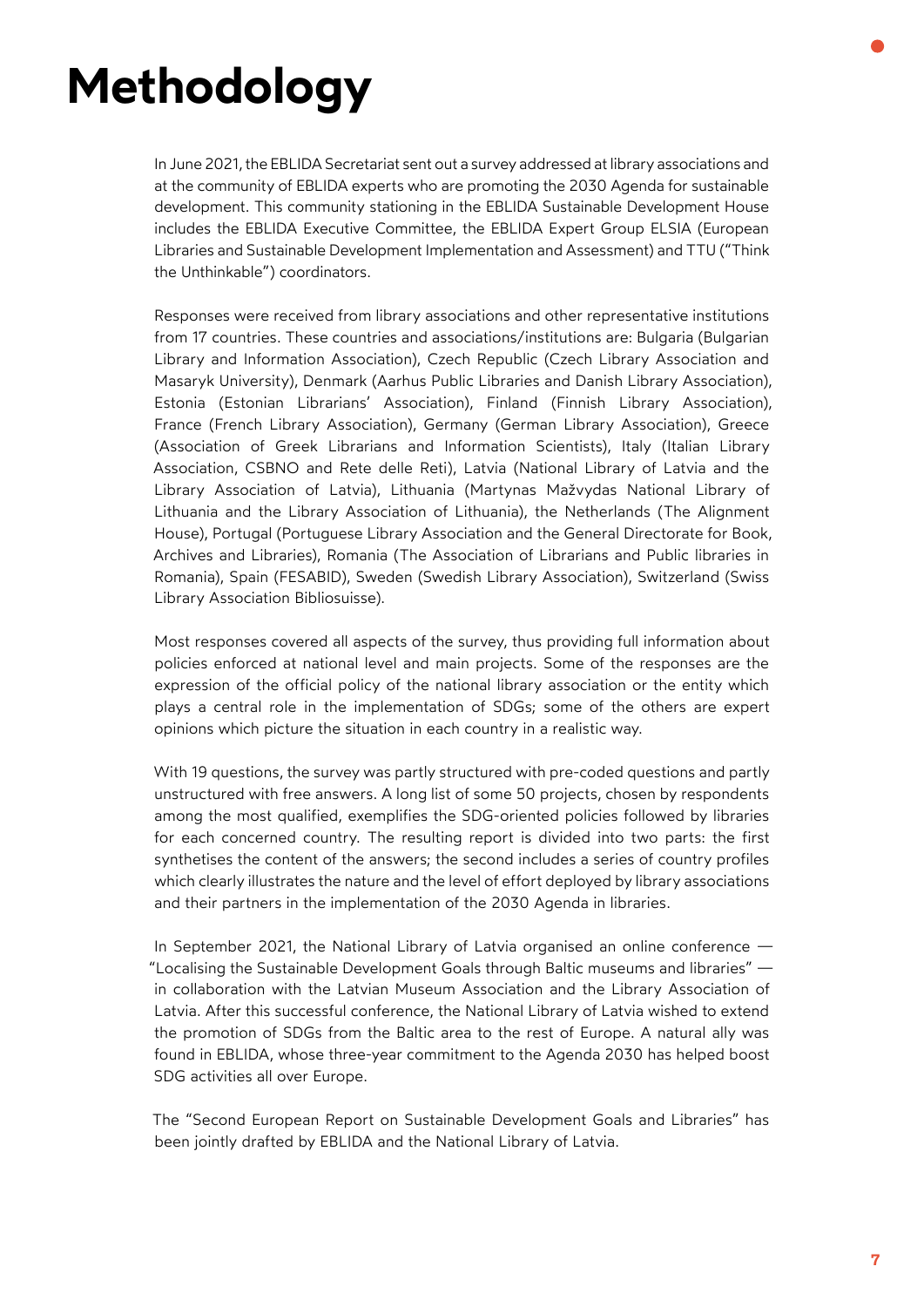# <span id="page-7-0"></span>**Part I: Synthesis of the Report**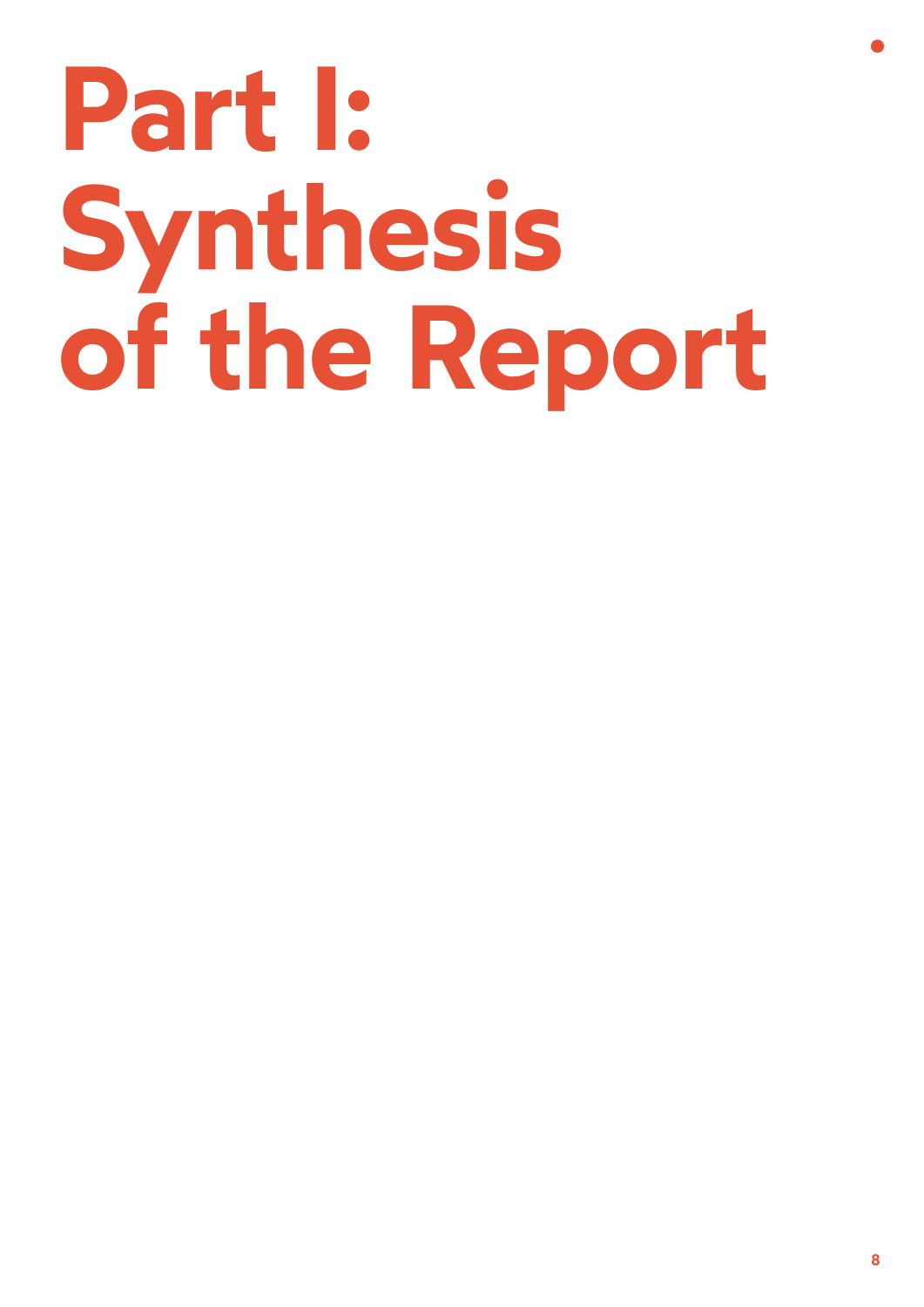# <span id="page-8-0"></span>**1. SDGs: national perception and coordinating entities**

**1.1** SDGs in European libraries are not only about projects, they are also about how library personnel and users perceive and apply them in their everyday work. Respondents were given the possibility of choosing different statements reflecting their perceptions. Half of the respondents agreed that the level of awareness of SDGs in libraries has increased, but that activities are still lagging behind. Remarkably enough, 47% of the responses conclude that SDGs are implemented in a convincing and active way. Another 33% expresses the opinion that, in spite of a good understanding of policies and objectives, SDGs are not implemented in libraries. No one, however, shows complete ignorance of the 2030 Agenda for sustainable development.

### With which of the following statements would you agree?



Answered: 19 Skipped: 0

| Answer choices                                                                                                                                                                                                          | <b>Responses</b> |             |
|-------------------------------------------------------------------------------------------------------------------------------------------------------------------------------------------------------------------------|------------------|-------------|
| In my country library operations have been, or are being<br>adapted to the Agenda 2030 on sustainable development:<br>sustainable development is now the core library concept                                           | 10,53%           | 2           |
| SDGs are being implemented in the libraries of<br>my country in a convincing and active way                                                                                                                             | 47,37%           | 9           |
| SDGs are well known by librarians at national level;<br>nevertheless, activities are still lagging behind                                                                                                               | 52,63%           | 10          |
| In my country SDGs were not implemented at all in<br>libraries; however, the European Commission and national<br>governments have put SDGs at the core of their concerns<br>and something will also happen in libraries | 31,58%           | 6           |
| Do not know about SDGs                                                                                                                                                                                                  | 0,00%            | $\mathbf 0$ |
| Other (please specify)                                                                                                                                                                                                  |                  | 6           |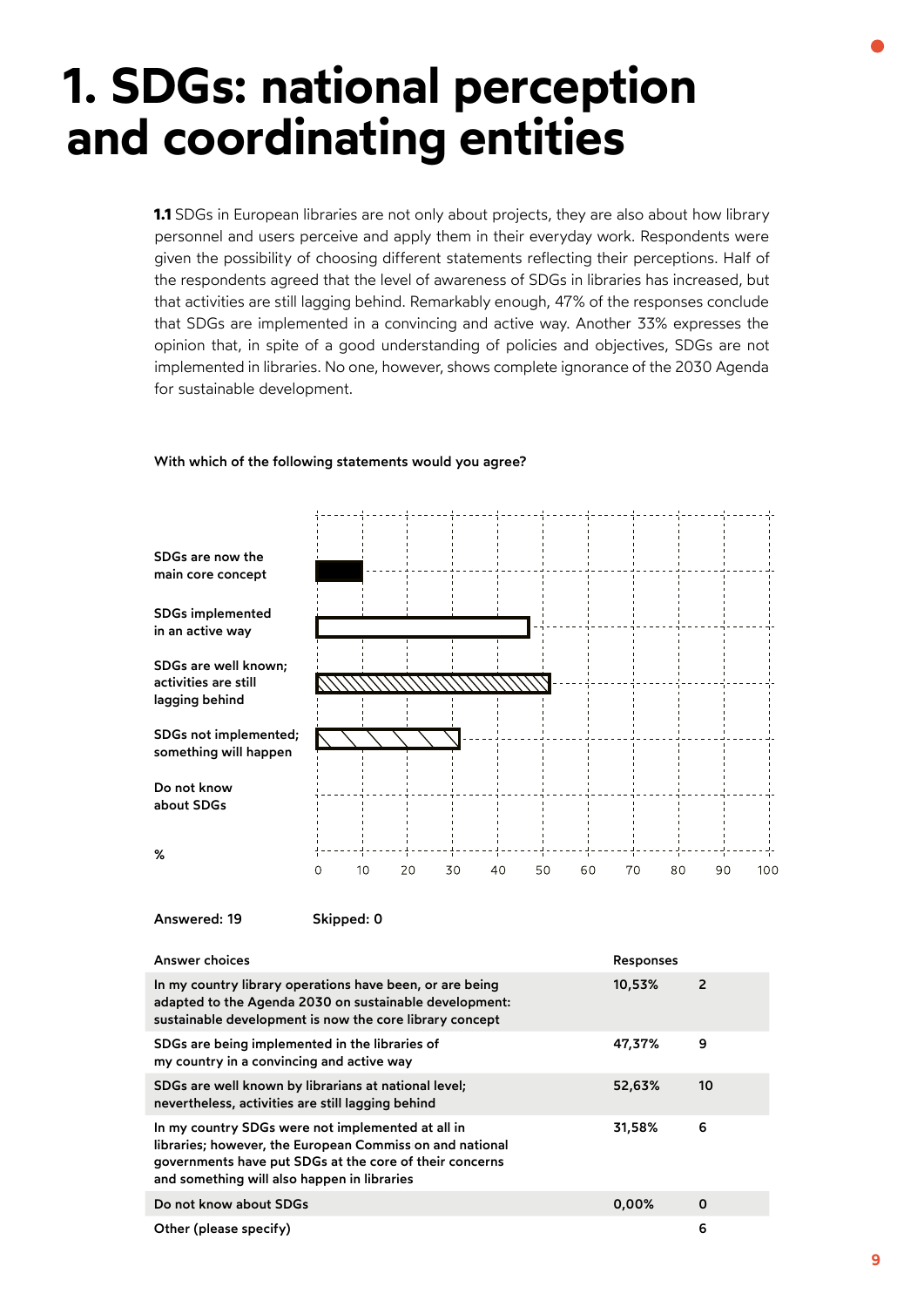**1.2** A good 84% of national library associations and/or library agencies state that there is a clear promotion of SDG-oriented schemes, with a selection of SDGs that are relevant at national level and the definition of well-established policies. This result confirms that awareness, at least at top level, has increased from 2020 to 2021, together with the understanding that SDGs are a central drive for library development.

| Yes             |   |    |            |    |    |    |    |    |           |             |     |
|-----------------|---|----|------------|----|----|----|----|----|-----------|-------------|-----|
|                 |   |    |            |    |    |    |    |    |           |             |     |
| No              |   |    |            |    |    |    |    |    |           |             |     |
| I don't know    |   |    |            |    |    |    |    |    |           |             |     |
|                 |   |    |            |    |    |    |    |    |           |             |     |
|                 |   |    |            |    |    |    |    |    |           |             |     |
| %               | 0 | 10 | 20         | 30 | 40 | 50 | 60 | 70 |           | 80<br>90    | 100 |
| Answered: 19    |   |    | Skipped: 0 |    |    |    |    |    |           |             |     |
| Answer choices  |   |    |            |    |    |    |    |    | Responses |             |     |
| Yes             |   |    |            |    |    |    |    |    | 84,21%    | 16          |     |
| No              |   |    |            |    |    |    |    |    | 15,79%    | 3           |     |
| I don't know    |   |    |            |    |    |    |    |    | 0,00%     | $\mathbf 0$ |     |
| <b>Comments</b> |   |    |            |    |    |    |    |    |           | 3           |     |

Have library associations and/or library agencies in your country identified policies with a view to pursuing sustainable development policies in libraries?

**1.3** 15 out of 17 SDGs are recognised as being relevant for ordinary library work. Not all of them, however, enjoy the same priority and are implemented with equal effort. Unsurprisingly, almost all respondents (95%) selected SDG 4 "Quality education" as the pivotal SDG for libraries. Interestingly enough, SDG 11 "Sustainable Cities and Communities" and SDG 16 "Peace, Justice and Strong Institutions" are also strongly associated with library work (respectively 68% and 63% of the answers) — library heritage is core in SDG 11, whereas SDG 16, Target 10, deals with access to information. SDG 17 is also strongly associated with library work, although this SDG is understood more in the sense of traditional library cooperation than recognition of the need for international partnership (57% of responses). In the wake of the Covid crisis, it is not surprising that SDGs 3 "Good Health and well-being" (47%) and SDG 10 "Reducing Inequality" (48%) are also at the core of library policies — evidence, if any, of the socially inclusive nature of library work.

Library professionals are to a large extent female; therefore, it may be surprising that SDG 5 "Gender Equality" is considered a core business for libraries by only 42% of respondents. Awareness activities about SDG 12 "Responsible Consumption and Production" and SDG 13 "Climate Action" also enjoy popularity in SDG-oriented library activities (42%).

All other SDGs — SDG 1 "No poverty", SDG 8 "Decent Work and Economic Growth", SDG 6 "Clean Water and Sanitation", SDG 7 "Affordable and Clean Energy", SDG 8 "Decent work and economic growth", "SDG 9 "Industry, Innovation and Infrastructure", SDG 15 "Life on Land" — are less popular in libraries (from 10% to 30% of the answers). SDG 2 "Zero Hunger" and SDG 14 "Life below water" are not immediately perceived as being close to library work, although occasional projects may take place within the framework of research libraries.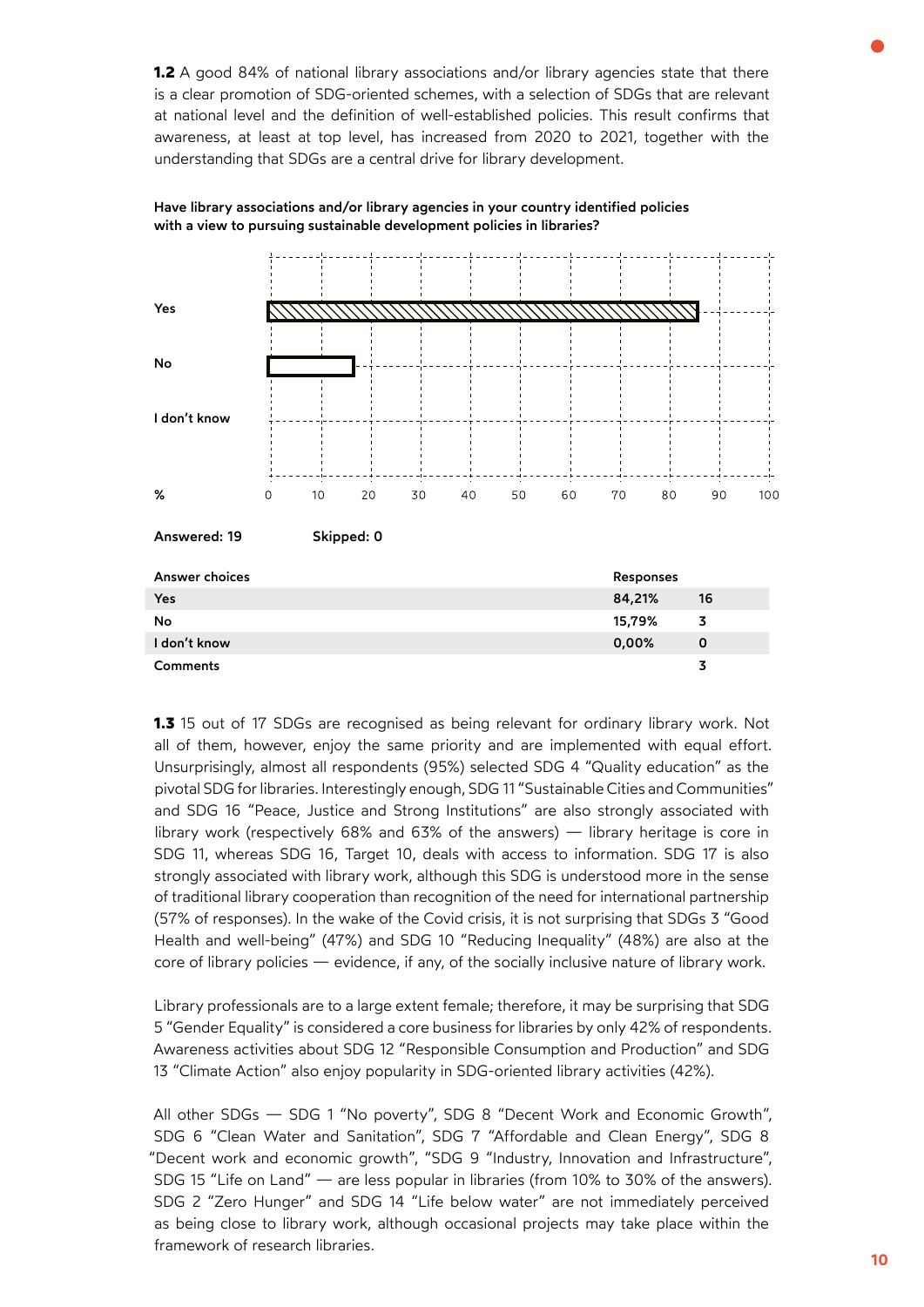If you answered YES to question No. 3, which goals are central to the SDG-oriented library policy of your country? (please tick all relevant goals)



| Answered: 19 |  |  |
|--------------|--|--|
|              |  |  |

Skipped: 0

| <b>Answer Choices</b>                                                                                                               | Responses |    |
|-------------------------------------------------------------------------------------------------------------------------------------|-----------|----|
| SDG 1. No Poverty: Access to basic human needs of health, education, sanitation                                                     | 26,32%    | 5  |
| SDG 2. Zero Hunger: Providing food and humanitarian relief,<br>establishing sustainable food production                             | 0,00%     | 0  |
| SDG 3. Good Health and Wellbeing: Better, more accessible<br>health systems to increase life-expectancy                             | 47,37%    | 39 |
| SDG 4. Quality Education: Inclusive education to enable<br>upward social mobility and end poverty                                   | 94,74%    | 18 |
| SDG 5. Gender Equality: Education regardless of gender,<br>advancement of equality laws, fairer representation of women             | 42,11%    | 8  |
| SDG 6. Clean Water and Sanitation: Improving access for<br>billions of people who lack these basic facilities                       | 5,26%     | 1  |
| SDG 7. Affordable and Clean Energy: Access to renewable, safe<br>and widely available energy sources for all                        | 5,26%     | 1  |
| SDG 8. Decent Work and Economic Growth: Creating jobs for all<br>to improve living standards, providing sustainable economic growth | 26,32%    | 5  |
| SDG 9. Industry, Innovation and Infrastructure: Generating<br>employment and income through innovation                              | 31,58%    | 6  |
| SDG 10. Reduced Inequalities: Reducing income and other<br>inequalities, within and between countries                               | 47,37%    | 9  |
| SDG 11. Sustainable Cities and Communities: Making cities safe,<br>inclusive, resilient and sustainable                             | 68,42%    | 13 |
| SDG 12. Responsible Consumption and Production: Reversing current<br>consumption trends and promoting a more sustainable future     | 42,11%    | 8  |
| SDG 13. Climate Action: Regulating and reducing emissions and<br>promoting renewable energy                                         | 42,11%    | 8  |
| SDG 14. Life Below Water: Conservation, promoting marine<br>diversity and regulating fishing practices                              | 0,00%     | 0  |
| SDG 15. Life on Land: Reversing man-made deforestation and<br>desertification to sustain all life on earth                          | 5,26%     | 1  |
| SDG 16. Peace, Justice and Strong Institutions: Inclusive societies,<br>strong institutions and equal access to justice             | 63,16%    | 12 |
| SDG 17. Partnerships for the Goals: Revitalize strong global<br>partnerships for sustainable development                            | 57,89%    | 11 |
| <b>Comments</b>                                                                                                                     |           | 5  |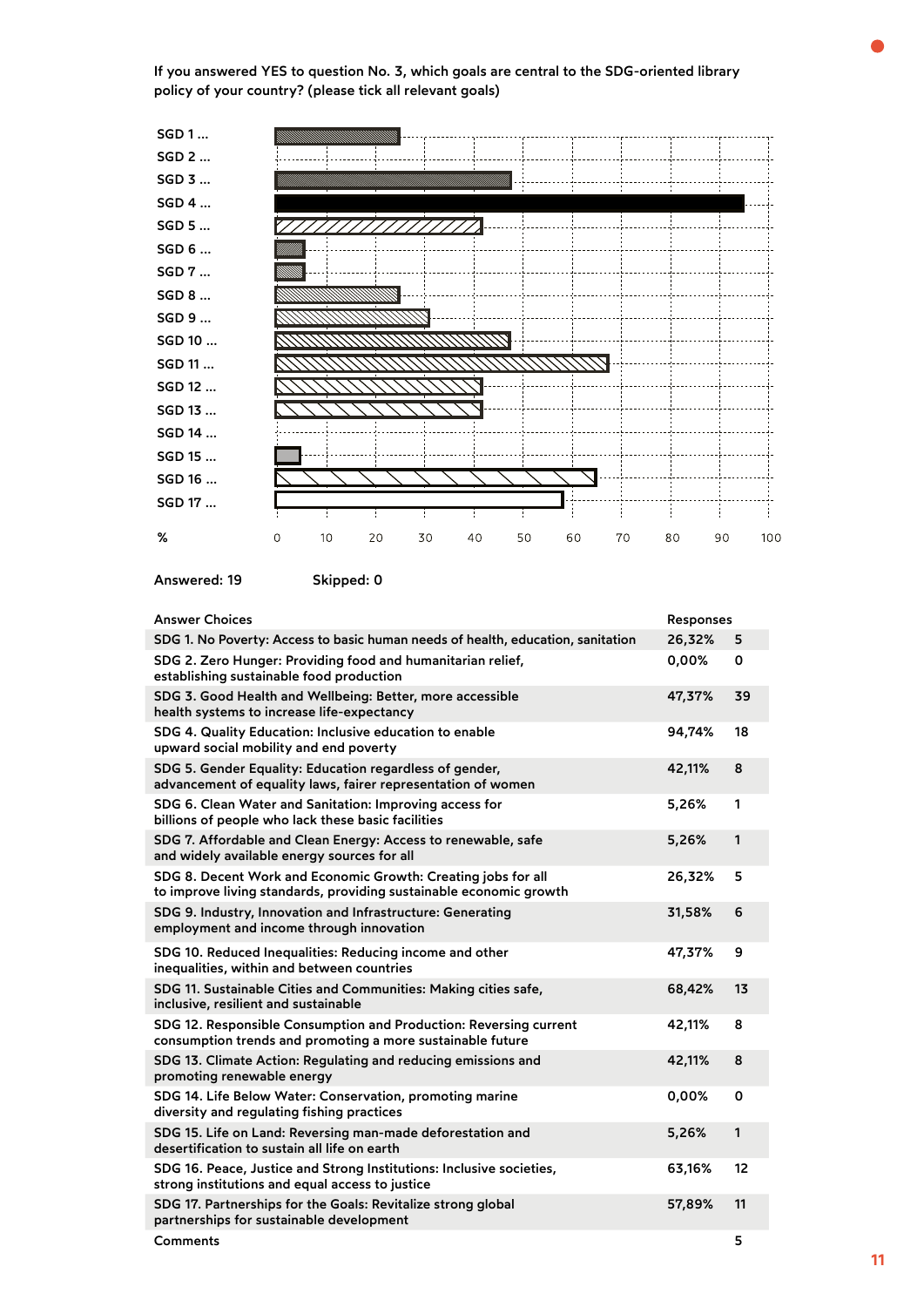**1.4** More than 70% of respondents certify that a group of library experts working at national level is in charge of promoting and coordinating the library's endeavour to implement the European 2030 Agenda. This group may be officially established through formal agreements between the involved entities, or can be informal. It may be argued that even in countries where the SDG penetration in libraries is scarce or insufficient, there is a strong institutional basis. This is an encouraging sign for future progress.



### Is there an informal or official group, or more groups, in charge of promoting / coordinating libraries in the attainment of sustainable development goals in your country?

| Answer choices                                                              | <b>Responses</b> |    |
|-----------------------------------------------------------------------------|------------------|----|
| Yes                                                                         | 73,68%           | 14 |
| No                                                                          | 21.05%           | 4  |
| I don't know                                                                | 5.26%            |    |
| If yes, what is/are its/their name(s)? — Please add contact person & email: |                  | 15 |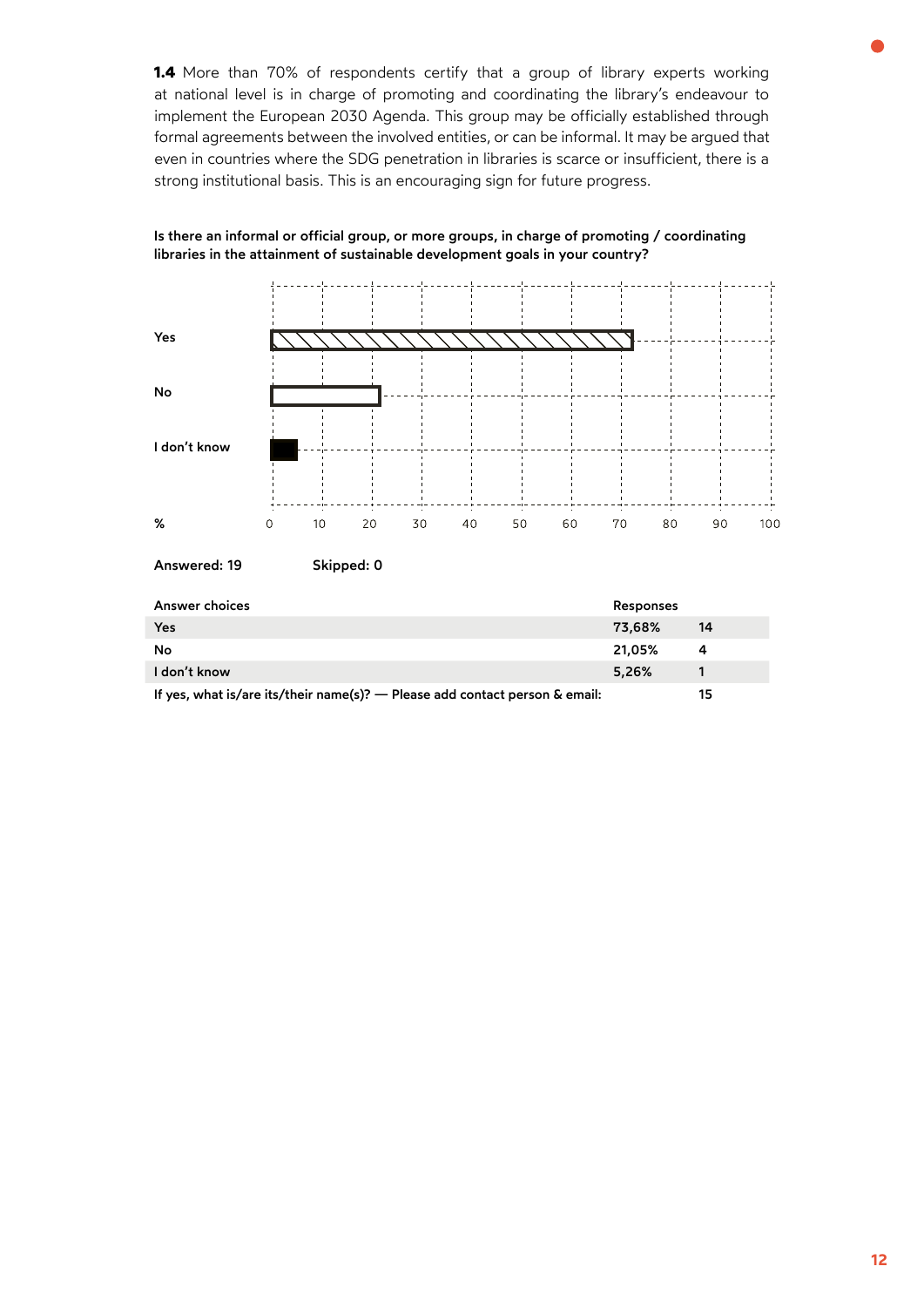# <span id="page-12-0"></span>**2. Visibility at national level and library advocacy**

2.1 Do libraries implement SDG projects as a result of well-coordinated policy, or do they act in the wake of a spontaneous determination to support the SDG cause? The EBLIDA community is divided in half. Most (53%) report that there is no written policy or guidelines designed to foster the implementation of SDGs in libraries; an almost similar percentage (47%) states that an SDG-oriented library policy is formulated in official documents in a more or less formal way.



### Are there official documents produced by library entities in relation to the promotion and attainment of sustainable development goals in your country?

| Answer choices                                            | Responses |    |
|-----------------------------------------------------------|-----------|----|
| Yes                                                       | 47,37%    | 9  |
| No                                                        | 52,63%    | 10 |
| I don't know                                              | 0,00%     | 0  |
| If YES, could you please provide links to them? Comments: |           | 12 |

**2.2** In some cases, official SDG-related documents established by national authorities mention libraries as agencies committed to the attainment of the Agenda 2030. Answers reporting about this institutionalisation of library work, however, are not straightforward. 42% of the respondents are adamant in stating that libraries or library work is not mentioned in official SDG-focussed documents produced out of libraries. But, another 37% reports that libraries have found their own place in national SDGfocused documents. The high percentage of "do not know" answers (21%) shows that a significant number of respondents is unaware of the SDG administrative architecture set in place in their own country.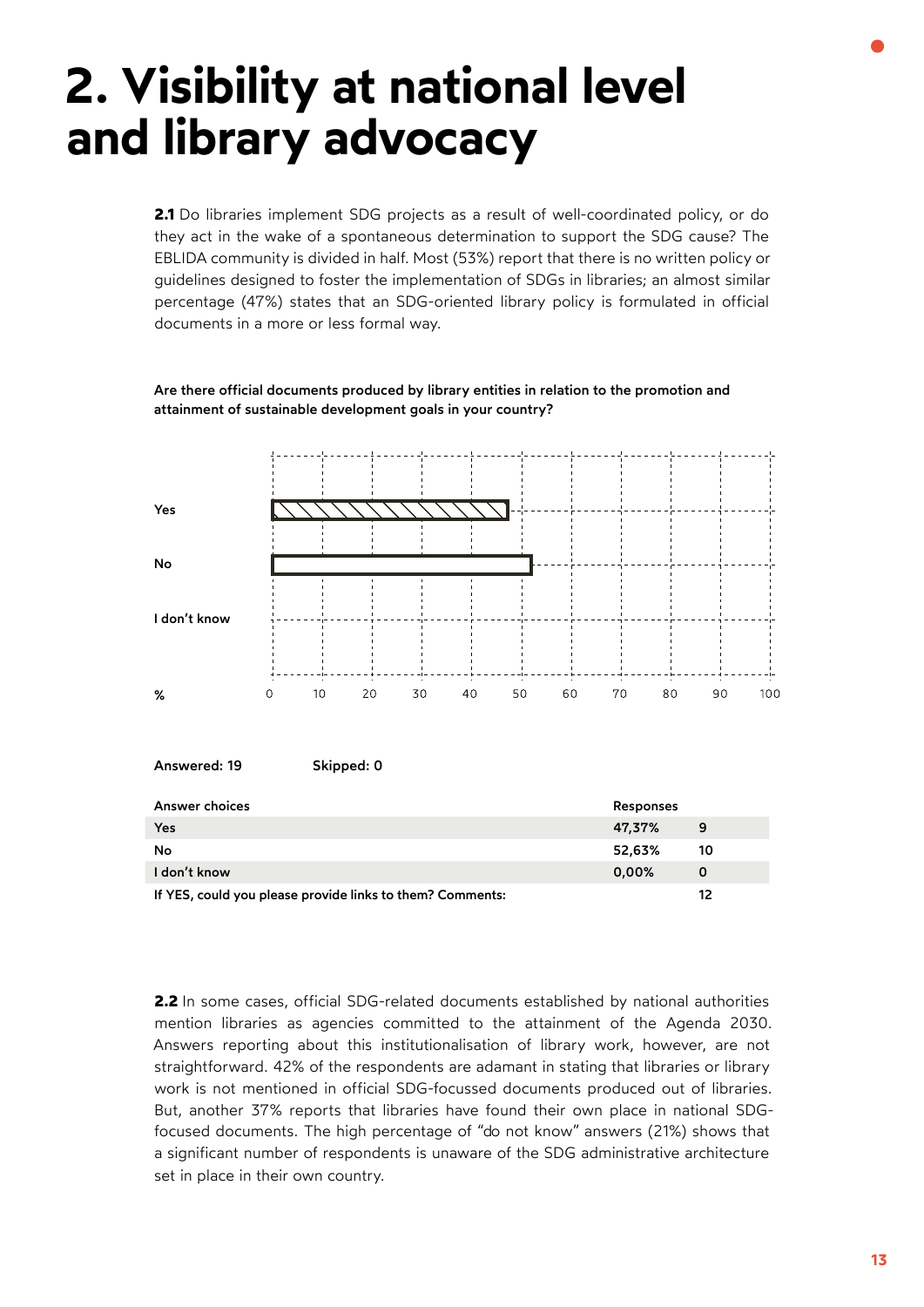

| Answered: 19                                         | Skipped: 0 |           |   |
|------------------------------------------------------|------------|-----------|---|
| Answer choices                                       |            | Responses |   |
| Yes                                                  |            | 36,84%    | 7 |
| No                                                   |            | 42,11%    | 8 |
| I don't know                                         |            | 21,05%    | 4 |
| If yes, could you please provide link(s) to it/them? |            |           | 8 |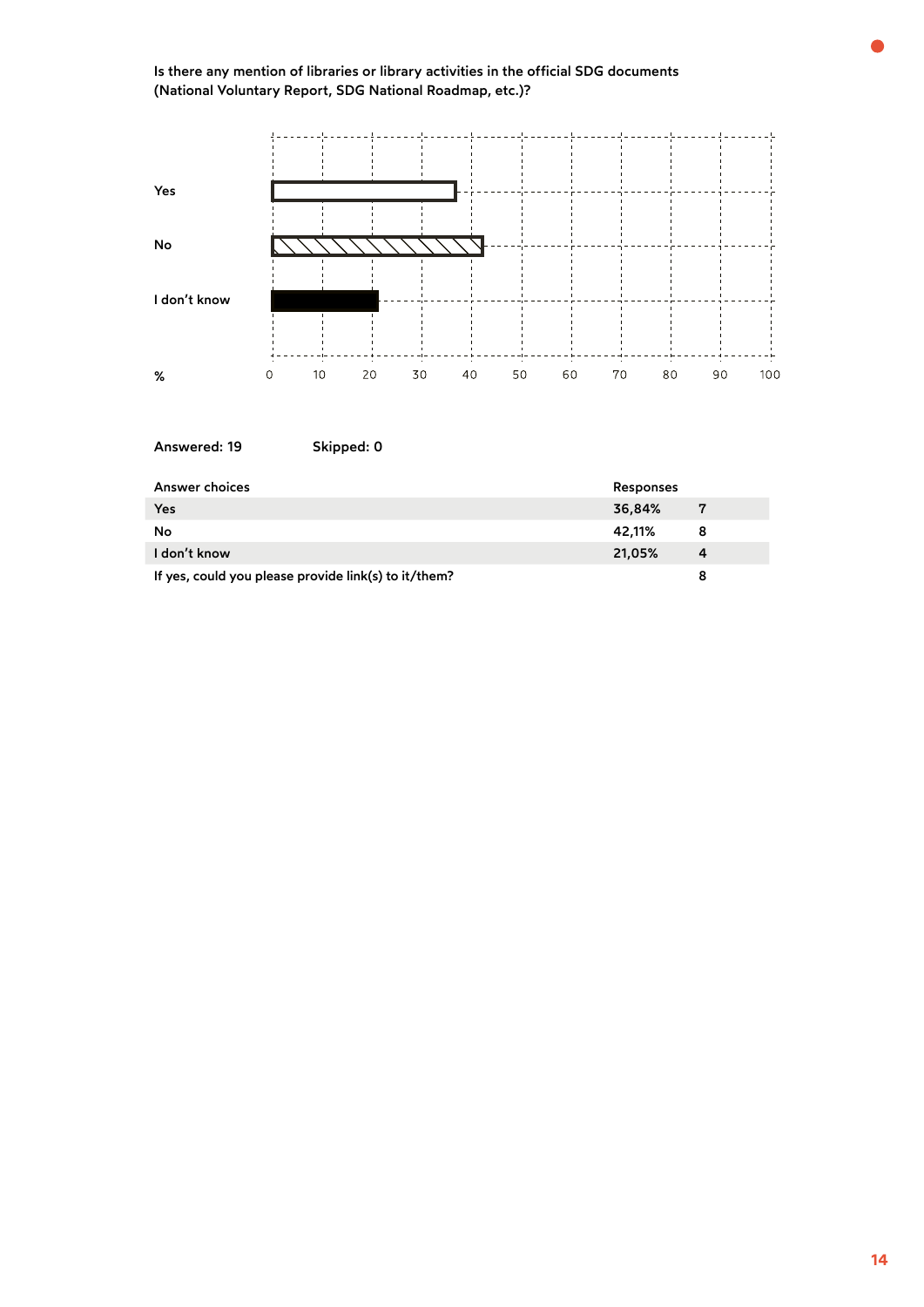# <span id="page-14-0"></span>**3. How are SDG-oriented library projects funded?**

**3.1** Support for SDG-oriented library projects is part of the ordinary library budget in 53% of the cases, while one third of respondents reports that SDGs are implemented by means of additional library funding.

Yes No I don't know  $\Omega$  $10$ 20 30  $40$ 50 60  $70$ 80 90 100 %

In general, financial support for SDG-oriented library projects is part of the ordinary library budget or is generated from additional library funding?

| Answered: 19 | Skipped: 0 |
|--------------|------------|
|              |            |

| Answer choices            | Responses |    |
|---------------------------|-----------|----|
| Ordinary library budget   | 52,63%    | 10 |
| <b>Additional funding</b> | 31,58%    | 6  |
| I don't know              | 15,79%    | 3  |
| <b>Comments</b>           |           | 8  |

**3.2** Additional, non-cultural funding for SDG-oriented library projects is provided by ministries (79% of respondents), international organisations (European Commission, Structural Funds, etc., 58%), national or international foundations (53%), City/Provincial/ Regional Councils (53%); Non-Governmental Organisations (47%). In several cases (21%), SDG-oriented library projects are funded by commercial enterprises.

**3.3** In general, it can be said that the state or local cultural agencies are providing the bulk of funding (37% of the responses); nevertheless, other departments have started funding SDG-oriented library projects, like the economic (16%), social affairs (11%) and educational departments (5%). In 34% of the answers, funding for libraries is coming from other sources (16%) or is unknown (16%) to the respondent.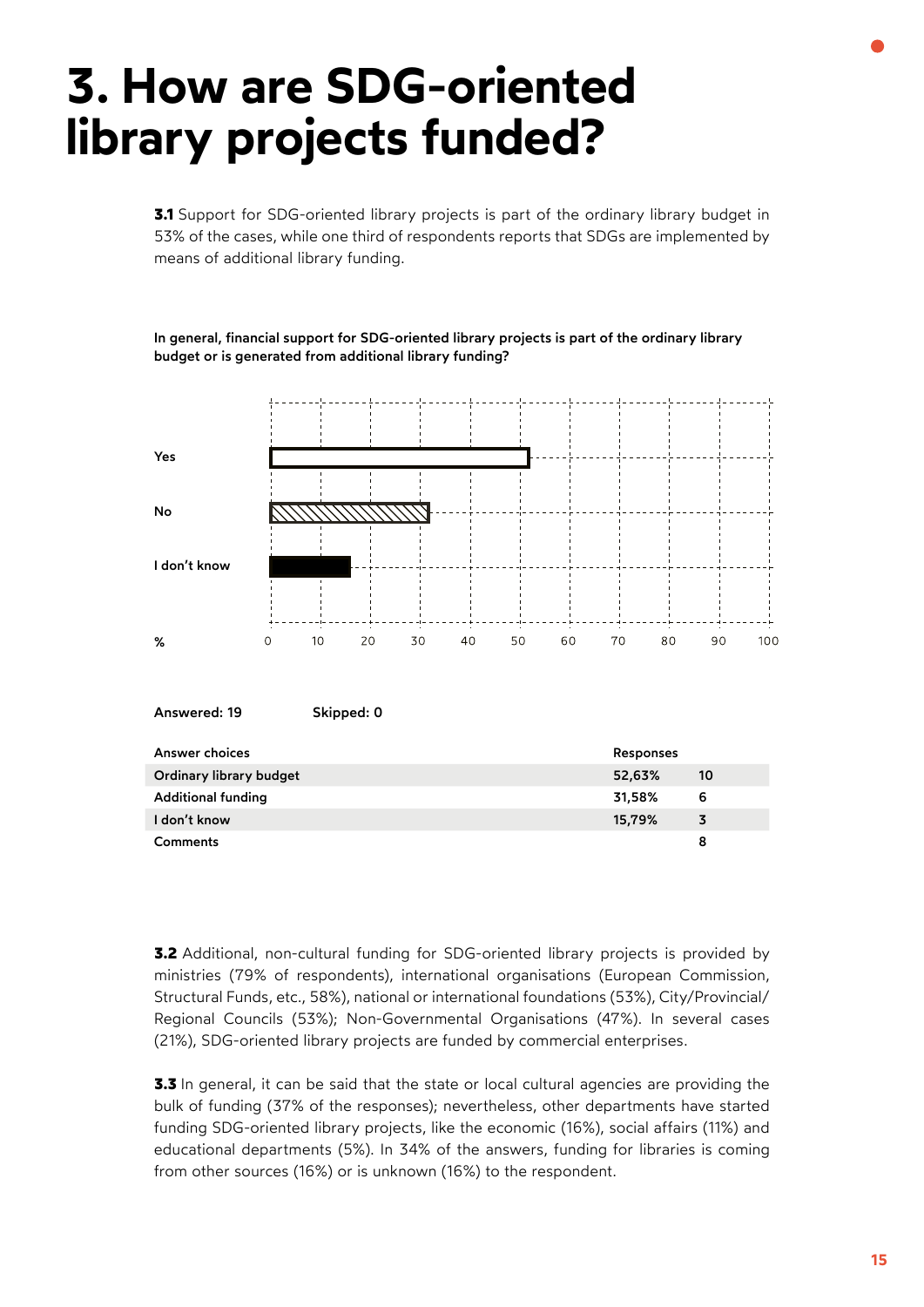

| Answer choices                                                              | <b>Responses</b> |    |
|-----------------------------------------------------------------------------|------------------|----|
| <b>Ministries</b>                                                           | 78,95%           | 15 |
| <b>City/Provincial/Regional Councils</b>                                    | 52,63%           | 10 |
| International organisations<br>(European Commission, Structural Funds, etc) | 57,89%           | 11 |
| National or international Foundations                                       | 52,63%           | 10 |
| <b>Non-Governmental Organisations</b>                                       | 47,37%           | 9  |
| <b>Commercial enterprises</b>                                               | 21,05%           | 4  |
| I don't know                                                                | 5,26%            |    |
| Other (please specify)                                                      |                  |    |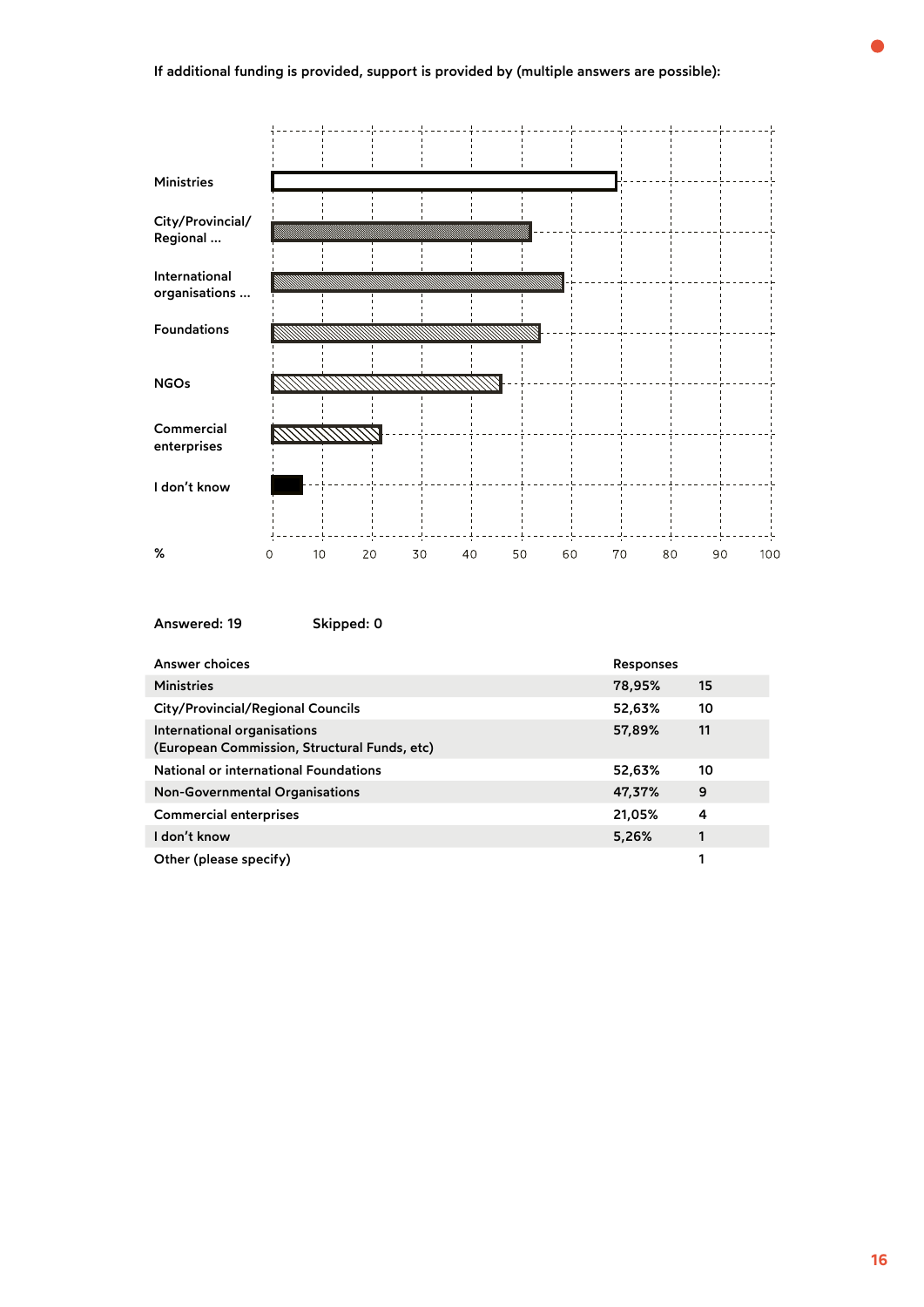If additional funding for SDG-oriented projects is provided by international, governmental or local agencies, which department would allocate them:



| Answered: 19 | Skipped: 0 |  |
|--------------|------------|--|
|              |            |  |

| Answer choices                | Responses |   |
|-------------------------------|-----------|---|
| <b>Cultural department</b>    | 36,84%    | 7 |
| <b>Educational department</b> | 5,26%     |   |
| Social Affairs department     | 10,53%    | 2 |
| <b>Economic department</b>    | 15,79%    | 3 |
| <b>Other departments</b>      | 15,79%    | 3 |
| I don't know                  | 15,79%    | 3 |
| Other (please specify)        |           | 5 |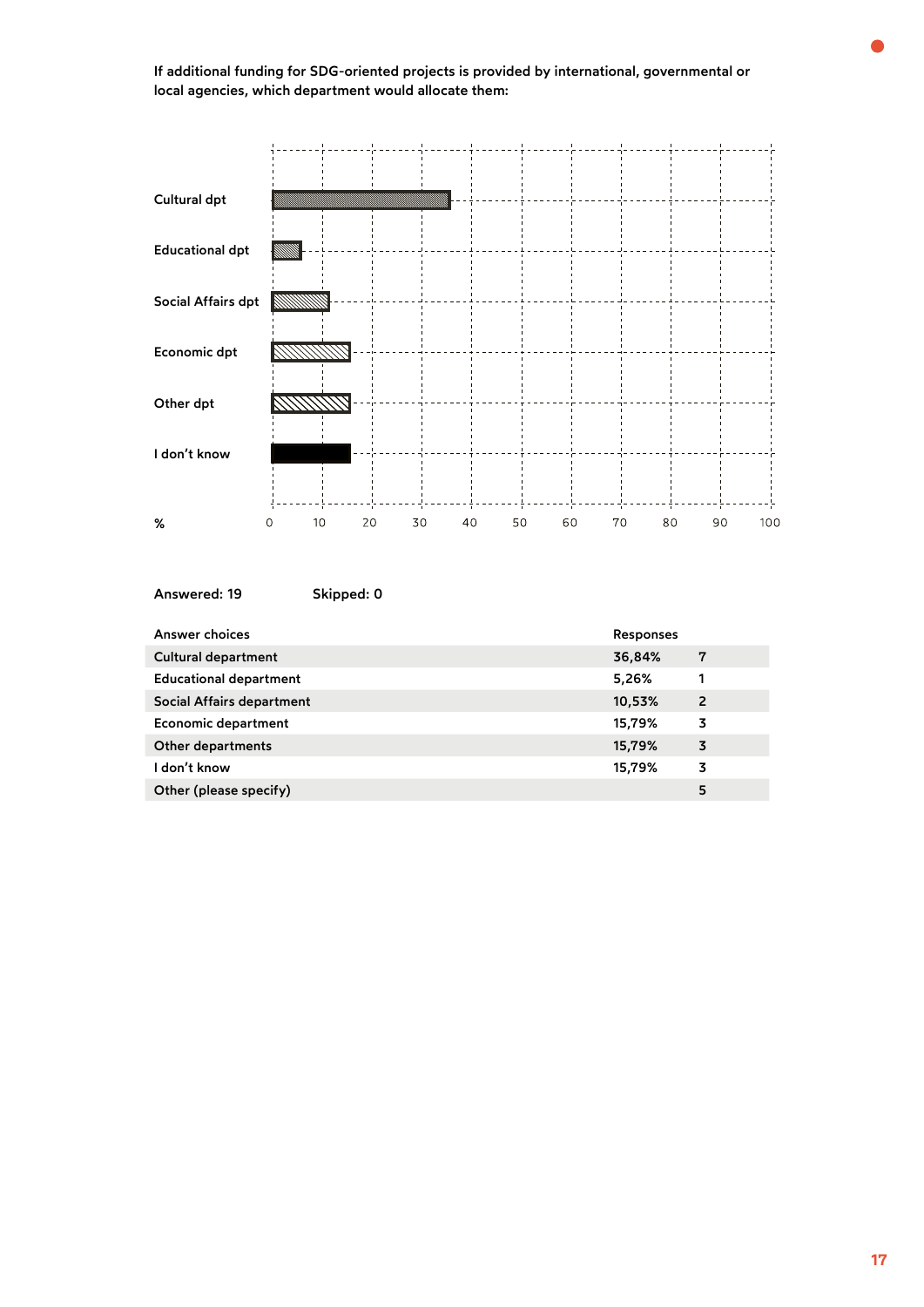# <span id="page-17-0"></span>**4. International partnership**

**4.1** Almost half of the respondents (47%) are unable to answer whether, and to what extent, SDG-oriented library projects benefit from international/European partnership. A good 37% indicate that library projects are not part of ordinary activities and do not benefit from international/European partnership. Only 16% of respondents acknowledge an EU grant for library projects. An investigation on the impact of EU programmes in libraries is therefore strongly needed.

# Not at all Up to 10% Up to 20% I don't know % $\circ$  $10$ 20 30 40 50 60 70 80 90 100

# In your country, to what extent are library projects not part of ordinary activities benefiting from international/European partnership?

| Answer choices                                                                                                                                        | <b>Responses</b> |   |
|-------------------------------------------------------------------------------------------------------------------------------------------------------|------------------|---|
| Not at all                                                                                                                                            | 36,84%           | 7 |
| During the last two-three years European/international<br>funding for library projects was consistent, up to 10%<br>of the library budget             | 15,79%           | 3 |
| During the last two-three years European/international<br>funding for library projects was consistent, up to 20%<br>of the library budget, and beyond | 0,00%            | 0 |
| I don't know                                                                                                                                          | 47,37%           | 9 |
| Other (please specify)                                                                                                                                |                  | 5 |

Answered: 19 Skipped: 0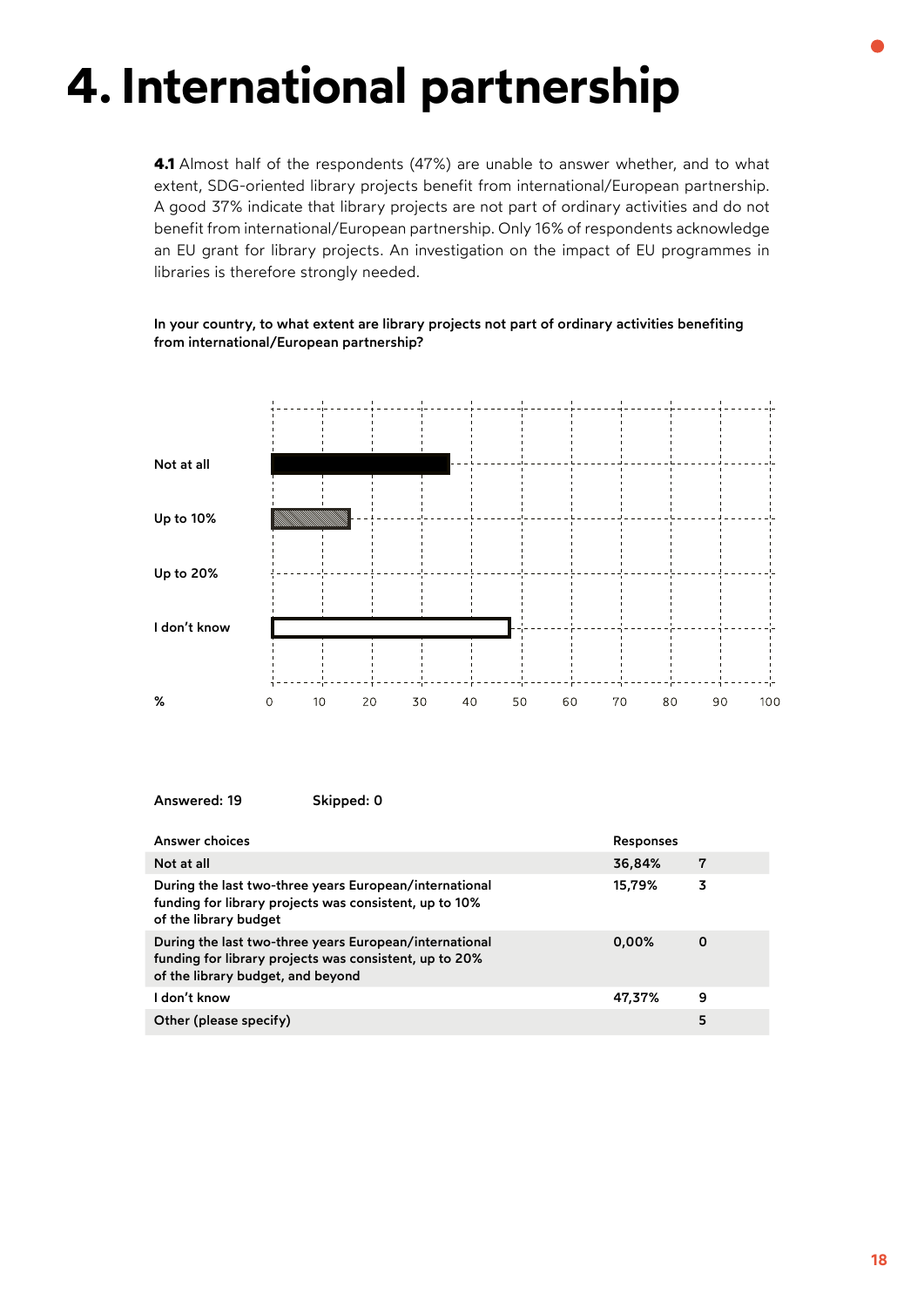**4.2** Along the same line of thought, almost half respondents (47%) indicate that some libraries have benefited from EU Structural and Investment Funds in the past. The remaining 53% of answers state that such information is not known or that libraries have not benefited from EU Structural and Investment Funds.

**4.3** More than a third of the respondents (37%) believe that the SDG reorientation of EU Structural and Investment Funds 2021–2027 will promote library activities. Whether this will represent a genuine opportunity remains uncertain.



Have libraries in your country benefited from EU Structural and Investment Funds in the past?

| Answered: 19 | Skipped: 0 |
|--------------|------------|
|              |            |

| <b>Answer choices</b>                                        | <b>Responses</b> |   |
|--------------------------------------------------------------|------------------|---|
| <b>Yes</b>                                                   | 47,37%           | 9 |
| No                                                           | 26.32%           | 5 |
| I don't know                                                 | 26.32%           | 5 |
| If YES, could you provide titles, links and financial value? |                  |   |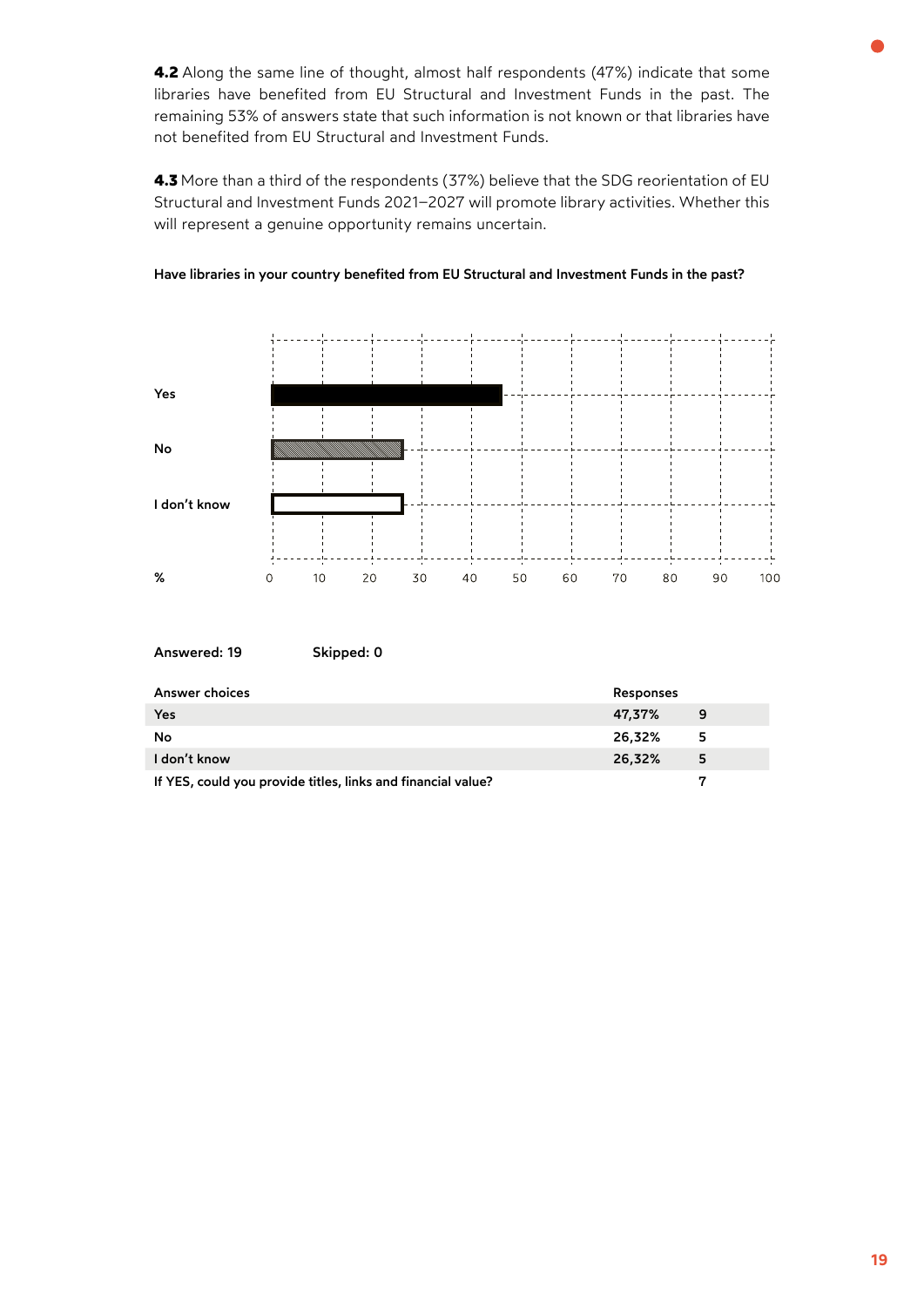The EU Structural and Investment Funds 2021-2027 (European regional development Fund, European Social Fund, Cohesion Policy, etc.) have been thoroughly re-oriented in light of the new Sustainable Development priorities set up by the European Commission. Are there initiatives, or library endeavours which may lead you to think that libraries will make the most out of them?



|  |  |  |  | Answered: 19 |  |  |  |  |
|--|--|--|--|--------------|--|--|--|--|
|--|--|--|--|--------------|--|--|--|--|

Skipped: 0

| Answer choices                                       | Responses |    |
|------------------------------------------------------|-----------|----|
| Yes                                                  | 36.84%    | -7 |
| No                                                   | 21,05%    | 4  |
| I don't know                                         | 42.11%    |    |
| If yes, could you please provide link(s) to it/them? |           |    |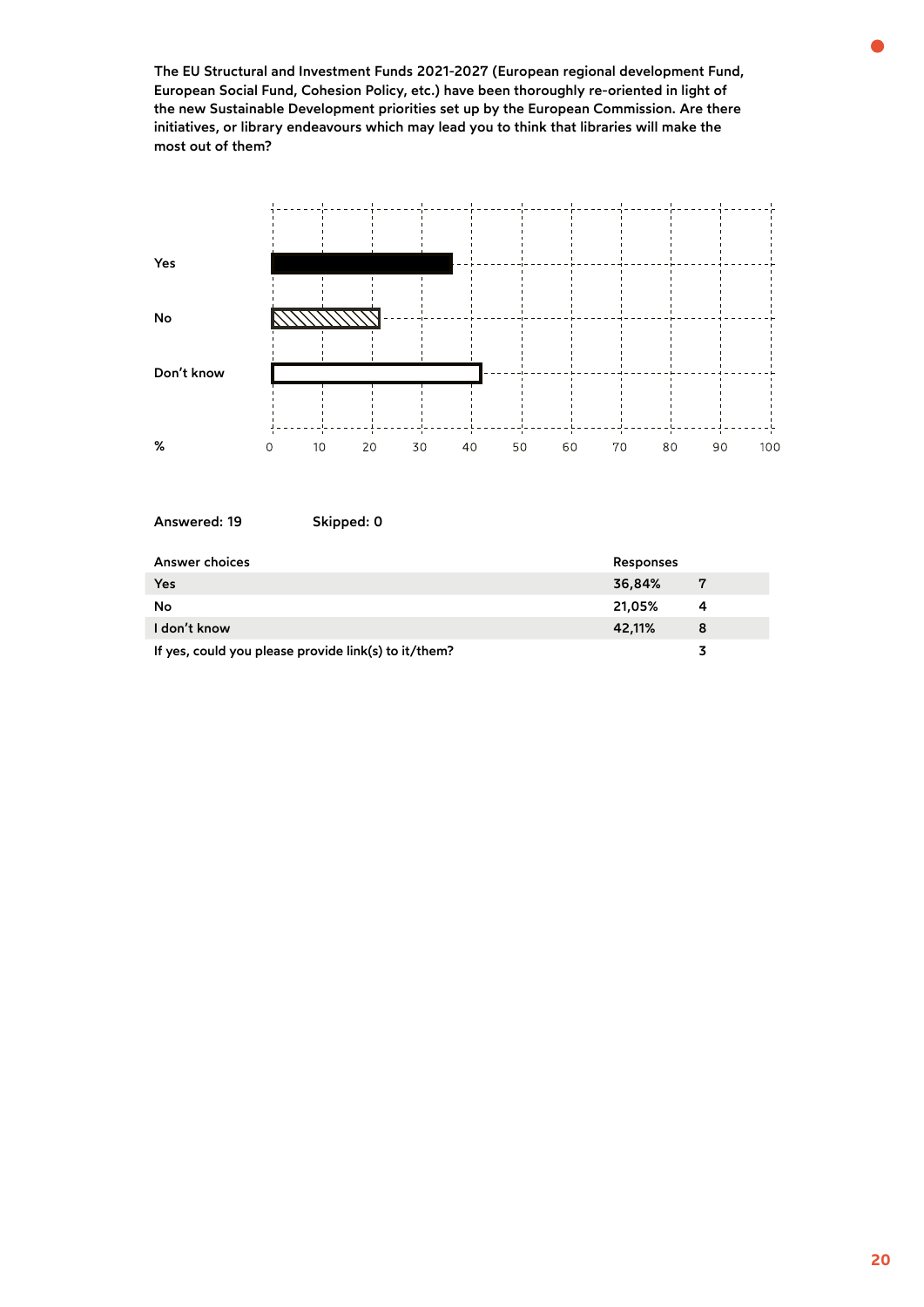# <span id="page-20-0"></span>**5. Evaluation of SDG-oriented library projects**

**5.1** The administration of SDG-oriented library projects is not yet so advanced as to corroborate a re-shuffle of the traditional library framework. One third of the answers do not mention any evaluation scheme, although there are plans to start this process. SDG-oriented projects are normally evaluated according to standard library procedures (32% of the responses) or in relation to the criteria set up by the funding agency/ institution (11%); only in a small number of cases, official SDG indicators (UN, Eurostat, UNESCO indicators) are applied (5%). 21% of responses were not aware of any form of evaluation whatsoever.

## Are SDG-oriented library projects evaluated in your country?



Answered: 19 Skipped: 0

| Answer choices                                                                                                                              | <b>Responses</b> |   |
|---------------------------------------------------------------------------------------------------------------------------------------------|------------------|---|
| Not yet, but there are plans to evaluate<br><b>SDG-oriented library projects</b>                                                            | 31,58%           | 6 |
| Evaluation is performed according to standard<br>library procedures                                                                         | 31,58%           | 6 |
| Evaluation is carried out only in case of additional<br>funding and in relation to the criteria set up by<br>the funding agency/institution | 10,53%           | 2 |
| As far as possible, official SDG indicators<br>(UN, Eurostat, UNESCO indicators) are applied                                                | 5,26%            |   |
| I don't know                                                                                                                                | 21,05%           | 4 |
| <b>Comments</b>                                                                                                                             |                  | 6 |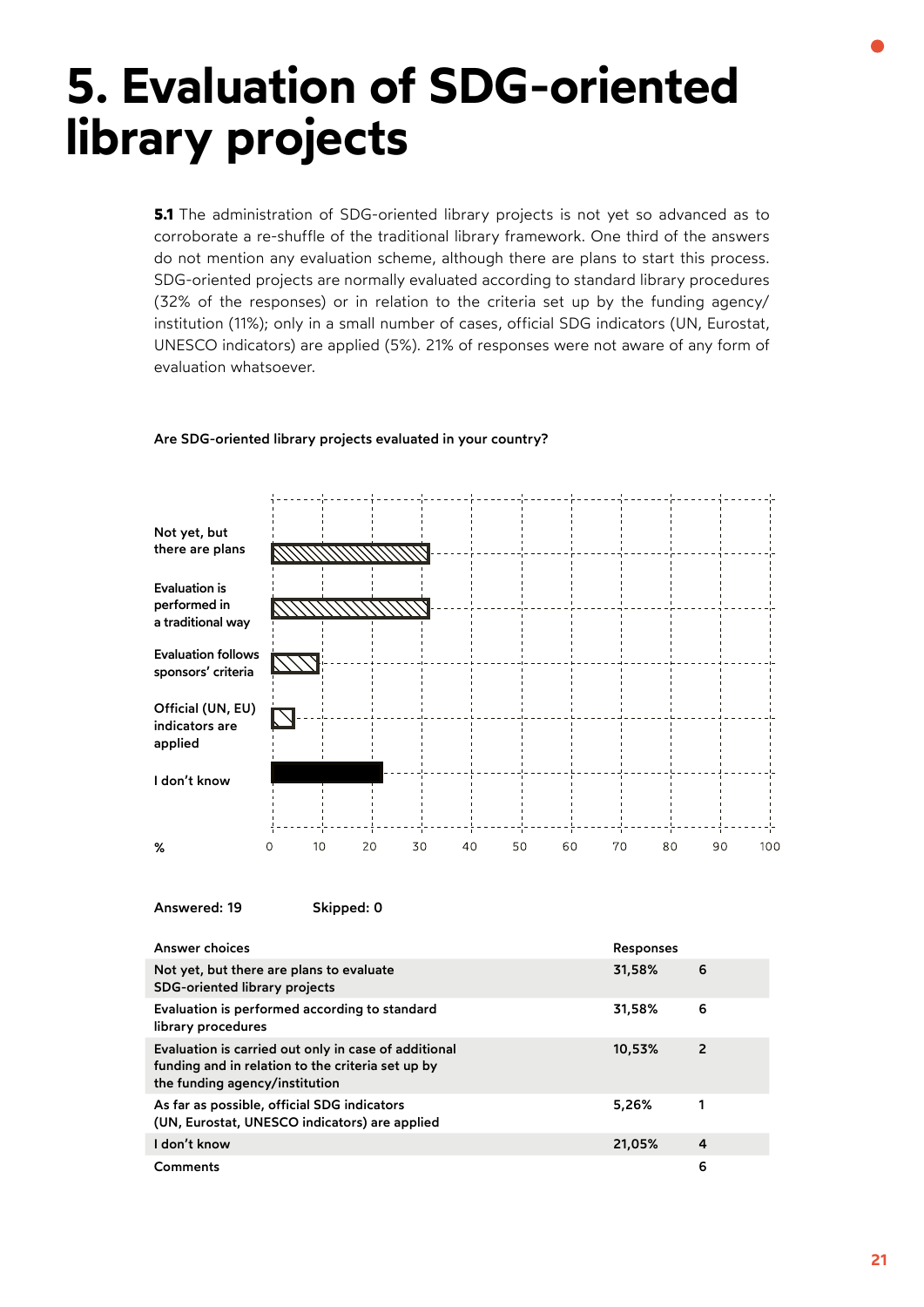**5.2** Lack of evaluation or evaluation carried out in a traditional way suggests the need for innovative assessing schemes. Unsurprisingly, 68% of respondents would like to see library indicators in this field. In general, it can easily be said that project evaluation in compliance with SDG official indicators (UN, UNESCO, Eurostat) is very difficult since they are hardly connected to library activities and/or are managed by the National Institute of Statistics.



# If you evaluate SDG-oriented library projects, how would you qualify your experience (multiple answers are possible):

Answered: 19 Skipped: 0

| Answer choices                                                                                                                         | Responses |    |
|----------------------------------------------------------------------------------------------------------------------------------------|-----------|----|
| We tried to evaluate projects, but were unsuccessful                                                                                   | 10,53%    | -2 |
| We find SDG official indicators<br>(UN, UNESCO, Eurostat) difficult to apply because they<br>are not connected with library activities | 15,79%    | 3  |
| Indicators are managed by National Institute of Statistics<br>and we do not have contact with these people                             | 5,26%     |    |
| We would like to have library indicators -<br>would it be possible to develop them?                                                    | 68,42%    | 13 |
| <b>Comments</b>                                                                                                                        |           | 7  |

**5.3** In all countries covered by the survey, library activities meeting SDGs are quite similar. What varies is the priority given to these activities. Respondents agree that partnerships with civil society on projects regarding digital inclusion and digital citizenship is the objective of many projects (84% of the responses). A good number also mention debates on SDGs with citizens (79%) and green library premises, energy-saving infrastructure, waste management, SDG policy with staff (63%). 58% of the responses consider that SDG-oriented projects should be centred on library collections, although only 37% of them consider library exhibitions the most suitable activity.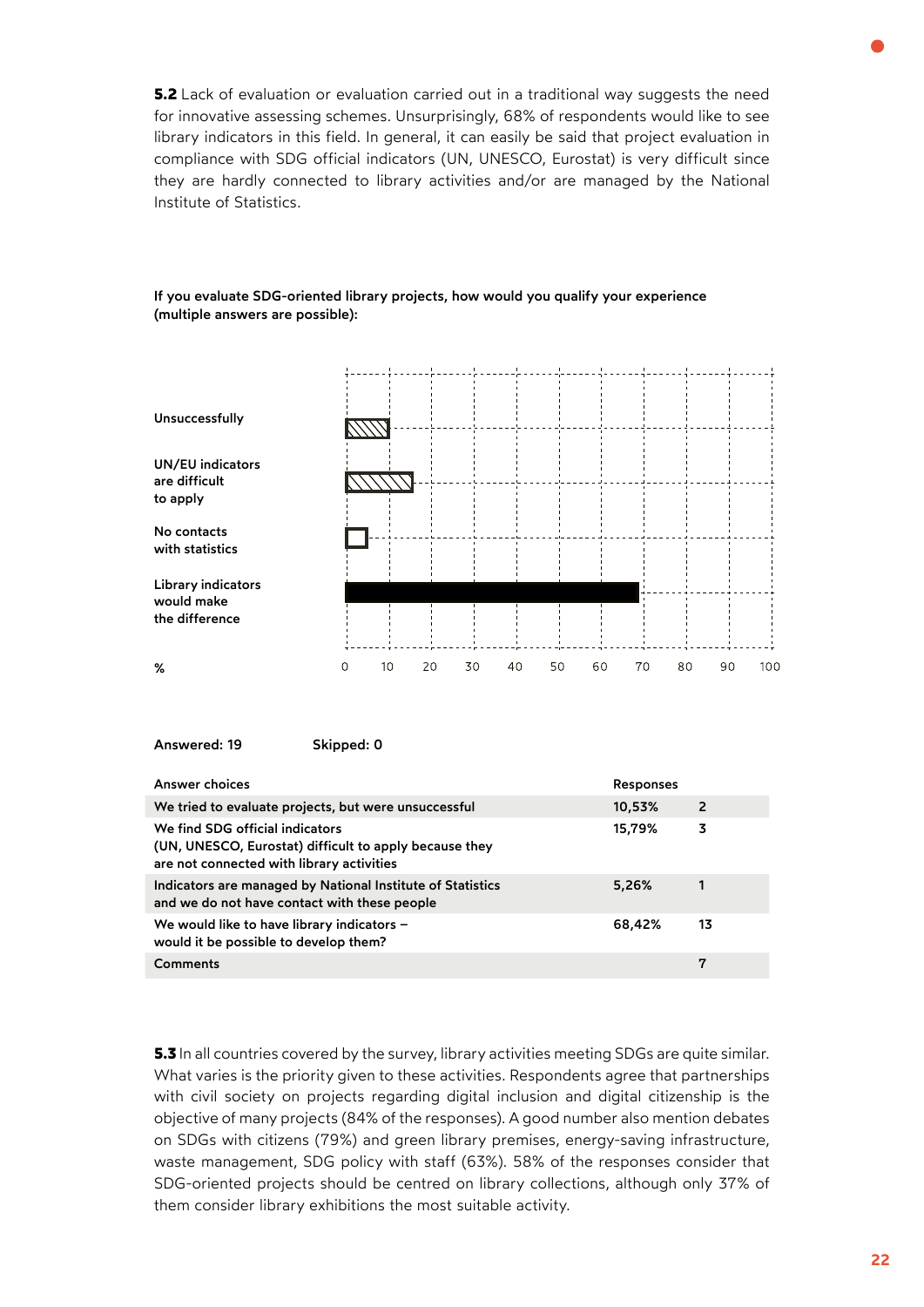**5.4** More than half of the respondents believe that libraries in Europe may benefit from the EBLIDA Sustainable Development House (including the EBLIDA Matrix and SDG-KIC). The biggest problem is that, in general, libraries do not have enough resources and know-how to file applications for EU funding.



# If you evaluate SDG-oriented library projects, how would you qualify your experience (multiple answers are possible):

Answered: 19 Skipped: 0

| Answer choices                                                                                                                         | <b>Responses</b> |    |
|----------------------------------------------------------------------------------------------------------------------------------------|------------------|----|
| We tried to evaluate projects, but were unsuccessful                                                                                   | 10,53%           | 2  |
| We find SDG official indicators<br>(UN, UNESCO, Eurostat) difficult to apply because they<br>are not connected with library activities | 15,79%           | 3  |
| Indicators are managed by National Institute of Statistics<br>and we do not have contact with these people                             | 5,26%            | 1  |
| We would like to have library indicators -<br>would it be possible to develop them?                                                    | 68,42%           | 13 |
| Comments                                                                                                                               |                  | 7  |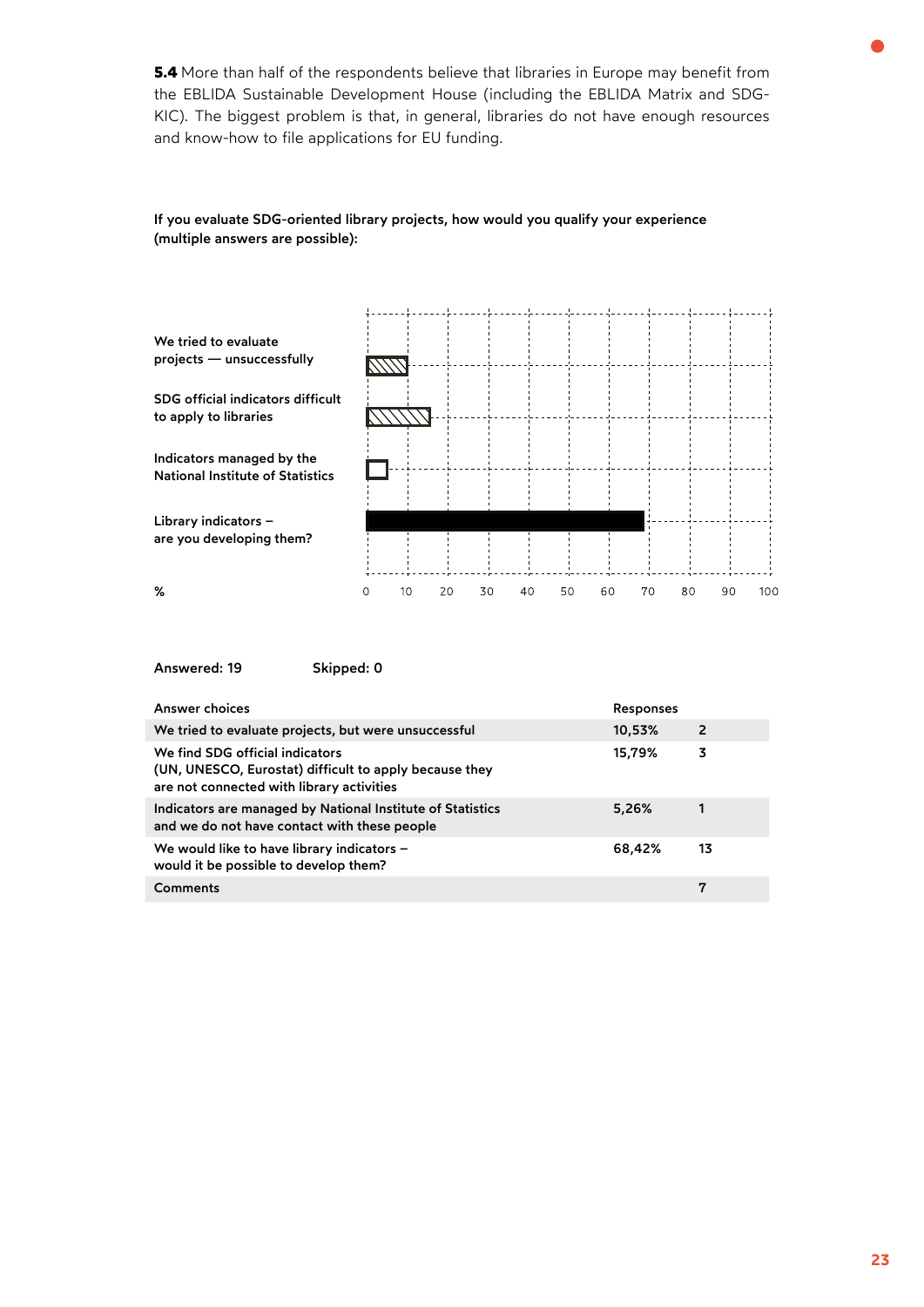# <span id="page-23-0"></span>**6. Conclusions**

- **1.** Overall, the progress of SDG implementation in European libraries is quite heterogeneous: in some countries, libraries are fully integrated into the national SDG policy; in others, SDG attainment in libraries is done in a practical way, with no involvement of national authorities.
- **2.** The crucial point for the successful implementation of SDGs is librarians' awareness. Their level of awareness has certainly increased, but activities in libraries are still lagging behind.
- **3.** European libraries are divided in half: some 50% implement SDG projects as a result of well-coordinated policy, while the other half stands for the SDG cause in a spontaneous way. Both movements are therefore possible: a top-down approach, where the impulsion is provided by national or centralised agencies, or a bottom-up approach, with local groups taking the lead in informal endeavours taking place in loose frameworks.
- **4.** Libraries link their projects and activities to the majority of SDGs; obviously enough, areas traditionally linked to libraries — such as education, sustainable community, access to information, freedom of expression and peace — are at the forefront.
- **5.** The nature of the measures implemented by libraries shows how they contribute to this or the other SDG; nevertheless, libraries don't see clearly what their role should be in the attainment of at least two other SDGs (living nature and biodiversity, reduction of global hunger).
- **6.** SDG-oriented projects can be multi-layered and require multi-tasking, but the main focus remains on digital and inclusive issues, as well as on green libraries. If library collections are seen as a significant instrument in fostering SDG issues, exhibitions are not considered to be particularly relevant.
- **7.** 68% of countries would like to have library indicators for the evaluation of SDG-oriented library projects; as a consequence, there is a strong need for indicators in SDG-oriented library projects and activities.
- **8.** Only 32% of SDG-oriented library projects are realised on the basis of additional library funding — provided by ministries, international or national organisations or foundations, City/Provincial/Regional Councils, Non-Governmental Organisations and commercial enterprises; that shows that a great deal of work still has to be done in order to arrange closer and stronger partnership with a diverse range of institutions, whether regional/ national and/or international; more active project management skills should be provided to libraries.
- **9.** Almost half of the respondents (47%) are unable to answer whether, and to what extent, SDG-oriented library projects benefit from international/European partnership. It means that an investigation into the impact of EU programmes in libraries is strongly needed.
- **10.** Professional organisations and librarians' associations have a great role to play in raising librarians' awareness about SDGs. More active library participation, boosting evaluation tools, raising libraries' awareness of the EU Structural and Investment Funds as well as other EU opportunities, are fundamental tasks for national library associations as well as library organisation active at European level.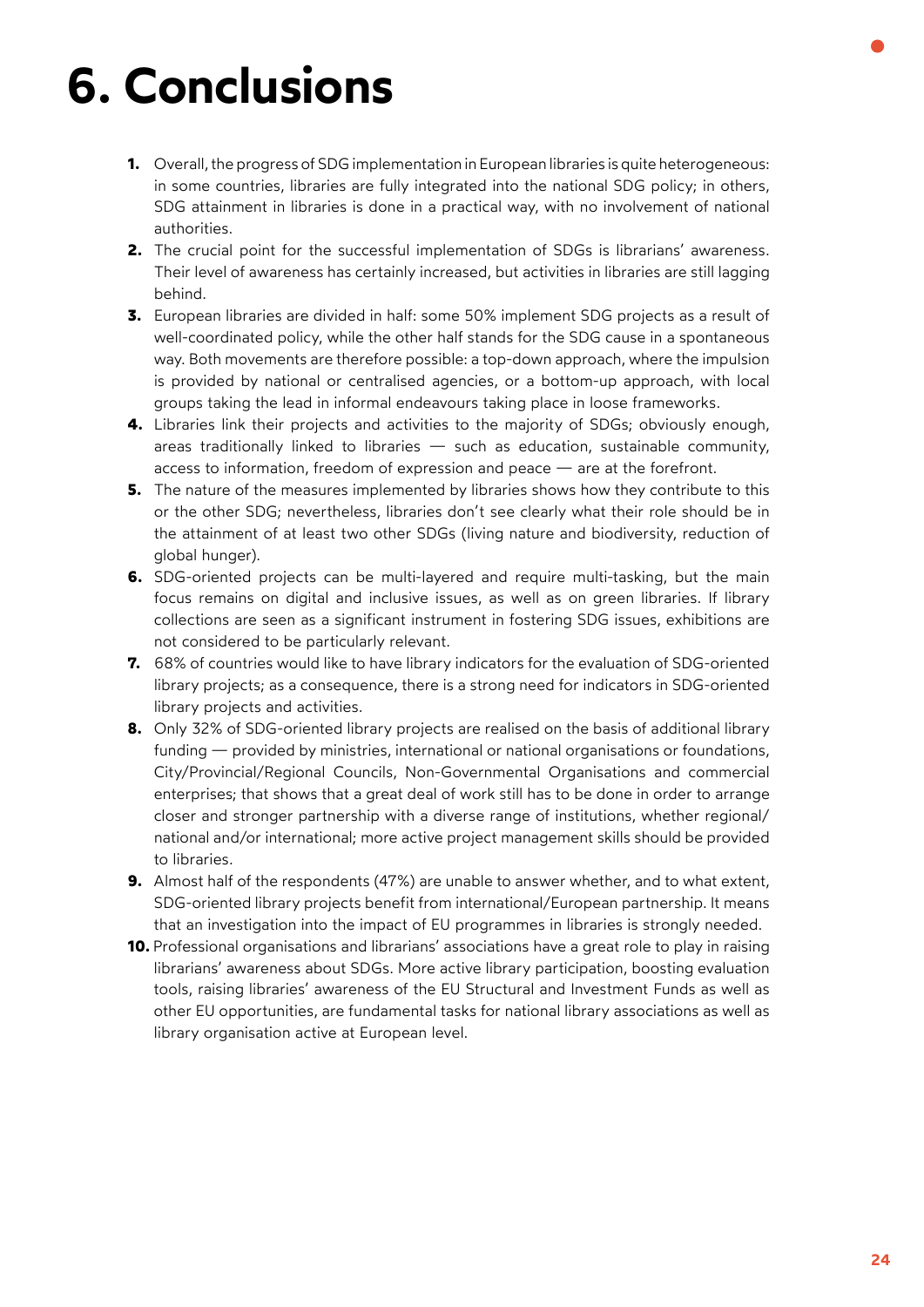# <span id="page-24-0"></span>**Part II: Country profiles**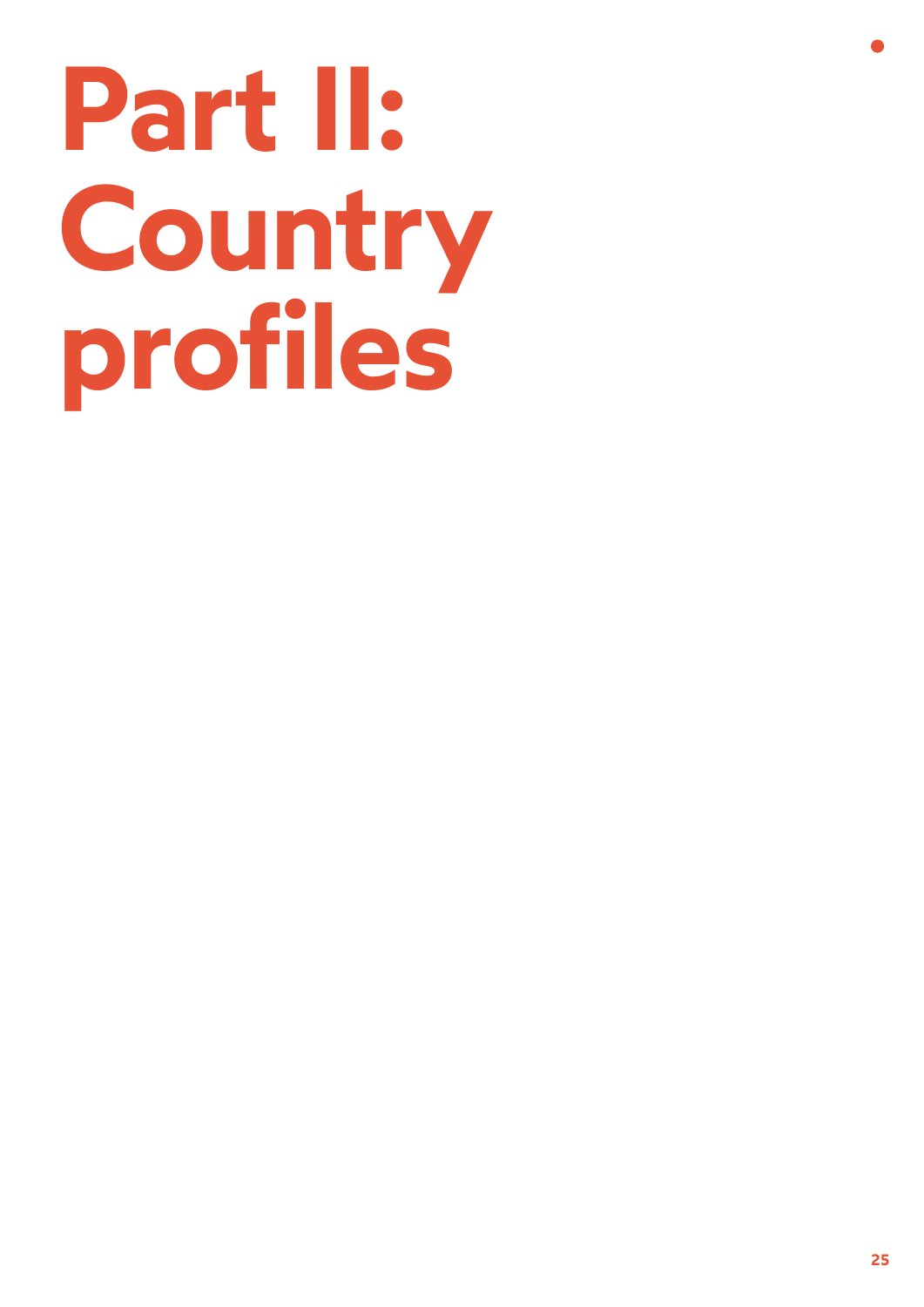# <span id="page-25-0"></span>**1. Bulgaria**

**1.1 General background and who's who.** In Bulgaria there is a general awareness of the importance of SDGs for libraries; nevertheless, library activities are still finding their orientation and connections with relevant entities and national authorities. A key role in Bulgaria is being played by the [Global Libraries — Bulgaria Foundation,](https://www.glbulgaria.bg/en/node/24016) which has different roles: a) project manager in some of the SDG-oriented library projects, b) create awareness on SDG-related activities and c) provide expertise for libraries. Many of these activities are organised in collaboration with the [Bulgarian Library Association](https://www.lib.bg/en/).

Libraries are mentioned in National Voluntary Report presented to the United Nations in 2020 ("Националната програма за развитие БЪЛГАРИЯ 2030", [National Development](https://www.minfin.bg/upload/43546/Bulgaria+2030_EN.pdf)  [Program 2030](https://www.minfin.bg/upload/43546/Bulgaria+2030_EN.pdf)); Axis 5 "Spiritual and vital Bulgaria" and Priority 13 mention, respectively, "Libraries" and "access to information" as an objective. They are included in the axe "Culture, heritage and tourism" with a view to supporting "Local development" and "Social inclusion".

The report says that "cultural policy, culture and related creative industries" are a factor of identity and cohesion, aimed at creating cohesive and inclusive societies and improve the quality of life of the individual citizen and the stimulation of creative and innovative thinking. Activities will be carried out in support of local cultural centers, including theaters, community centers, libraries, museums, galleries, etc., using the achievements of modern (digital) technologies to increase the accessibility of creative [cultural products."](https://www.minfin.bg/upload/42211/Bulgaria+2030+proekt.pdf)**<sup>1</sup>**

# **1.2 SDG priorities and policies in Bulgarian libraries**

The Global Libraries Foundation and BLIA consider that the focus of SDG-oriented projects in Bulgaria should be the following:

- debates on SDGs with citizens,
- projects in co-creation with partners/citizens (digital inclusion; digital citizenship),
- pursuing green library objectives (such as energy saving infrastructure, waste management, SDG policy with staff).

Also taking into account the priorities of the NVR report in Bulgaria, The Global Libraries Foundation and BLIA deemed it possible to promote SDG-related projects within the scope of the following SDGs:

SDG 1. No Poverty: Access to basic human needs of health, education, sanitation, SDG 3. Good Health and Wellbeing: Better, more accessible health systems to increase life-expectancy,

SDG 4. Quality Education: Inclusive education to enable upward social mobility and end poverty, SDG 5. Gender Equality: Education regardless of gender, advancement of equality laws, fairer representation of women,

SDG 6. Clean Water and Sanitation: Improving access for billions of people who lack these basic facilities,

SDG 7. Affordable and Clean Energy: Access to renewable, safe and widely available energy sources for all,

SDG 8. Decent Work and Economic Growth: Creating jobs for all to improve living standards, providing sustainable economic growth,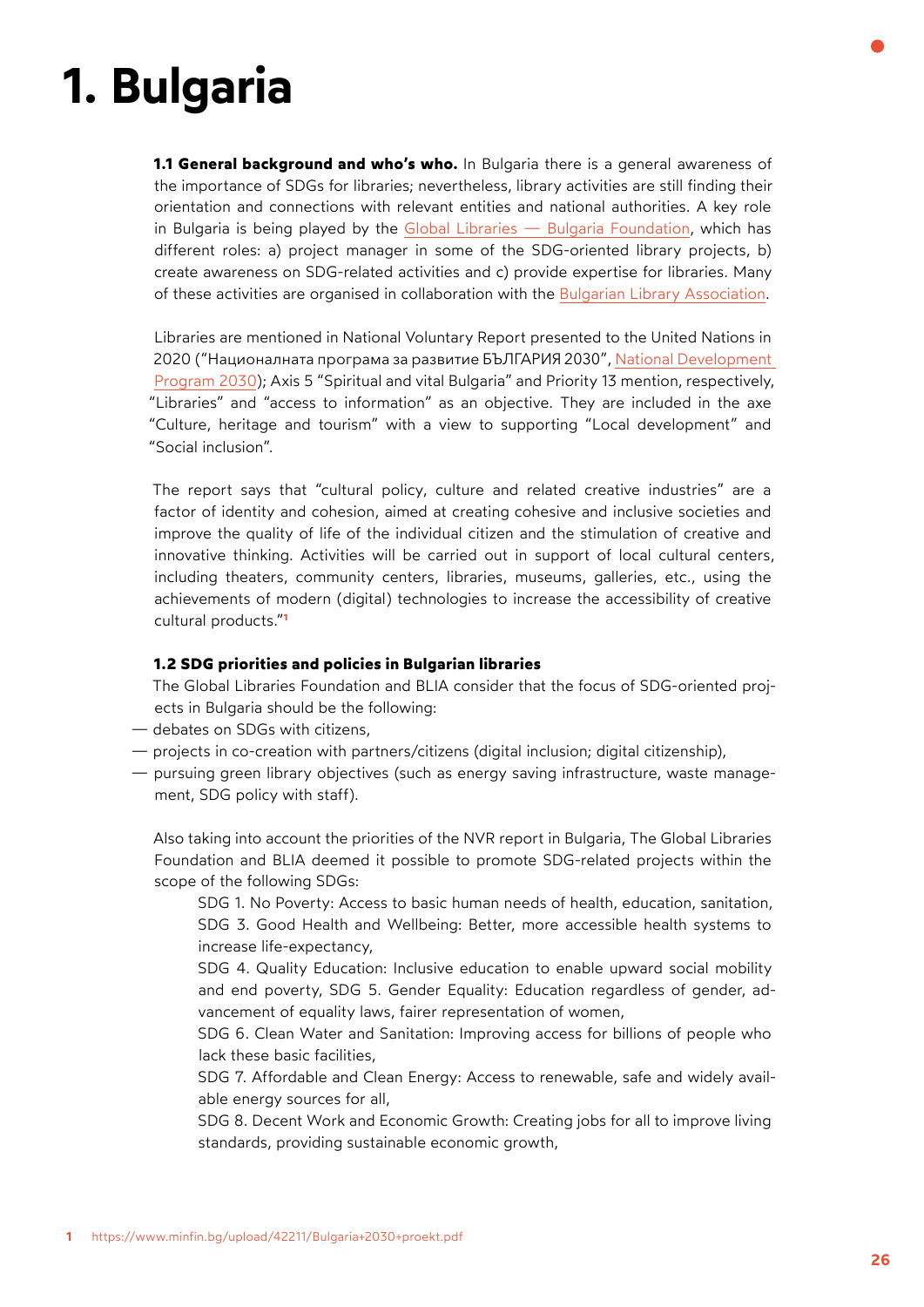<span id="page-26-0"></span>SDG 9. Industry, Innovation and Infrastructure: Generating employment and income through innovation,

SDG 11. Sustainable Cities and Communities: Making cities safe, inclusive, resilient and sustainable,

SDG 12. Responsible Consumption and Production: Reversing current consumption trends and promoting a more sustainable future,

SDG 13. Climate Action: Regulating and reducing emissions and promoting renewable energy,

SDG 16. Peace, Justice and Strong Institutions: Inclusive societies, strong institutions and equal access to justice.

## **1.3 SDG-oriented projects**

**[1. "Construction and development of the Center of Excellence Heritage BG",2](http://www.nasledstvo.bg/) funded by OP NEIR 2014-2020, co-financed by the European Regional Development Fund (SDG 11).**  The main objective of the project is to build a modern infrastructure for research and innovation in the creative and recreational industries involving integrated teams for interdisciplinary research, policies and practices (representatives of the "St. Cyril and Methodius" National Library of Bulgaria and 11 other cultural, scientific and academic institutions).

Objects of the Bulgarian cultural heritage are being studied, processed, described and catalogued in the specialised laboratories. Samples of cultural heritage are also being examined for their potential social, economic and environmental effects at regional, national and local levels. The results will be directly applicable libraries, the educational and scientific institutions, and in the business organisations.

- **[2. "Sustainable development goals and migration"3 \(SDG 16\).](https://bpid.eu/product/faces-of-migration)** The project aims to contribute to the achievement of the Sustainable Development Goals in the countries of the European Union by raising the awareness of EU citizens and decision-makers. By the end of the project, 26,000 people and 980 journalists from at least 7 EU countries should be aware of and able to inform the public about the implementation of Sustainable Development Goals, as well as the links between them and migration processes, and will aim to cover the most at least 2,800 representatives of institutions and raise the awareness of at least 6.5 million European citizens on the subject.
- **3. "The Written Treasures of Lower Danube"<sup>4</sup> (SDG 11).** The project "Written Treasures of the Lower Danube" (ROBG-290) is funded by the cross-border cooperation program INTEREG Romania — Bulgaria V-A, Priority Axis 2: "Green Region". The aim of the project is to promote the joint preservation, protection, promotion and development of the written cultural heritage of the cross-border region through diversification of tourist services and development of literary tourism. The outcome will be a new integrated tourist product "Cross-border destination for literary tourism Lower Danube", with activities aimed at building a cross-border partnership network. Partners in the project are the Global Libraries — Bulgaria Foundation, which is also a leading beneficiary, the Alexandru and Aristya Aman District Library — Dolj (Alexandru & Aristia Aman Dolj County Library) and Lyuben Karavelov Regional Library, Ruse. The project lasts 24 months. The total value of the project is EUR 486,029.02.

**<sup>2</sup>** [http://www.nasledstvo.bg](http://www.nasledstvo.bg/) 

**<sup>3</sup>** <https://bpid.eu/product/faces-of-migration>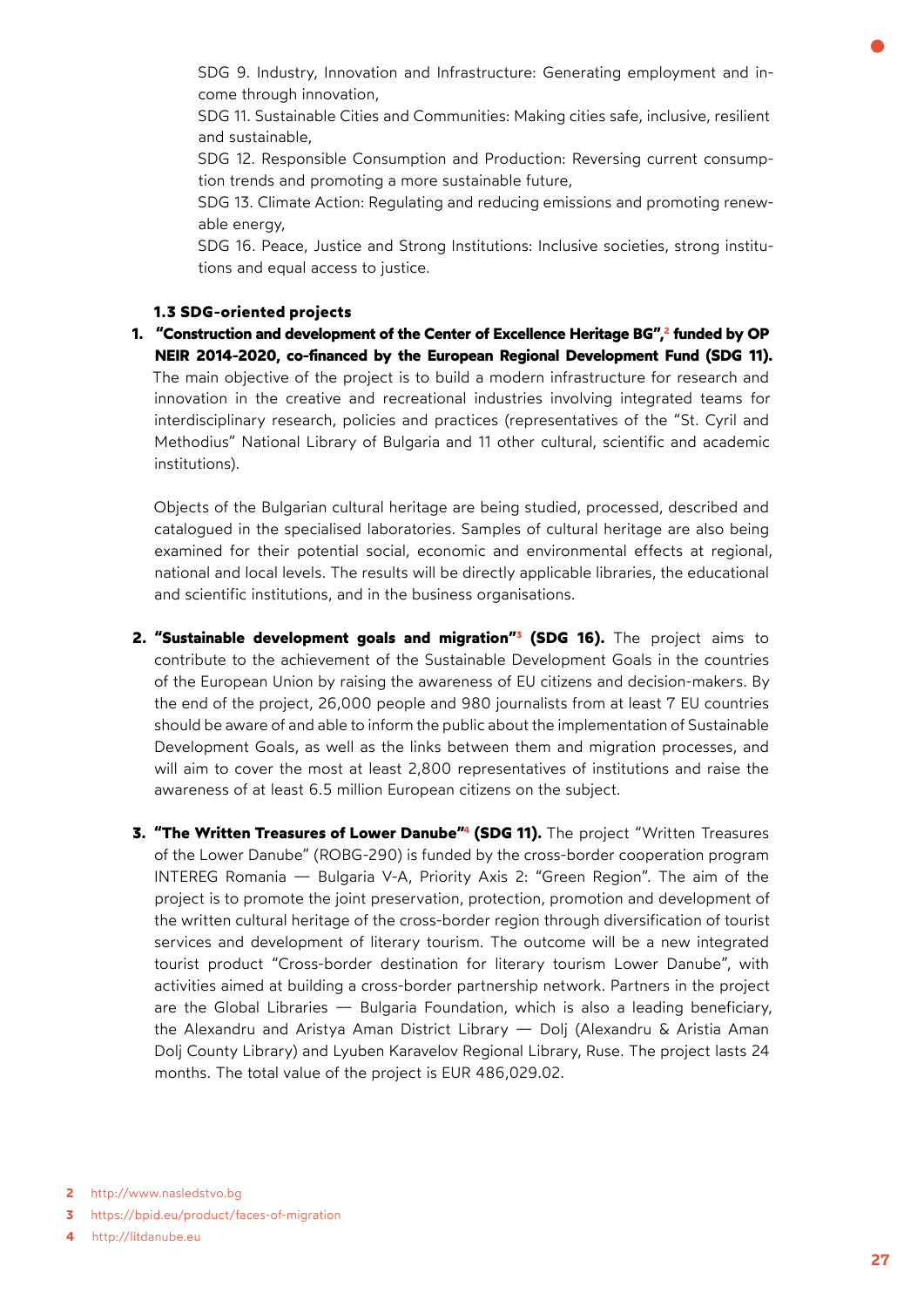- <span id="page-27-0"></span>**4. "Financial Literacy Through Public Libraries"<sup>5</sup> (SDG 4).** The overall objective of the project is to upskill librarians to provide basic financial literacy support to adult users. This age group (55+) needs further support to cope with a rapidly changing and complex financial environment where financial products and services are becoming more numerous, complex and risky. Special emphasis is placed to librarians in small cities and rural areas where different educational activities and lifelong training on key competencies are so necessary. The FINLIT project supports also the implementation of specific growth, education, and cohesion policies related to EU 2020 Strategy and Digital Agenda for Europe.
- **5. Gender Identity: "Child Readers and Library Collections" G-BOOK<sup>6</sup> (SDG 5).** The project "Gender Identity: Child Readers and Library Collections" aims to promote gender positive children's literature in terms of roles and models, a literature that is openminded, plural, varied, free from stereotypes, that encourages respect and diversity. G-BOOK is one of the 66 winning projects selected among 430 proposals presented for the call Creative Europe. It involves 6 European partners: the project leader is Centro MeTRa (Department of Interpretation and Translation of the University of Bologna — Forli Campus, Italy). Project partners are: the University Library "Livres au Trésor" and the Research Centre "Pléiade" of the University of Paris 13 (France), the Research Centre Anilij (National Association for Research in Children and Youth Literature) of the University of Vigo (Spain), the School of English — Dublin City University (Ireland), the Regional Public Library "Petko Rachev Slaveikov" (Bulgaria), and Biblioteka Sarajeva (Bosnia Herzegovina).

### **6. Global Libraries — Bulgaria Foundation (FSBB) is also a partner in:**

- "Get Your Facts Straight! Media Literacy for All" a program co-funded by the European Commission which provides media literacy training to students and young people from socially and economically disadvantaged backgrounds, as well as to their parents and / or grandparents; (SDG 8)
- "E-skills for E-inclusion" project, whose main purpose it is to develop a computer literacy training program for vulnerable groups and facilitate their access to the labour market. This project is being implemented in partnership with 5 other organisations from Northern Ireland, Spain, Italy and Romania and is funded by the European Erasmus + program (SDG 8).

**1.4 Funding sources and evaluation.** These projects as well as others do not fall within the remit of ordinary library budgets and enjoy additional funding provided by international organisations (European Commission, Structural Funds, etc), ministries, national or international foundations, Non-Governmental Organisations, commercial enterprises. This funding is normally allocated to the cultural and education departments, which are closely collaborating with SDG-related governmental agencies. Evaluation is carried out according to the rules set up by the funders.

**<sup>5</sup>** <https://finlit.eu/edu/?redirect=0>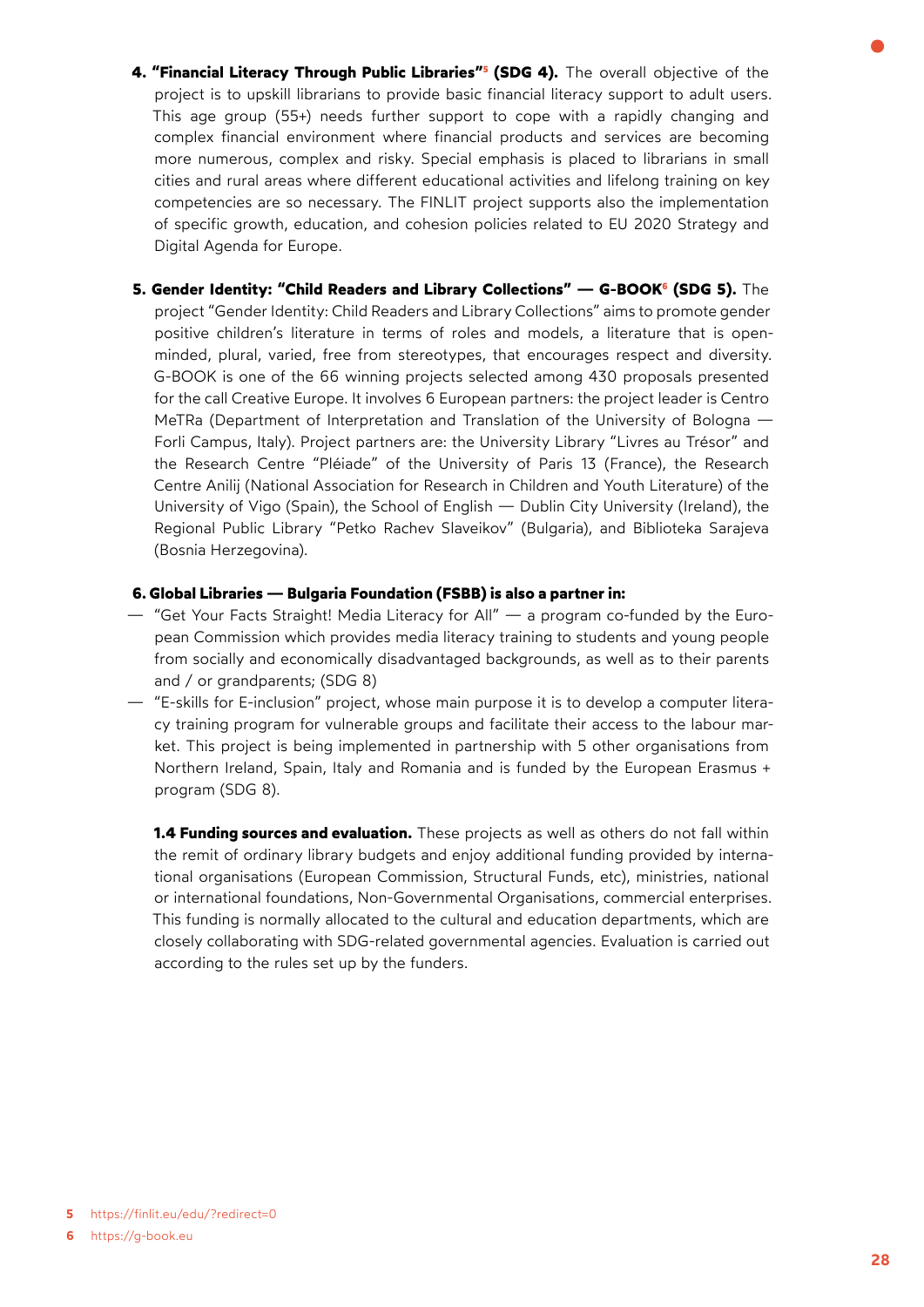# <span id="page-28-0"></span>**2. Czech Republic**

**2.1 General background and who's who.** In 2019, an informal "Sustainability in Libraries" working group was set up within the Masaryk University project [Social Innovation](https://kisk.phil.muni.cz/komunitni-knihovna)  [in Libraries,](https://kisk.phil.muni.cz/komunitni-knihovna) 2017-2020; the information officer of the UN Information Centre Prague is one of the founding members. Its main goal is to raise awareness on the roles played by libraries in achieving Sustainable Development Goals (SDGs) and to build capacities and knowledge base to further increase their impact. Czech librarians feel indeed that SDGs are not implemented in libraries, but that they should become a priority, since they are already a core concern of the European Union priority and of the Czech national government.

Moreover, the [Library Development Strategy 2021—2027,](https://koncepce.knihovna.cz/) a national strategic plan (adopted by the government in July 2020) is directly linked with the Strategic Framework Czech Republic 2030 — the basic state administrative document for sustainable development and the improvement of the quality of life of population. This strategy introduces libraries as pillars of civil society and natural community centres, education supporting institutions and curators of cultural and knowledge wealth. The project "from libraries to libraries" financed by the Czech Ministry of Culture under the VISK1 programme, helps libraries share know-how and examples of good practice with regard to their societal role. Finally, 2021 was chosen by the [Association of Library and Information Profession](https://www.skipcr.cz/)[als of the Czech Republic \(SKIP\)](https://www.skipcr.cz/) to be the Year of Sustainability in Libraries.

**2.2 SDG priorities and policies in Czech libraries.** SKIP (The Czech Association of Library and Information Professionals of the Czech Republic) considers the following SDGs relevant for libraries in the Czech Republic:

- SDG 3. Good Health and Wellbeing: Better, more accessible health systems to increase life-expectancy,
- SDG 4. Quality Education: Inclusive education to enable upward social mobility and end poverty,
- SDG 10. Reduced Inequalities: Reducing income and other inequalities, within and between countries,
- SDG 12. Responsible Consumption and Production: Reversing current consumption trends and promoting a more sustainable future,
- SDG 17. Partnerships for the Goals: Revitalize strong global partnerships for sustainable development.

SDG-oriented projects should therefore be focused on:

- Debates on SDGs with citizens,
- Library collections, library exhibitions,
- Projects in co-creation with partners/citizens (digital inclusion; digital citizenship),
- Pursuing green library objectives (such as energy saving infrastructure, waste management, SDG policy with staff).

### **2.3 SDG-oriented projects**

**1. "Start Life with a Book" — improving reading literacy<sup>7</sup> (SDG 4).** Until recently, only a handful of Czech libraries offered special services to babies, toddlers and preschool children and their parents or caregivers. Although the overall literacy rate in the Czech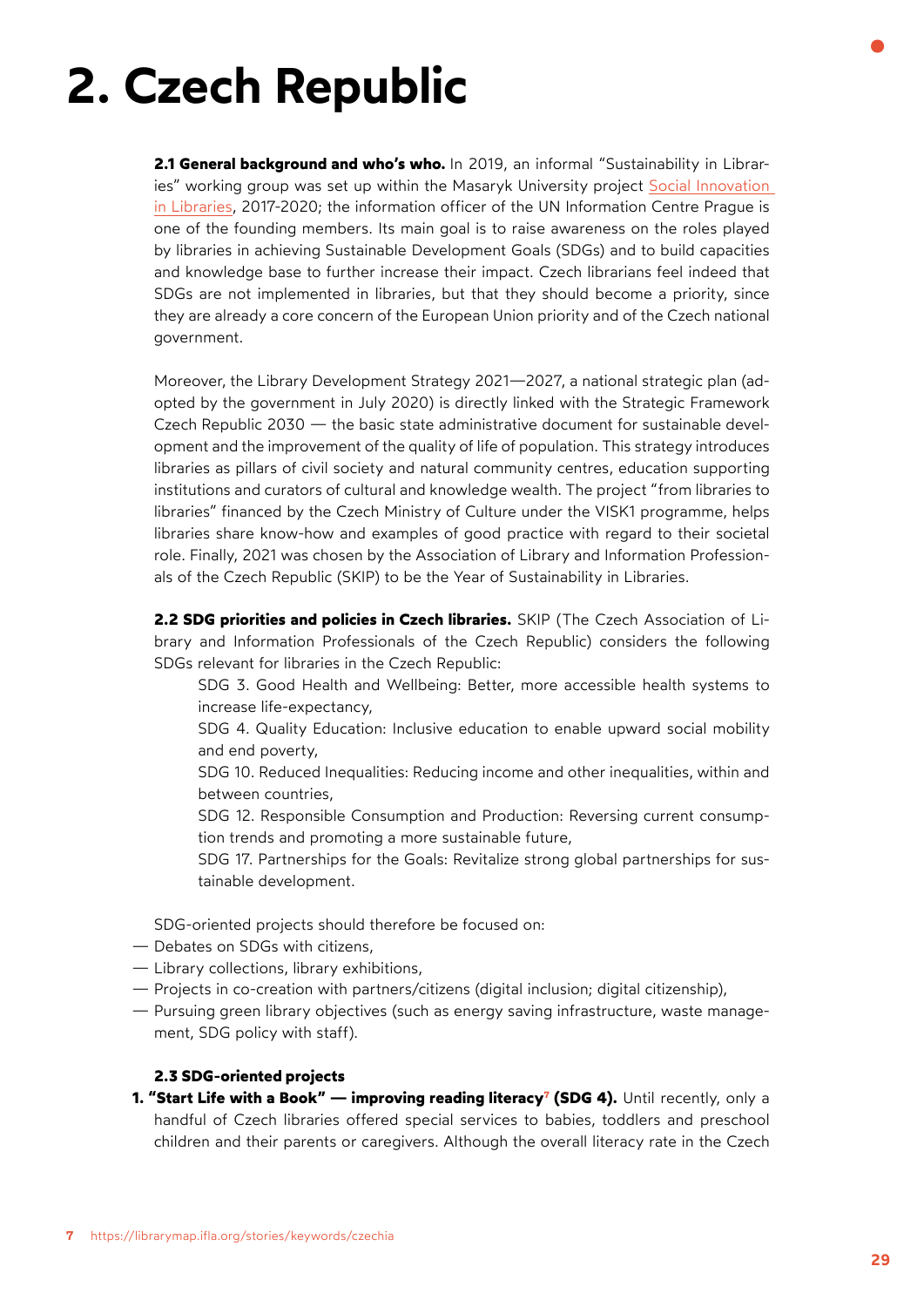Republic basically reaches 100%, the PISA 2015 international survey clearly indicated that Czech students — compared to those from other OECD countries — were achieving below average results in reading literacy.

Therefore, the Association of Library and Information Professionals of the Czech Republic started a project in 2018 called "Start Life with a Book" (S knížkou do života). It was inspired by the original Bookstart project founded by BookTrust in the United Kingdom in 1992 with follow-ups in various European countries. Its goal is to show parents of young children how reading is important for their children's intellectual and emotional development and, consequently, future employment.

The Association has provided all participating libraries with a standard package to be given to the parents. Every library adds a free library card or a voucher to get one and can add any other items it considers fit for purpose, such as folding picture books or suitable toys. In the first year of the project, libraries received the package for free; starting from the second year, it can be purchased for a modest fee. The packages are distributed to parents at various occasions, most commonly the occasion of welcoming new-born citizens by the local authorities, at special events taking place in libraries or at maternity wards in hospitals.

An impressive number of 140 libraries have joined the project so far. As a result, libraries strengthened their links with local authorities and developed partnerships with local charities, and companies. The gift packages have been sponsored mostly by the Association's partners, especially private enterprises but also by the Ministry of Culture of the Czech Republic. Every participating library is expected to organise a minimum of four events for the children and their parents per year, which include activities such as reading, storytelling, creative activities, and movement. It is also expected that facilities such as baby feeding areas or changing stations are available — these can take a variety of forms, always depending on financial resources and space available.

According to a survey conducted in November 2018, 97% of libraries participating in the project report that parents and their children are interested in taking part in the future events. In many libraries, book clubs for parents with children under the age of five have been set up. During 2018, the participating libraries gave away approximately 10,000 packages. Apart from parents and children, the project has been acknowledged by politicians, especially from the Senate. In 2018, it received an award from the Czech Minister of Culture.

2. Public libraries team up with primary schools to increase reading literacy<sup>8</sup> (SDG 4, 17). In the 2006 PISA survey — which tests 15-year-old students from all over the world in reading, mathematics and science — Czech pupils ranked only 21 out of 56 participating countries in reading skills. Therefore, supporting reading literacy has become an important issue for many stakeholders, including libraries and schools.

Ivana Hutařová, an active member of the Club of Children's Libraries, a division of the Association of Library and Information Professionals of the Czech Republic (Svaz knihovníků a informačních pracovníků České republiky), came up with the idea of a project called "I am already a reader — Book for First Grader". The project, which started in 2008, brings together libraries and schools to develop reading habits of primary school first-graders (age 6 to 7).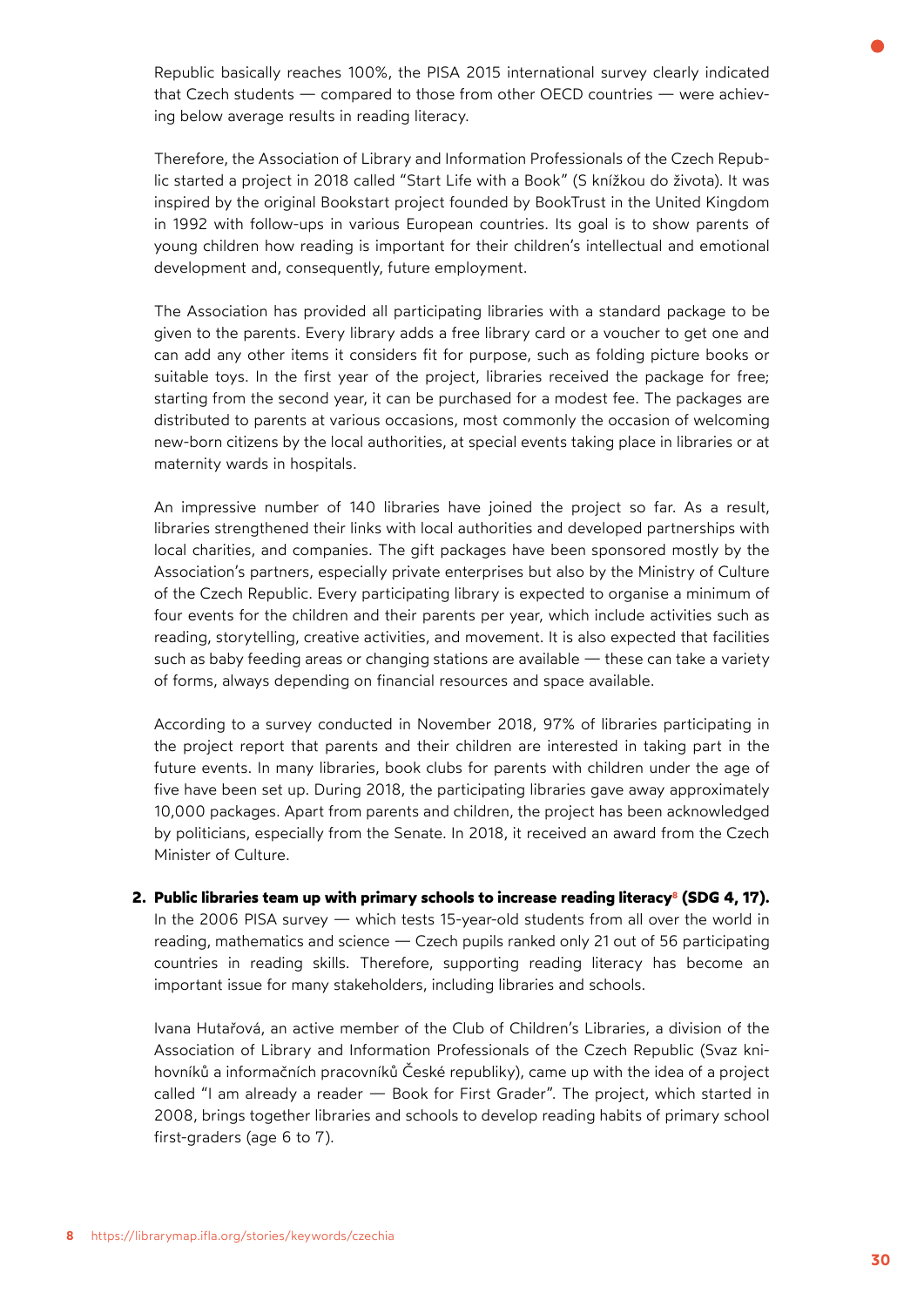As part of the project, the children's section of public libraries organise events for school children, including library tours, reading sessions for both adults and children, meetings with book writers and illustrators, book discussions, and exhibitions. The number of events varies by library and number of school classes involved. For all children who participate in the events there is something extraordinary to look forward to  $-$  a book prepared exclusively for them. Every year a brand new (previously unpublished) book title for children with original illustrations is produced which is not made available for sale for at least three subsequent years. So far, more than 250,000 pupils have received the book.

In the past, the project was financially supported by the Ministry of Education, Youth and Sports of the Czech Republic and schools reached out to local libraries to collaborate in the project. Since 2011, the financing and implementation of the project is being organised through the Association. The partnership principle has been reversed; libraries undertake a more proactive role and it is now their initiative to get in touch with schools and work on the project together.

The number of project participants is increasing from year to year; in 2018, more than 500 libraries and over 800 schools were participating. Working together towards the common goal has strengthened partnerships between local libraries and schools.

This project is an important example of how libraries, through strengthened partnership with schools, can contribute to achieving the country's educational goals.

- [Many other SDG-oriented library activities are included in an ad hoc website,](https://codokaze.knihovna.cz/)**9** which support the implementation of SDGs in libraries.
- **3. Libraries lend books, but you can have fun and learn (SDG 3, 4, 11, 12, 16, 17).** Libraries offer breakfasts, leisure universities, community gardens, folklore and local traditions. Within library premises you can create, realise a project, learn how to program, play chessboard, meet new people or just sit with a book or a magazine. Through their activities, libraries develop all of the eight key competences for lifelong learning defined by the European Reference Framework.

"What the library can do" is a website offering a map of specific community and educational activities throughout the Czech Republic and all types and sizes of libraries. Originated by the programme Social Innovations in Libraries funded by the ESF for the years 2017-2020, the project was supported by the European Union under the Employment Program. Its continuation and development is funded by the Ministry of Culture of the Czech Republic under the VISK1 program for 2021 in the project Library Development Strategy: from methodology to practice (16033/2021 OULK-OLK).

- **4. Library Development Strategy 2021-2027 (with a view to 2030) national strategic plan (adopted by the government in July 2020), prepared under the Ministry of Culture (3, 4, 11, 12, 16, 17).** Libraries are designated as:
- pillars of civil society development and natural centres of communities,
- educational and education-based institutions,
- guardians of cultural and knowledge based wealth.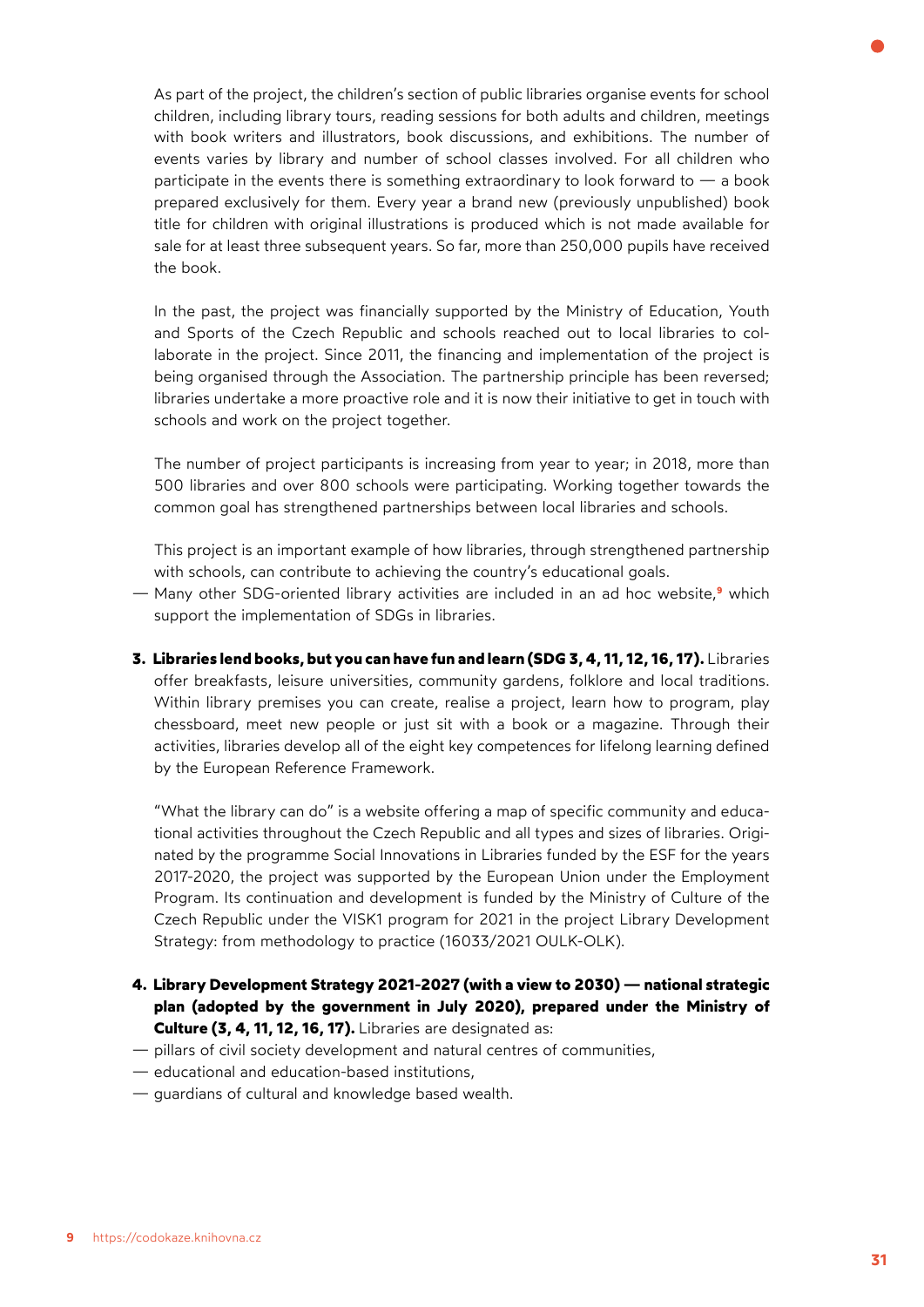Activities for librarians consist of:

- <span id="page-31-0"></span>— year-round educational cycle for libraries on SDGs, officially supported by UN Information Centre Prague, Ministry of Culture, Ministry of Environment and Czech Commission for UNESCO,
- developing a knowledge base in [Trello notice board](https://trello.com/b/eHhIVvM8/udr%C5%BEitelnost-v-knihovn%C3%A1ch) and a [website](https://udrzitelna.knihovna.cz/tema-2021),
- networking libraries which are interested in the SDG topic: map of libraries, [Facebook page](https://udrzitelna.knihovna.cz/tema-2021#h.6v1499xs50az) and [group,](https://udrzitelna.knihovna.cz/tema-2021#h.xi11i1m3yqud)
- networking with other organisations and stakeholders: [KUMU map of topics, initiatives and inspiration,](https://kumu.io/eliska-bartosova/sdgs-v-knihovnach)
- sharing know-how and [examples of good practice](https://codokaze.knihovna.cz/).

Several libraries offer breakfasts, leisure universities, community gardens, folklore and local traditions. Within library premises you can do something you like, you can realise a studio project, learn how to program, play chessboard, know new people or just sit with a book or a magazine.

**2.4 Funding sources and evaluation.** There is no unique source of information for funding SDG-related activities. The bulk of libraries launch SDG-oriented projects through their own budget; some of them are able to use additional funding, which is normally provided by ministries, city/provincial/regional councils, national or international Foundations, non-governmental organisations. The budget is normally originated within the cultural agencies or cultural departments within ministries, local agencies, foundations or NGOs.

The Masaryk University project Social Innovation in Libraries, 2017-2020 is possibly the only library project which has received funding from the EU.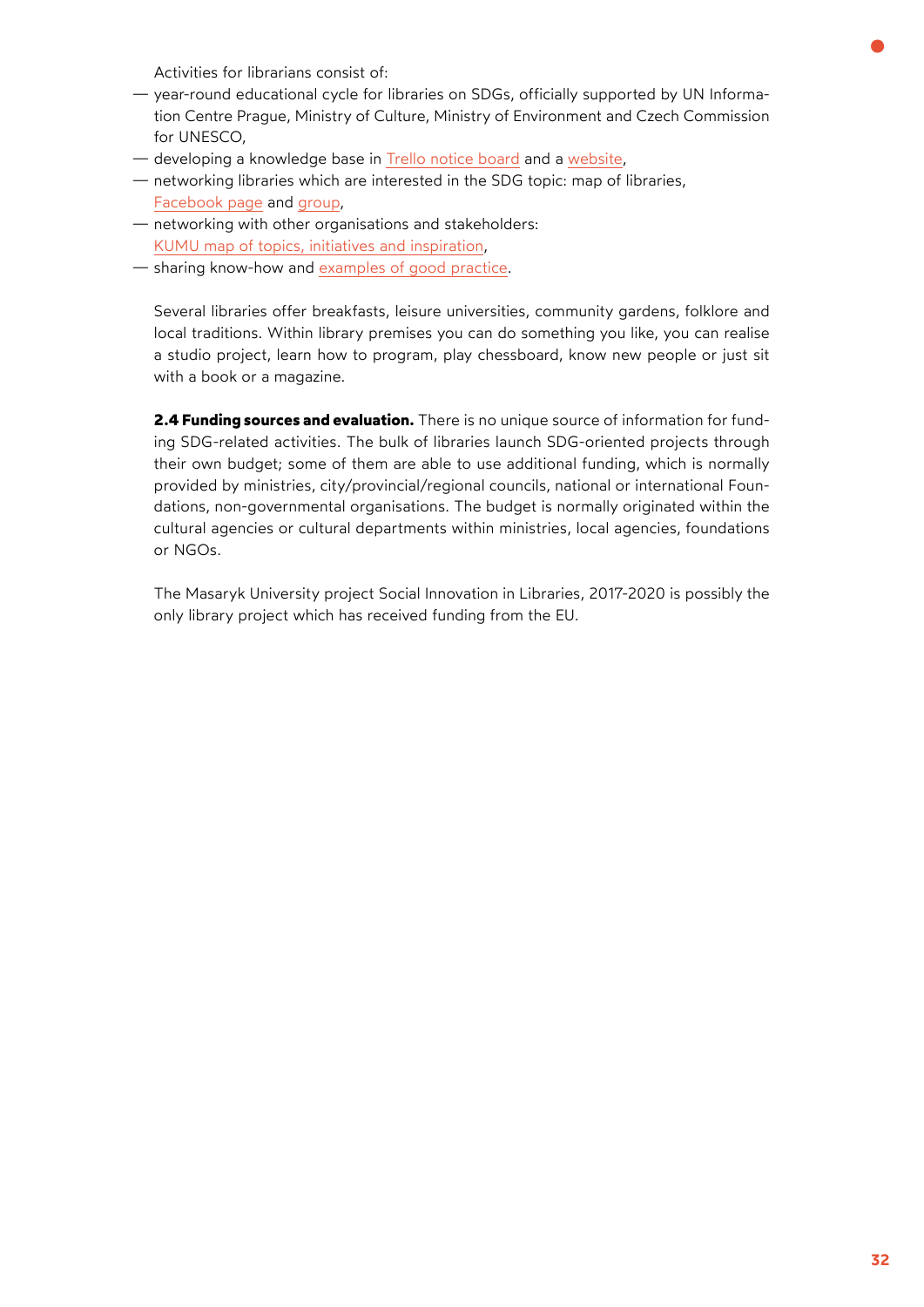# <span id="page-32-0"></span>**3. Denmark**

**3.1 General background and who's who.** Denmark strives to be a pioneer in terms of sustainability, climate and the implementation of UN's 2030 Sustainable Development Goals. SDGs are being implemented in a convincing and active way in almost all libraries, although in a part of them activities are still lagging behind. In Denmark public libraries are organised as part of 98 municipalities. A 2019 survey showed that 90% of municipalities are either already actively implementing / supporting the implementation of SDGs or are planning to do so in the near future.

Legislation and public investment solve only parts of our common SDG-related challenges. The implementation of SDGs requires broad support both at a national and a local level. As the most visited Danish cultural institution (37.4 million visits, DS2019), public libraries are already now a natural focal point for all citizens when it comes to civic engagement, access to knowledge and to the influence in changing habits and patterns of action. Since a public library-system is already in place in each of the 98 Danish municipalities, the libraries form a unique platform contributing to the development of common societal solutions in collaboration with other bodies/agents, and in cooperation with local citizens.

The Danish Library Association works together with Danish libraries to promote a 2030-focus at local level. Currently more than half of the Danish public libraries are involved in 2030 Activities according to official statistics (DS 2019); more are following, developing local SDG strategies and policies.

**3.2 SDG priorities and policies in Danish libraries.** Every year, the Danish Library Association publishes a Voluntary National SDG Review — DENMARK, (here is the 2021 [PDF version](http://www.eblida.org/Activities/KIC/sdg/Voluntary-National-SDG-Review-2021-DENMARK.pdf)].

The Danish Library Association considers that SDGs implemented in libraries should focus on the following:

- debates on SDGs with citizens,
- library collections and library exhibitions,
- projects in co-creation with partners/citizens (digital inclusion; digital citizenship),
- pursuing green library objectives (such as energy saving infrastructure,
	- waste management, SDG policy with staff).

All SDGs are important for public libraries in the sense that libraries perform a natural task of promoting SDGs and disseminating information about the 2030 Agenda for sustainable development with their publics. Nevertheless, when it comes to practical implementation of SDGs in libraries and the formulation of strategic library goals and policies, some SDGs seem to be of particular importance, such as:

SDG 3. Good Health and Wellbeing: Better, more accessible health systems to increase life-expectancy,

SDG 4. Quality Education: Inclusive education to enable upward social mobility and end poverty,

SDG 5. Gender Equality: Education regardless of gender, advancement of equality laws, fairer representation of women,

SDG 8. Decent Work and Economic Growth: Creating jobs for all to improve living standards, providing sustainable economic growth,

SDG 9. Industry, Innovation and Infrastructure: Generating employment and income through innovation,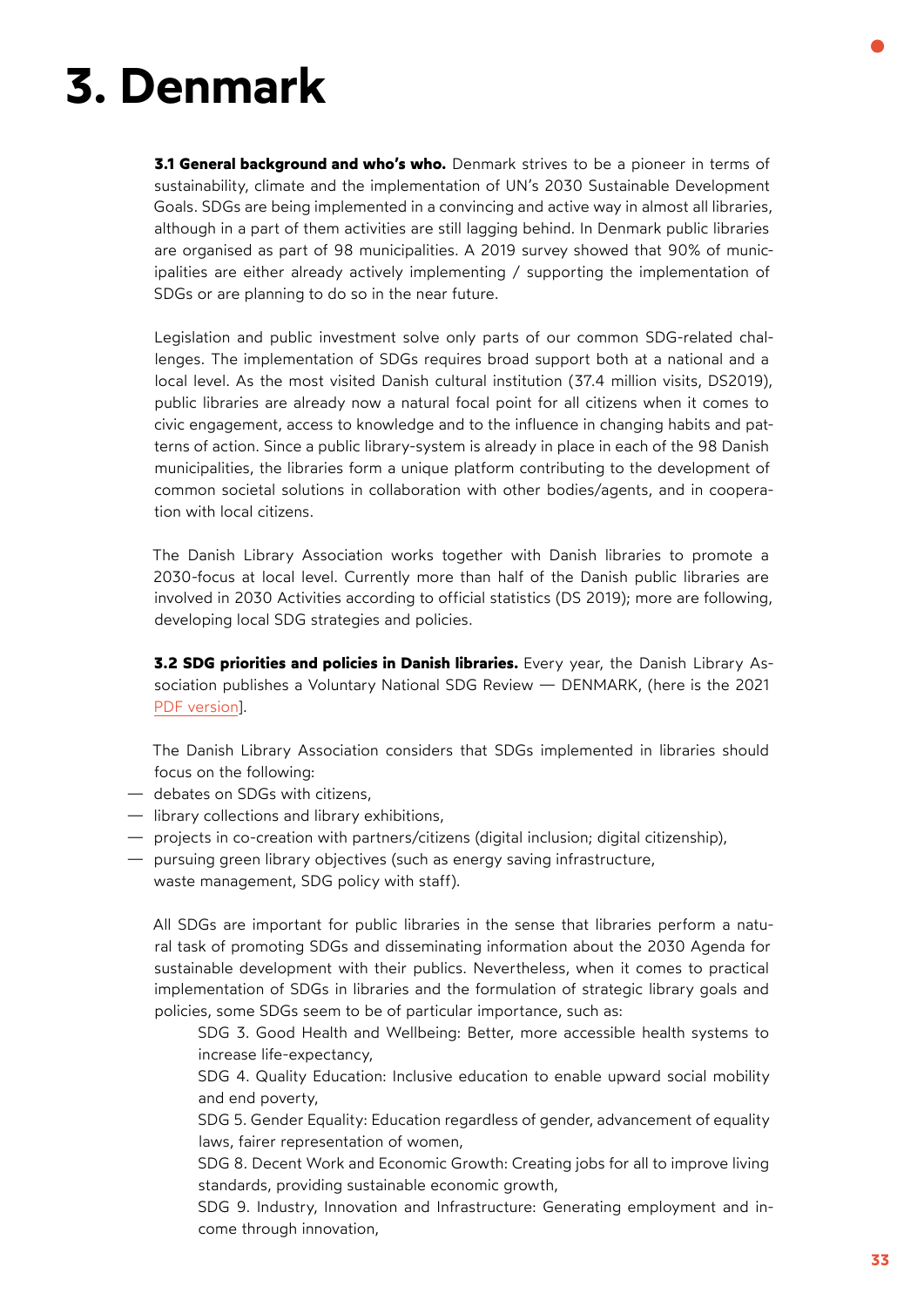<span id="page-33-0"></span>SDG 11. Sustainable Cities and Communities: Making cities safe, inclusive, resilient and sustainable,

SDG 12. Responsible Consumption and Production: Reversing current consumption trends and promoting a more sustainable future,

SDG 13. Climate Action: Regulating and reducing emissions and promoting renewable energy,

SDG 16. Peace, Justice and Strong Institutions: Inclusive societies, strong institutions and equal access to justice,

SDG 17. Partnerships for the Goals: Revitalise strong global partnerships for sustainable development.

# **3.3 SDG-oriented projects**

**1. Project Title: [DB2030 Network](https://www.facebook.com/groups/706609713106254)10.** Related to SDGs: 04 Inclusive Quality Education and Life-Long Learning; 11 Sustainable, Strong Communities; 16 Promote peaceful and Inclusive Societies for Sustainable Development; 17 Partnerships.

Content: A National 2030 Network of cross-disciplinary character including libraries, NGOs etc. is working to stimulate 2030 activities in the library environment in Danish municipalities, thus supporting 2030 initiatives at both national and local level.

Methodology: The DLA2030 Network (DB2030 Netværk) has been established since 2019 as an informal network and is now counting more than 210 members on a national scale. A number of meetings/conferences have been organised to create awareness about and/or support SDGs in the last three years; more are in the pipeline.

Outcome (expected): A strong 2030 focus in the work of the public libraries in Denmark wherever relevant also affecting the internal library organisation. Externally libraries extend their role in addressing SDGs in municipalities, local schools and other institutions as well as in local associations and individual citizens.

**[2. Project Title: The World's Best Solutions Live! \(Verdens Bedste Løsninger Live\), Bal](https://bib.ballerup.dk/nyheder/events-udstillinger/worlds-best-solutions-live)lerup Public Libraries<sup>11</sup>.** Related to SDG: 4 Education — Education: festival for citizens and public education institutions on UN 17 SDGs presenting a critical, but optimistic approach to solving the SDGs; 11 and 17 — strong local societies and collaborations: Facilitating collaboration between local citizen groups, local, national and global educational institutions and "green" NGOs.

Content: In 2019, the Ballerup Library held a two days festival on the SDG goals. The concept for the festival was inspired by Sunday Papers Live in London. Crucial was the involvement of the local high school and the Technical University of Denmark (DTU) in exploring the potential for collaboration of the two institutions in the "neutral" library setting. The library then collaborated with PLIX — Public Libray Innovation Exchange at MIT — and DTU in building Cube satellite models sessions together with citizens and students from the local high school in the library makerspace. On the first day of the festival 400 students attended. On day two of the festival, 250 citizens, volunteers, staff, keynote speakers and contributors spend a day eating, talking and learning about SDG goals. (This was a fine higher attendance than ordinary library users; the project was partly funded by the Danish Agency for Culture and Palaces (in Danish: Slots- og Kulturstyrelsen).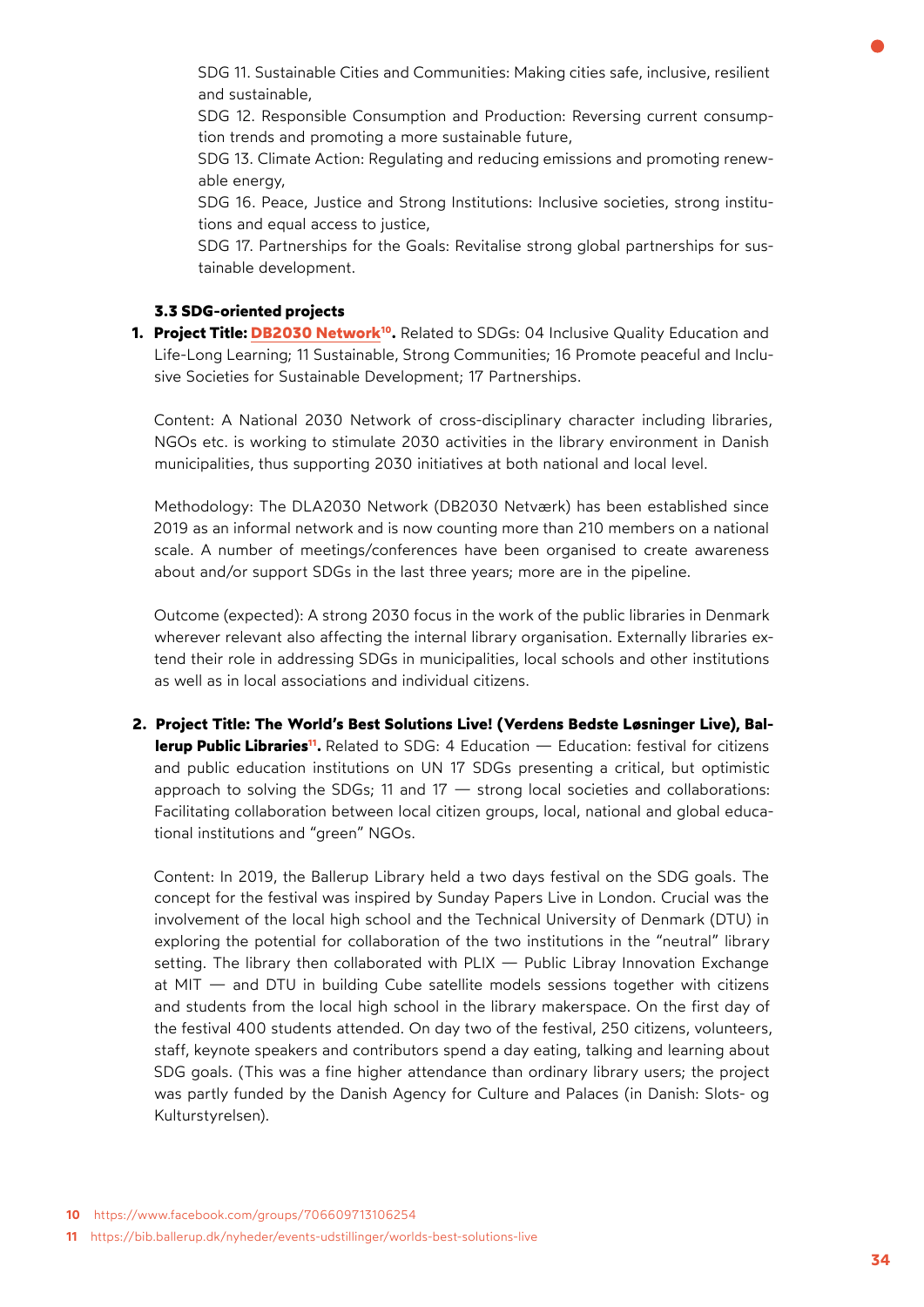Methodology: The festival was held in library premises, between the bookshelves, thus transforming library knowledge embedded in traditional books in a new form of learning where citizens present their different points of view and get a critical but optimistic approach to solving SDGs. The stage and surroundings were decorated with old lamps (second hand), small light balls, plates and pillows, sofas and armchairs, to make the library stage look like a homestyle relaxed environment. At the festival, students from DTU presented many products, from lunch prepared in the local organic farm to children making SDG hats, from music played by students of the local music school to local citizens which would collect rubbish outside the library. On stage, keynote speakers gave lectures inspired by the format of TED TALKs, stand-up and Sunday Papers Live. There were key people from Danish green organisations, celebrities with a green agenda, a chef who presented vegetarian food that tastes like meat and presentations about plastic in the oceans, sustainable clothes and much more. The format was deliberately flexible, so that other libraries/cultural institutions easily could copy the concept.

The satellite sessions: The CubeSat program was developed by PLIX — Public Library Innovation Exchange (MIT). Their idea of working with satellite technology could provide an understanding of how we monitor the globe from space — ice melting, forest death and so on. In collaboration with PLIX, there were two sorts of sessions: one for the public and the other for high school students. Members of the Coding Pirates — the local "programming club" for children and volunteer parents — and volunteers from the library's makerspace were present. In the version for higher school students, DTU made available their special knowledge of satellites.

Outcome (expected): Ballerup Library will hold other versions of the festival — an event with speakers on the theme UN 17 SDGs. This time the audience were keypersons and leaders from the Danish public libraries in Denmark, other professionals working with culture in Denmark, green NGOs and representatives from educational institutions. SDG-related knowledge and working methods will be presented and library contribution will focus on the "why" and "how". The festival showed that SDG-related activities can be organised both locally and nationally. Ballerup Library has now decided to organise the festival every year and is working to involve more citizens as volunteers. The library staff has now become aware of the relevance of SDGs into their activities. And the local community and politicians now know that the library can provide knowledge, inspire people to take action and play a role in the attainment of the 2030 Agenda.

**[3. Project Title: 2030 Certification of Svendborg Public Library \(Certificering af Svend](https://svendborgbibliotek.dk/fnsverdensmaal)borg Bibliotek)12. [Related to SDG Goal\(s\):](https://svendborgbibliotek.dk/fnsverdensmaal)** 

SDG 17 — Partnerships for action SDG 3 — Good health, SDG 4 — Education SDG 12 — Responsible consumption

Content: Through the help of the company Green Network, Svendborg Bibliotek has become certified Sustainable Business Partner. This means, that Svendborg Bibliotek has completed a CSR capacity measurement, which confirmed the required knowledge about sustainably and CSR tools.

Methodology: Because of this certification, Svendborg Library has created a strategy for sustainability with the following focus points:

- to be a sustainable workplace,
- to be a house of knowledge and development of sustainability,
- To have healthy, competent and creative employees.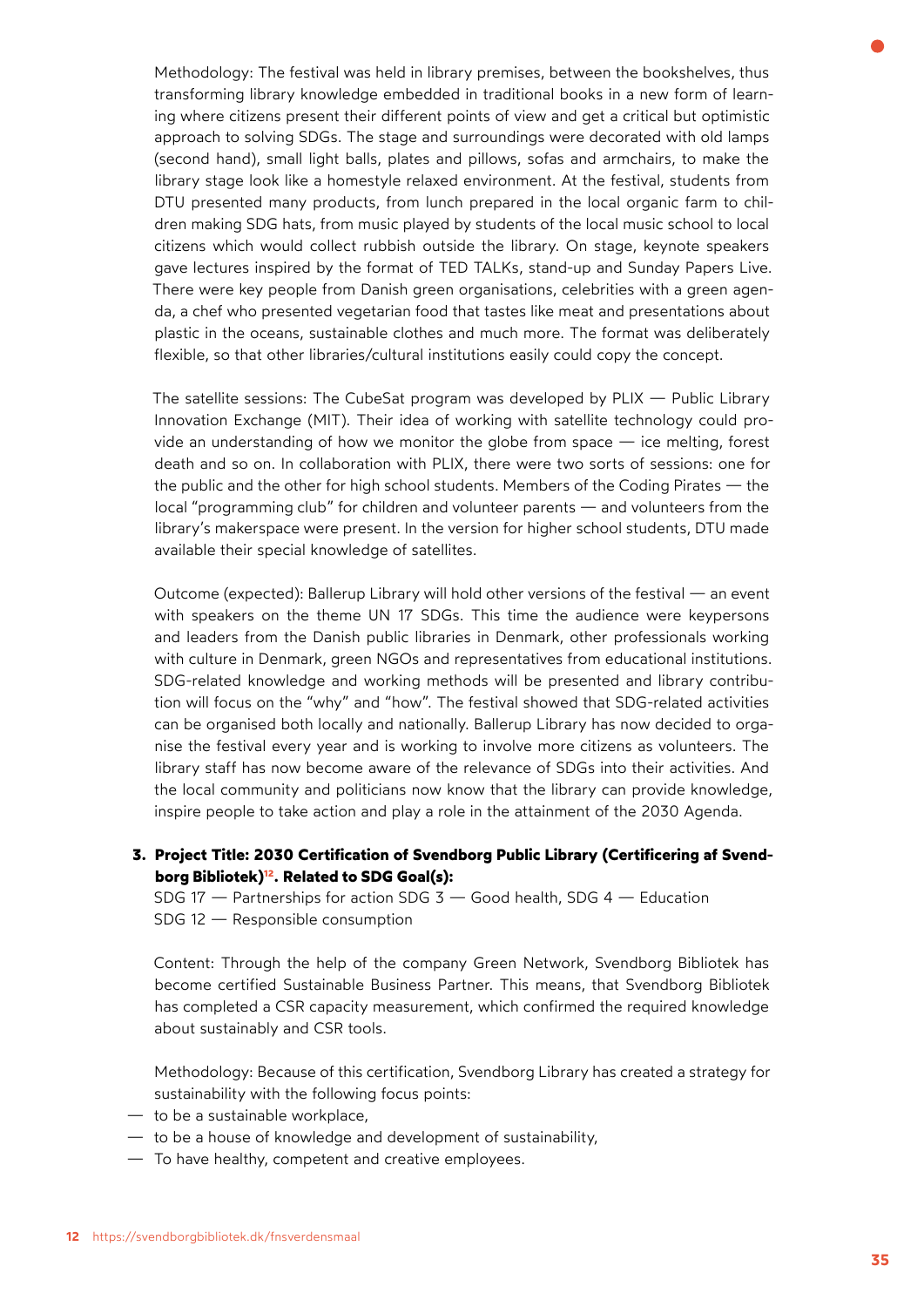<span id="page-35-0"></span>A strategy where librarians commit themselves to undertake specific actions. Working with sustainability is a conversion, for which good timing is crucial. Therefore, all librarians have to take part in working with sustainability to attain the 17 goals. As an example we are currently working on the transformation of the green areas surrounding the library into a giant buffet for insects, and an outdoor space for contemplation, mental health, well-being and much more.

Outcome (expected): Enlighten about, and contribute to, a shared responsibility; success criteria for our actions  $-$  i.e. how, and what, measuring the attainment of SDGs; support all employees in the implementation of SDGs.

**[4. Verdensrum \(Space\)1](https://verdensrum.aarhus.dk/)3.** Verdensrum ("Space") addresses SDG 17: "Partnerships for action" and consists of a physical library room in Dokk1 (Aarhus Public Library) whose name is indeed 'Space'. This large room, which also includes the front area, has a view on the Aarhus basin and the harbor. Communication in Verdensrum takes place in many different ways with many partners conveying the UN's 17 world goals to the many different target groups.

Target groups for Verdensrum include:

- citizens of Aarhus Municipality,
- business enterprises,
- Ttourists and international guests,
- school students,
- high-school students.

It is about what happens across science, commerce, culture, history and social sciences.

**3.4. Funding sources and evaluation.** Libraries get financial support partly through their ordinary library budget and partly through additional funding. Additional funding is generated from international organisations (European Commission, Structural Funds, etc), ministries, city/provincial/regional councils. There will be a variety of different departments financing library projects and it depends very much on how the public library is organised within the local municipality. Although some public libraries in Denmark do take very active part in projects funded by for example the Erasmus or the Creative Europe programmes, the vast majority of activities in public libraries are financed by national funding. A Erasmus+ — program can be found: Newcomer Connectable. Normally funding is assigned to cultural departments and agencies and it may reach 10% of the total library budget.

Evaluation is performed according to standard library procedures and, due to the nature of the public library network, it is up to local municipalities to evaluate SDG-oriented projects. Alternative forms of evaluation were tested — unsuccessfully.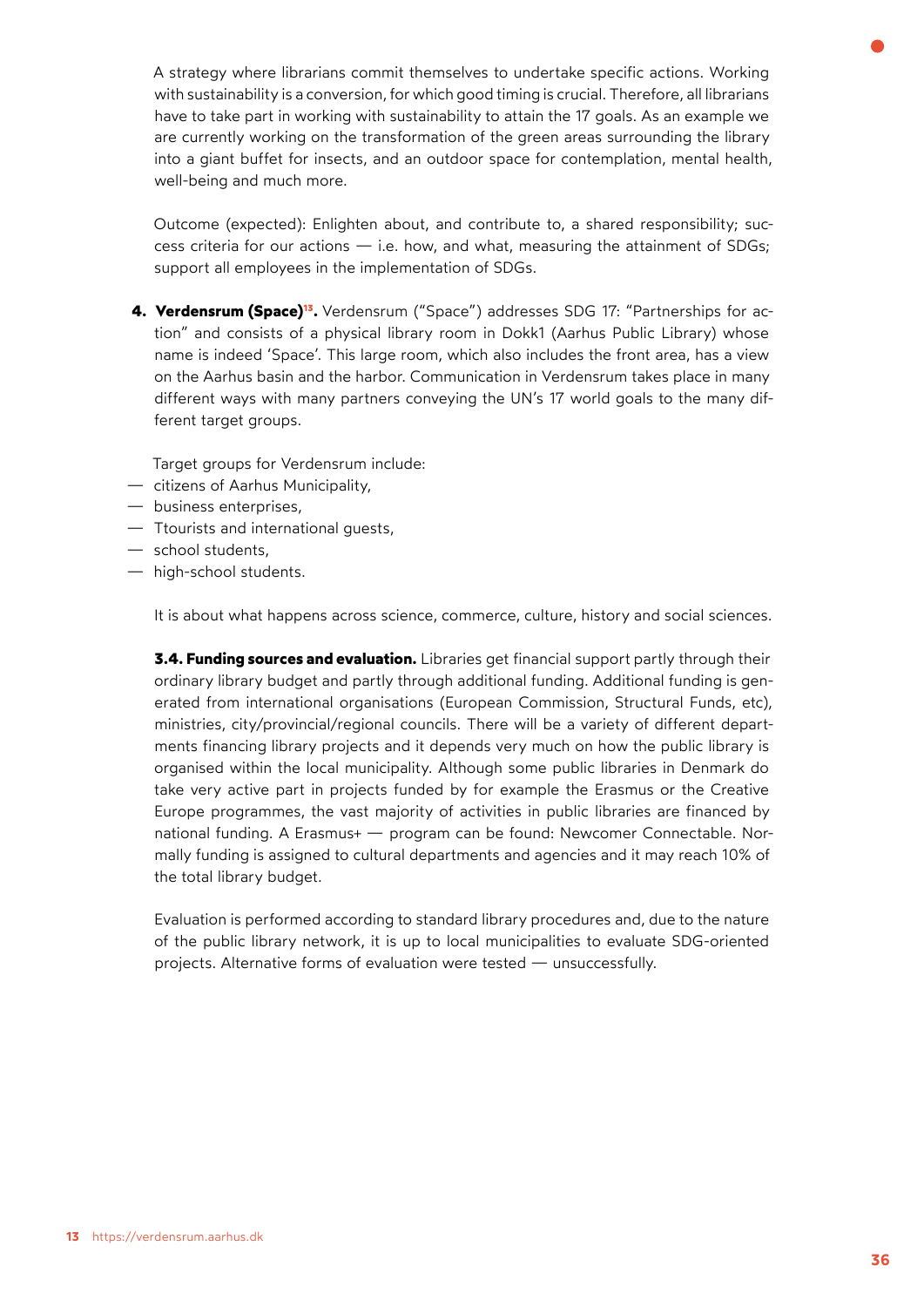### **4. Estonia**

**4.1 General background and who's who.** SDGs are often discussed, but not yet implemented in a convincing way in Estonian libraries. A working group within the Estonian Association of Librarians (ELA) — "Fresh Approach" — is dealing with the 2030 Agenda for sustainable development, but the group has not yet acquired a leading position.

Concerning SDG-related documents having a national scope, it is worth mentioning that libraries are included in the general document "Estonia 2035", the national strategic document which deals with libraries are included in the general document "Estonia 2035", the national strategic document that deals with SDGs and assesses Estonian [advances in fulfilling the Goals.](https://valitsus.ee/en/estonia-2035-development-stategy/strategy/strategic-goals)**<sup>14</sup>**

**4.2 SDG priorities and policies in Estonian libraries.** ELA "Fresh Approach" — the working group dealing with SDGs in libraries — considers that focus on SDGs should concern the following library activities:

- debates on SDGs with citizens,
- library collections and Library exhibitions,
- projects in co-creation with partners/citizens (digital inclusion; digital citizenship),
- pursuing the green library objectives.

The same working group selected the following SDGs as central for library development in Estonia:

SDG 1. No Poverty: Access to basic human needs of health, education, sanitation; SDG 3. Good Health and Wellbeing: Better, more accessible health systems to increase life-expectancy,

SDG 4. Quality Education: Inclusive education to enable upward social mobility and end poverty,

SDG 9. Industry, Innovation and Infrastructure: Generating employment and income through innovation,

SDG 11. Sustainable Cities and Communities: Making cities safe, inclusive, resilient and sustainable,

SDG 12. Responsible Consumption and Production: Reversing current consumption trends and promoting a more sustainable future;

SDG 16. Peace, Justice and Strong Institutions: Inclusive societies, strong institutions and equal access to justice,

SDG 17. Partnerships for the Goals: Revitalize strong global partnerships for sustainable development.

### **4.3 SDG-oriented projects**

**[1. Raamatud liikuma / Books on the move15](https://www.nlib.ee/en/node/8181) (SDG 1, 4, 10, 11, 12).** The innovation project *Books on the Move* has set out to modernise the lending service and bring it into the 21st century. The project is driven by the wish to encourage better use of the physical book collections, and to render this body of knowledge relevant and conveniently accessible to the contemporary user. The idea behind the project is as simple as it is ambitious: to make the physical book collections of Estonian libraries universally available and discoverable in a one-stop search, so as to enable quick delivery of the desired book to the user.

**<sup>14</sup>** <https://valitsus.ee/en/estonia-2035-development-stategy/strategy/strategic-goals>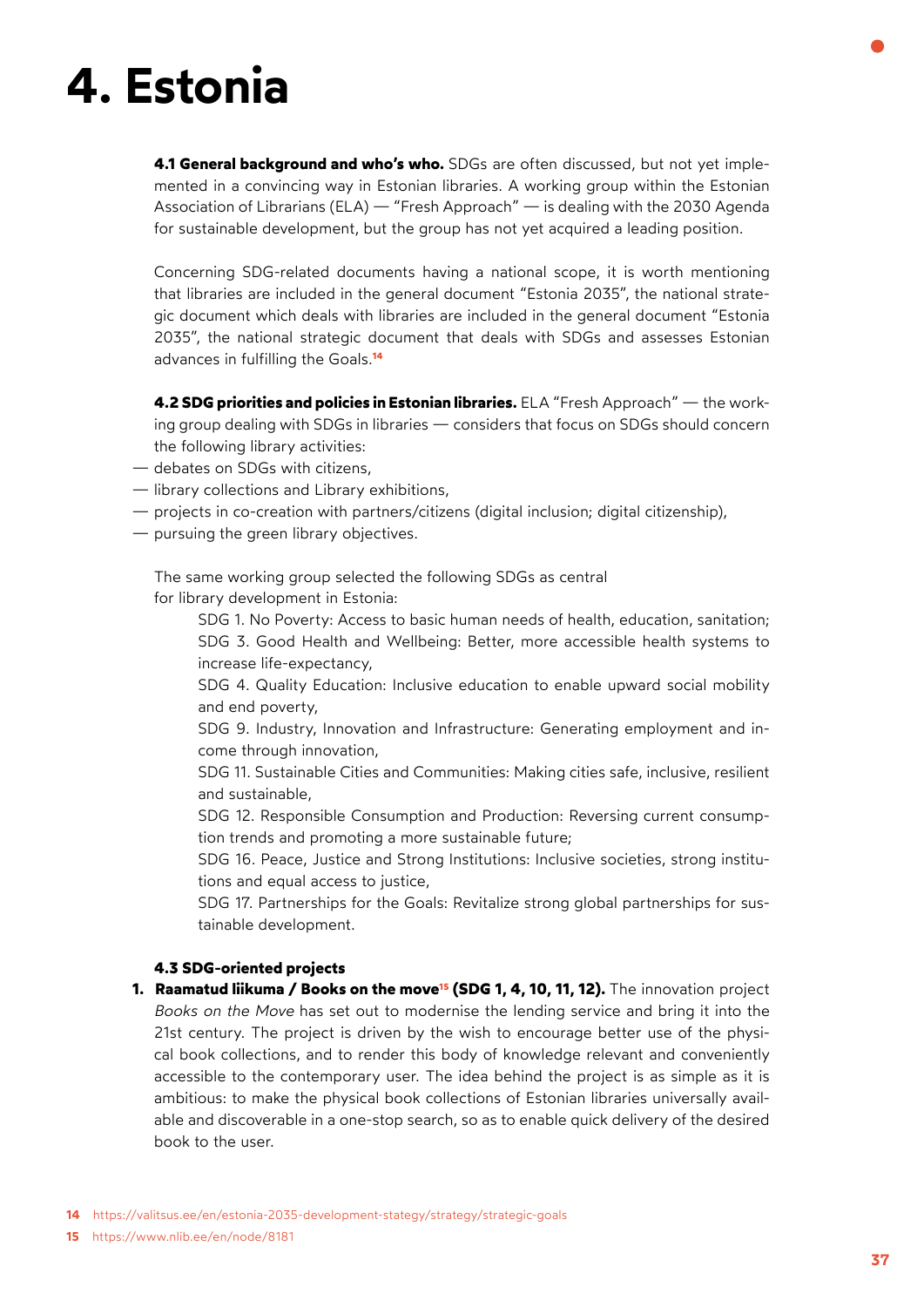After having found the required book, the user simply clicks "order", without having to consider the location of the book. An algorithm picks the most fitting, most expedient copy across all participating library holdings. With the help of our logistics partner, the book is then delivered to the user, either to a parcel locker, local store or directly to an address indicated. Library lending becomes conveniently integrated into the users' daily routines. Remote loans will no longer be interlibrary transactions — the physical book becomes mobile in Estonia, and the broader library network will serve as the home library for the user.

As a result of the project, we are creating a digital platform together with a mobile application for the end user, to be navigated seamlessly in its features of discovery and delivery: "find and order" books, "manage and monitor" orders, set delivery preferences, retrieve information on due dates, pay for delivery and settle overdue fines, and recommend books to friends.

The project runs from 2020 to 2022. All relevant parties to the new lending service (libraries, users, Ministry of Culture, Ministry of Education and Research, local municipalities) are included in the project through various advisory bodies. Books on the Move is funded by Enterprise Estonia and their Innovation Procurement Program in the amount of EUR 333,332.50.

- **2. MUIS2 15 (SDG 4, 9, 10, 11, 12, 16).** The National Heritage Board is developing a new information system for museum collections, the aim of which is to provide better and more user-friendly access to Estonian museum collections and to create a modern solution for museums that supports the preservation and management of museum collections.
- **3. Bürokratt / KrattAI (SDG 1, 3, 4, 8, 10, 11, 16).** #KrattAI is envisioning how digital public services should work in the age of Artificial Intelligence (AI). #KrattAI will be an interoperable network of AI applications, which enable citizens to use public services with virtual assistants through voice-based interaction. #KrattAI is not just an IT project to create an Estonian state virtual assistant, i.e. an user interface — although this may be necessary as an intermediate step. Instead, #KrattAI will, in the future, allow people to get everything they need from one device and through a virtual assistant in one communication session. #KrattAI is thus an interoperable network of public and private sector AI solutions, which from the user's point of view, acts as a single channel for public services and information.

Most of the time, people don't know which public agency to contact and they do not have an overview of their own obligations and of the opportunities offered by government.

Future benefits: People will communicate with the government 24/7; thanks to the interoperability of bots, it will be possible to have access to direct contacts efficiently between different government agencies.

#### **#KrattAI will include the following steps:**

- analysis and PoC on the use of alternative channels,
- classification of citizen messages: analysis and PoC,
- analysis and PoC of eesti.ee national mobile app,
- speech synthesis,
- information extraction,
- consent management platform,
- cooperation with companies,
- cooperation with Finland (#KrattAI and AuroraAI).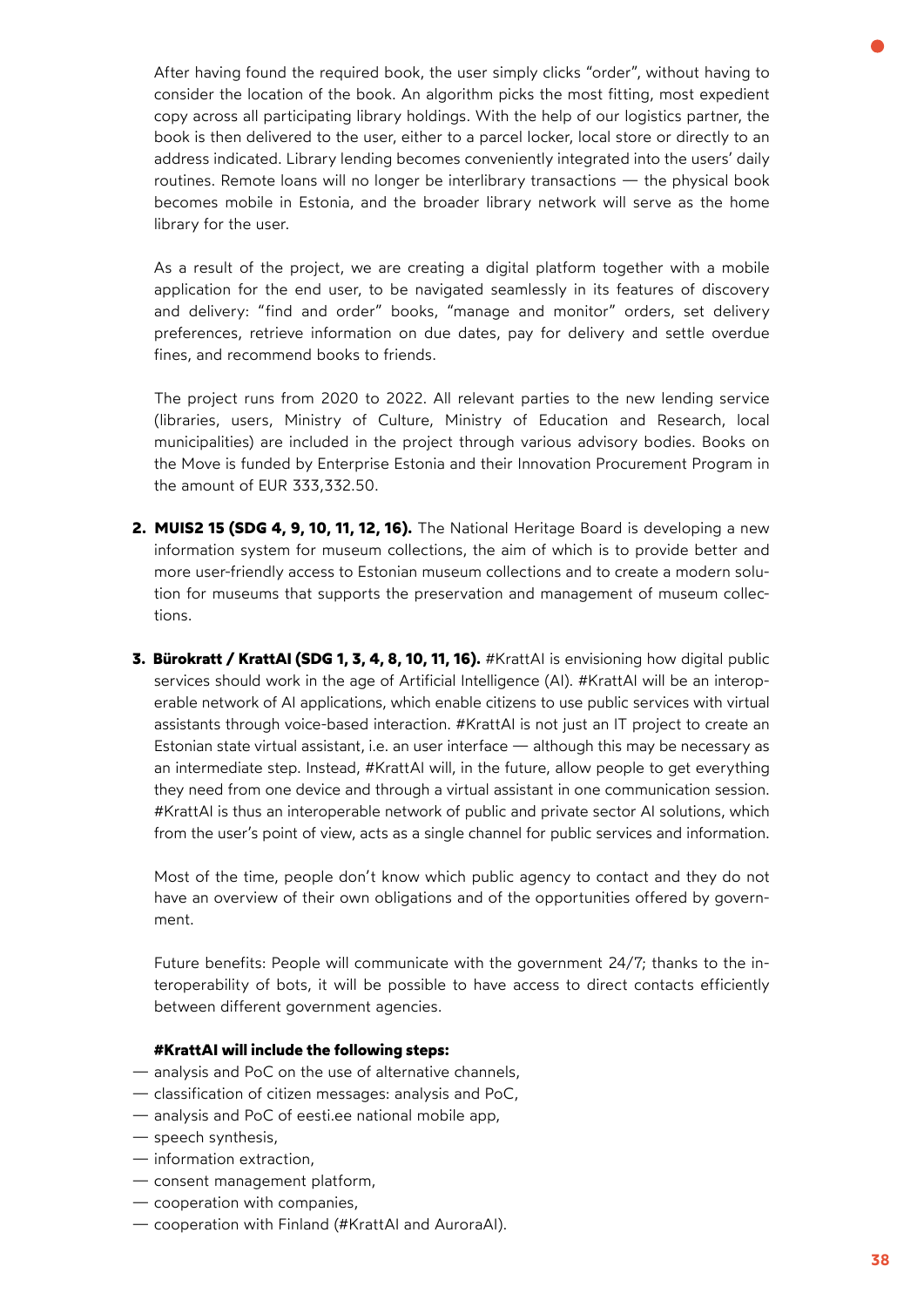**4. Massive digitalisation of Estonian cultural heritage, including printed material (books, newspapers, etc) 16 (SDG 1, 3, 4, 9, 10, 11, 12, 16).** The Ministry of Culture prepared an action plan for the digitisation of cultural heritage. Its objective is to make one third of the cultural heritage stored in our memory institutions digitally accessible by 2023 and to upgrade the infrastructure for storing information in the memory institutions.

The action plan largely focuses on the heritage from 1900 to 1940. Documents, publications, photographs, films and objects are being digitised. The objective is to make key choices in terms of cultural heritage, and not to digitise the entire cultural heritage.

The objective of the action plan is to make the following digitally accessible by 2023: 3% of the documentary heritage, 32% of artefacts; 60% of both film and photographic heritage and 28% of printed heritage; i.e. about 33% of our entire cultural heritage. The total cost of the project is €9.02 million, of which €8.19 million will come from the planned European Union structural fund investments. The action plan was prepared in cooperation with the Ministry of Culture, the Ministry of Economic Affairs and Communications, and the Ministry of Education and Research.

The project runs from 2019 to 2021. All relevant parties to the new lending service (libraries, users, Ministry of Culture, Ministry of Education and Research, local municipalities) are included in the project through various advisory bodies. Books on the Move is funded by Enterprise Estonia and their Innovation Procurement Program in the amount of EUR 333,332.50.

**4.4 Funding sources and evaluation.** Usually, SDG-oriented projects are financed from ordinary library budget, although additional funding may be provided if the activity is part of a special project. In this case, support is provided by International organisations (European Commission, Structural Funds, etc.), Ministries, Non-Governmental Organisations. Agencies which would provide additional funding may be cultural, but often they are departments within the Ministry of Finance.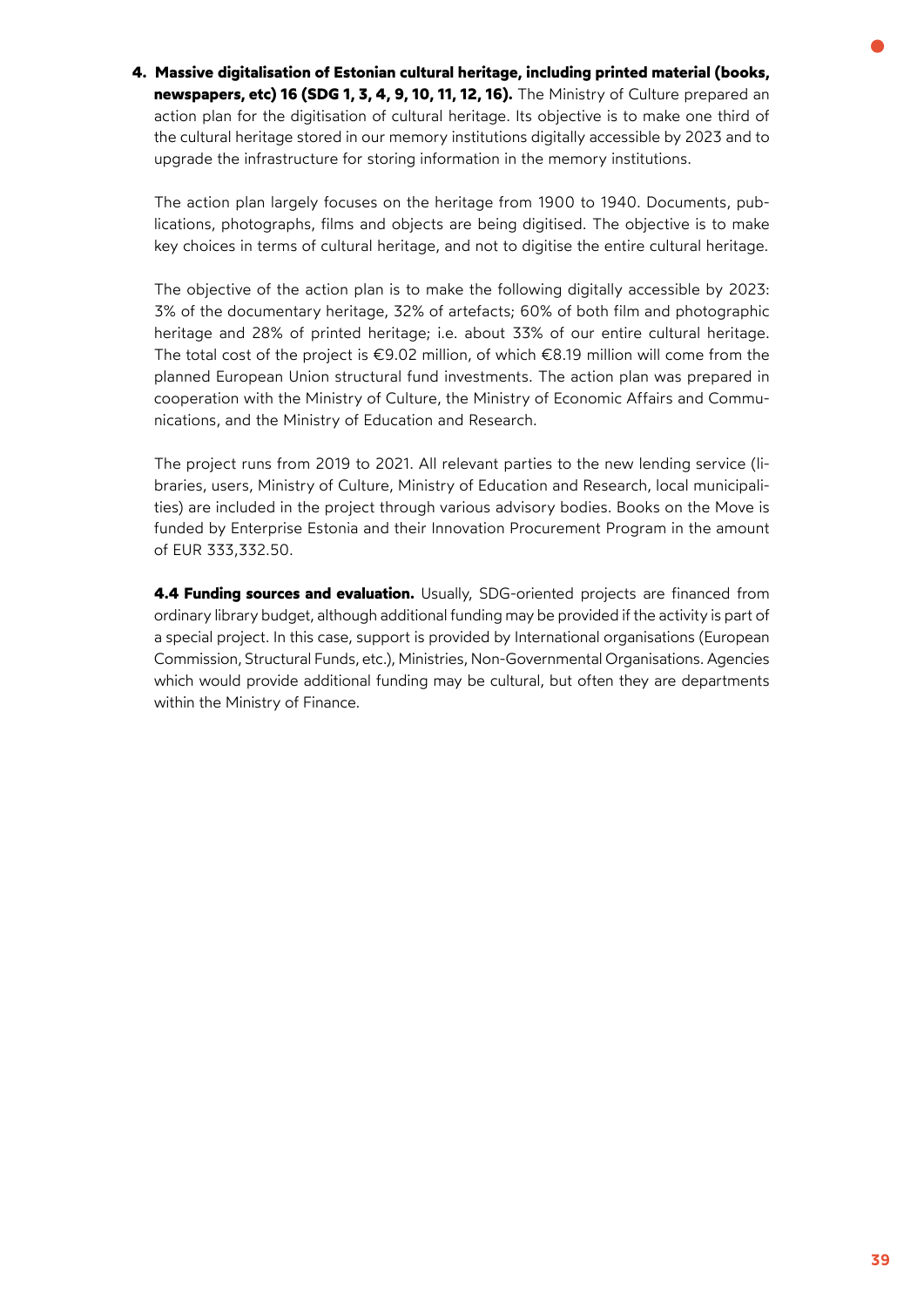### **5. Finland**

**5.1 General background and who's who.** Finnish libraries are well aware of the importance of SDGs and library operations have been, or are being adapted to the Agenda 2030 on sustainable development; in many libraries sustainable development is a core library concept and SDGs are implemented in a convincing and active way; nevertheless, activities are still lagging behind in some of them. This successful policy started when libraries were incorporated in the National Voluntary Review 2020.**<sup>16</sup>**

In the Helsinki own voluntary report libraries were mentioned first, as institutions supporting literacy within the country. The second time was in the Secure Box, in the list of activities in education and training that should be continued, since they function well (p. 146). Research and development expenditure has picked up after a hiatus, while sustainable development is being taken more and more effectively into account at schools and nursery schools. However, while reading literacy has traditionally been strong among young Finns, it is now declining. Learning differences between girls and boys are among the largest of all OECD countries. Men also acquire less education than women" (p. 145).**<sup>17</sup>**

**5.2 SDG priorities and policies in Finnish libraries.** Since libraries promote literacy and ensure equal access to information, the Finnish Library Association considers that the following SDGs are central to their policy:

SDG 4.6: Quality Education: Inclusive education to enable upward social mobility and end poverty,

SDG 16.10: Access to public information within SDG 16: Peace, Justice and Strong Institutions: Inclusive societies, strong institutions and equal access to justice.

### **5.3 SDG-oriented projects**

**1. Sustainable Library 2030 road map (SDG 1, 3, 4, 7, 9, 10, 11, 12, 13, 16, 17).** During the spring of 2020, the Oulu City Library prepared an action plan for sustainable development, the Sustainable Library 2030 roadmap. The plan is based on the objectives of the UN Agenda 2030 and the eco-promises prepared by the City Library in 2015. When preparing the roadmap, it was also ensured that it was in line with the objectives of the City of Oulu's environmental program, Towards a Carbon-Neutral Oulu 2026, which entered into force in autumn 2019.

The Sustainable Library 2030 roadmap recorded the most important areas for development in the near future (2020-22) and prepared a detailed implementation plan for them, as follows.

- **a)** Promoting environmental awareness. The aim is to increase the environmental awareness of both customers and staff through the various means of environmental communication available. The aim is also to increase library's visibility as an ecological actor by communicating externally about the library's own responsible activities.
- **b)** Reducing the environmental impact. The aim is to review the library's energy use, logistics, recycling and collection practices and to reduce the environmental impact of their activities, as well as to reduce the use of unnecessary plastic.
- **16** Valtioneuvoston selonteko kestävän kehityksen globaalista toimintaohjelmasta Agenda2030:sta Kestävän kehityksen Suomi - pitkäjänteisesti, johdonmukaisesti ja osallistavast.
- **17** Voluntary National Review 2020. Finland report on the implementation of the 2030 agenda for sustainable development. Publications of the Prime Minister's Office, 2020:8, respectively, p. 144, p. 145 and p. 146.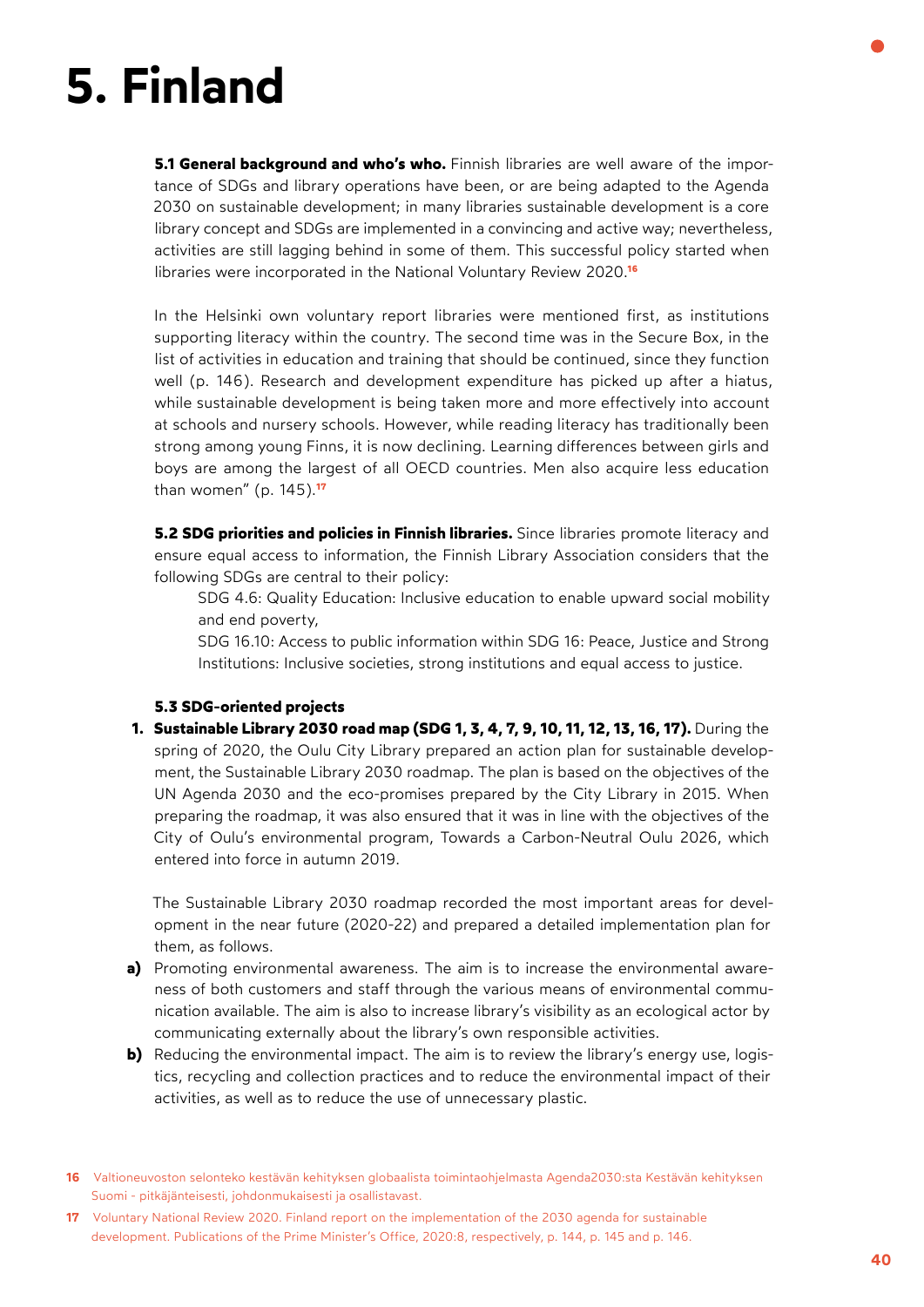- **c)** Responsible construction. In order to reduce the ecological footprint of library properties, the aim is to take ecology into account in connection with renovations and new construction, in the entire construction process — from design to the building. The aim is to design and implement the most energy-efficient facilities possible and to pay attention to environmental friendliness in all solutions related to practical equipment and interior design. Responsibility in construction is also reflected in e.g. involving customers and staff in the planning of future [facilities.](https://www.ouka.fi/documents/78400/596635/Kest%C3%A4v%C3%A4+kirjasto+2030+-tiekartan-tiivistelm%C3%A4.pdf/542f3a4b-737e-4147-b3ad-3865a96dd074)**<sup>18</sup>**
- **2. [Vihreä kirjasto](https://www.kirjastot.fi/vihreakirjasto?language_content_entity=fi) (SDG 3, 4, 10, 11, 12, 13).** The Public Libraries' Environmental Awareness for the 2020s is a platform intending to share environmental information from the entire library field and to promote environmental work in libraries project, as well as environmental tools and training materials.
	- SDG 3: Reading promotes well-being and library card holders live longer.

SDG 4: Libraries support the reading and lifelong learning of children, young people, and adults alike. The environmental aspects are included in all library activities, from story time to art exhibition and events.

SDG 10: Public libraries provide free of charge basic services that are available to all. Libraries do not tolerate any form of bullying or discrimination. Libraries are responsible employers.

SDG 11: Libraries follow municipal environmental guidelines and many libraries have their own environmental programme, certificate or ecological subside system.

SDG 12: Libraries are pioneers in the circular economy and act as sharing economic platforms. Libraries offer premises and tools for sharing, reducing the need for consumption.

SDG 13: Libraries recycle and save energy. Libraries provide up-to-date and reliable information on environmental issues and help find information.

**5.4 Funding sources and evaluation.** Budget for SDG-related projects is generated from ordinary finances as well as additional sources of funding, including Ministries and other cultural departments or agencies. Evaluation is carried out only in the case of projects which receive additional funding in relation to the criteria set up by the funding agency/institution.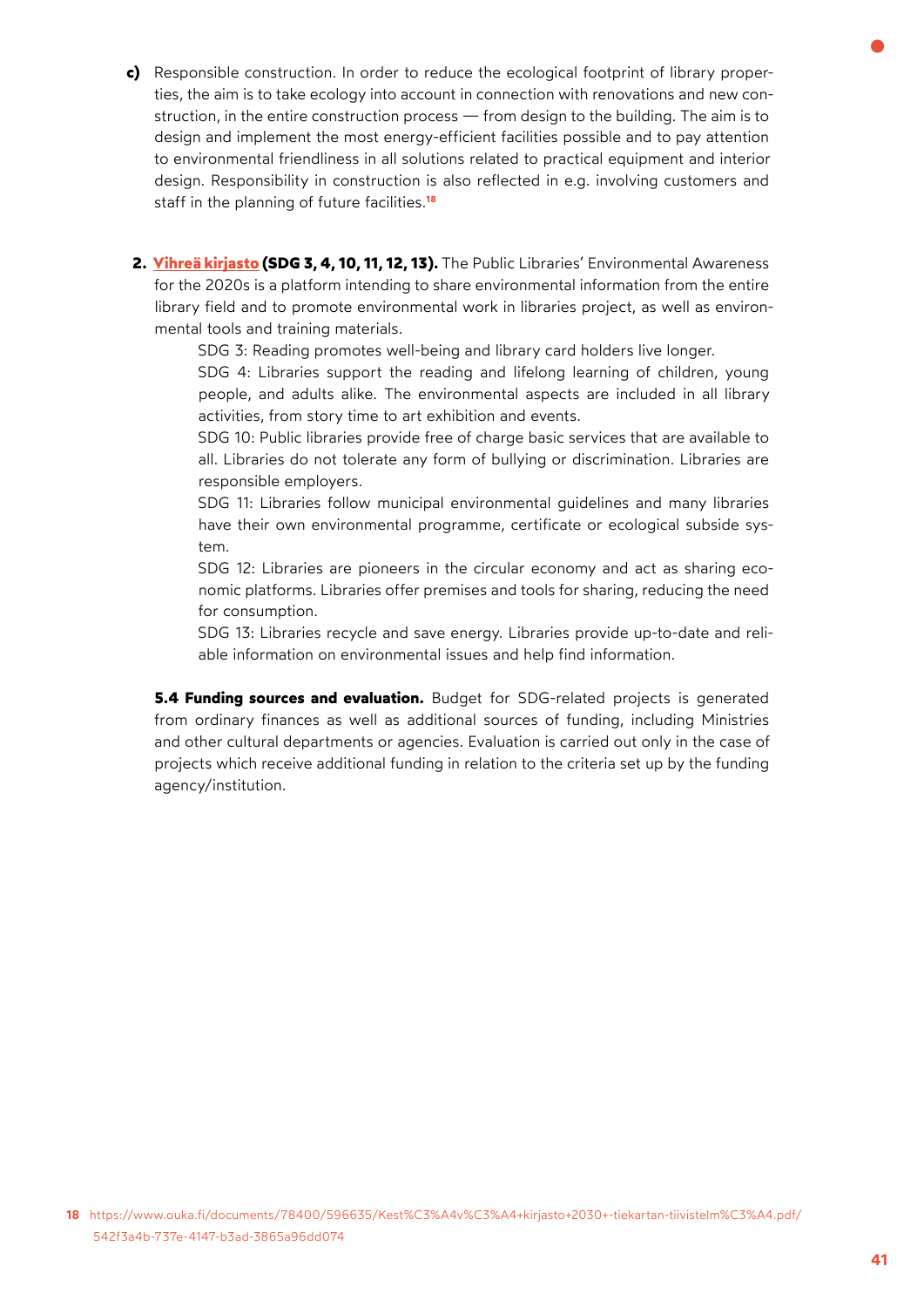### **6. France**

**6.1 General background and who's who.** Four organisations — Enssib (École nationale supérieure des sciences de l'information et des bibliothèques), Cfibd (Comité français international pour les bibliothèques et la documentation), Bpi (Bibliothèque Publique d'Information) and ABF (Association des bibliothécaires de France) — have set up a Working Group in charge of monitoring the follow up to the UN 2030 Agenda in French libraries. These four organisations play an active role in mobilising libraries around SDGs and have created a joint website where library experiences are listed in a database and new activities are announced. In addition, ABF has created some SDG-related specific groups, such as Accessibib, Livre vert, Legothèque, Livr'Exil.

In general, SDGs are implemented in a convincing and active way; nevertheless, in many cases activities are still lagging behind, in spite of widespread awareness. Academic libraries seems to be more advanced than public libraries in this regard.

**6.2 SDG priorities and policies in French libraries.** There is widespread consensus among all entities being involved in SDG activities that they should mainly concern the following:

- debates on SDGs with citizens,
- projects in co-creation with partners/citizens (digital inclusion; digital citizenship).

The French Library Association has set up a whole apparatus which will draft documents in relation to SDG specific areas. These documents are produced, or will be produced by Committees such as Livr'exil, with a specific focus on welcoming migrants in libraries, Accessibilités, with a focus on the disabled, hospitals, illiteracy and prisons, Légothèque, with a focus on people's empowerment to access collections, spaces and services.

The Working Group in charge of monitoring the follow up to the UN 2030 Agenda in French libraries considers that priority SDGs for French libraries are:

SDG 1. No Poverty: Access to basic human needs of health, education, sanitation, SDG 4. Quality Education: Inclusive education to enable upward social mobility and end poverty,

SDG 5. Gender Equality: Education regardless of gender, advancement of equality laws, fairer representation of women,

SDG 10. Reduced Inequalities: Reducing income and other inequalities, within and between countries,

SDG 13. Climate Action: Regulating and reducing emissions and promoting renewable energy,

SDG 15. Life on Land: Reversing man-made deforestation and desertification to sustain all life on earth.

### **6.3 SDG-oriented projects**

**1. Project one Migrants in libraries — Bibliothèques Sans Frontières (SDG 1, 2, 3, 4, 8).**  How to welcome someone who does not speak French in a library? What resources can be offered on access to rights? How do you register a person having no administrative record? How can you promote cultural diversity by adapting the existing resources and actions of your library?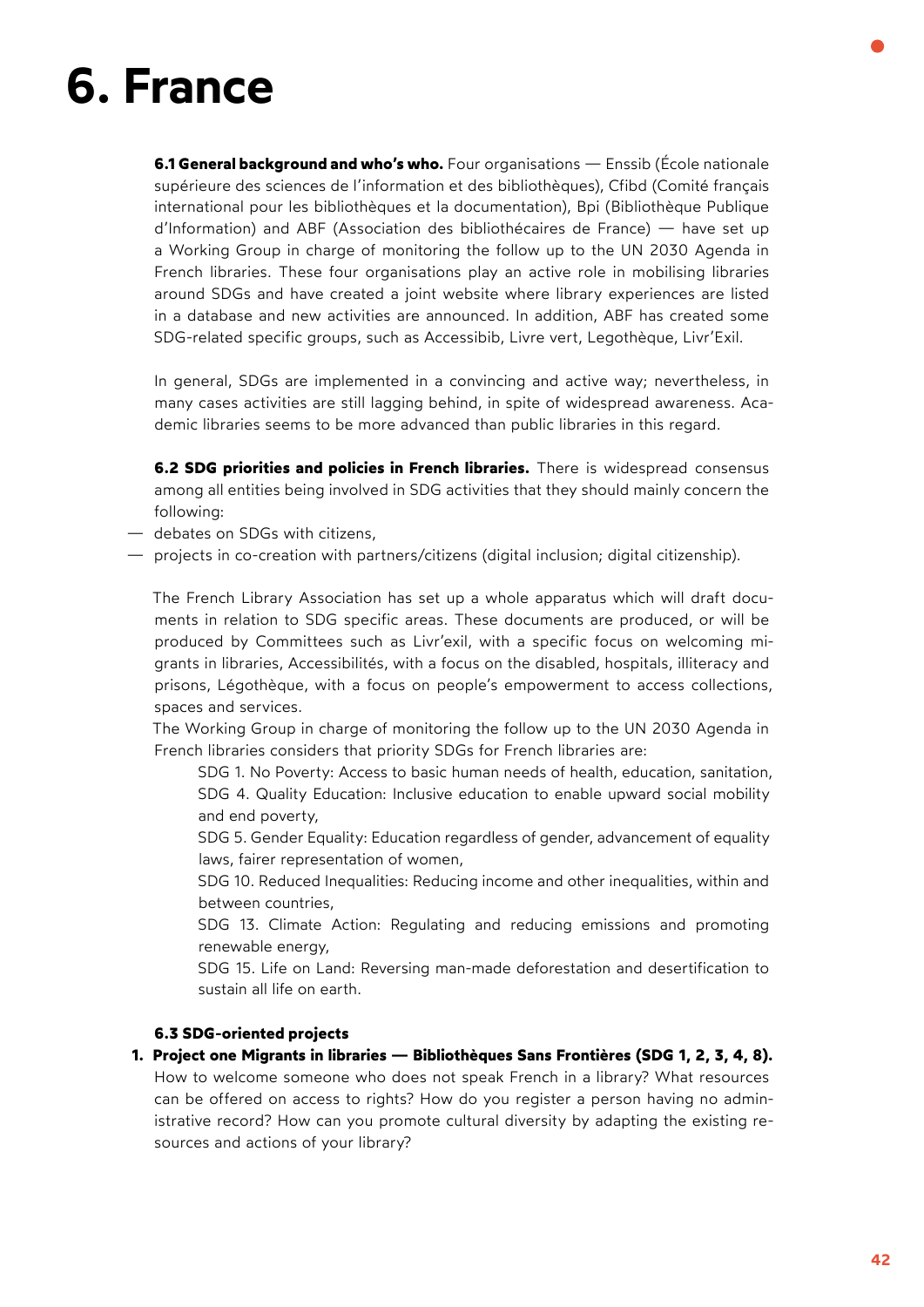Faced with the many questions of librarians, in 2018 Bibliothèques Sans Frontières produced a dedicated online training course, "Welcoming people with migration in libraries". The result of a collaboration with librarians, associations and researchers, the training course is now available on the BSF Campus platform, which offers eight free and certifying training courses for French-speaking library [stakeholders.](https://www.bibliosansfrontieres.org/2021/02/05/comment-mieux-accueillir-les-publics-migrants-dans-les-bibliotheques)**<sup>19</sup>**

- **2. ENSSIB guide to implementing SDG's in libraries (SDG 9, 10, 11, 12).** The role of research, public and school libraries in the context of climate change is important, not only for the activities they can promote, but also in the advocacy they can raise with local elected officials and decision-makers. Climate change affects social, economic and ecological issues. This resource site, created by the Enssib library and the Enssib Sustainable Development working group, aims to give you access to a selection of documents on the 17 fields of global change that our societies are experiencing today, so that readers can draw on them for information and inspiration to implement their institutional sustainable development [strategy.](https://enssib.libguides.com/c.php?g=682683)**<sup>20</sup>**
- **3. Many projects of libraries in prison (SDG 4, 8).** For people in custody, the library is a right and an asset for rehabilitation. It is the duty of the public authorities to make this service available to them in viable conditions of use. Citizens, even when detained, continue to be human beings deserving of respect. They have the right to read, a right that is not limited by a court decision or the internal rules of an institution, including in the case of solitary confinement, disciplinary sanction or psychiatric internment. It is necessary and legitimate that the public authorities really ensure the satisfaction of this right. The media library must be able to promote a taste for leisure and entertainment among this population and give them the opportunity to carry out an important recreational [activity.](https://www.abf.asso.fr/4/107/257/ABF/la-bibliotheque-de-prison-un-droit-pour-les-personnes-detenues)**<sup>21</sup>**
- **4. One example of inclusive library open to disabled people (SDG 8, 10).** The Marguerite Duras and Marguerite Yourcenar media libraries in Paris, just as no few other libraries in France, offer a "Lire autrement" (Reading differently) space for the visually impaired. The librarians offer you a personalised welcome: they are available to guide you and advise you on what to find in library stacks. On request, they can accompany you from the metro station or bus stop to the [library.](https://bibliotheques.paris.fr/poles-deficients-visuels.aspx?_lg=fr-FR)**<sup>22</sup>**
- **5. Gender equality, a specific collection and space in Olympe de Gouge in Strasbourg (SDG 5).** The City of Strasbourg is committed to promoting equality between women and men in all its public policies. One area of intervention is information and awareness-raising of the public and professionals in order to reduce gender stereotypes and facilitate a change in behaviours.

The desire to make documentation and information more accessible and to support documentary research on the subject of gender has motivated the creation of a resource space on gender equality open to all, where it is easier to meet with women's and feminist associations in the vicinity. The city is honouring more women with street names and public buildings in their honour; therefore the media library was designated with the name of Olympe de Gouges, as centre of excellence on the theme o[f equality.](https://www.strasbourg.eu/documents/976405/1439068/0/36e98635-5292-b100-ee98-b167e8160910)**<sup>23</sup>**

**22** [https://bibliotheques.paris.fr/poles-deficients-visuels.aspx?\\_lg=fr-FR](https://bibliotheques.paris.fr/poles-deficients-visuels.aspx?_lg=fr-FR) 

**<sup>19</sup>** https://www.bibliosansfrontieres.org/2021/02/05/comment-mieux-accueillir-les-publics-migrants-dans-les-bibliotheques

**<sup>20</sup>** <https://enssib.libguides.com/c.php?g=682683>

**<sup>21</sup>** <https://www.abf.asso.fr/4/107/257/ABF/la-bibliotheque-de-prison-un-droit-pour-les-personnes-detenues>

**<sup>23</sup>** <https://www.strasbourg.eu/documents/976405/1439068/0/36e98635-5292-b100-ee98-b167e8160910>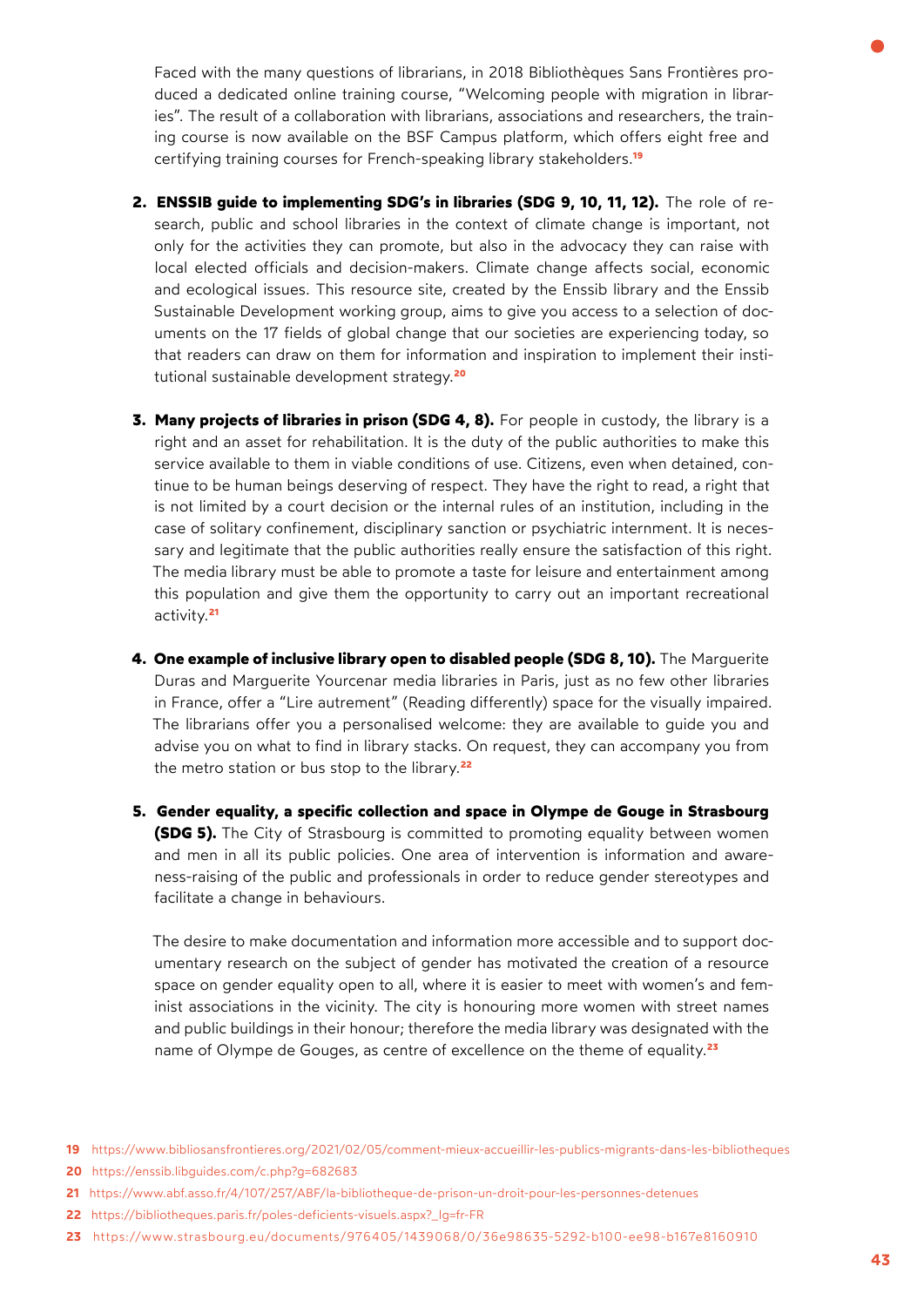**6.4 Funding sources and evaluation.** Normally, SDG-oriented library projects are evaluated in accordance to standard library procedures and only in relation to building aspects. SDG official indicators (UN, UNESCO, Eurostat) are difficult to apply because they are not connected with library activities; nevertheless, academic libraries seem less reluctant to use them.

The bulk of SDG-oriented activities is funded through ordinary library budget generated from local Councils and Non-Governmental Organisations normally active in the cultural field. Nevertheless, EU Structural and Investment Funds have been used in the past and there is serious commitment to use them in the near future. Tools set up by EBLIDA and the results of the Survey will be used to enhance SDG-oriented library policies in France.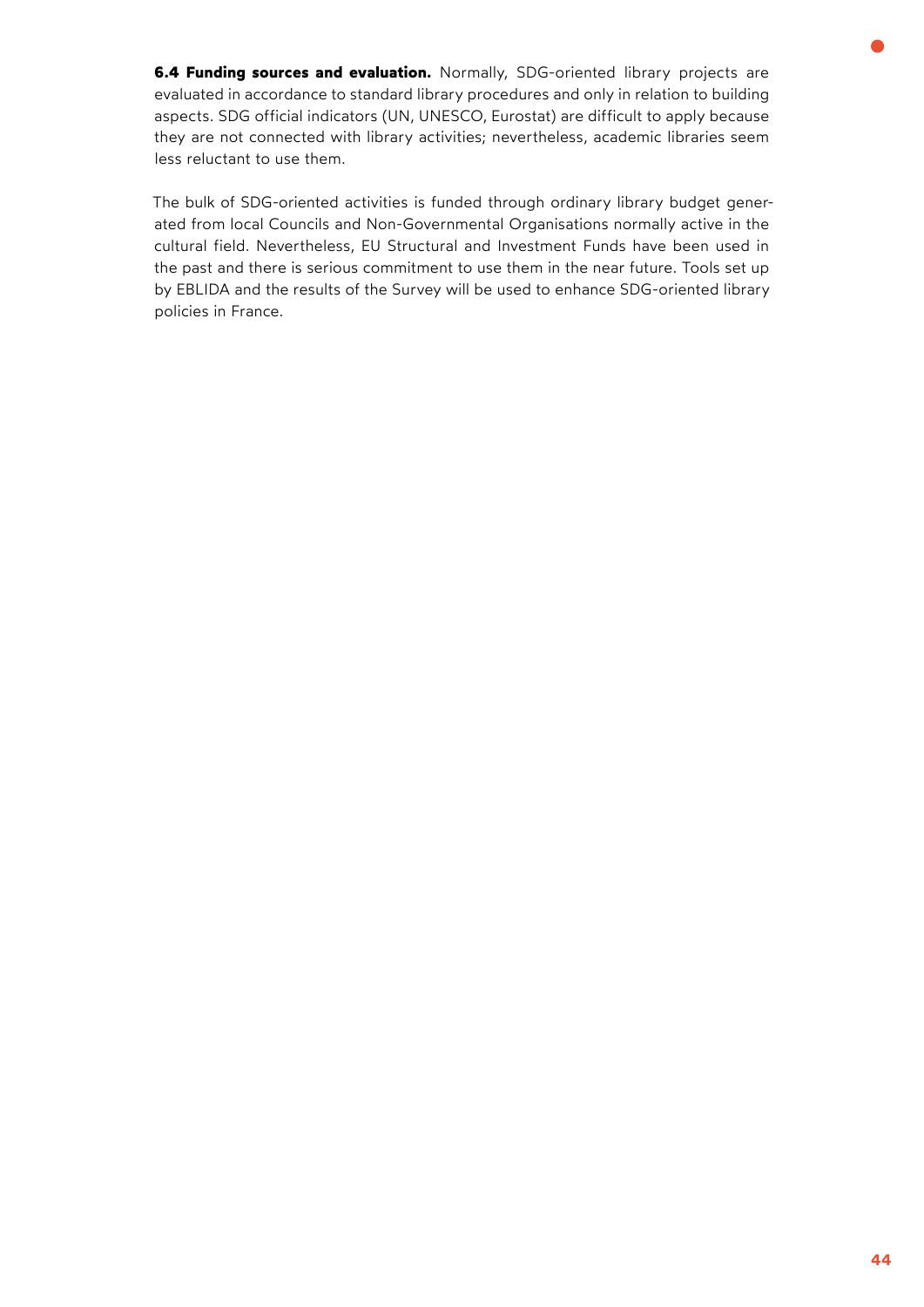# **7. Germany**

**7.1 General background and who's who.** The German Library Association (DBV) undertakes the following with regard to the SDGs: firstly, it makes SDGs and their importance for library work known within the libraries themselves through providing information material, showing best-practice examples and offering training to library staff. This includes information for library users to help them to learn more about SDGs as well as including SDGs in their own working life. Secondly, the DBV is active in advocacy with the goal of including libraries and their role concerning SDGs in political strategies and programmes at national and federal level. As a result, libraries increasingly engage with SDGs: there are now many best-practice projects on what libraries can do to engage with SDGs, libraries actively participate in activities of partners such as the "Aktionstage [Nachhaltigkeit"](https://www.tatenfuermorgen.de/deutsche-aktionstage-nachhaltigkeit/)**24** and SDGs are increasingly included in library development plans of the federal states [\(Bundesländer\).](https://dbv-cs.e-fork.net/sites/default/files/2021-07/dbv_Bibliotheksentwicklungsplan_BW_2021_WEB.pdf)**25** Nevertheless, the German library picture is quite heterogeneous and therefore this statement does not apply to all libraries. There is no overall quantitative data on libraries' activities in the field of SDGs, but the German Libraries Association is collecting best-practice examples on its website [www.biblio2030.de](http://www.biblio2030.de/).

**7.2 SDG priorities and policies in German libraries.** German libraries engage with SDGs through a wide range of projects. Library activities may include, for example:

- debates on SDGs with citizens,
- library collections, Library exhibitions on SDGs,
- projects in co-creation with partners/citizens (digital inclusion; digital citizenship),
- pursuing green library objectives (such as energy saving infrastructure, waste management, SDG policy with staff).

An overview of best-practice examples can be found here: [www.biblio2030.de](http://www.biblio2030.de) and in a [brochure of the DBV](https://dbv-cs.e-fork.net/sites/default/files/2020-12/Bibliotheken%20und%20Nachhaltigkeit.pdf).

Examples of projects through which libraries participated in the "Aktionstage Nachhaltigkeit 2020" can be found [here.](https://bibliotheksportal.de/2020/09/22/zahlreiche-bibliotheksaktionen-bei-den-aktionstagen-nachhaltigkeit)

Libraries provide access to knowledge and information, they are open to all ages and societal groups and they promote reading skills. The DBV therefore considers that through their basic mission, they thus contribute to all of the SDGs. The focus of the DBV has been to make libraries aware of this strong interconnection between the basic mission of libraries and SDGs, to showcase how they can include SDGs in their strategies and to provide best-practice examples for successful SDG-projects and to use these activities by becoming more visible and needed. When advocating for the inclusion of libraries and their contribution to SDGs into political strategies and activities at national level, particular emphasis has been put on the role of libraries as multipliers. Libraries as low-threshold institutions have the potential of reaching all groups of society and all ages and they are spread all over the country. As such, they hold the potential to make SDGs known to large parts of society.

- **24** [https://www.tatenfuermorgen.de/deutsche-aktionstage-nachhaltigkeit](https://www.tatenfuermorgen.de/deutsche-aktionstage-nachhaltigkeit/)
- **25** [See for example the library development plan of Baden-Württemberg: https://dbv-cs.e](https://dbv-cs.e-fork.net/sites/default/files/2021-07/dbv_Bibliotheksentwicklungsplan_BW_2021_WEB.pdf)  [fork.net/sites/default/files/2021-07/dbv\\_Bibliotheksentwicklungsplan\\_BW\\_2021\\_WEB.pdf](https://dbv-cs.e-fork.net/sites/default/files/2021-07/dbv_Bibliotheksentwicklungsplan_BW_2021_WEB.pdf)

**45**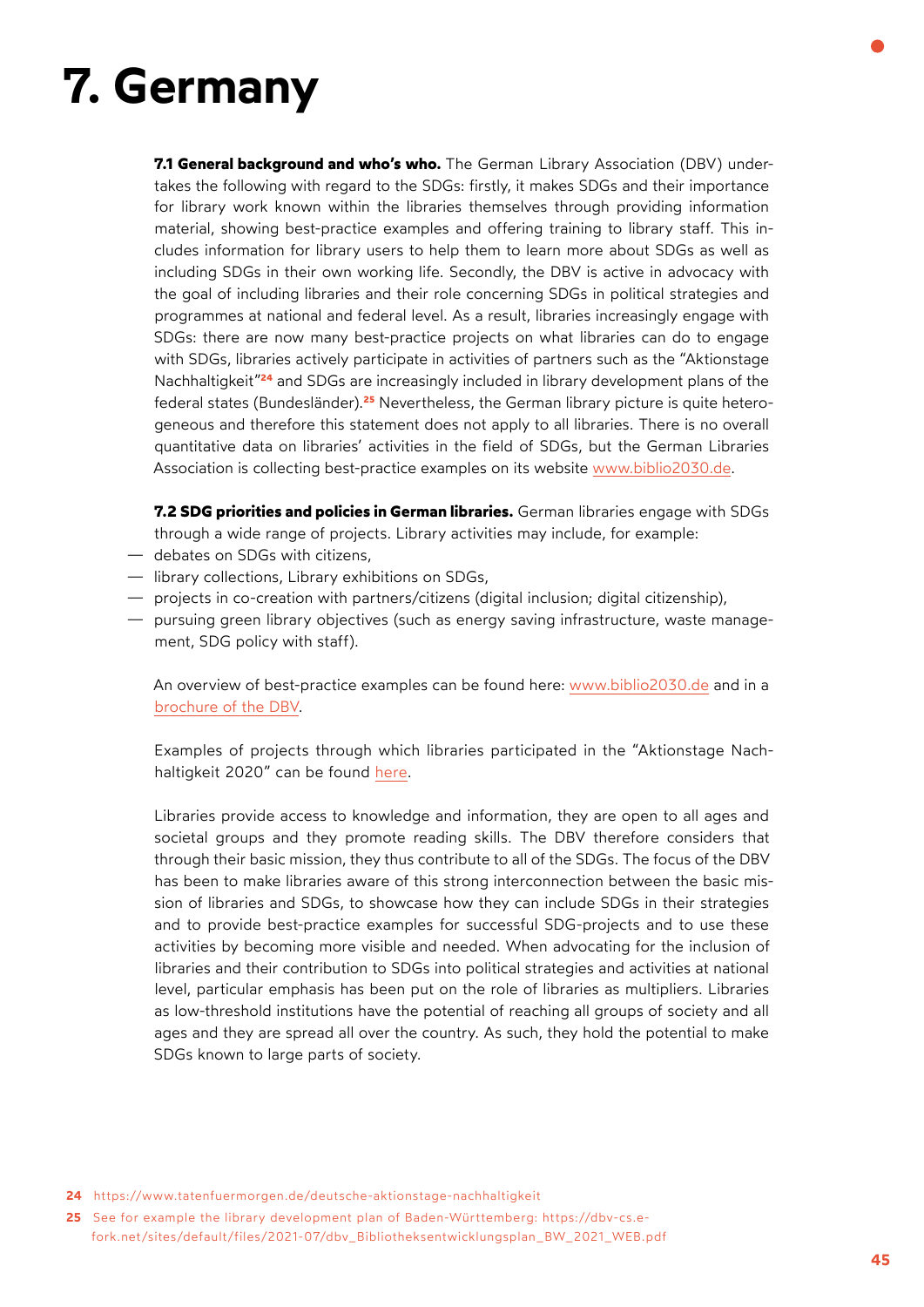SDG 4: Libraries promote access to information and promote reading skills. As such, quality education is one of the core SDGs for libraries.

SDG 11: Several SDG-projects in Germany relate to the inclusion of migrants [\(see for example](https://www.biblio2030.de/treffpunkt-deutsch-stadtbibliothek-heilbronn)). As such "Sustainable and inclusive cities and Communities" is a frequently-mentioned SDG for German libraries.

SDG 13. Climate Action: Regulating and reducing emissions and promoting renewable energy. See for example [the following project.](https://www.biblio2030.de/ ernte-deine-stadt-in-bad-oldesloe)

#### **7.3 SDG-oriented projects**

- **1. Ernte Deine Stadt [\(Harvest your city\)26](https://www.biblio2030.de/ ernte-deine-stadt-in-badoldesloe) (SDG 13).** In 2015, the Bad Oldesloe City Library made use of the political and social trend towards "urban gardening" as an occasion to organise for series of events on gardening in urban areas. Their aim was to spread knowledge about the cultivation of food in the city, to deal with the question of the origins of food and to stimulate discussion within the community. Since then, the series of events, which has been expanded to include additional topics from the sustainability spectrum, has been successfully continued every year  $-$  for example through the construction of an insect hotel, photo exhibitions, or food sharing campaigns. The library hence becomes a place of encounter and creativity. It works closely with local actors, institutions, associations and initiatives.
- 2. Treffpunkt Deutsch<sup>27</sup> (SDG 11). The Heilbronner Stadtbibliothek has set up a project on language skills of immigrants through conversation with volunteers. These services have been very helpful in providing free and open access for all, computer and internet workstations, literature for learning German, personal advice. Refugees with a temporary residence status receive a free library card and there have been around 1500 that have been delivered since summer 2015. Learning a language works better when there are more opportunities to communicate with "native speakers". The Heilbronn "Treffpunkt Deutsch" (German Meeting Point) is born to meet this need, with volunteer "mentors" reaching users through flyers and, above all, through personal contacts with "guests" in the library, every week for 90 minutes to talk and learn. More than 2200 guests have visited the meeting place since then, which is no longer a place for refugees, but for people from all over the world who want to learn German. By profession, they are bakers, hairdressers, computer scientists or philosophers and they come from 40 countries, mainly from Syria, Eritrea, Iraq and Afghanistan, but also from Peru, Nepal and Belarus.
- **3. Wie kommt das W in den Baum?<sup>28</sup> (SDG 4).** The Potsdam City and State Library at the Bildungsforum, Potsdam developed a creative integration initiative for children, where twelve German and refugee children took part together in a reading promotion project lasting several weeks. In cooperation with institutional and associated partner organisations, children between 9 and 11 year-old created large-format photos with tablets, digitally edited them, creatively alienated them, added texts and finally presented them in a joint exhibition.

- **27** <https://www.biblio2030.de/treffpunkt-deutsch-stadtbibliothek-heilbronn>
- **28** <https://www.biblio2030.de/wie-kommt-das-w-in-denbaum-slb-im-bildungsforum-potsdam>

**<sup>26</sup>** [https://www.biblio2030.de/%20ernte-deine-stadt-in-badoldesloe](https://www.biblio2030.de/ ernte-deine-stadt-in-badoldesloe)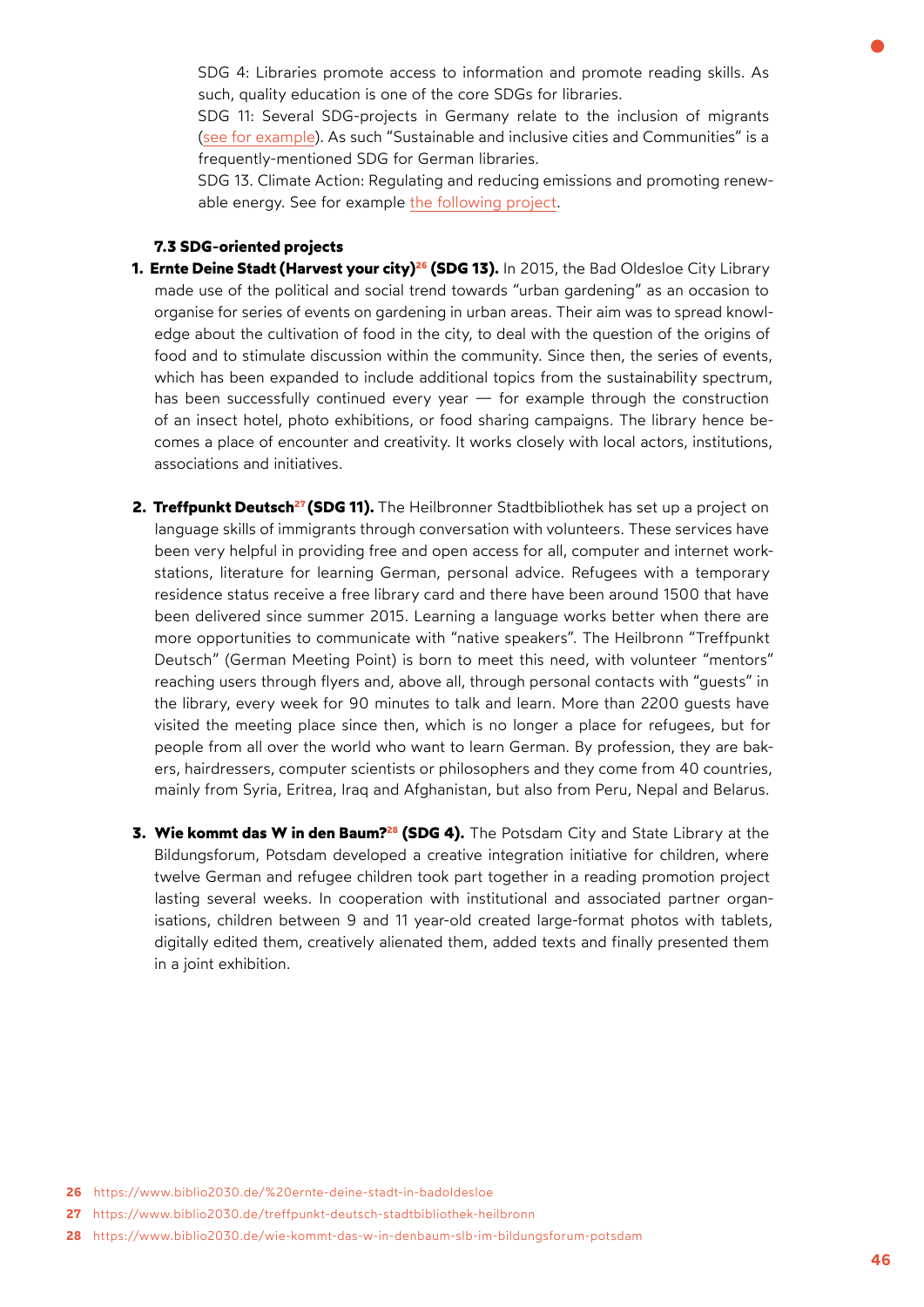On the theme "How does the "W" get into the tree? A letter journey through Potsdam", children went on an excursion to discover letters in the city. In trees, cracks in walls, on banks, on houses or buildings. In the sky, on the ground or at eye level. Together, they used tablets to search for clues, literally got to know their common (new) hometown in a different way and photographed their finds. In group work, the sites were then documented and the letter pictures digitally transformed artistically and literarily. All children's artistic works and a portrait photo were presented in large format in the library.

**4. Dialogues for Integration: Hamburg Libraries Help Refugees Find their Way (SDG 4, 8, 9, 10, 11, 17).** Since 2015, Europe has seen the arrival of an almost unprecedented number of people fleeing war and poverty. A particularly large number of them have come to Germany, with over a million registrations for asylum, and almost half a million more applications in 2015 alone. Between 2015 and 2017, the city-state of Hamburg in particular, with a population of around 1.83 million, received around 66,000 refugees. This number adds to an already diverse population, with over a third — and almost a half according to some estimates — coming from migrant backgrounds.

For these newcomers, a key priority after shelter, food and medical care is language acquisition. Yet many have no way of attending language classes as they are often expensive and not open to all refugees and migrants. This is where libraries can make the difference.

As a key part of the city's 'Refugee Help Forum', the Hamburg Public Library System, Bücherhallen Hamburg, joined forces with the as the Volkshochschule adult education centre to support refugee language acquisition. Bücherhallen Hamburg do this through their 'Dialog in Deutsch' volunteer project, which is the largest volunteer language acquisition project in Hamburg. Through 109 conversation groups across 33 libraries, refugees and migrants are able to apply and practice their German speaking skills.

The groups are open and free of charge and are currently run by around 270 volunteers; no enrolment or registration is required. The 'Dialog in Deutsch' volunteers do not give language lessons, do not hold tests but rather gives topics to discuss during a 'Dialog in Deutsch' session to enhance oral skills.

Every year around 40,000 participants, from all migrant backgrounds benefit from the 'Dialog in Deutsch' conversation groups. In order to meet the dramatic increase in demand from refugees and migrants, 25 groups especially for beginners had been added in 2016 and 2017. To support language acquisition, the library also expanded its media collection to include books for children and young adult in Arabic, boxes of games, dictionaries, board books, and other materials for learning German. In addition, the library introduced a scheme using donations to allow refugees to gain access to varied library e-media services and WiFi. This provides a key means of keeping in contact with family and friends, especially given that many accommodation facilities do not have WiFi access.

Meanwhile, 600 professionally trained and supervised volunteers work in the Bücherhallen and play a key role in integrating refugees in othe[r areas.](https://librarymap.ifla.org/stories/Germany/DIALOGUES-FOR-INTEGRATION:-HAMBURG-LIBRARIES-HELP-REFUGEES-FIND-THEIR-WAY/131)**<sup>29</sup>**

**29** [https://librarymap.ifla.org/stories/Germany/DIALOGUES-FOR-INTEGRATION:](https://librarymap.ifla.org/stories/Germany/DIALOGUES-FOR-INTEGRATION:-HAMBURG-LIBRARIES-HELP-REFUGEES-FIND-THEIR-WAY/131)  [-HAMBURG-LIBRARIES-HELP-REFUGEES-FIND-THEIR-WAY/131](https://librarymap.ifla.org/stories/Germany/DIALOGUES-FOR-INTEGRATION:-HAMBURG-LIBRARIES-HELP-REFUGEES-FIND-THEIR-WAY/131)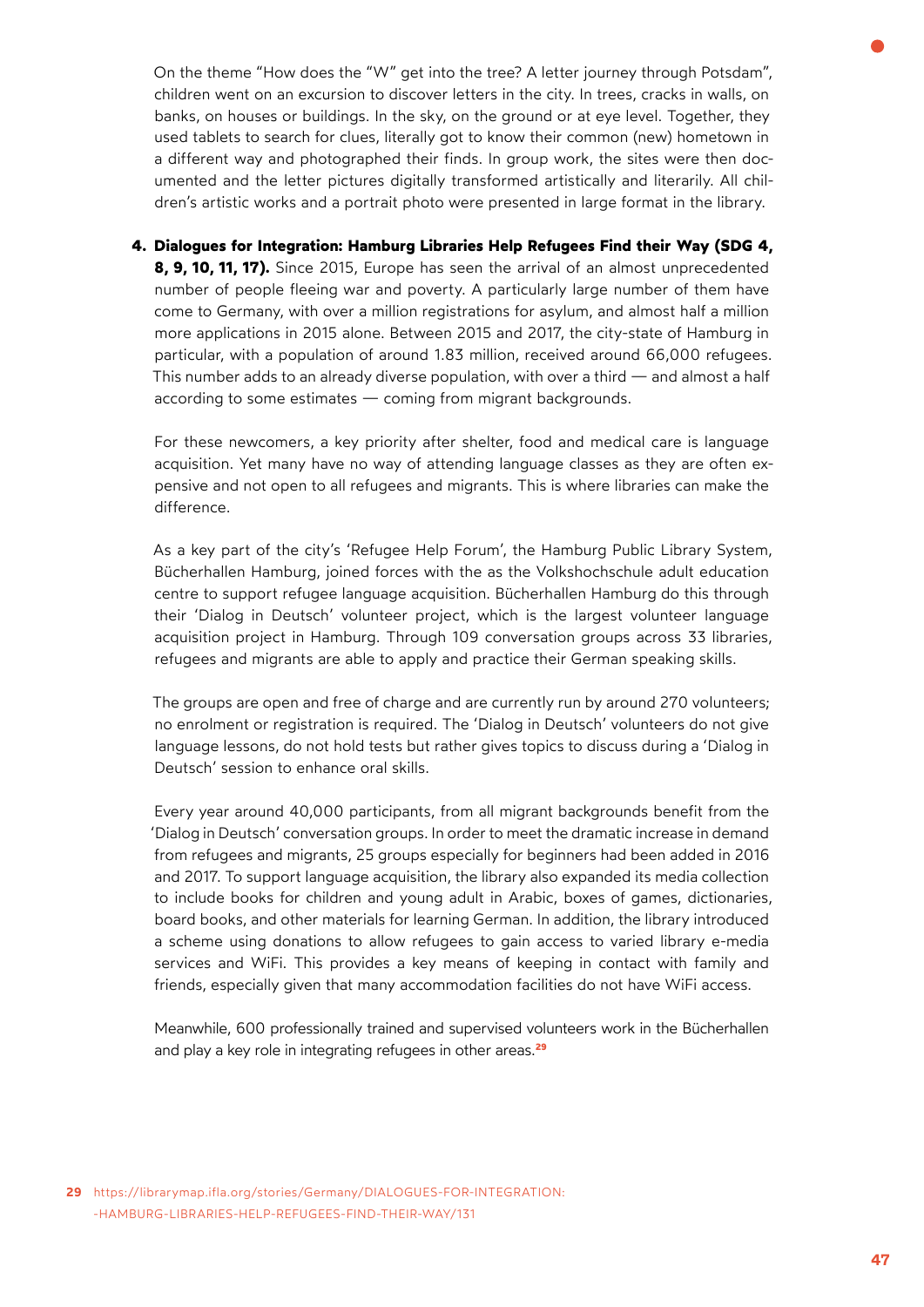**5. Stadtbibliothek Bremen provides Future Training Opportunities for refugees and**  other newcomers (SDG 4, 8, 10, 17). In 2010, the Bremen City Library (Stadtbibliothek Bremen) anchored a diversity strategy in its mission statement. The Library expanded its intercultural offerings to patrons, carried out an extensive series of training courses for intercultural openness for all employees and implemented a staff position for diversity management. For these endeavours, in 2015, the Library was awarded the Bremen Diversity Prize.

Even though the library excelled in serving its population, the community's cultural diversity was not represented in the library team. In 2015, 28% of the Bremen population held a migrant background, the Bremen public service rate was around 13% of employees, and the library's rate was only at 2.5%.

It can be challenging for people with a migrant background to enter skilled professions, such as librarianship, especially if they speak little German. Applicants must speak and read German at a B1-level before institutions will offer a job on contract, and applicants must have qualified vocational training to secure a position that is paid an appropriate, living wage. Labour and residence laws pose additional challenges for refugees in Germany, as many young people are not offered trainings without a determined residence status.

In 2014, the city of Bremen developed a project called "Future Training Opportunities" (Zukunftschance Ausbildung ), targeted to help those with refugee status gain entrylevel qualification (EQ, Einstiegsqualifizierung) with accompanying language lessons and socio-educational support. In addition to acquiring language skills, the vocational qualification is essential for successful and sustainable integration into the labour market in Germany. The EQ prepares refugees and asylum seekers for an apprenticeship and a dual training programme in Bremen public service and in private companies. The library joined this city-wide project as an apprenticeship site in 2015.

For those who choose to apprentice in the Library, it means training to become qualified specialists in media and information services. During their dual-study programme, apprentices work three days per week in the library, and spend two days at the vocational school to learn necessary theoretical knowledge and to study the German language. After completing the programme, newly-qualified media and information specialists can begin working on contract at the library.

Since the beginning of the project, six people have selected the library for their apprenticeship — a woman from Syria and a woman from Turkey, and four men who came to Germany from Guinea, Syria, Afghanistan, China — all six trainees have completed their entry qualification. Three of them have already completed their dual training programme and are now working as members of the Bremen Library [team."](https://librarymap.ifla.org/stories/Germany/STADTBIBLIOTHEK-BREMEN-PROVIDES-FUTURE-TRAINING-OPPORTUNITIES-FOR-REFUGEES-AND-OTHER-NEWCOMERS/167)**<sup>30</sup>**

- **6. German Library Associations' initiatives.** Two programmes that are implemented through the DBV provide funding projects that can be seen in relation to the SDGs (they were not however originally conceived with SDGs in mind).
- The emergency aid programme "Vor Ort für Alle" (On Site for All), GLA promotes contemporary library concepts in municipalities with up to 20,000 inhabitants nationwide. The aim is to strengthen libraries as "third places" also in rural areas and thus contribute [to equal living conditions.](https://www.bibliotheksverband.de/dbv/projekte/vor-ort-fuer-alle.html)**31** (SDG 11)

**<sup>30</sup>** [IFLA Library Map of the World, https://librarymap.ifla.org/stories/Germany/STADTBIBLIOTHEK-BREMEN](https://librarymap.ifla.org/stories/Germany/STADTBIBLIOTHEK-BREMEN-PROVIDES-FUTURE-TRAINING-OPPORTUNITIES-FOR-REFUGEES-AND-OTHER-NEWCOMERS/167)  [PROVIDES-FUTURE-TRAINING-OPPORTUNITIES-FOR-REFUGEES-AND-OTHER-NEWCOMERS/167](https://librarymap.ifla.org/stories/Germany/STADTBIBLIOTHEK-BREMEN-PROVIDES-FUTURE-TRAINING-OPPORTUNITIES-FOR-REFUGEES-AND-OTHER-NEWCOMERS/167) 

**<sup>31</sup>** <https://www.bibliotheksverband.de/dbv/projekte/vor-ort-fuer-alle.html>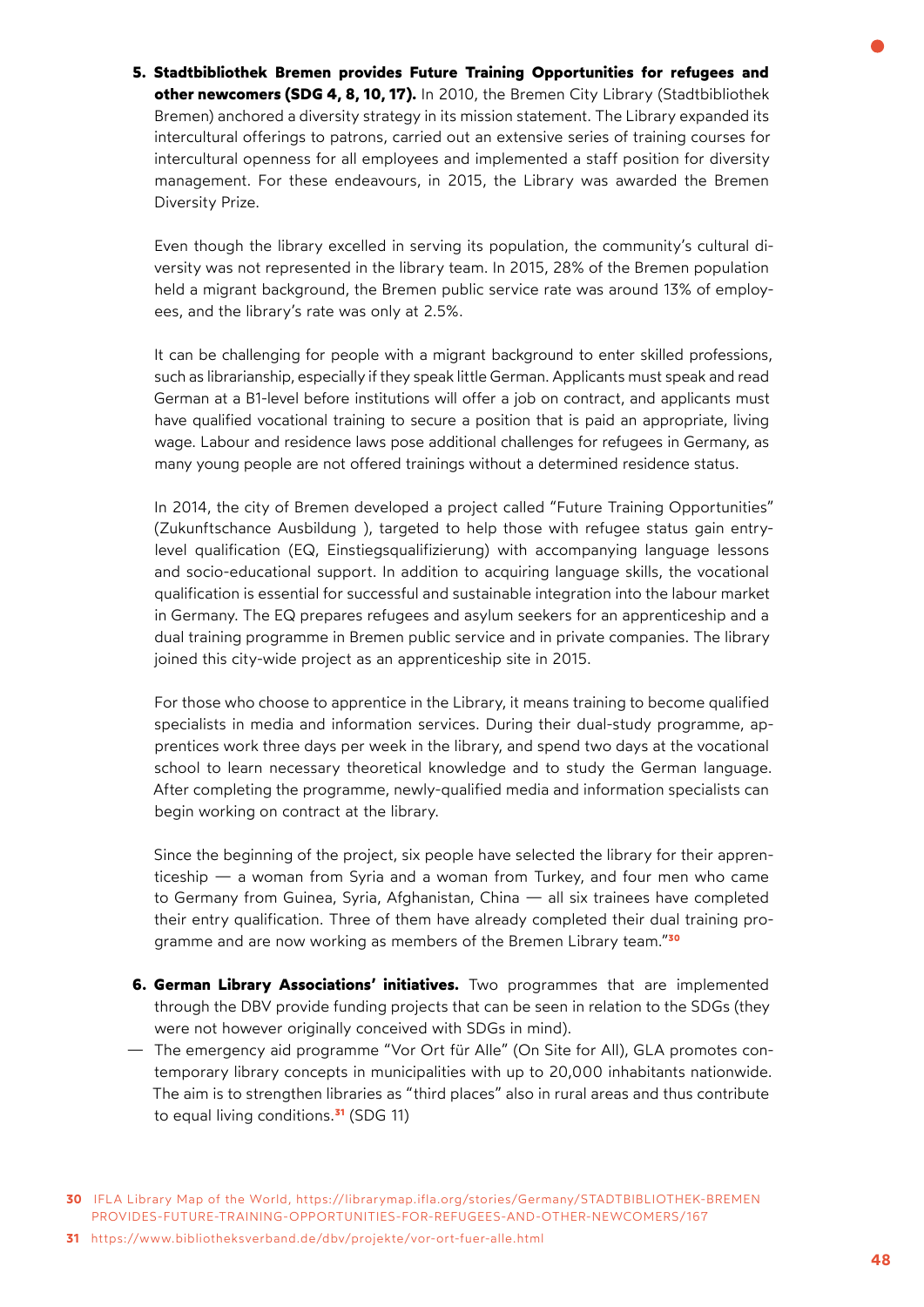— "Total Digital!" provides funding opportunities for the creation of digital scavenger hunts, the discovery of picture books using multimedia, programme robots or the elaboration of original stories [to be filmed.](https://www.bibliotheksverband.de/dbv/projekte/totaldigital.html)**32** (SDG 4, 10, 11)

The German Library Association and the regional Library Associations of the Bundesländer play a coordinating role in the implementation of SDGs in libraries. As a result, SDGs are implemented in a convincing and active way; more and more libraries are interested in the topic. Nevertheless, the German library picture is quite heterogeneous and therefore this statement does not apply to all libraries. There is no overall data on libraries' activities in the field of the SDGs. The only institution where a great amount of data is available is the German Digital Library (DDB) in relation to the preservation of cultural heritage.

**7.4 Funding sources and evaluation.** Financial sources for SDG-oriented projects are normally are provided by educational and cultural departments of the Bundeslaender. Additional funding often comes from national programmes for Libraries, such as "Vor Ort für alle" and "Total Digital". Evaluation is performed according to standard library procedures.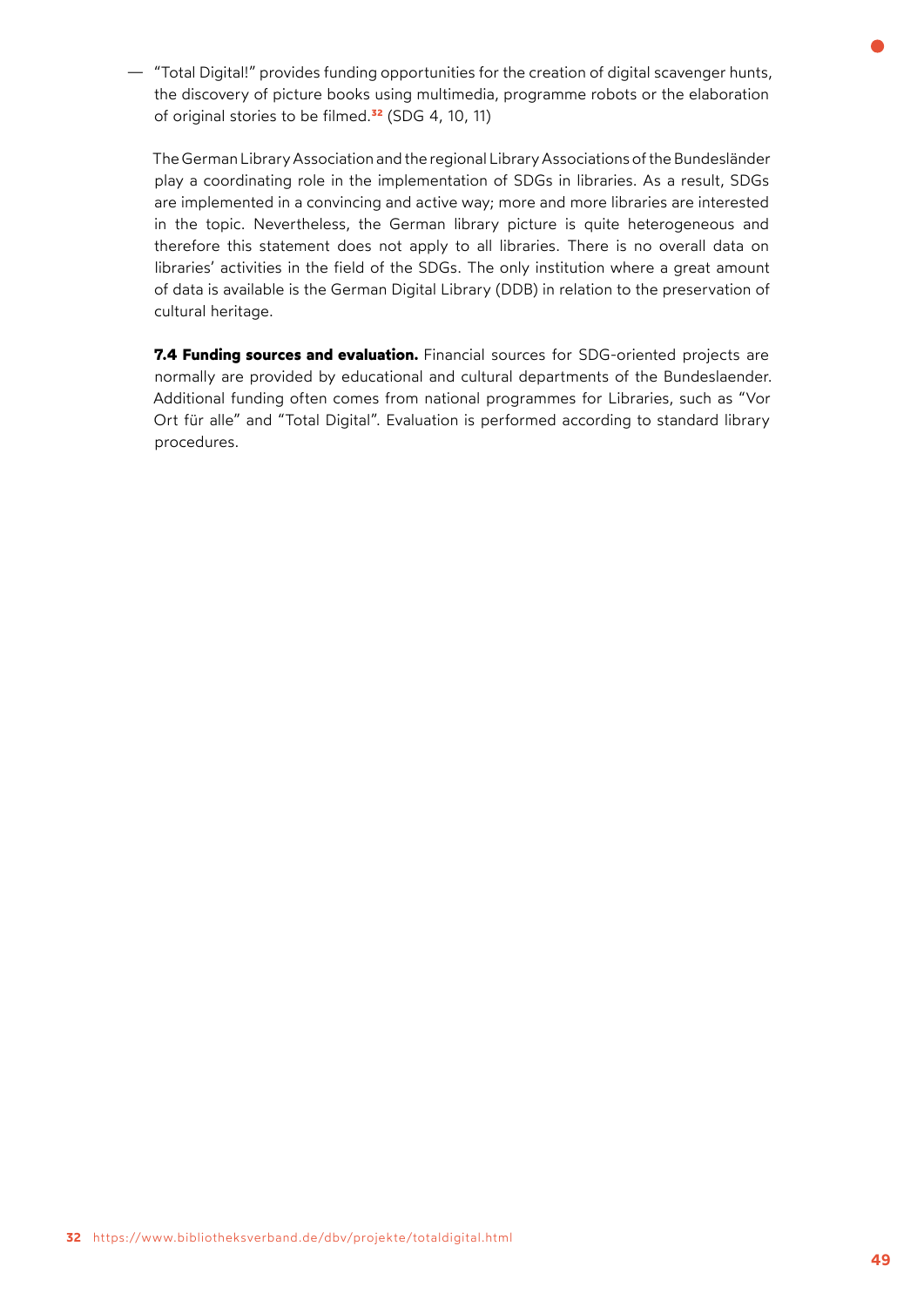## **8. Greece**

**8.1 General background and who's who.** AGLIS (Association of Greek Librarians and Information Scientists) has taken a coordinating role in the implementation of SDGs in Greece. AGLIS considers that The Agenda 2030 for sustainable development still has a long way ahead before libraries can play a role; nevertheless, they are optimistic about future developments.

**8.2 SDG priorities and policies in Greek libraries.** AGLIS considers that SD Goals in Greek libraries should prioritise:

- debates on SDGs with citizens,
- library collections, Library exhibitions,
- projects in co-creation with partners/citizens (digital inclusion; digital citizenship),
- pursuing green library objectives.

AGLIS also sees that the bulk of SDG-oriented projects will address the following Goals: SDG 1. No Poverty: Access to basic human needs of health, education, sanitation, SDG 3. Good Health and Wellbeing: Better, more accessible health systems to increase life-expectancy,

SDG 4. Quality Education: Inclusive education to enable upward social mobility and end poverty,

SDG 10. Reduced Inequalities: Reducing income and other inequalities, within and between countries,

SDG 11. Sustainable Cities and Communities: Making cities safe, inclusive, resilient and sustainable,

SDG 16. Peace, Justice and Strong Institutions: Inclusive societies, strong institutions and equal access to justice,

SDG 17. Partnerships for the Goals: Revitalise strong global partnerships for sustainable development.

**8.3 Funding sources and evaluation.** At the moment, international organisations and some national and local agencies are providing additional funds to libraries, which can also benefit from collaboration with commercial enterprises. Since these funds normally are provided by the Ministry of Economy, evaluation is carried out only for special projects funded by external organisations according to the criteria set up by the funding agency/institution.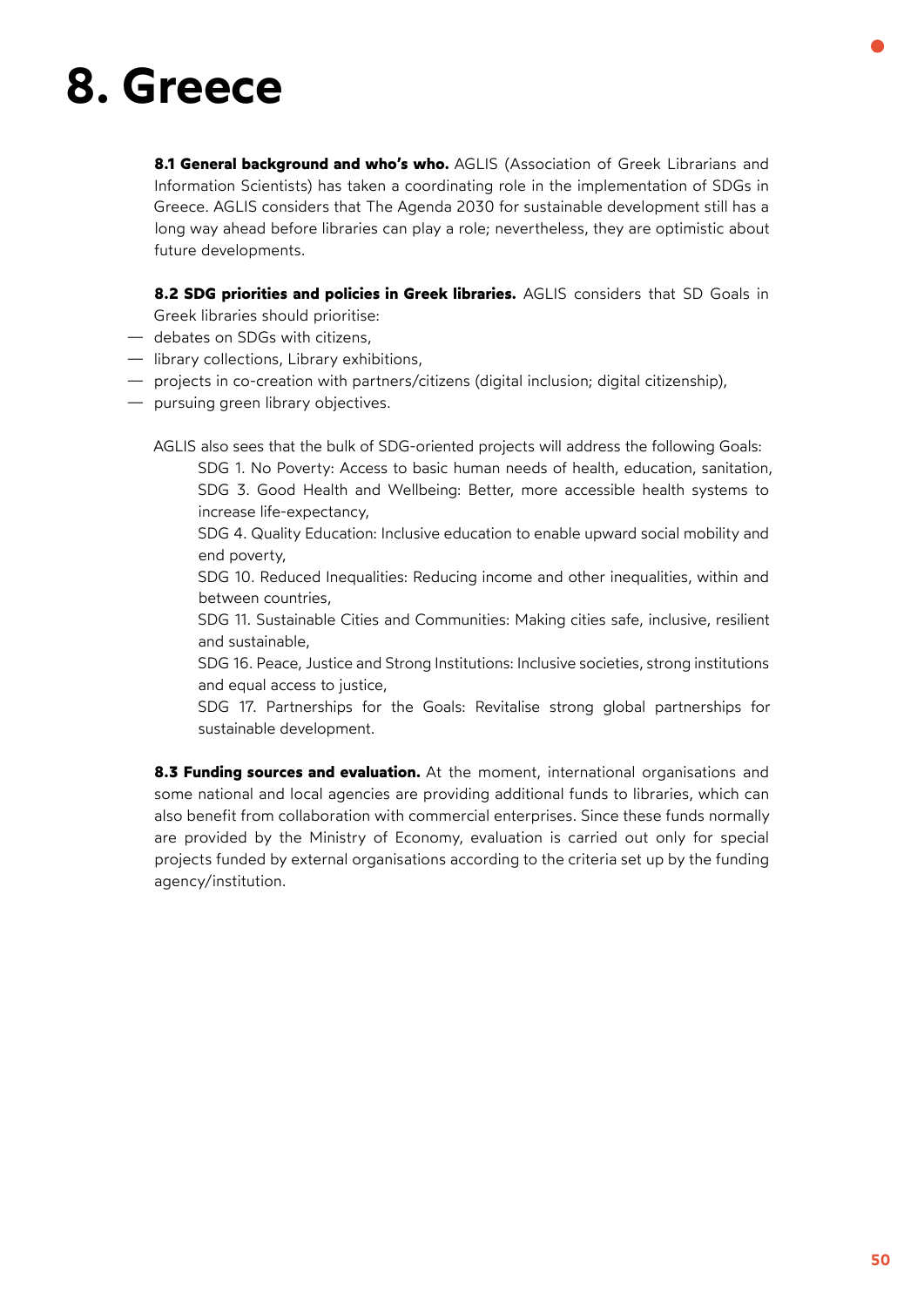# **9. Italy**

**9.1 General background and who's who.** Library organisations active in the implementation of SDGs in Italian libraries are Rete delle Reti and the Italian Library Association (AIB, through its Observatory on sustainable development OBISS). Also active and in a position to file applications for awards and project management is the Fitzcarraldo Foundation — [https://www.fitzcarraldo.it/homepage.html.](https://www.fitzcarraldo.it/homepage.html) AIB is a member of ASvIS, the Italian Organisation promoting SDGs in Italy.

Italy offers a non-homogeneous picture with a few libraries having reoriented operations to accommodate SDGs, thus acknowledging sustainable development as their core concept, and others that are still lagging behind and ignore latest developments.

Rete delle Reti-AIB managed to establish good links with Open Cohesion, the agency dealing with European Structural Funds in Italy.

**9.2 SDG priorities and policies in Italian libraries.** Rete delle Reti-AIB consider that SDGs should be implemented through:

- debates on SDGs with citizens,
- projects in co-creation with partners/citizens (digital inclusion; digital citizenship),
- green library objectives to be pursued within the library (such as energysaving infrastructure, waste management, SDG policy with staff).

In their action, Rete delle Reti-AIB have put emphasis on the following SDGs:

SDG 3. Good Health and Wellbeing: Better, more accessible health systems to increase life-expectancy,

SDG 4. Quality Education: Inclusive education to enable upward social mobility and end poverty,

SDG 5. Gender Equality: Education regardless of gender, advancement of equality laws, fairer representation of women,

SDG 8. Promote sustained, inclusive and sustainable economic growth, full and productive employment and decent work for all,

SDG 9. Industry, Innovation and Infrastructure: Generating employment and income through innovation,

SDG 10. Reduced Inequalities: Reducing income and other inequalities, within and between countries,

SDG 11. Sustainable Cities and Communities: Making cities safe, inclusive, resilient and sustainable,

SDG 12. Responsible Consumption and Production: Reversing current consumption trends and promoting a more sustainable future,

SDG 13. Climate Action: Regulating and reducing emissions and promoting renewable energy,

SDG 14. Conserve and sustainably use the oceans, seas and marine resources for sustainable development,

SDG 15. Protect, restore and promote sustainable use of terrestrial ecosystems, sustainably manage forests, combat desertification, and halt and reverse land degradation and halt biodiversity loss,

SDG 16. Peace, Justice and Strong Institutions: Inclusive societies, strong institutions and equal access to justice.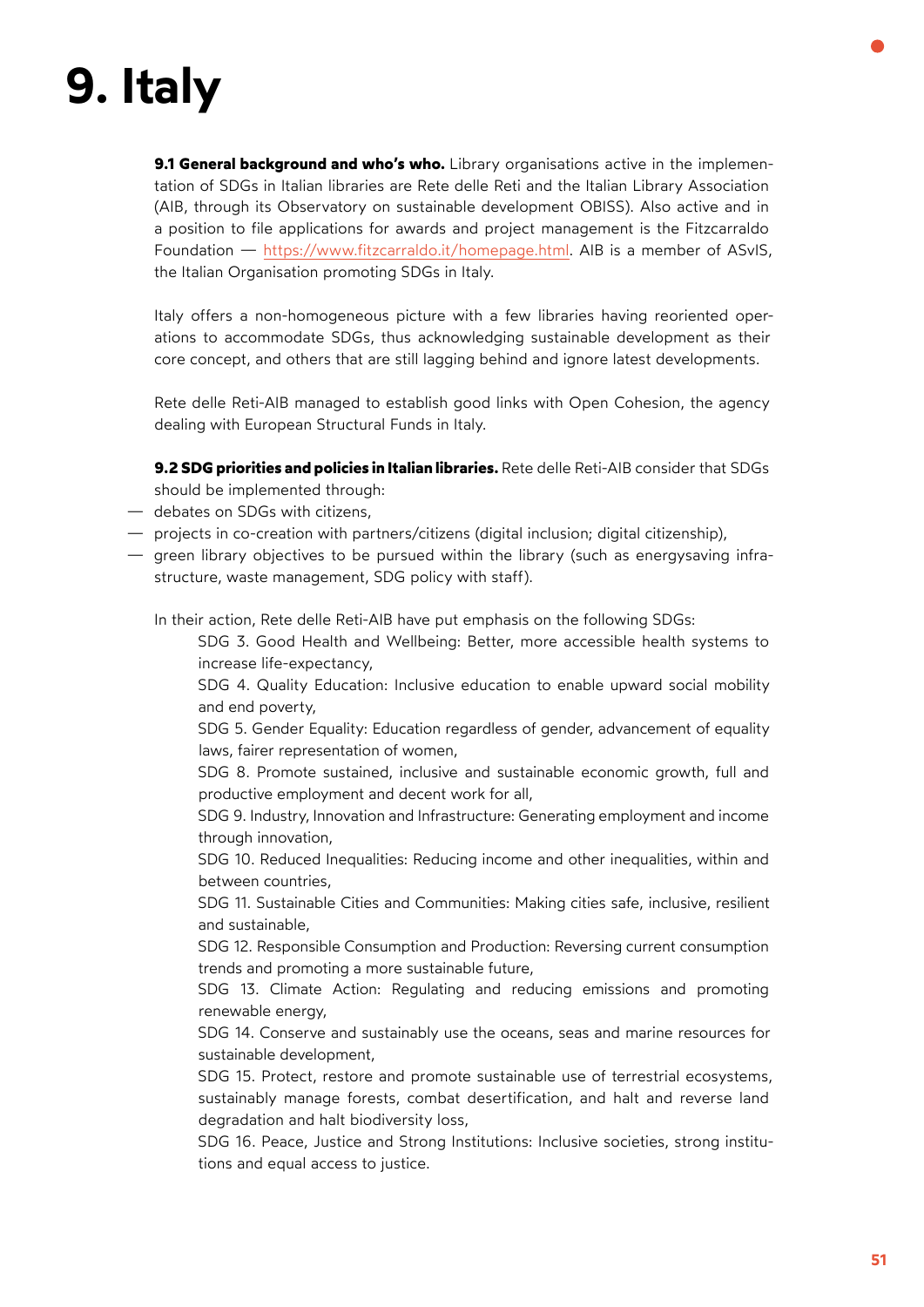#### **9.3 SDG-oriented projects**

- **1. Energy upgrading of the Geisser public library under [PON METRO TORINO33](http://www.comune.torino.it/ponmetro/pon-metro-torinopresentazione) (SDG 7, 10, 11).** The main objective of this initiative is to reduce the energy consumption of municipal buildings, among others the Geisser library, in order to reduce the C02 emissions through an energy upgrading of the building. Apart from energy upgrading the goal is also to improve the comfort of the final users and to promote as much as possible the acquisition of innovative solutions. At the end of the intervention:
- energy saving will be in the order of 20% less than current thermal and electrical consumption);
- innovative solutions will be implemented to adapt to different situations and conditions of use of the library.
- 2. PON METRO BOLOGNA<sup>34</sup> (SDG 4, 5, 10, 11). Within the framework of the European Structural and Investment Funds 2021-2027 several initiatives have been set in motion.
- **a)** City area school, which provide tailored courses where there are no teachers, but educating communities, no desks, but neighbourhoods, no pupils, but girls and boys. These schools are based on real community needs and aim at improving the well-being of citizens and combating social exclusion and educational poverty.
- **b)** Hamelin, a cultural association, has set up a course to train reading experts in a twoyear course. The training is structured in two phases and foresees for the participants a compensation for the months in which they will be involved.
- **c)** Enhancement of the Salaborsa (Bologna City Library) with laboratories and multidisciplinary courses on research and experimentation in the field of reading, coding, robotics, fablab, digital literacy and information literacy courses, as well as orientation courses addressing STEM disciplines (Science, Technology, Engineering and Mathematics). Workshops are organised which offer a creative approach to digital and technology, thus encouraging original and critical paths of thought and imagination through coding and robotics.
- **d)** Equipping each library in the sector with RFID technology development of augmented reality software for immersive visit paths to historical buildings (Archiginnasio, Salaborsa, Casa Carducci); application of machine learning (ML) techniques for collection review and management; creation of a platform to support Customer Relationship Management (CRM), useful to improve strategies for listening and responding to users' requests and needs.
- **e)** Full implementation of the Faro Convention, where knowledge and use of cultural heritage are a human right and encourage the construction of a peaceful and democratic society.
- **3. DigEDUCATI<sup>35</sup>** (SDG 4, 5, 10, 11). A commitment to combating educational poverty by developing actions aimed at the problem of the digital divide in the 6-13 age group, through the "DigEducati" project, selected and financed by Impresa Sociale Con i Bambini as part of the Fund for combating educational poverty among minors with a contribution of  $\epsilon$  1,250,000 and by Fondazione Cariplo with a further contribution of  $\epsilon$ 1,250,000.

Creation of widespread workshops in the city libraries where equipment, skills, experts and tutors will be made available, offering a creative approach to digital and technology that encourages original and critical paths of thought and imagination through coding and robotics.

- **34** <http://www.comune.bologna.it/ponmetro/pon-metrobologna>
- **35** <https://www.fondazionebergamo.it/news/parte-ilprogetto-digeducati>

**<sup>33</sup>** <http://www.comune.torino.it/ponmetro/pon-metro-torinopresentazione>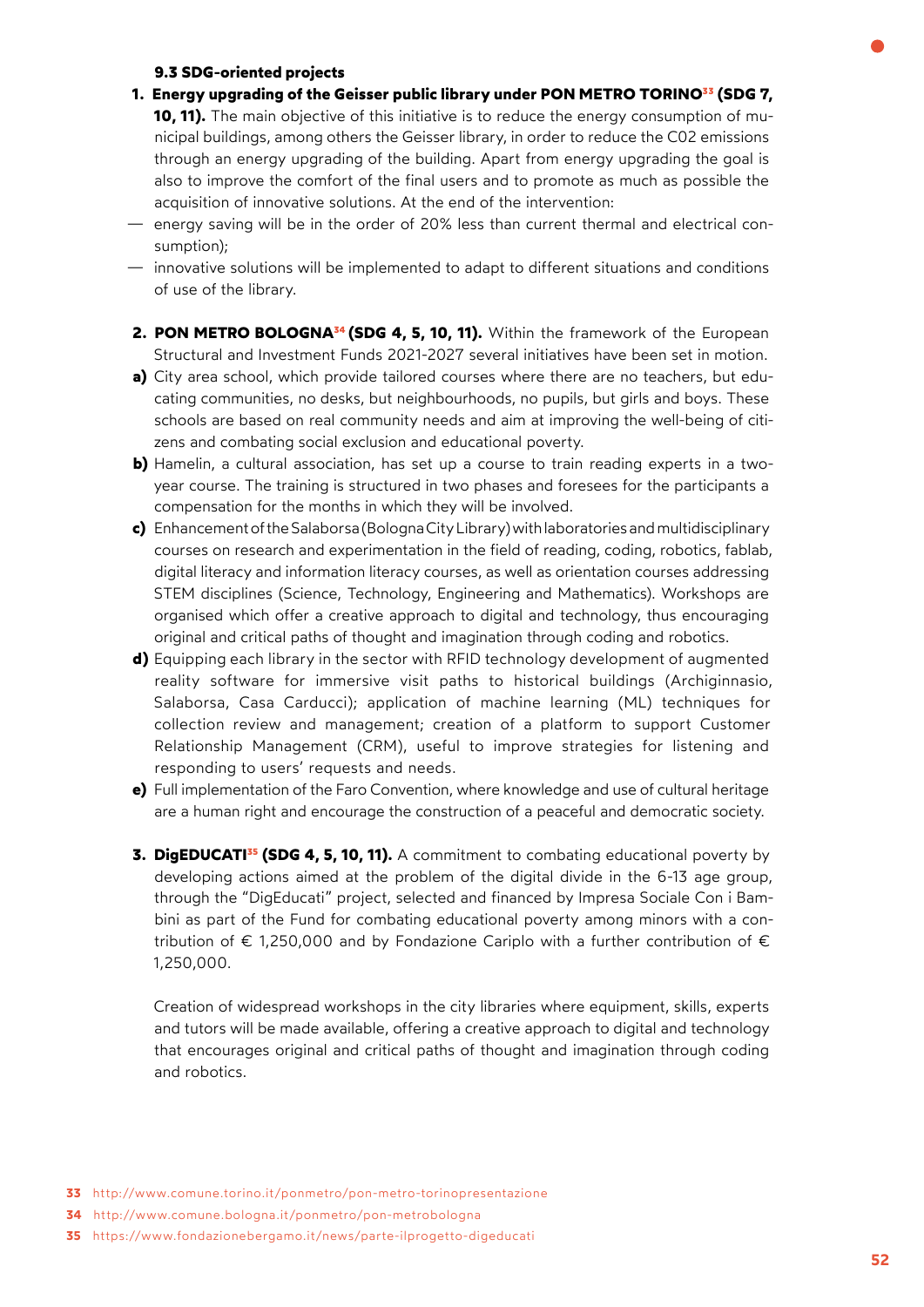**[4. Sapere digitale \(Digital knowledge\)](https://www.saperedigitale.org/)36 (SDG 4,5,10,11).** The project, supported by the Piedmont Region — Libraries Sector and by the Compagnia di San Paolo, I luoghi della Cultura 2019, aims to stimulate the crucial role that libraries can play in supporting digital civic education and the spread of an increasing awareness in the proper use of digital technology, first of all for teachers in local schools and as a spin-off for the entire citizenry.

It is a training course that is intended to be both an activation method and a research opportunity to take stock of the technological equipment and digital skills in the libraries (and schools) willing to be promoting an active role of libraries in digital civic education.

The libraries that apply for it adhere to the training pact and will be able to participate in the courses, which are free of charge, host a course, propose a topic or a project and start digital civic education initiatives, with the support of the project.

The project is open to all libraries in Piedmont, especially civic libraries, but school and university libraries and archives can join, too. Themes are: the stimulation of information skills in readers, Internet and the ongoing change, information education, media education, data and artificial intelligence and digital culture and creativity.

- **5. Smart-In Community Library<sup>37</sup> (SDG 4, 5, 7, 10, 11).** Through the regional Smart-In strategy, the Apulia Region promotes the revival of Apulia's cultural heritage, enhancing it and improving its use. With this in mind, the Community Library issued a public bid aimed at supporting libraries of local authorities, schools and universities, projecting a positive impact on the community and expanding access to cultural resources available in Puglia. Projects for the qualification of libraries include the provision of suitable spaces and the acquisition of advanced equipment and technologies, with sustainable and innovative management models.
- **6. SKYLibrary, the largest Digital [Corporate Library in Italy!](https://webopac.csbno.net/home/csbno-per-l-impresa/ilprogetto-csbno-per-l-impresa)38 (SDG 4, 5, 8, 9, 10, 11).**  CSBNO, has created for Sky Italia the SKYLibrary, a digital library dedicated to its employees and collaborators. It is based on the MLOL platform, the first and most important public digital library. The agreement enables the company to offer a vast catalogue of e-books, over 37,000 titles, continuously updated with the latest publications, from fiction to non-fiction, to fairy tales.; a true and complete library at the click of a button; A project that has been met with widespread approval and is destined to become increasingly popular... SKYLibrary is Cultural Welfare!

The pandemic crisis has not stopped the project, indeed it has been able to continue with great satisfaction thanks to the digital services, and especially thanks to the MLOL digital library, which has generated growing attention and interest from the business world. The digital corporate libraries managed in collaboration with the CSBNO in 2020 recorded over 1,400 e-book loans and 5,300 consultations, made by 1,733 users!

**7. Things to do (CosedaFare)<sup>39</sup> (SDG 4, 5, 8, 9, 10, 11).** The Panizzi Library System in partnership with 7 different library systems located in Lombardy, which operate on a catchment area of about 3 mln inhabitants, and the Fondazione Cariplo, have committed themselves to realize the digital platform "Cosedafare", which allows to manage the educational opportunities and the cultural and leisure offers in a participatory way.

**39** <https://csbno.cosedafare.net>

**<sup>36</sup>** <https://www.saperedigitale.org>

**<sup>37</sup>** <https://por.regione.puglia.it/-/smart-in-community-library>

**<sup>38</sup>** <https://webopac.csbno.net/home/csbno-per-l-impresa/ilprogetto-csbno-per-l-impresa>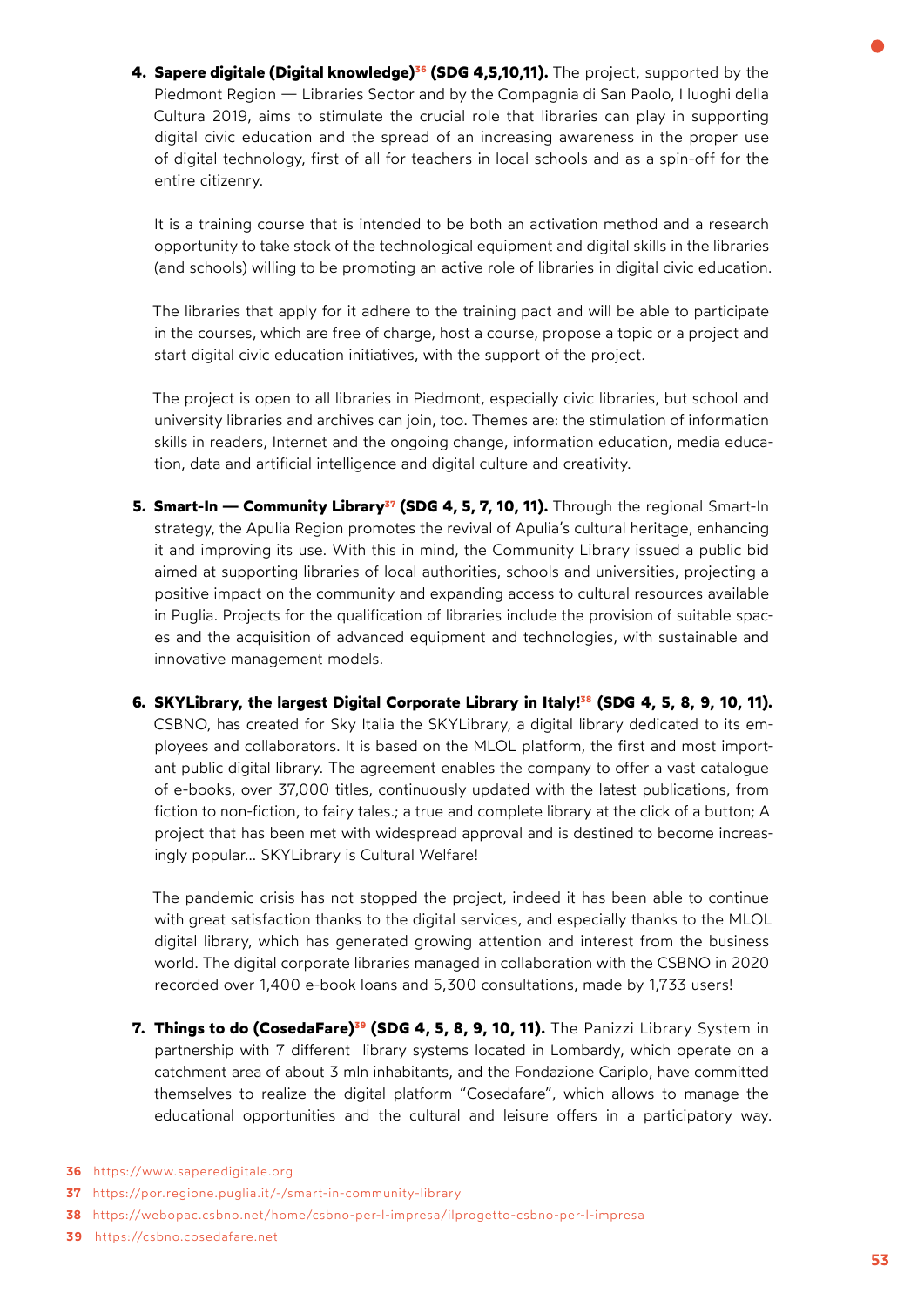CoseDaFare is above all a digital tool that helps the library as an information hub for the cultural policies of the entire community, facilitating opportunities for knowledge sharing and interpersonal relationships.

The information on the platform is available free of charge, accessible and organised in a website characterised by common elements for the partners, but customised locally.

Users can:

- consult a database of what is available in the reference territory concerning courses, events, museums, routes, tourist attractions;
- search for profiled and filtered information on the basis of personal interests;
- autonomously make bookings and payments;
- check the actual availability of spaces where leisure activities are carried out.
- **[8. Shake'n](https://webopac.csbno.net/home/shake-n)40 (SDG 4, 5, 10).** People come together to exchange knowledge, in a neighbourly and supportive way. This is Shake'n, a project based on networks, relationships and community. The 'Shakers' are people eager to share their passions, skills and abilities and make them available to anyone looking for new stimuli to satisfy their curiosity, learn, discover and grow with others. The meetings take place online and are free of charge. Each meeting is facilitated by a librarian or librarian, who helps the dialogue and opens the door to all possible connections to the information resources of the CSBNO libraries. What is a Shaker doing? They share knowledge, skills and abilities, making them freely available to the community in one or more online meetings.
- **9. NewsGuard and the Italian Digital Media Observatory (SDG 16, target 16.10).** PeopleNewsGuard is the Italian Digital Media Observatory, the consortium selected by the European Commission to combat disinformation in Italy. In the consortium, besides NewsGuard, there are Luiss University, the University of Rome Tor Vergata, RAI, the fact-checking organisation Pagella Politica, the research and consultancy company T6 Ecosystems and two leading organisations in the media and telecommunications sectors GEDI and TELECOM.

NewsGuard will contribute to the projects of the consortium, led by Luiss University, by providing data and analysis of the sites that publish news and information in Italy, with the aim of detecting, analysing and tackling the disinformation campaigns that spread across the national and European territory.

NewsGuard provides reliability ratings and fact sheets for thousands of news and information sites. NewsGuard analyses all news sites that account for 95 per cent of online engagement in the US, UK, Germany, France and Italy. The browser extension is available free of charge on Microsoft's Edge thanks to a partnership with Microsoft. Hundreds of public libraries around the world have free access to the NewsGuard browser extension, giving their users more context to the news they encounter online. Several libraries in Italy (e.g. Public Library Of Milano) are using NewsGuard devices.

**9.4 Funding sources and evaluation.** Normally support for SDG-related projects is generated from international organisations (European Commission, Structural Funds, etc), Ministries, City/Provincial/Regional Councils, National or international Foundations. Financial opportunities are normally offered by the Social Affairs departments of these organisations. Evaluation is carried out only in case of additional funding provided by external organisations, in relation to the criteria set up by the funding agency/institution.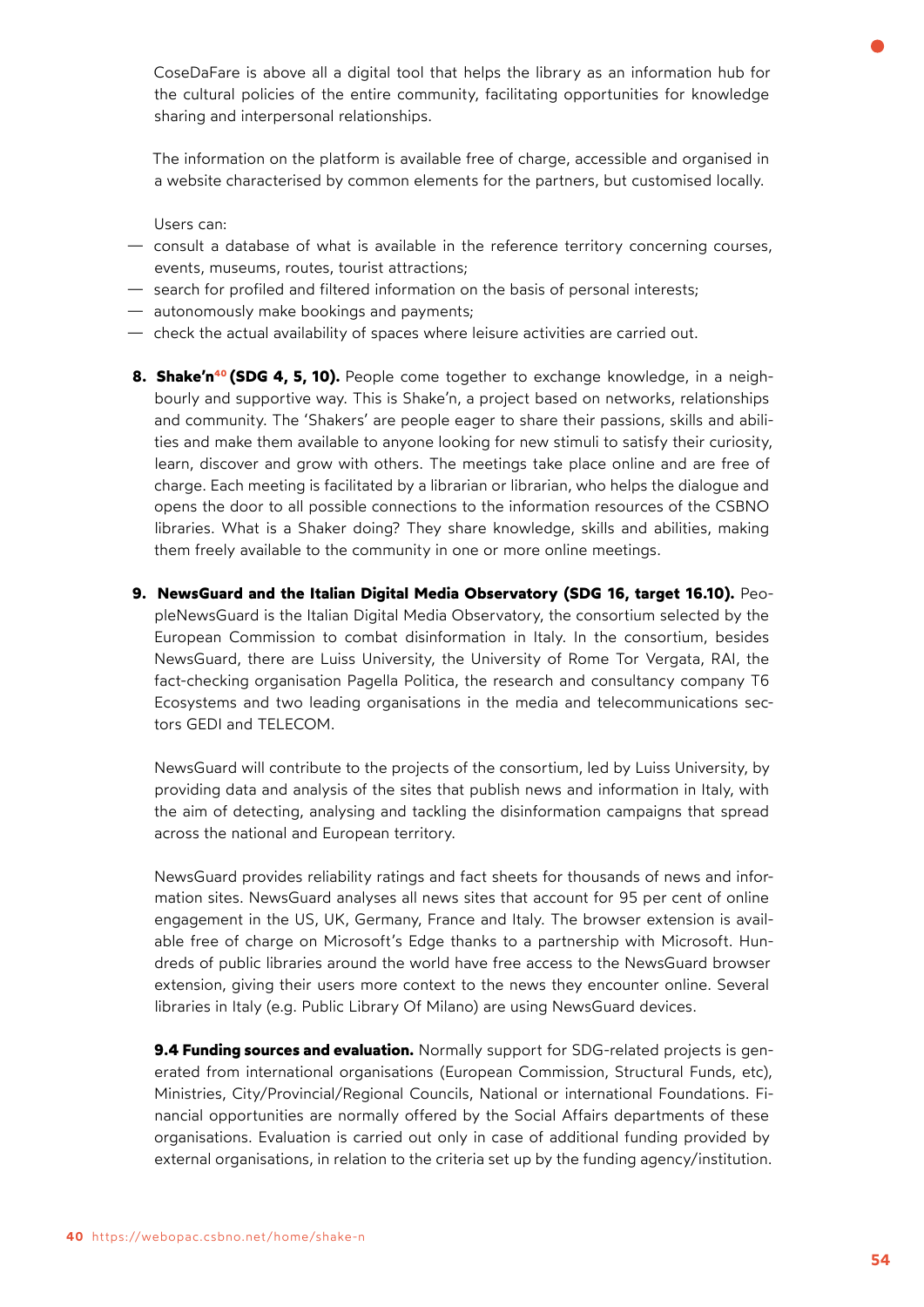# **10. Latvia**

**10.1 General background and who's who.** The National Library of Latvia and the Library Association of Latvia are coordinating the work linked with the implementation of SDGs in Latvia. Moreover, the Library Development Centre of the National Library of Latvia Association produces an annual library report. A section of the report is dedicated to SDG-related library work and sets up the policy in thi[s field.](https://dom.lndb.lv/data/obj/file/29179722.pdf)**41** For this reason, SDGs are being implemented in Latvian libraries in a convincing and active way, although the level of activity varies in different regions and in some libraries activities are still lagging behind.

Libraries are mentioned in the official SDG document ["Latvija 2030"](https://www.pkc.gov.lv/lv/LV-zinojums-ANO)**42** — Latvia's Sustainable Development Strategy until 2030 (Latvia 2030).

Latvia's sustainable development strategy is hierarchically the highest long-term development planning document in Latvia. The development of Latvia's sustainable development strategy is ensured by the Cabinet of Ministers and approved by the Saeima. Latvia's sustainable development strategy determines the country's long-term development priorities and spatial development perspective.

With a strategy focused on "the preservation, interaction and enrichment of cultural space" Latvian libraries are invited to "preserve and develop the cultural capital of Latvia and to promote a sense of belonging to the Latvian cultural space by developing a national identity based on social creativity and on a quality cultural environment in Latvia". The National Development Plan of Latvia for 2021-2027 emphasises the "Contribution of culture and sport to a sustainable society", and is a declared goal within the national strategy: "Culture and sport promote the economic growth and social development of Latvia and contribute to a creative and sustainable society".

**10.2 SDG priorities and policies in Latvian libraries.** The Library Association of Latvia and the National Library of Latvia consider that SDGs should be implemented through:

- debates on SDGs with citizens,
- library collections,
- projects in co-creation with partners/citizens (digital inclusion; digital citizenship).

They focus their activities on the following SDGs:

SDG 4. Quality Education: Inclusive education to enable upward social mobility and end poverty,

SDG 11. Sustainable Cities and Communities: Making cities safe, inclusive, resilient and sustainable,

SDG 16. Peace, Justice and Strong Institutions: Inclusive societies, strong institutions and equal access to justice,

SDG 17. Partnerships for the Goals: Revitalize strong global partnerships for sustainable development.

**41** [https://dom.lndb.lv/data/obj/file/27487005.pdf; https://dom.lndb.lv/data/obj/file/29179722.pdf](https://dom.lndb.lv/data/obj/file/29179722.pdf) 

**42** See, for instance, [https://www.pkc.gov.lv/lv/LV-zinojums-ANO;](https://www.pkc.gov.lv/sites/default/files/inlinefiles/Latvia Implementation of the SDGs_4.pdf)  [https://www.pkc.gov.lv/sites/default/files/inlinefiles/Latvia%20Implementation%20of%20the%20SDGs\\_4.pdf;](https://www.pkc.gov.lv/sites/default/files/inlinefiles/Latvia Implementation of the SDGs_4.pdf)  [https://www.pkc.gov.lv/lv/valsts-attistibas-planosana/anoilgtspejigas-attistibas-merki/iam-kartejums;](https://www.pkc.gov.lv/lv/valsts-attistibas-planosana/anoilgtspejigas-attistibas-merki/iam-kartejums)   [https://www.pkc.gov.lv/sites/default/files/inlinefiles/NDP2020 English Final\\_1.pdf](https://www.pkc.gov.lv/sites/default/files/inlinefiles/NDP2020 English Final___1.pdf)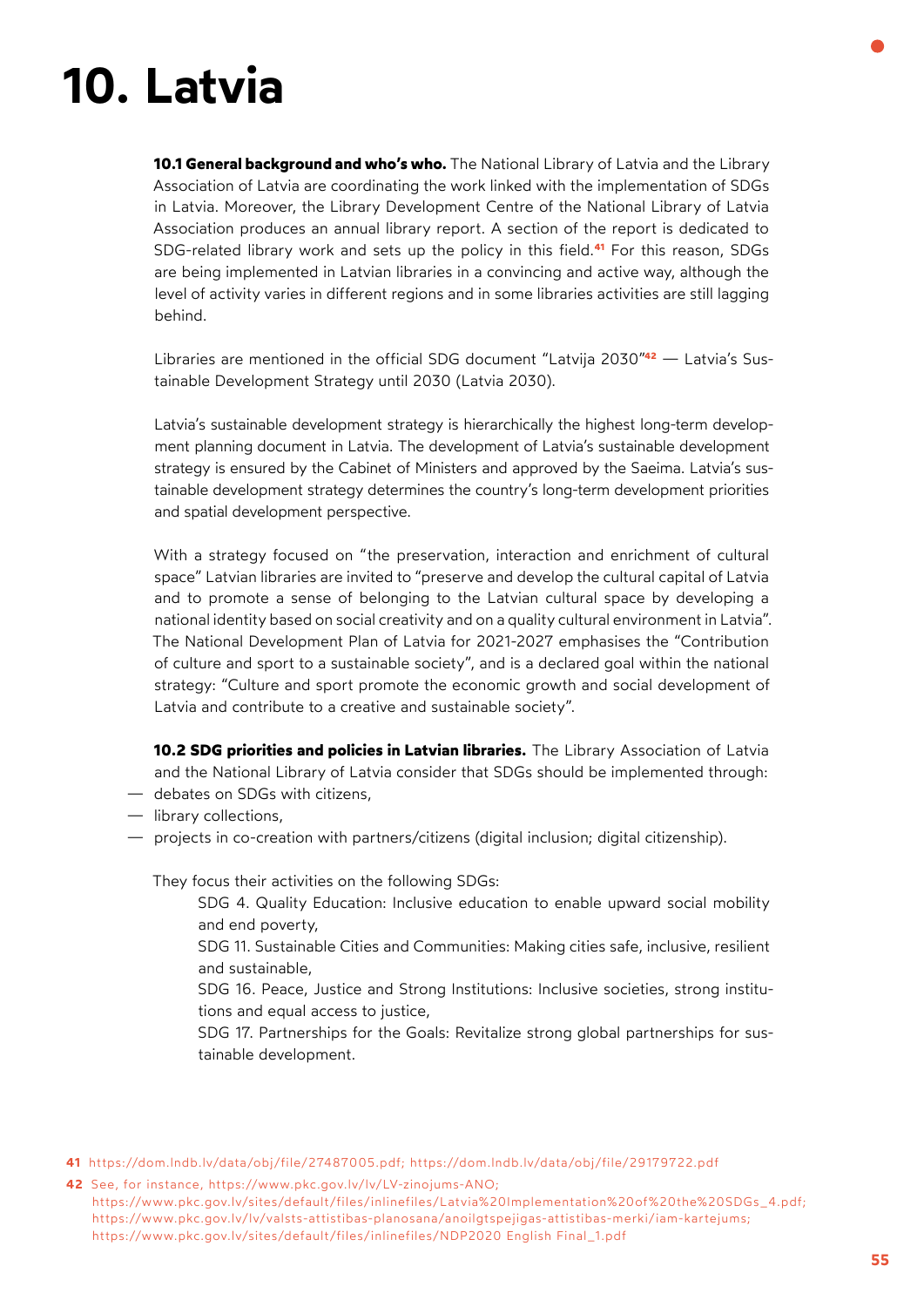#### **10.3 SDG-oriented projects**

**1. Creation of Network of Family Digital Activity Hubs for Wellbeing and Education Support in Eastern Aukštaitja and Southern Latgale [\(Network-DigiHubs\)4](https://latlit.eu/creation-of-network-of-family-digitalactivity-hubs-for-wellbeing-and-education-support-ineastern-aukstaitja-and-southern-latgale)3 (SDG 4, 9, 16, 17).** Technological leaps bring major changes in the society. The lack of digital literacy skills is becoming a capital problem. The Organisation for Economic Co-operation and Development (OECD) has carried out several investigations which show that, even though the general competences of the population in the Baltic region are sufficient, problem-solving skills invoking technologies are less than average.

With a purpose to reduce this problem, 4 libraries from Utena, Zarasai, Daugavpils and Preili joined forces for a project (the project is funded by Interreg V-A Latvia-Lithuania Programme 2014-2020). Its objective is to adapt different library practices and use those as a base to create a new public service — Family Digital Activity Hubs (DigiHubs). DigiHubs would serve as technology cognition centres to people of various age, gender and social status. The project was implemented in the period 2017-2019.

**2. Rural and Regional Libraries as Local Family Entrepreneurship [centres44](https://family-business-library.eduproject.eu/) (SDG 4, 8).** The Erasmus+ project Family Business Library is an adult education project funded by the European Commission. It promotes entrepreneurship education in non-urban and rural regions. The main idea of the project is to address people in rural regions through lo-

cal and regional libraries. A particular focus of the activities is the promotion of family businesses and local entrepreneurship. A key aspect of the approach is to use regional and rural libraries as a platform to reach the local population. The six project partners come from Latvia, Germany, Croatia, Italy and Greece. The project started on the 1st of September 2020.

The objectives of the Family Business Library project:

- the development and implementation of innovative practices of teaching Entrepreneurship to people living in regional and rural areas,
- an increased sense of initiative and entrepreneurship among people living in regional and rural areas,
- the setting up of a system where libraries serve as a centres for rural entrepreneurship development.

Main results of the project:

- e-learning module on Entrepreneurship for use in libraries,
- mentoring methodology and e-learning course module for librarians,
- policy paper to better exploit the results of the project.
- **3. My Green Identity<sup>45</sup> (SDG 13, 17)** The ultimate aim of the "My Green Identity" thematic network project is to fight against climate change and support sustainable development. The aim will be reached by developing a multi-professional transnational network with closely involved partner organisations and participants. This network ensures that partners create, produce and implement collaborative cross border measures encouraging active citizenship in people by sharing information and making it possible to combat climate change.

**<sup>43</sup>** [https://latlit.eu/creation-of-network-of-family-digitalactivity-hubs-for-wellbeing-and](https://latlit.eu/creation-of-network-of-family-digitalactivity-hubs-for-wellbeing-and-education-support-ineastern-aukstaitja-and-southern-latgale)  [education-support-ineastern-aukstaitja-and-southern-latgale](https://latlit.eu/creation-of-network-of-family-digitalactivity-hubs-for-wellbeing-and-education-support-ineastern-aukstaitja-and-southern-latgale) 

**<sup>44</sup>** https://family-business-library.eduproject.eu/

**<sup>45</sup>** [https://mygreenidentity.net](https://mygreenidentity.net/)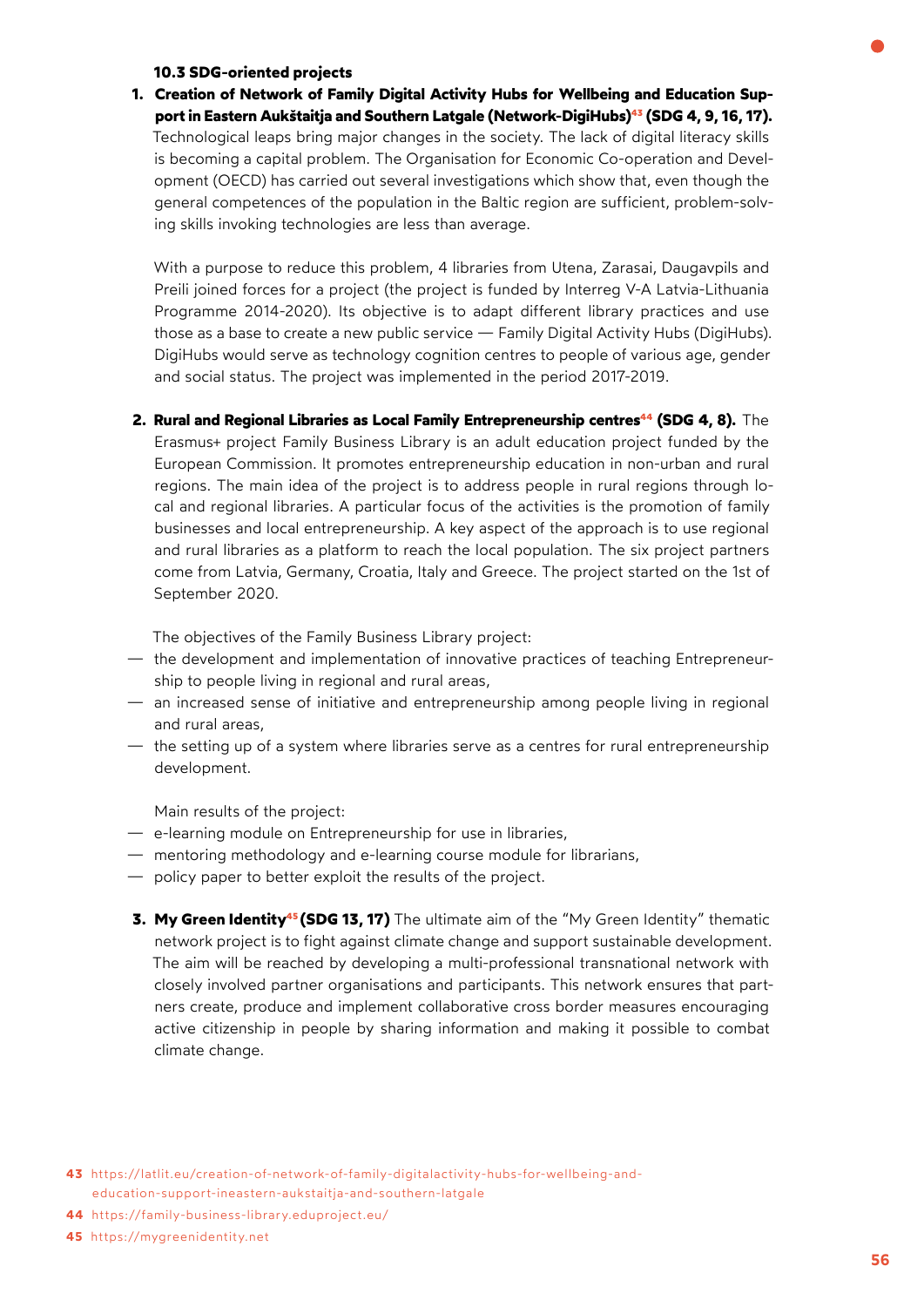Besides producing a thematic international network, the project aims to increase the competence and knowledge of the staff in partner organisations on international cooperation, climate change and UN's Agenda 2030 SDG. In addition, the purpose of the project is to expand and emphasise the role of libraries as active initiators in the field of sustainable development and make that role visible to decision makers and library customers.

### **4. Cultural Capital as a Resource for Sustainable Development of Latvia/CARD (SDG 4,**

**9, 11)** The project "Cultural Capital as a Resource for Sustainable Development of Latvia"/CARD is funded by the Ministry of Culture of the Republic of Latvia in the framework of the National Research Programme "Latvian Culture — a Resource for National Development" (2020-2022). The National Research Programme is administered by the Latvian Council of Science. Project implementation period: 01.10.2020.— 30.09.2022.

Objectives:

- analyse selected phenomena in the history of artistic production (in architecture, film, audiovisual, art, music, performing arts, visual arts and design) and its role in cultural capital creation,
- examine current cultural processes through the mapping and analysis of how cultural ecosystem actor groups interact, as well in of manifestations of cultural participation;
- analyse the roles and transformations of specific kinds of cultural heritage in the cultural ecosystem, and the resources of memory institutions as a driver of diversity and value creation,
- study the diversity of heritage communities and other active societal groups (especially young people) and the range of novel practices and roles in heritage management and communication,
- explore and systematise methodological approaches to artistic and digital research in arts and cultural heritage studies and tertiary education,
- develop methodologies and methods of measuring social and economic impact of cultural and creative sector activities and propose monitoring indicators workable in the Latvian context,
- develop research capacity of thematic researcher groups, increase integration of the work done in the five partner institutions,
- transfer the relevant knowledge to policy-makers, practitioners and other stakeholder groups.
- **5. Alojas novada uzņēmējdarbības atbalsta centrsbibliotēka/Aloja district business support center-library (SDG 8, 9, 13).** With the opening of the Aloja County Business Support Center-Library SALA on October 28, 2016, a business support infrastructure was created in the county, which will be used for the development of existing and new companies, activation of the local community and organisation of public events. The building houses a modern library, seminar rooms, remote workplaces and a spacious conference hall with a great view of the lake. Aloja municipality is one of the first in Latvia to implement the construction of low energy buildings and use wood as a basic construction material in the construction of public buildings.

In 2018, the building won the 1st place in the competition "The most sustainable building in 2018", in the category "Public buildings". The project is implemented within the framework of the European Economic Area Financial Instrument 2009-2014 program "National Climate Policy" project application open tender "Development of sustainable buildings, renewable energy technologies and innovative emission reduction technologies".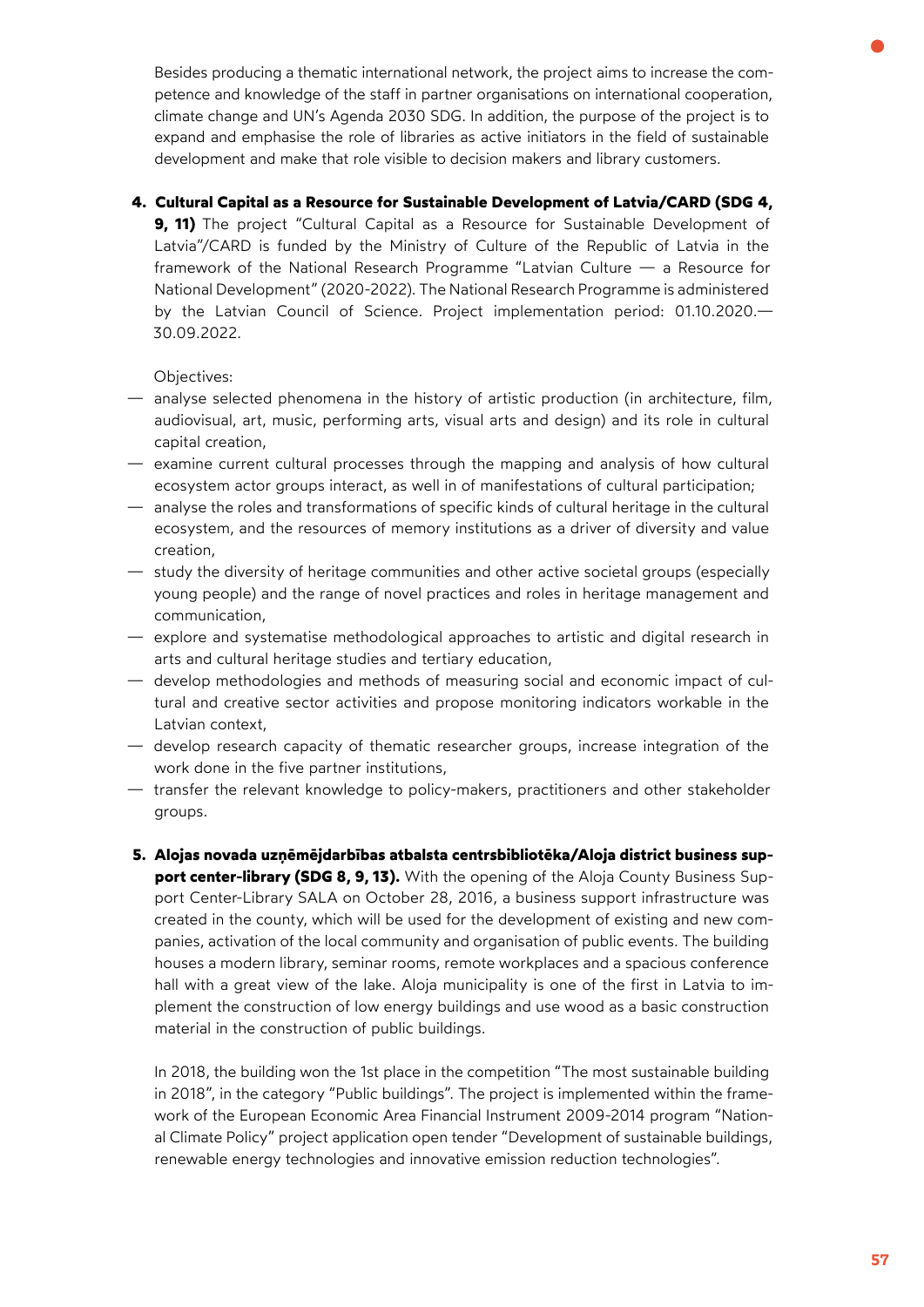- **6. Zenit stāsti<sup>46</sup> (SDG 10, 11).** The project ran from August 2020 to January 2021. The main aim of the project "Zenit stories" was to encourage the sense of belonging of the minorities living in Latvia, especially those, who live in Daugavpils, Jelgava and Liepāja, through encouraging a dialogue and deepening an understanding between generations in minority families and in-between Latvian speaking and Russian speaking people. In practice — students from minority schools asked for photographs of the time between 1960s and 1980s with objects, events or places from their parents, grandparents or other well-known persons and interview the owner about the photography. The photos was digitised, and the students analysed the stories — what has changed and how the story makes them feel? — and share their stories during storytelling evenings in each city and encourage their parents and other elder people to attend the storytelling evenings and participate as well. A more socially cohesive society has been encouraged through the connection between students, their parents or different people that they interviewed and local librarians by working together to analyse and digitise the photos and information.
- **7. Debate Your Issue (DYI)<sup>47</sup> (SDG 4, 16).** Every democracy needs citizens who ask critical questions, who are not afraid to express their views, but who also know how to listen to the opinions of others and how to respond to them in a matter-of-fact and fair way.

The aim of the project Debate Your Issue (DYI) is to strengthen the awareness of young Europeans (18-25 years old) on the topics of politics, democracy, tolerance and their threats: disinformation, intolerance, polarisation and hate speech. Debate can teach young people how to stand up for their opinions and views in a well-founded and convincing manner. Furthermore, by dealing with relevant socio-political questions in a critical manner, it contributes to political education in the targeted region.

The project activities include debate training programs and competitions, adaptations of a methodological approach, joint publications, providing open and effective tools for counterbalancing the rising polarisation and disengagement of young people in six European countries (Belgium, Czech Republic, Latvia, Lithuania, Poland, Serbia). During the project the young people will access knowledge of relevant socio-political issues, and acquire skills of the art of debate. In the second part of the project they will take part in a debate competition, in order to compete with their peers from other countries.

Young people in all six project countries are invited to apply for debate training and active participation in the project activities. The training will take place both in person and online, the project is developing recommendations for debate trainers, webinars for online observation, as well as infographics that will help many other young people to learn aspects of media literacy.

Project partners are Mediawijs (Belgium), Goethe-Institut Czech Republic (Czech Republic), National Library of Latvia (Latvia), International Youth Debate Alumni Association Lithuania (Lithuania), Kolegium Europy Wschodniej (Poland), Novo kulturno naselje (Serbia). Project implementation period will be from 03.02.2020. to 02.08.2021. The project is co-funded by the Erasmus+ programme of the European Union.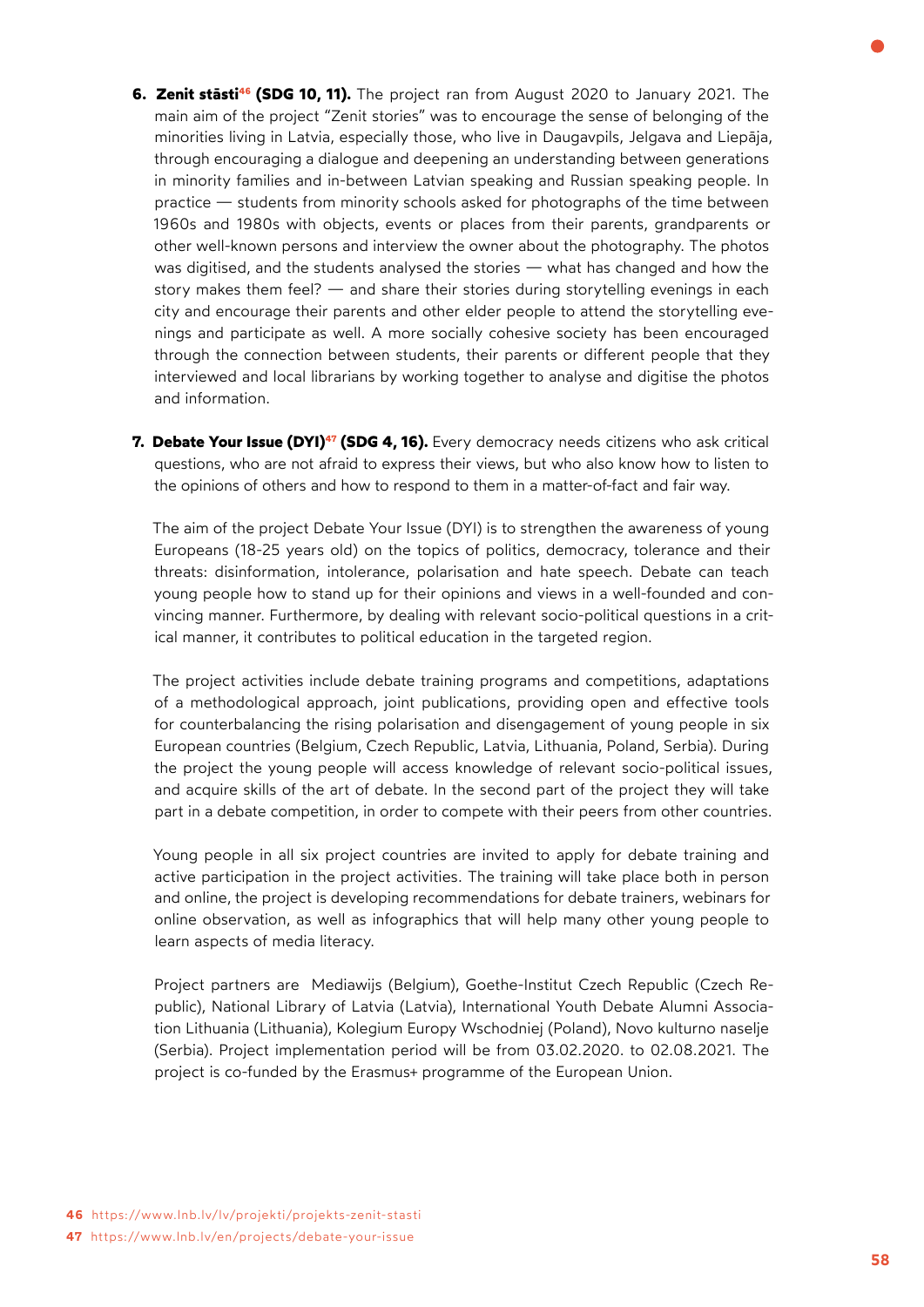**8. Digitisation of the Cultural Heritage content (1st stage); Digitisation of the Cultural [Heritage content \(2nd stage\)](https://www.lnb.lv/en/projects/project-digitisation-cultural-heritage-content-1st-stage)48 (SDG 4, 11).** The National Library of Latvia implements a European Regional Development Fund (ERDF) and nationally co-funded projects in the field of Latvia's digital cultural heritage, together with project partners — the National Archives of Latvia, the State Inspection for Heritage Protection of Latvia, and the Cultural Information System Centre.

The main objective of the projects is to ensure the wide availability of Latvian cultural heritage to society in the digital environment, which serves as a basis for strengthening national identity, developing the cultural, scientific, knowledge society and creative industries, ensuring the long-term preservation of national cultural heritage in digital form, and creating opportunities for its repeated use in new products and services, as well as its integration into a unified European and global cultural digital space.

**10.4 Funding sources and evaluation.** A feasibility study was carried out on the reasons why European resources are not well exploited. It produced the following evidences:

- library projects usually have a local scope, at the best national, very seldom European,
- there is still a language barrier, which undermines the circulation of, and access to, resources.

Evaluation is performed according to standard library procedures. However, an assessment of projects in 2014-2020 show the following statistics:

- 28% of all projects were socially responsible events (events for elderly people, social integration of children coming from dysfunctional families, promotion of volunteer work and public health etc.),
- 24% of all projects focused on practical results improvements to libraries as social infrastructure (construction of new library buildings and/or purchase of equipment),
- the same percentage (24%) involved educational activities in libraries and skill development (informal education programmes, professional development, skills acquisition and in particular digital skills),
- 18% of projects implemented innovative services (interactive formats for events, digital activity centres, etc.),
- 8% of libraries were involved in the improvement of local public space (environmental and natural tourism, creation of public spaces near libraries etc.).**<sup>49</sup>**

**<sup>48</sup>** [https://www.lnb.lv/en/projects/project-digitisation-cultural-heritage-content-1st-stage;](https://www.lnb.lv/en/projects/project-digitisation-cultural-heritage-content-1st-stage)  <https://www.lnb.lv/en/projects/project-digitisation-cultural-heritage-content-2nd-stage>

**<sup>49</sup>** EBLIDA Newsletter, Issue No. 7, July 2021.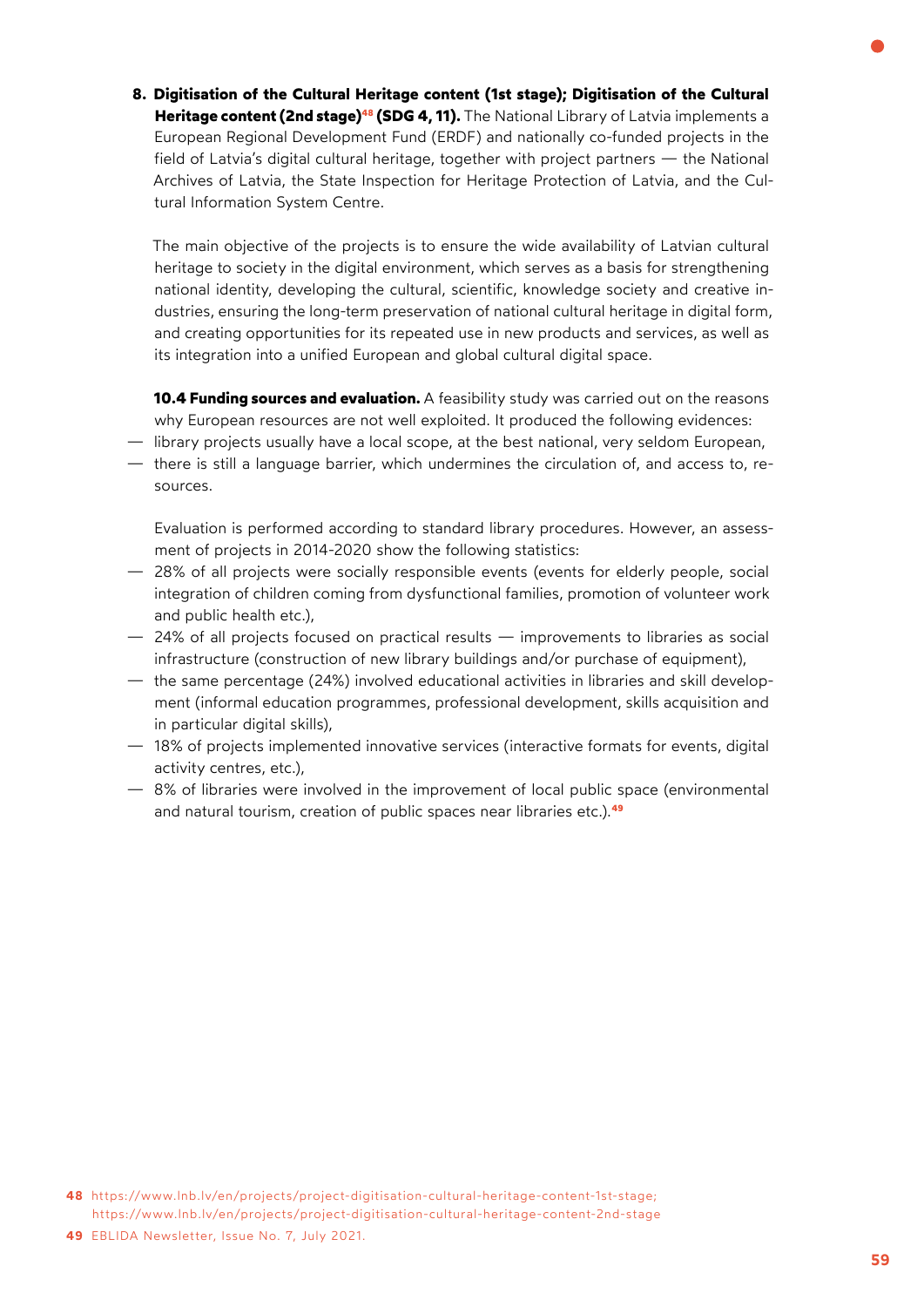# **11. Lithuania**

**11.1 General background and who's who.** In Lithuania there is no organisation responsible for the coordination of SDG-related activities; this does not mean, however, that there is lack of them. In general, it can be said that SDGs are well known by librarians at national level, but activities are lagging behind.

**11.2 SDG priorities and policies in Lithuanian libraries.** According to the Lithuanian Library Association, SDG-related library activities should focus on:

- debates on SDGs with citizens,
- library collections,
- projects in co-creation with partners/citizens (digital inclusion; digital citizenship),
- pursuing green library objectives (such as energy saving infrastructure, waste management, SDG policy with staff).

Looking at the initiatives taking place in Lithuanian libraries, there is evidence that library priorities concern the following SDGs:

SDG 1. No Poverty: Access to basic human needs of health, education, sanitation, SDG 4. Quality Education: Inclusive education to enable upward social mobility and end poverty,

SDG 8. Decent Work and Economic Growth: Creating jobs for all to improve living standards, providing sustainable economic growth,

SDG 9. Industry, Innovation and Infrastructure: Generating employment and income through innovation,

SDG 11. Sustainable Cities and Communities: Making cities safe, inclusive, resilient and sustainable.

#### **11.3 SDG-oriented projects**

**1. Development of Elderly's Digital Skills Through Family Learning (No 2020-1-LT01-** KA204-077965)<sup>50</sup> (SDG 4). This project is carried out by the A. and M. Miškinių Public Library of Utena as a European Commission's Erasmus+ (Key Action 2 Strategic Partnership Project) initiative. The project will last almost two years and benefits from a EU grant equal to EUR 82 230.

Lack of digital competences is a growing problem for older people: they do not trust technology and are afraid that they cannot adapt. As they think that technology is for the young, they do not see the potential of the virtual world and do not seek to use it. Teachers in adult school are unable to motivate older layers of population and modern methods of teaching and learning are neglected. A study made by the Organisation for Economic Co-operation and Development (OECD) has shown that in Lithuania, as in many other countries, the majority of the older population struggles to adapt to the digital environment and lacks the skills which would enable them to solve problems by using technologies.

The aim of this project is to strengthen the potential of the participating institutions to develop the digital skills of older people, to promote the idea of family learning and to make it a reality for older people. This socially inclusive project has the following objectives:

- organise international exchange and mutual learning events in the partner countries,
- describe success stories, collect examples of good practice, publish in an online journal format and make them public,
- organise pilot trainings in partner countries to apply new models of family learning.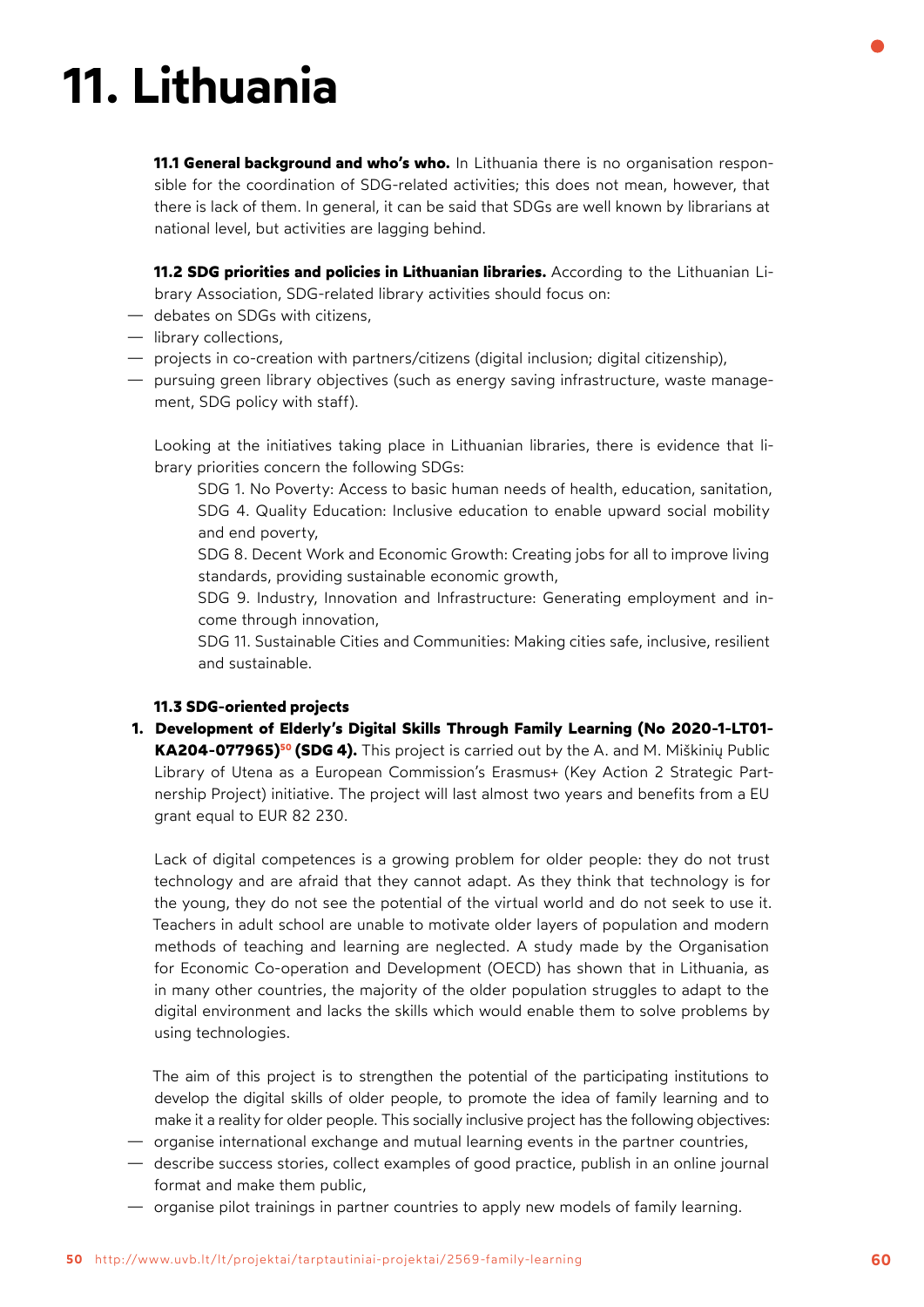The Utena A. and M. Miškiniai Public Library is project leader and partners include the Pärnu Central Library (Estonia); Tsennosti, Dobrodeteli, Integritet Foundation (Bulgaria), the Association "EDUVITA" (Italy), the Association "Nazilli Hayat Boyu Ogrenme Dernegi" (Turkey), University of La Mancha (Spain).

2. Integrate Yourself<sup>51</sup> (SDG 4, 11). An educational academy "Integrate yourself" was created in 2020. The academy is for teens and young persons (12-20 years old) who want to understand and comprehend the possibilities offered by the modern cultural and socio-cultural environment. There were 4 groups and 64 sessions organised in 2020 and 2021 in cooperation with institutions working with socially vulnerable groups. During the classes, lecturers are acquainted with design aesthetics, perspectives, programs and their management tools. Individual projects were created with the aim to present each participant, highlighting leisure interests, abilities, experiences with the help of graphic design.

The library is near the city park, so that the project "Integrate yourself" is accessible not only to a closed target audience, but also to all social groups of teenagers. During the summer, open seminars and open-air meetings were organised in cooperation with representatives of the creative industries. The interviews and seminars were devoted to discussions about the career opportunities of the contemporary artist, about how art changes the perception of socio-cultural space, emphasising subcultures, the problems of globalisation and the benefits for contemporary life. The established educational academy "Integrate yourself" revealed several essential aspects of the project's impact: the created socio-cultural space and touch with different artistic fields help to form the adolescent's perception of modern art created with modern technologies.

- **3. Turn off the smart reveal your talent<sup>52</sup> (SDG 4, 11).** Today's young people are spending more and more time on smart screens and virtual communication; this takes up a significant portion of their time, depriving them of the time to communicate and stay together in the here and now. The goal of the project "Turn off the smart — reveal your talent" implemented by Šilutė Fridrich Bajoraitis Public Library is to "recover" young people from the virtual space for direct communication with each other. In addition to the youth of Šilutė, representatives of youth organisations from Šilutė district and Pagėgiai municipality participate in it. They integrate into cultural and educational activities, discover the joy of real (not virtual) communication with peers, and can reveal their abilities and creativity. There were 5 different intellectual events organised during the project for young people.
- The musical event "African Drums". The musicians performed African melodies, accompanied by songs, introduced them to sixty different African drums, their sound, the main playing technique, and taught the participants to play African rhythm. The audience heard djembe, dunun drums, balafon, kalimba and kamelen ngoni, which created a wonderful atmosphere and helped to survive their personal Africa. The event took place in the Summer Courtyard of the Library. The audience eagerly listened to the invitation of the performers and happily became participants in their performance.
- The poetry performance "Dive from the fur". It is a unique, form-breaking stage spectacle for young people, combining various arts, club music and classical poetry, provoking and raising the issue of human identity in today's populist culture. Bold and unexpected interpretations of well-known poems invited young people to rediscover classical poetry and its relevance today.

**51** <http://www.marvb.lt/apie-mus/veikla/projektai/integruoksave>

**<sup>52</sup>** <https://www.silutevb.lt/silute/2020/09/18/bibliotekojestartavo-projektas-jaunimui-isjunk-ismanuji-atskleisksavo-talenta>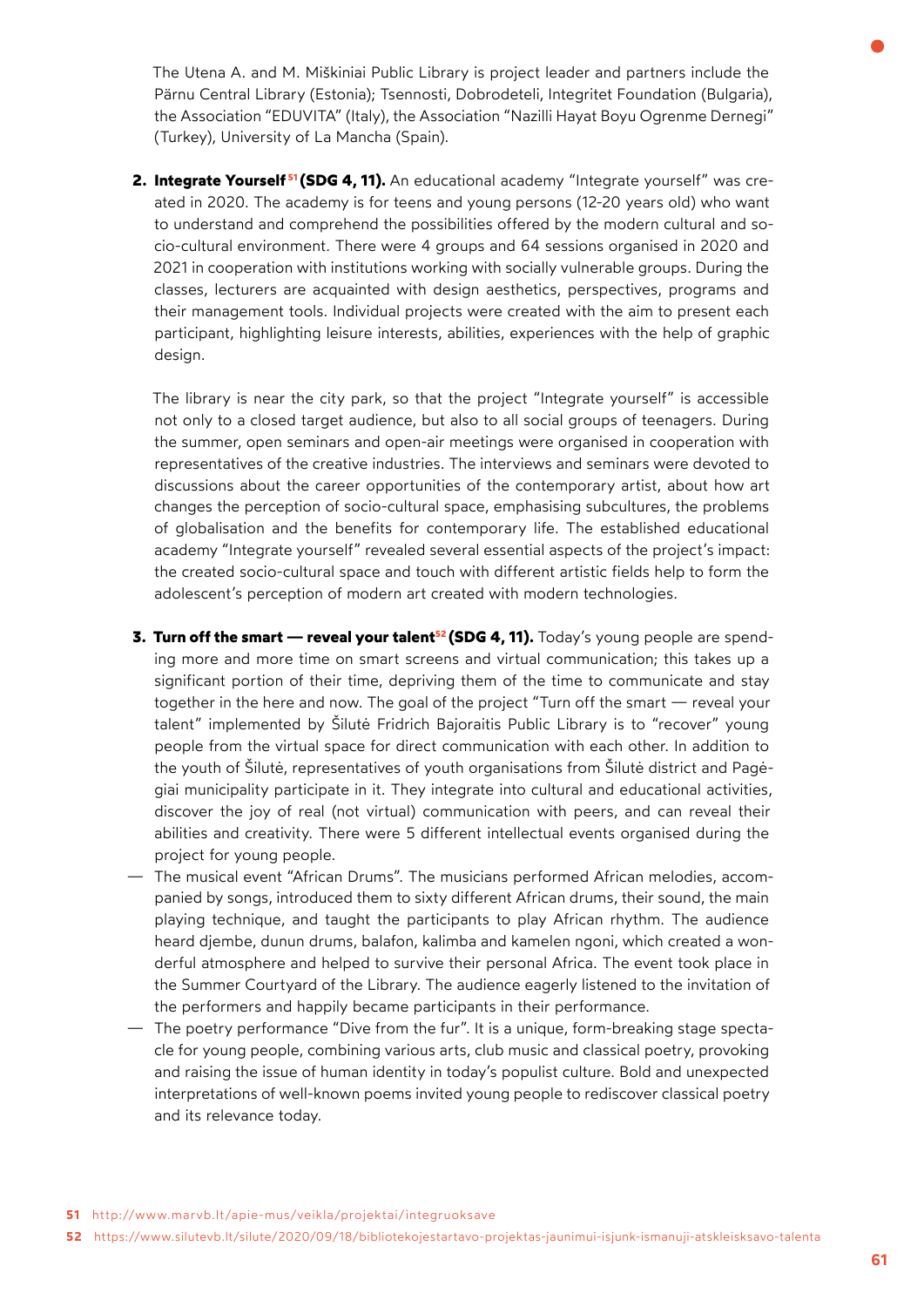- The poetry and music program "Secrets of Romance". On the occasion of the World Music Day, the piano works of F. Chopin were played in a non-standard format, accompanied by poetry of Ch. Bodler and A. Mickiewicz.
- The literary performance "Catch a Thought" involved everyone in an energetic game. During the performance, participants were introduced with various genres of literature: poetry, prose, fairy tale, fiction, slam. Everyone had the opportunity to become an actor for a short time.
- The presentation of the book "Black Waters. Created in a mystical evening environment with special light effects, the book came alive, its characters were reborn, they were embodied by the viewers themselves.
- **[4. Responsible Reader53](https://www.anyksciuvb.lt/lt/naujienos/4860-kvieciamedalyvauti-projekte-atsakingas-skaitytojas) (SDG 11).** "Responsible Reader" is a national competition for libraries aimed to educate the population to sort electronic and battery waste properly. The organiser of the competition is the non-profit Electronic Distributors' Association (EPA), whose aim is, among others, to educate the public about the safe and proper sorting of electronic devices and batteries that have become waste. The competition is jointly run by the Lithuanian Association of Municipal Public Libraries and the Lithuanian Library Association. Small electronic waste is collected in libraries and delivered by appointment with EPA collectors and large electronics are stored in the homes of residents registered at the library waiting for collection.

A prize is awarded to the library collecting more waste, whether within its premises or at users' home through the service performed by the library. At the end of each phase, the two libraries with the highest collection of waste electronics and batteries will receive a donation of books worth EUR 500.

- **5. Modernisation of the Cultural Education System<sup>54</sup> (SDG 4, 9). A common system of** cultural education will be developed, which would combine formal and non-formal education and cover the entire territory of Lithuania. The National Library, together with representatives of the Ministry of Culture and the Ministry of Education, Science and Sports, has developed a common concept "Creating a Cultural Education Administration Platform and a Network of Cultural Educators to Ensure High-Quality and Diverse Cultural Education and Coordinated Coordination". According to the authors of the concept, the synergy of the fields of culture and education will allow to improve the process of formal education, integrate with cultural activities, and increase its attractiveness to students. This project is an investment in the youth and future. Numerous international studies make it clear that innovation and readiness to tackle complex programs are directly related to the ability to think critically and creatively. Such competencies necessary for the future are formed by cultural and creative skills, and in order to have consistent and systematic conditions of cultural education, they need adapted measures that meet the needs of modern society and the education system.
- **6. Development of a virtual cultural space for the [needs of society5](https://www.epaveldas.lt/en/home)5 (SDG 4, 9).** The project aims to modernise the Virtual Cultural Heritage Information System and to create services that facilitate the search, accumulation, management and use of digitised cultural content for educational, research and other purposes of the portal [epaveldas.lt.](epaveldas.lt)

**<sup>53</sup>** <https://www.anyksciuvb.lt/lt/naujienos/4860-kvieciamedalyvauti-projekte-atsakingas-skaitytojas>

**<sup>54</sup>** [https://www.lnb.lt/en/about-library/maininformation/program-and-projects?](https://www.lnb.lt/en/about-library/maininformation/program-and-projects?view=article&id=6451:modernisation-of-the-culturaleducation-system&catid=26:lnb-en)  [view=article&id=6451:modernisation-of-the-culturaleducation-system&catid=26:lnb-en](https://www.lnb.lt/en/about-library/maininformation/program-and-projects?view=article&id=6451:modernisation-of-the-culturaleducation-system&catid=26:lnb-en)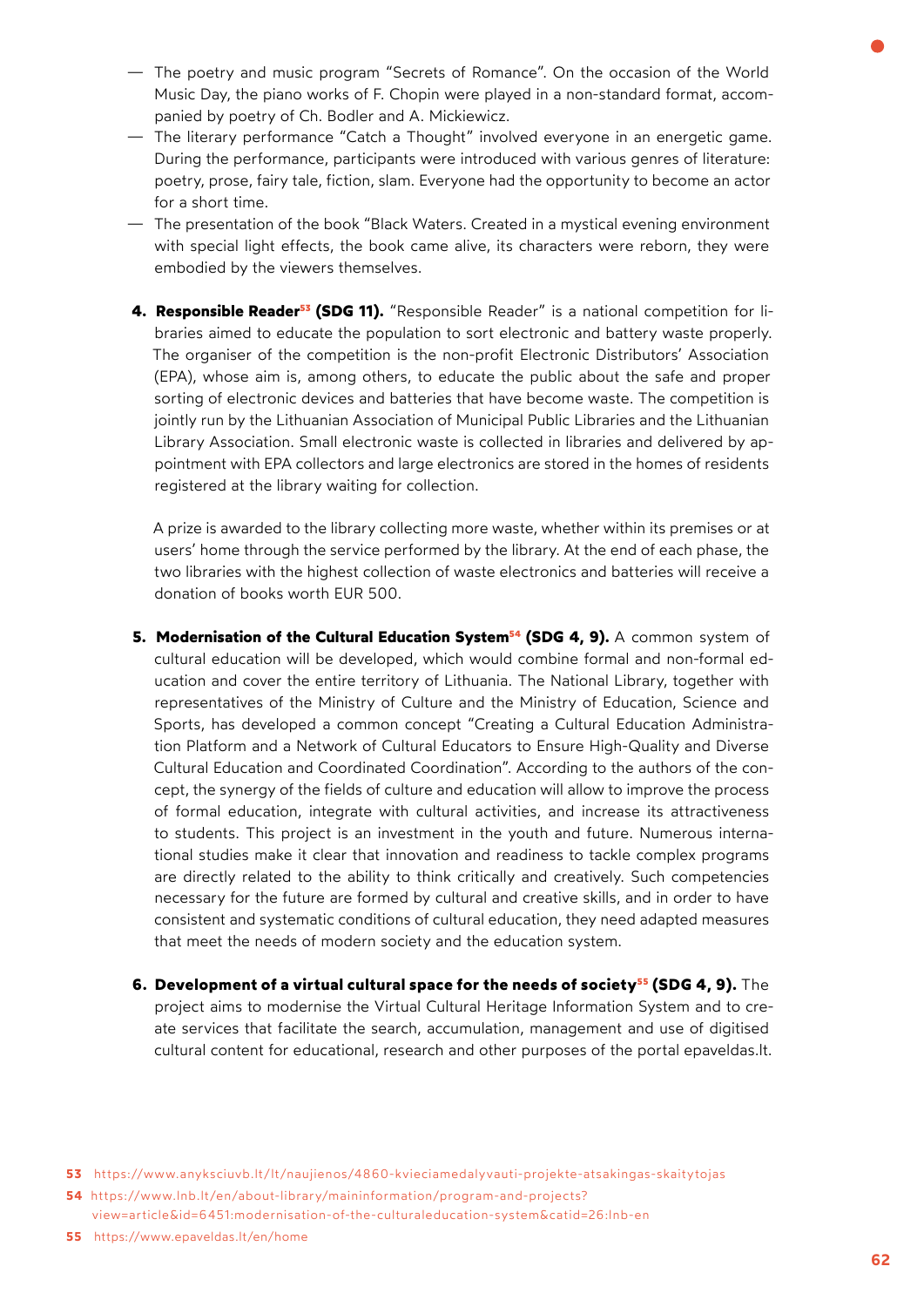**11.4 Funding sources and evaluation.** Normally, SDG-related projects are funded through ad hoc programmes set in place by international organisations (European Commission, Structural Funds, etc), Ministries, City/Provincial/Regional Councils and national or international Foundations. Almost always the grant is generated from cultural departments and agencies. SDG indicators are managed by the Lithuanian Department of Statistics. All the Ministries are responsible for the implementation of the Sustainable Development Agenda 2030 at the national level. The main coordinating institutions are the Ministry of Environment, and the Ministry of Foreign Affairs coordinates the implementation of the Sustainable Development Agenda 2030 in the aspect of development cooperation.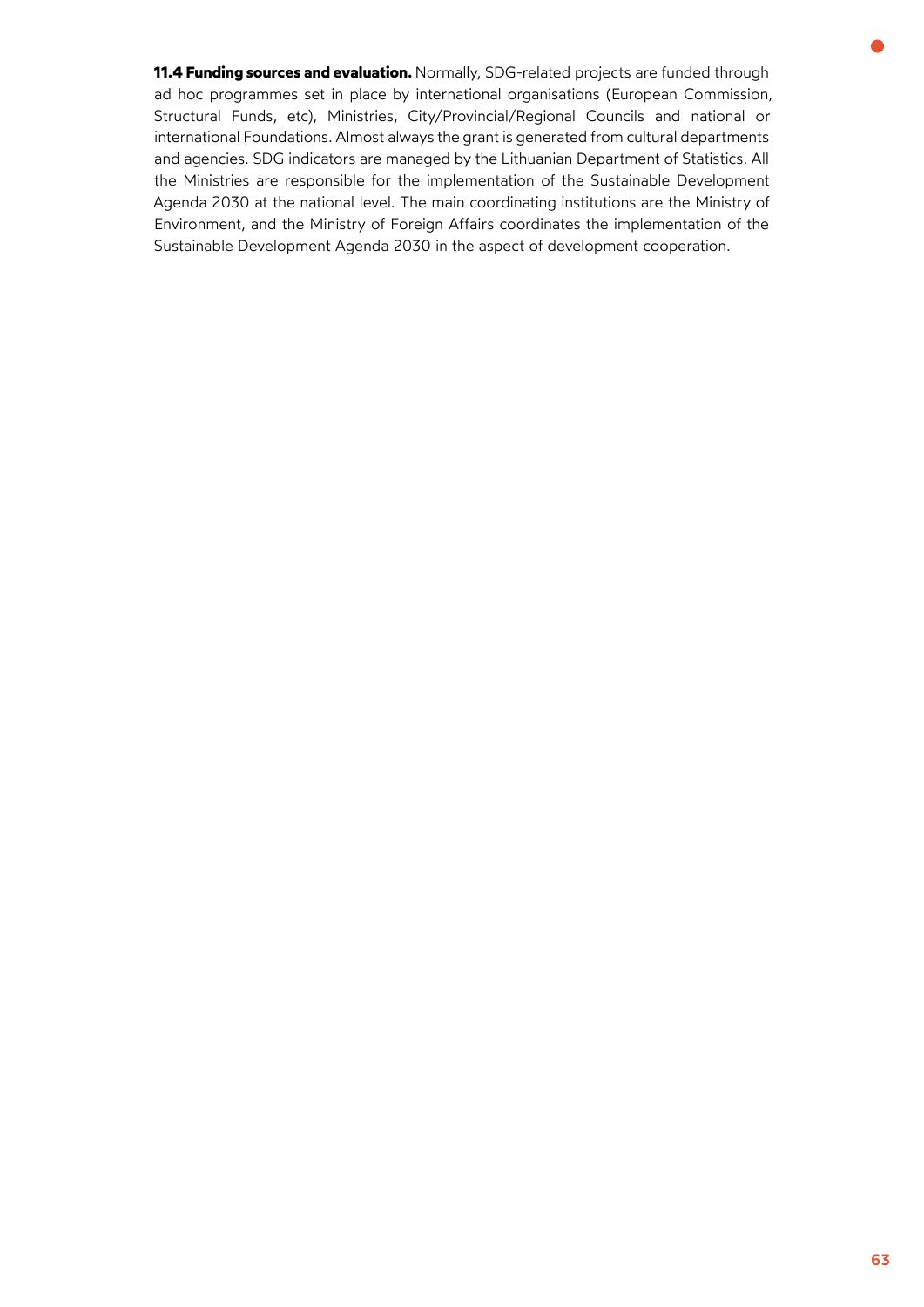## **12. The Netherlands**

**12.1 General background and who's who.** The implementation of SDGs in the Netherlands is clearly pictured in a Questionnaire sent out by The Royal Library in the period August-October 2021, distributed to all 140 public libraries with a response rate of 41%.

The results of this study show that the theme has not yet been widely embraced and that only 20% of libraries have structurally incorporated SDGs into their programmes, with other libraries (28%) having set SDGs in their vision or annual plan and 15% being linked to a theme or linking their action to a theme in the near future. In spite of the fact that almost all libraries (90%) acknowledge its importance, the majority of them (46%) is not currently implementing the Agenda 2030.

The Royal Library has no coordinating role for SDG implementation but it contributes through careful monitoring, to awareness-raising and research. An agency which is fully committed to SDGs is Expedition Public Libraries.

In general, it can be said that in spite of no overall SDG-related strategy, organisations getting provincial support and individual libraries are starting to make their choices in the SDG field.

**12.2 SDG priorities and policies in Dutch libraries.** Within the sustainability theme, several domains can be distinguished. In the past year, respondents paid attention to green lifestyle and consumption (40%), climate and energy (40%) and a sustainable city, safety and mobility (31%). There is also a relatively high level of attention for social inequality, discrimination and gender inequality (25%), particularly in large libraries. This also applies to the domain of the sustainable city. In reality, libraries are consciously or unconsciously working on separating waste (94%) and printing less (89%); saving energy and water is also regularly mentioned (85% and 76% respectively). Respondents are less busy with sustainable purchasing (18% consciously, 44% unconsciously) and creating awareness of sustainability among library visitors library visitors (15% conscious, 32% unconscious).

Within Expedition — Public libraries priorities are to be found in:

- debates on SDGs with citizens,
- library collections, Library exhibitions,
- projects in co-creation with partners/citizens (digital inclusion; digital citizenship),
- pursuing green library objectives (such as energy saving infrastructure, waste manage ment, SDG policy with staff).

When looking at the seventeen SDGs, the following are pursued in Dutch public libraries: SDG 1: No poverty, in particular for Expeditie — Public libraries, SDG 3: Good health and well-being,

SDG 4: Quality education,

SDG 10: Reducing inequalities.

#### **12.3 SDG-oriented projects**

**1. Ouderen in de wijk (Elderly in the neighbourhood) — by the libraries of Utrecht, Den Haag, Rotterdam, Amsterdam (ESF)<sup>56</sup> (SDG 1, 4, 10).** The project is supported by the Fund for European Aid to the Most Deprived (FEAD) and carried out by the public librar ies in Utrecht, The Hague, Rotterdam and Amsterdam, in cooperation with Mira Media.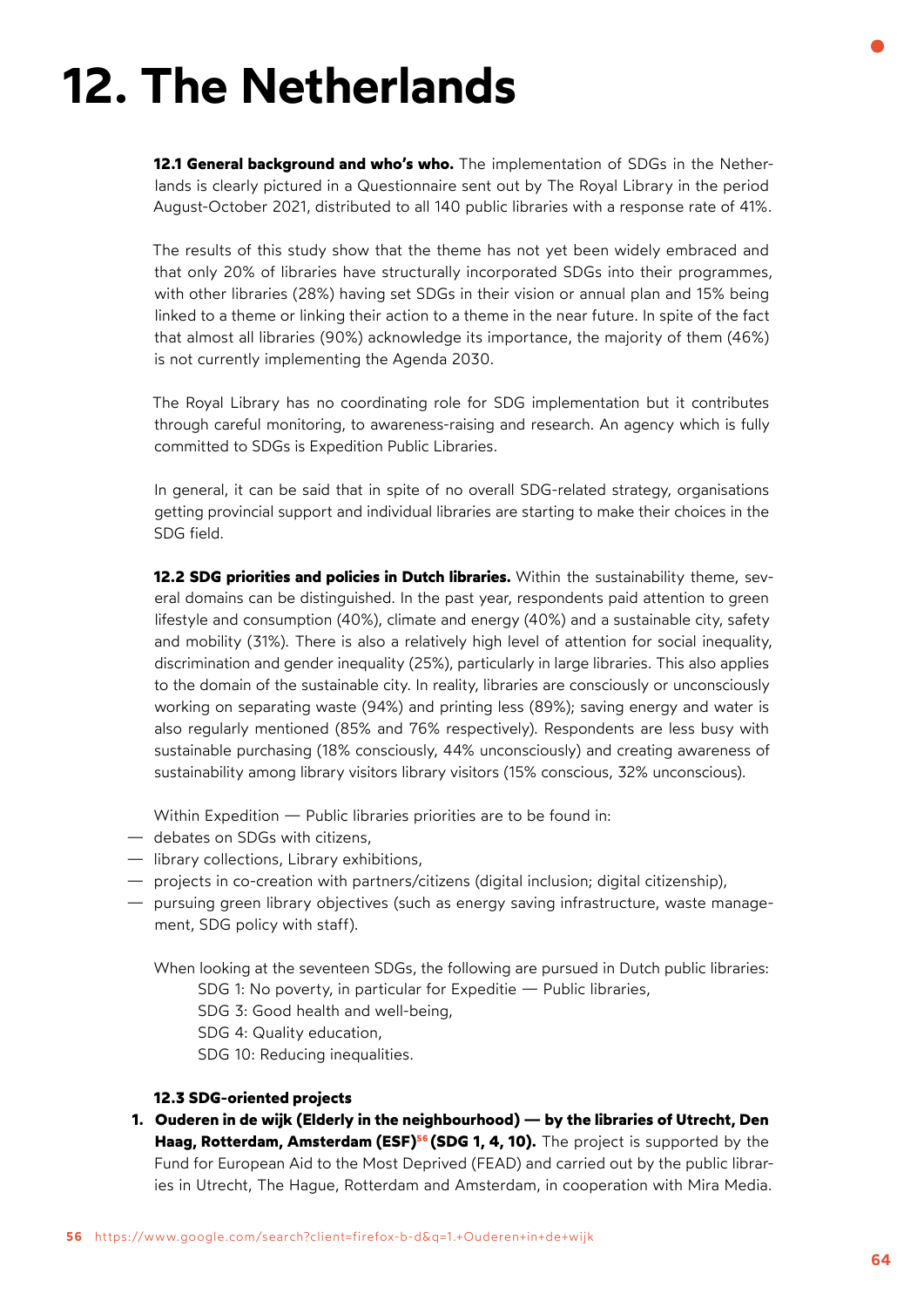The overarching goal of the OP is "to reduce the social exclusion of older people in the Netherlands with low disposable income." Material assistance needs to go hand in hand with social inclusion measures, such as guidance and support to lift people out of poverty and to improve the integration of the most deprived people into Dutch society.

Three specific objectives have been set up: a) to make the target group aware of local support; b) to strengthen the social network of the target group; and to c) strengthen the competences of the target group. The target value is associated with the following indicators:

- 65% of the elderly should still be in the picture with aid organisations and/or municipalities after their participation organisation and/or municipality after participation,
- 40% of the elderly should indicate having a strengthened social network after participating,
- 40% of the elderly must indicate having a strengthened social network at their disposal;
- 60% of the older people must indicate that they have strengthened competences at their disposal.
- **2. ProActive by FlevoMeer Bibliotheek (AMIF-project) (SDG 3, 4, 10).** The FlevoMeer Library project ProActive has focused on 5 municipalities in the Dutch province Flevoland. Municipalities where libraries take an active role in the integration of people from non-western countries and their relatives in the Dutch society. Despite corona measures, good results have been achieved and new follow-up routes have been developed. From practice, it is demonstrated that participation quality and integration can be achieved through non-formal education. The activities were organised in close cooperation with volunteers and the library as a central meeting point. The project has resulted in the empowerment of more than 400 migrants and the development of interesting methods and instruments. Some examples are online training tools to learn basic skills (language-, social- & digital- competencies, see [www.flevowijzer.info\)](http://www.flevowijzer.info), impact monitoring and summer schools with the combination of theatre and learning Dutch.

**12.4 Funding sources and evaluation.** For most respondents, municipalities are the most important cooperation partner in the field of sustainability (62%). They are followed by local non-profit organisations and social entrepreneurs (44%). A fairly large group also indicated that they are working together with citizens' initiatives (36%) and cultural institutions (26%). Far fewer collaborations were entered into with organisations such as education, social entrepreneurs and commercial parties. Some 13% of respondents indicated that they had no cooperation partners at all and another 8% do not know whether these partners exist. Larger libraries often cooperate with both local and national non-profit organisations. Citizens' initiatives are mentioned by both the smallest and the very largest libraries.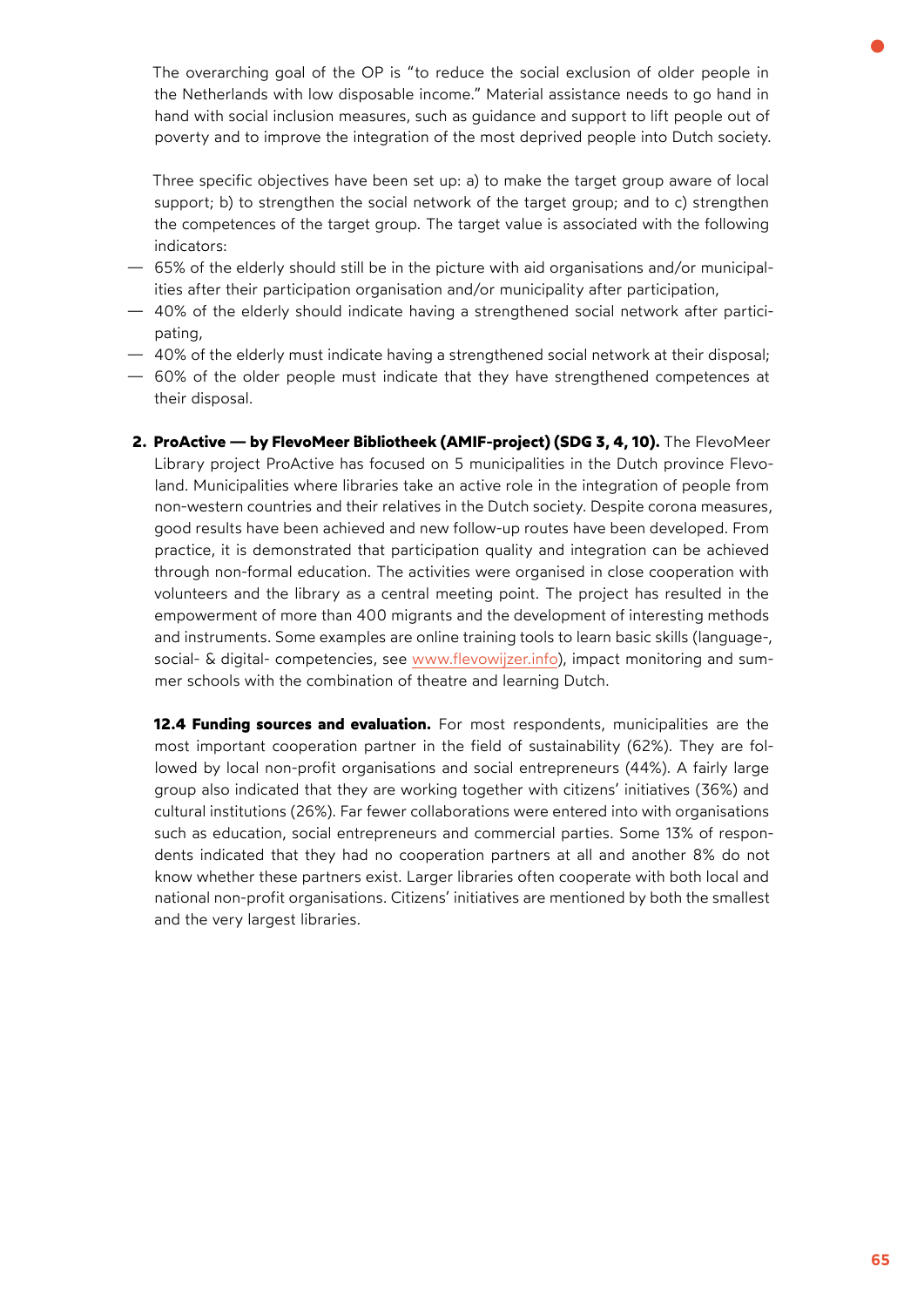# **13. Portugal**

**13.1 General background and who's who.** In Portugal, the General Directorate for Book, Archives and Libraries of the Ministry of Culture together with the Association of Archivists, Librarians and Information and Documentation Professionals (B.A.D.) work together to implement SDGs in libraries. In general, it can be said that the Agenda 2030 for sustainable development is well known by librarians, but activities are still lagging behind.

**13.2 SDG priorities and policies in Portuguese libraries.** The General Directorate for Book, Archives and Libraries of the Ministry of Culture together with the Association of Archivists, Librarians and Information and Documentation Professionals (B.A.D.) consider that SDG-oriented projects should be focused on:

- debates on SDGs with citizens,
- library collections,
- projects in co-creation with partners/citizens (digital inclusion; digital citizenship),
- pursuing green library objectives (such as energy saving infrastructure, waste management, SDG policy with staff.

The following SDGs are considered a priority for Portuguese libraries:

SDG 3. Good Health and Wellbeing: Better, more accessible health systems to increase life-expectancy,

SDG 4. Quality Education: Inclusive education to enable upward social mobility and end poverty,

SDG 5. Gender Equality: Education regardless of gender, advancement of equality laws, fairer representation of women,

SDG 8. Decent Work and Economic Growth: Creating jobs for all to improve living standards, providing sustainable economic growth,

SDG 9. Industry, Innovation and Infrastructure: Generating employment and income through innovation,

SDG 10. Reduced Inequalities: Reducing income and other inequalities, within and between countries,

SDG 11. Sustainable Cities and Communities: Making cities safe, inclusive, resilient and sustainable,

SDG 12. Responsible Consumption and Production: Reversing current consumption trends and promoting a more sustainable future,

SDG 13. Climate Action: Regulating and reducing emissions and promoting renewable energy,

SDG 16. Peace, Justice and Strong Institutions: Inclusive societies, strong institutions and equal access to justice,

SDG 17. Partnerships for the Goals: Revitalise strong global partnerships for sustainable development.

### **12.3 SDG-oriented projects**

**1. SDG Book Club<sup>57</sup> (SDG 17).** The Traça is a family film exhibition that seeks to make known and encourage the viewing and study of films from family archives, hitherto limited to private viewing and use. Each year, Traça has a different format, and takes place in a different location, adapting to the community hosting it. Two Leitmotive underline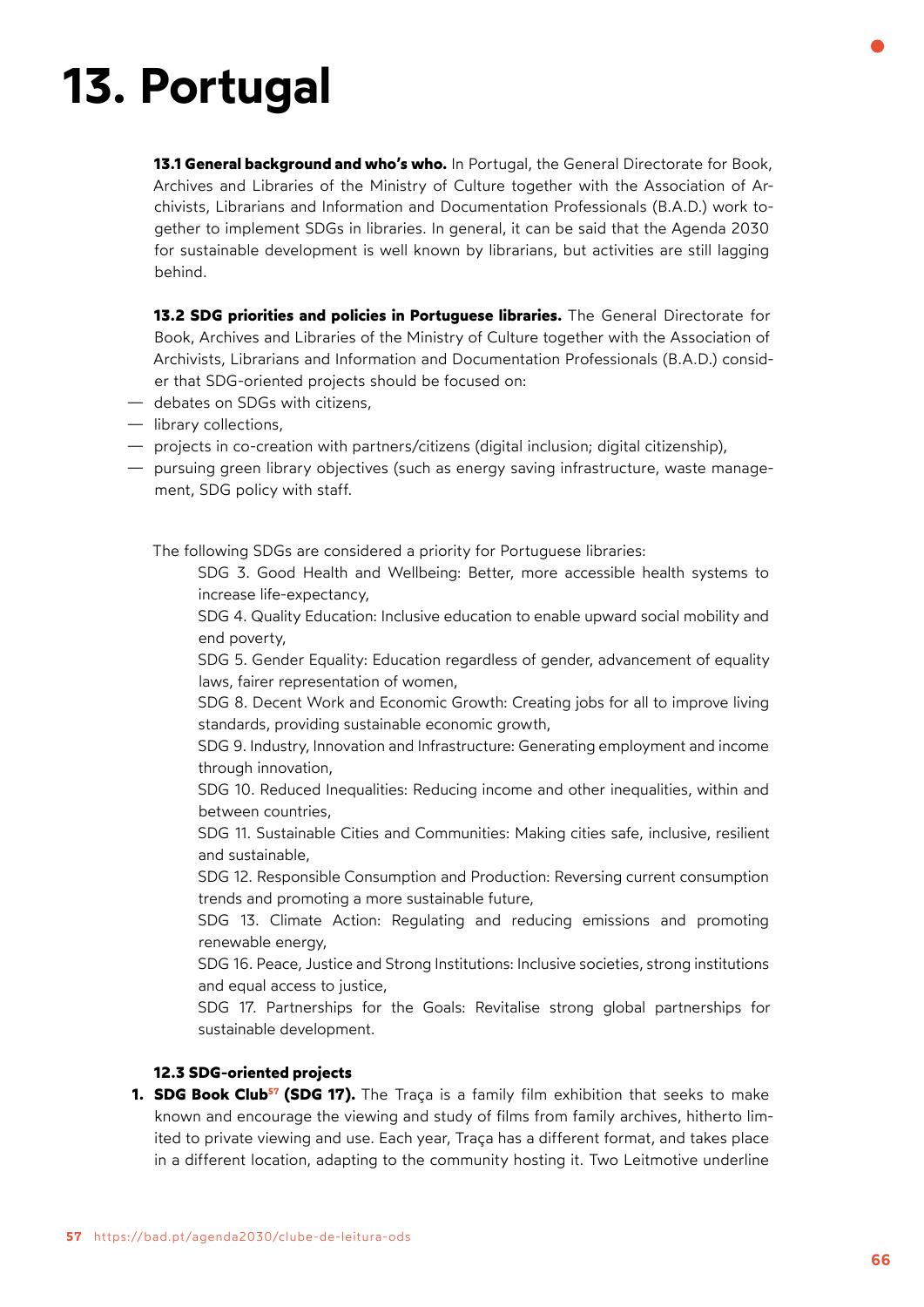the events: on the one hand, a series of artists are invited to work on and create new objects from the AML-Videoteca's collection of amateur and family films; on the other hand, the Mostra exhibits these films in their raw state, while gathering around them depositors, residents, artists, researchers, and other guests, national and international, challenged to think about the place of these films in the definition of archive and history. As a follow up the "Exchange for exchange" consists of the free and disinterested lending of books subsequently made available for further exchanges. This municipal reading project encourages interest in books, consolidates reading habits and provides access to new reading and the renewal of private collections. Book donation campaigns are held twice a year (for 4 months) and then Swap Fairs are held, also twice a year (May and November).

**2. Green library objectives — Partnerships with other institutions (SDG 17).** The main purpose of creating a green library is to use sustainable efficient resources. Managing a green library is very much necessary for the development of town, country, institutions, etc. The saving generated by an efficient management on using water, paper, electricity and air conditioning as a huge impact on the library budget. The partnerships inside organisation between the library and other institution facilities and with external partners, like providers, other institution and specially the users, allows to implement more efficiently the 3 R policy's: re-use, recycle and reduce.

**13.4 Funding sources and evaluation.** In general resources for SDG-oriented library projects are generated from ordinary budget. If additional funding is provided, support is provided by international organisations (European Commission, Structural Funds, etc), National or international Foundations, or non-Governmental Organisations.

It is difficult for libraries in Portugal to rely on European funding sources since their applications should be formulated by local councils and other authorities; therefore, if these entities do not file applications, libraries do not get access to these financial opportunities. Project evaluation is performed according to standard library procedures.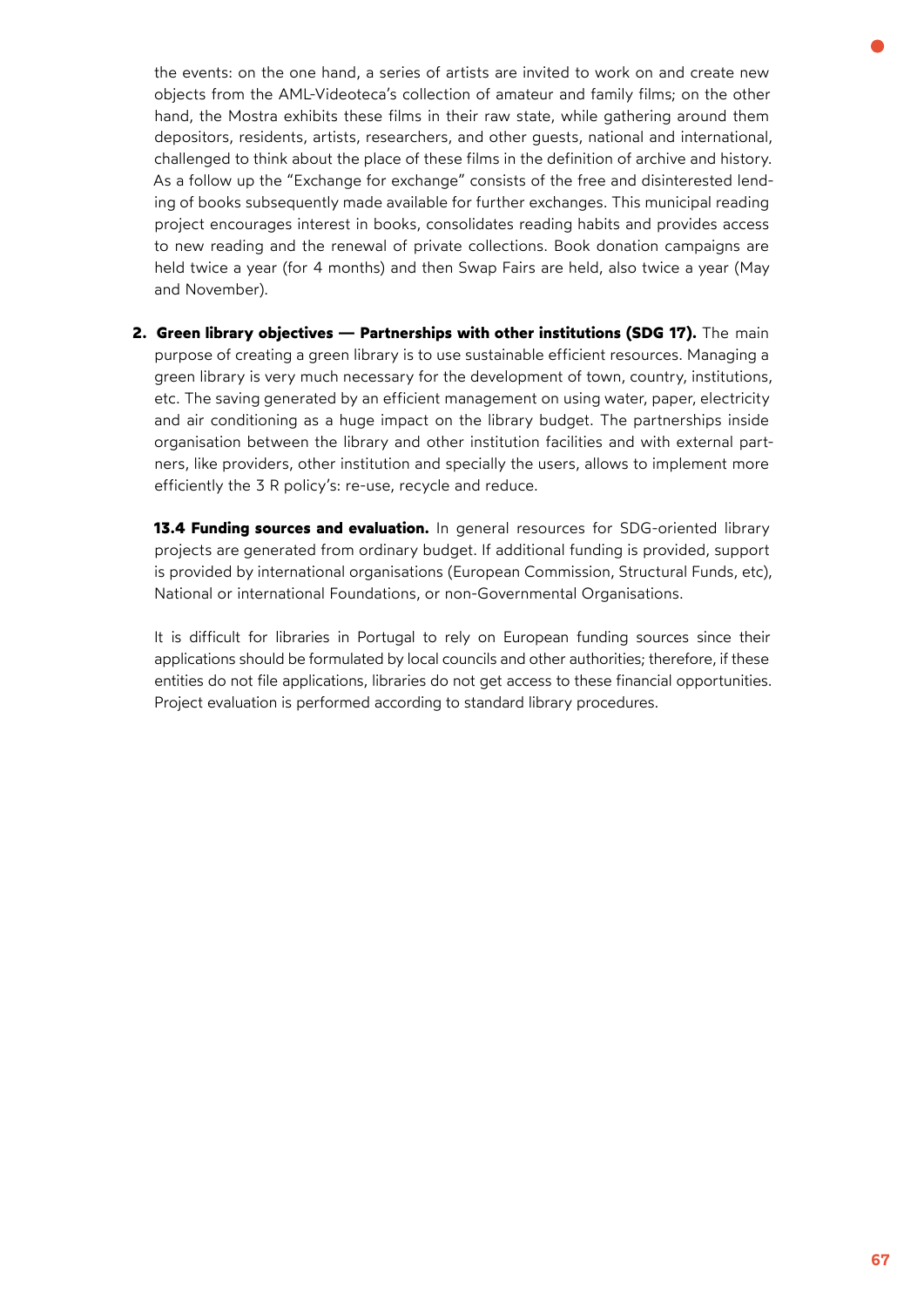# **14. Romania**

**14.1 General background and who's who.** In Romania SDGs were not implemented at all in libraries; under the pressure of national governments and the European Commission libraries are starting to be aware of their importance and relevance for library work.

**14.2 SDG priorities and policies in Romanian libraries.** It is the opinion of the respondent that SDG-oriented projects should be focused on:

- Debates on SDGs with citizens,
- Library collections, Library exhibitions,
- Projects in co-creation with partners/citizens (digital inclusion; digital citizenship),
- Pursuing green library objectives (such as energy saving infrastructure, waste management, SDG policy with staff).

Presumably, these SDGs should be of major concern for Romanian libraries:

- SDG 3. Good Health and Wellbeing: Better, more accessible health systems to increase life-expectancy,
- SDG 4. Quality Education: Inclusive education to enable upward social mobility and end poverty,

SDG 5. Gender Equality: Education regardless of gender, advancement of equality laws, fairer representation of women,

SDG 10. Reduced Inequalities: Reducing income and other inequalities, within and between countries,

SDG 11. Sustainable Cities and Communities: Making cities safe, inclusive, resilient and sustainable,

SDG 13. Climate Action: Regulating and reducing emissions and promoting renewable energy,

SDG 17. Partnerships for the Goals: Revitalise strong global partnerships for sustainable development.

**14.3 SDG-oriented projects.** Rather than SDG-oriented library projects, the respondent suggests national initiatives which can be successfully pursued by libraries [Compilator's note].

**[1. Sustainable Romania5](https://www.romaniadurabila.ro/)8 (SDG 4, 10).** The aim of the project is to implement the National Strategy for Sustainable Development of Romania 2030 (SNDDR 2030) by ensuring the appropriate implementation framework, increasing the institutional capacity of central authorities, streamlining inter-institutional communication and collaboration, ensuring consistency of implementation by monitoring progress and presenting Romania's development trends, allowing evidence-based public decisions in a projective manner, anticipating systematic developments and risks.

The strategy mainly addresses the following areas: access for all children to early education, fair and quality primary and secondary education, leading to relevant and effective outcomes, substantial increase in the number of young people and adults with relevant professional skills, which facilitates employment to decent jobs and entrepreneurship. It ensures that all students acquire the knowledge and skills needed to promote sustainable development.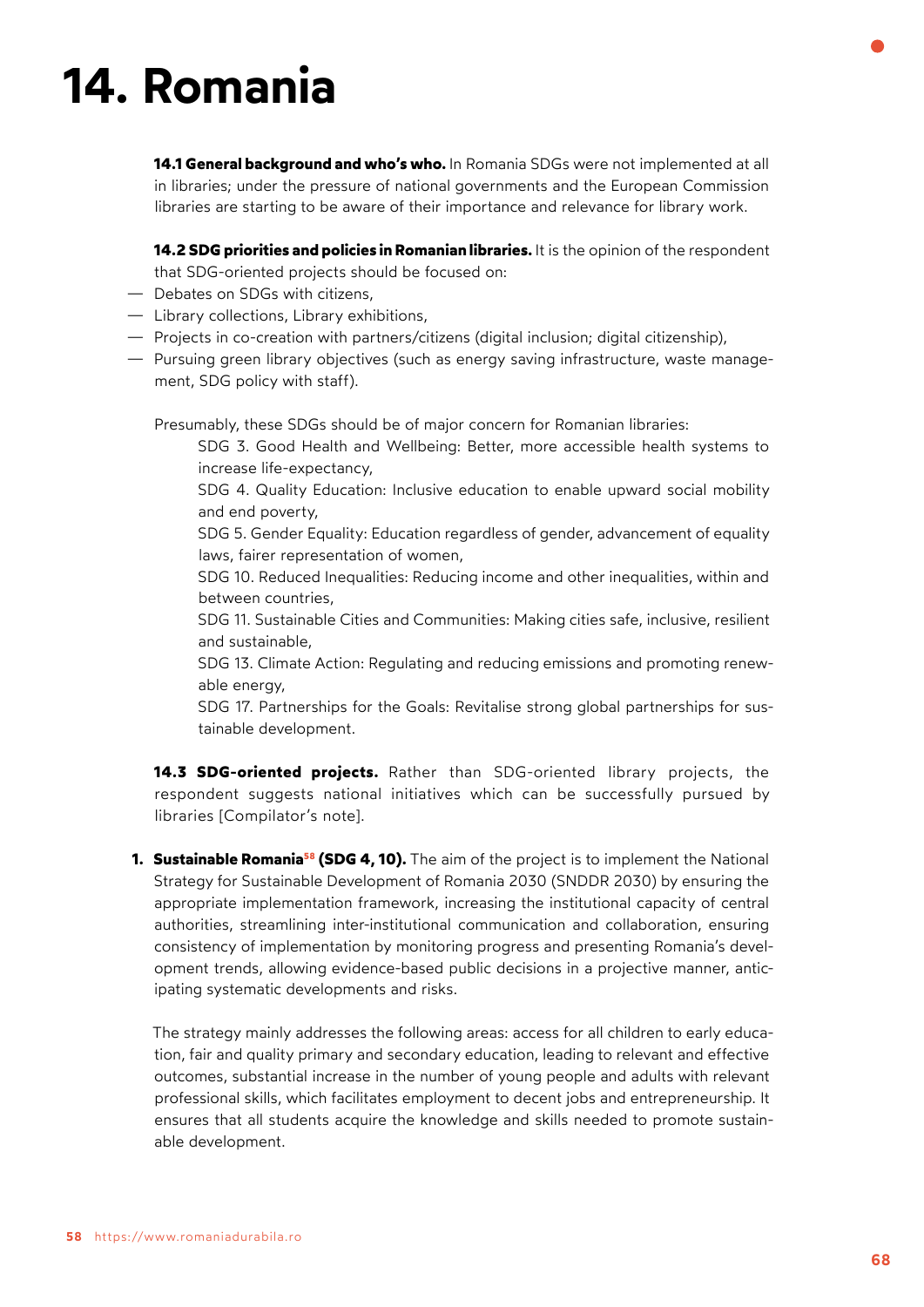- **[2. People and Planet: A Common Destiny](https://www.facebook.com/APDDagenda21/posts/-amdat-startul-oficial-al-proiectului-peopleandplanet-acommon-destiny-oamenii-/1807453069423748)59 (SDG 13).** Pan-European campaign to mobilise young citizens and local authorities in the fight against climate change. The project aims to make a positive contribution to policy sustainability development at global level (global + local) and promote participation young citizens as factors for change. The project is divided into two lines of action: the first includes several activities aimed at young citizens, perceived as future factors change; the second focuses on qualification and improving local decision-making capacities, so that the authorities strengthen their role in disseminating good practice and styles sustainable living conditions between their communities.
- **[3. Walk the Global Walk: Young people leaders on the road to sustainability6](https://walktheglobalwalk.eu/ro)0 (SDG 11, 13).** Through Global Citizenship Education, Walk the Global Walk mobilises young people as accelerators of change, bringing SDGs to the local level. It also produces innovative educational models, able to integrate a new understanding of global issues related to migration, climate change and gender equality in formal high school curriculum. Promoted by Regione Toscana and Oxfam Italia Intercultura and co-funded by the European Union, the Walk the Global Walk project connects local and regional authorities with local communities (school communities and civil society organisations) in 11 European countries: Italy, France, Croatia, Cyprus, United Kingdom (Wales and Scotland), Portugal, Greece, Romania, Bulgaria, Bosnia and Herzegovina and Albania. It supports Sustainable Cities and Communities (SDG 11), Climate Action (SDG 13), Peace, Justice and Effective Institutions (SDG 16).
- **4. Get up and goals! Time for global education: an international learning network [and](https://www.getupandgoals.ro/proiect.html)**  active schools for the SDGs<sup>61</sup> (SDG 4, 10, 17). Coordinated by NGO C.I.S.P. (based in Rome, Italy), partnerships include 13 other NGOs from 12 different European countries, whose Ministries of Education have joined the project. In Romania, project implementor is the Association "European Academy". The overall objective of the project is to enhance curricula in relation to SDGs in order to encourage global citizenship education and sustainable development.

Being implemented in a selected group of schools at national level (wide dissemination in all regions of Romania) in 12 EU countries, beneficiaries are main actors in the local school: teachers, pupils aged 11-16, school principals, education institutions and address some of the key objectives of the 2030 Agenda for Sustainable Development:

- International inequalities (see SDG 10),
- Climate change (see SDG 7, 11, 12 and 13),
- Migration (see SDG 1, 2, 10 and 13),
- Gender equality (a topic addressed in the SDGs).

Activities include training of teachers, at national level, on Agenda 2030 and Global Citizenship Education; training and exchange of best practices among teachers (participation in European seminars with teachers from partner countries); experimentation with Learning Units on issues related to the SDGs; production and experimentation of a global geo-historical textbook; creating awareness on SDGs targeted at local communities and implemented by students; measuring the impact of global citizenship and sustainable development education initiatives. The website resulting from the project will act as a tool for the implementation of a dedicated campaign, involving more teachers all over Europe.

- **59** [https://www.facebook.com/APDDagenda21/posts/-amdat-startul-oficial-al-proiectului](https://www.facebook.com/APDDagenda21/posts/-amdat-startul-oficial-al-proiectului-peopleandplanet-acommon-destiny-oamenii-/1807453069423748)  [peopleandplanet-acommon-destiny-oamenii-/1807453069423748](https://www.facebook.com/APDDagenda21/posts/-amdat-startul-oficial-al-proiectului-peopleandplanet-acommon-destiny-oamenii-/1807453069423748)
- **60** <https://walktheglobalwalk.eu/ro>
- **61** <https://www.getupandgoals.ro/proiect.html>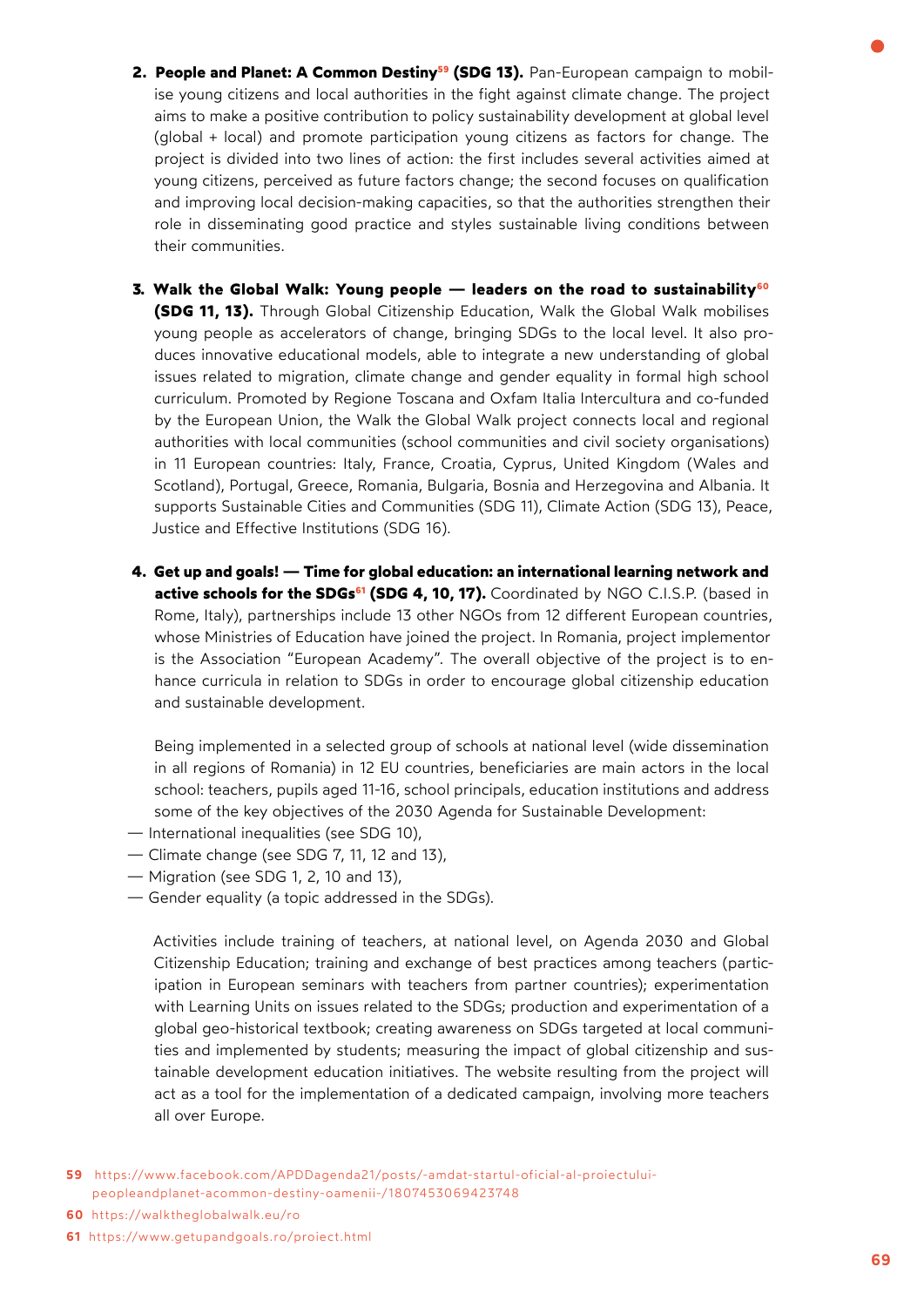- 5. Education up the sky/Educație la înălțime<sup>62</sup> (SDG 4). The national innovative education program for sustainable development through live drone lessons. The aim of the project is to familiarise students and teachers with the objectives of sustainable development, in a way that highlights Romania's resources and the 21st century skills of students; to create student-centred interactive lessons, using the latest technologies; to offer materials related to the school curriculum, accessible to all teachers, even after the end of live broadcasts. The lessons will also include non-formal activities in class or at home, games and interesting tasks. The activities follow a scenario that involves training both before and during and after the end of the live broadcast.
- **6. Together for a better life/Împreună pentru o viață [mai bună6](http://www.bibliotecaprahova.ro/)3 (SDG 3).** The general objective of the project is to support for 2 years a number of 15 librarians from rural and urban areas to acquire knowledge, skills and competences at the level of European standards, necessary in working with the adult public. Analysing local communities, national and local reports on the health and involvement of citizens in the active life of the community, Prahova librarians formed a consortium of 11 rural libraries and the County Library "Nicolae Iorga", in order to meet the needs adults and seniors, offering them activities that will discuss issues related to health, nutrition, or the influences of stressors on the body.
- **7. Green library for a Sustainable Community-Lib4Green"/Biblioteca verde pentru o comunitate [durabilă64](https://ambasadasustenabilitatii.ro/biblioteca-comunalasirna-biblioteca-verde-pentru-o-comunitate-durabila/?fbclid=IwAR36UjzidDOXen3WuMIIAh_MMNMUkK_qNI3Xo3WCJ8ycWdCghgpPg34WE4) Șirna Communal Library: green library for a sustainable community (SDG 6, 11).** Since December 2020, the Șirna Communal Library in Prahova County has started implementing the European project "Green Library for a Sustainable Community — Lib4Green", an Erasmus+ mobility project in the field of adult education, submitted and won last year. With a duration of 2 years (31 December 2020 — 30 December 2022), this project is funded under the Erasmus+ programme of the European Union with project number: 2020-1-RO01-KA104-078765, receiving a grant of 20,735 Euro. Șirna Communal Library, member of the Environment, Sustainability and Libraries Section (ENSULIB) of the International Federation of Library Associations and Institutions (IFLA) is awarded and internationally recognised as a "green library" for its examples of good practice in the field of environmental education of the younger generation and also wants to get involved in the education of rural adults in the field of sustainable development, supporting the Sustainable Development Goals of the UN 2030 Agenda.

Through the project "Green Library for a Sustainable Community — Lib4Green" a job shadowing mobility activity is carried out in partnership with a large European green library in Zagreb — Croatia, as a result of which 11 participants will develop knowledge, skills, attitudes, behaviours that will contribute to the project's goal and will have key competences to achieve its objectives. Within the project, with the help of volunteers, a library support body called "Green Council" will be established, which will help to create a new library service called "Green Library" and to draft a sustainable library policy document.

**62** <https://www.aspireteachers.ro/educatie-la-inaltime>

**<sup>63</sup>** [www.bibliotecaprahova.ro](http://www.bibliotecaprahova.ro/) 

**<sup>64</sup>** [https://ambasadasustenabilitatii.ro/biblioteca-comunalasirna-biblioteca-verde-pentru-o-comunitate-durabila/](https://ambasadasustenabilitatii.ro/biblioteca-comunalasirna-biblioteca-verde-pentru-o-comunitate-durabila/?fbclid=IwAR36UjzidDOXen3WuMIIAh_MMNMUkK_qNI3Xo3WCJ8ycWdCghgpPg34WE4)  [?fbclid=IwAR36UjzidDOXen3WuMIIAh\\_MMNMUkK\\_qNI3Xo3WCJ8ycWdCghgpPg34WE4](https://ambasadasustenabilitatii.ro/biblioteca-comunalasirna-biblioteca-verde-pentru-o-comunitate-durabila/?fbclid=IwAR36UjzidDOXen3WuMIIAh_MMNMUkK_qNI3Xo3WCJ8ycWdCghgpPg34WE4)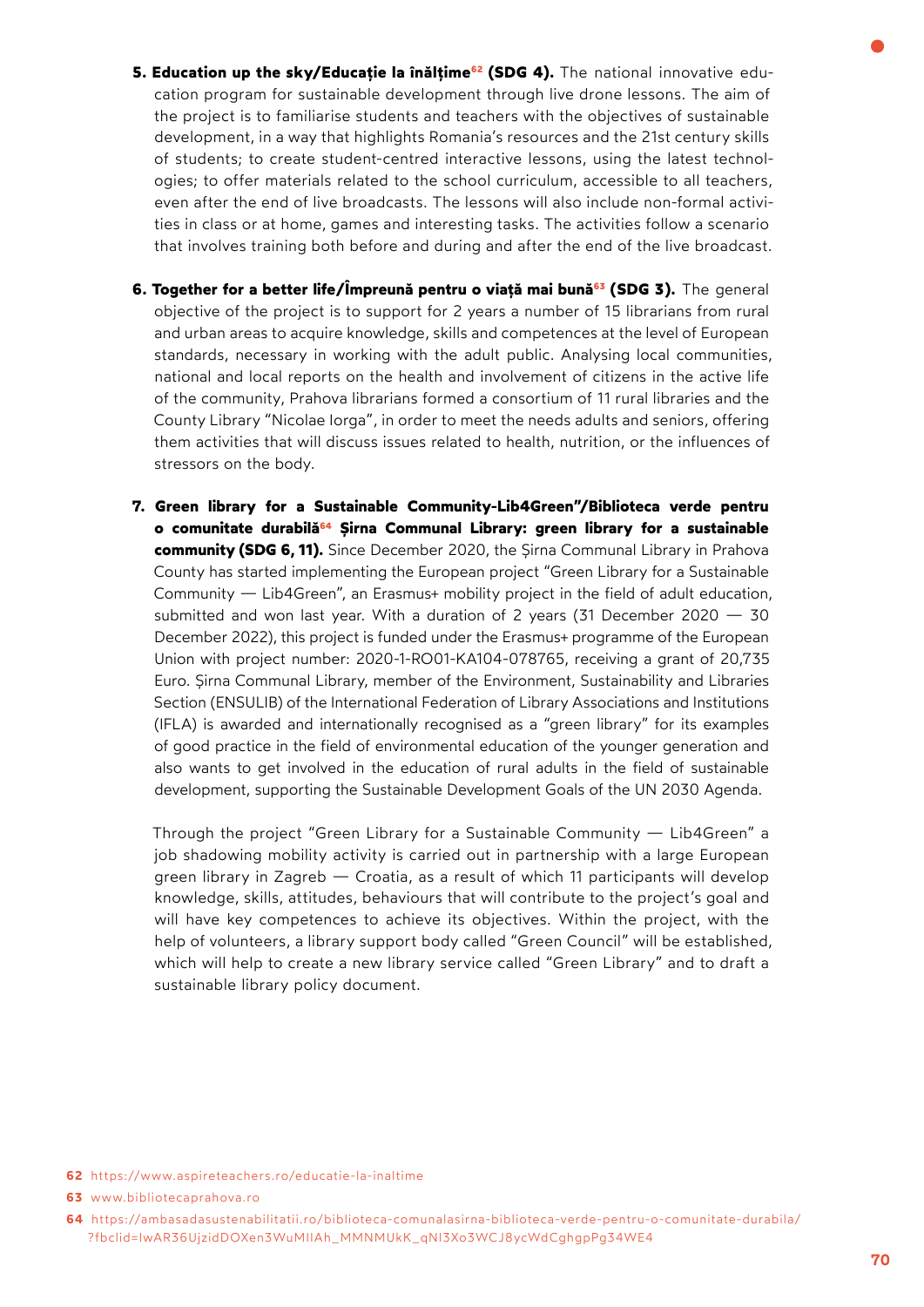The new service will run three specific training actions for 40 adults in the community using innovative methods. The results of the project can easily be transferred to other areas by volunteers from other professional backgrounds, can be adapted to other community needs and can be used to influence green practices and policies both locally in the rural community and at county, regional, national, European and international level. The project implementation strategy will stimulate sustainable community development, social cohesion and participation in the mobility action will lead to increased local, county, national and transnational sustainable cooperation, strengthening collaboration and cooperation with a large European library with the same concerns for sustainable development.

**14.4 Funding sources and evaluation.** During the last two-three years European/ international funding for library projects was consistent, up to 10% of the library budget. Normally, economic departments within Ministries, Non-Governmental Organisations, and Commercial enterprises provide additional funding for libraries. Evaluation is not carried out, also because SDG official indicators (UN, UNESCO, Eurostat) are difficult to apply, since they are not connected with library activities.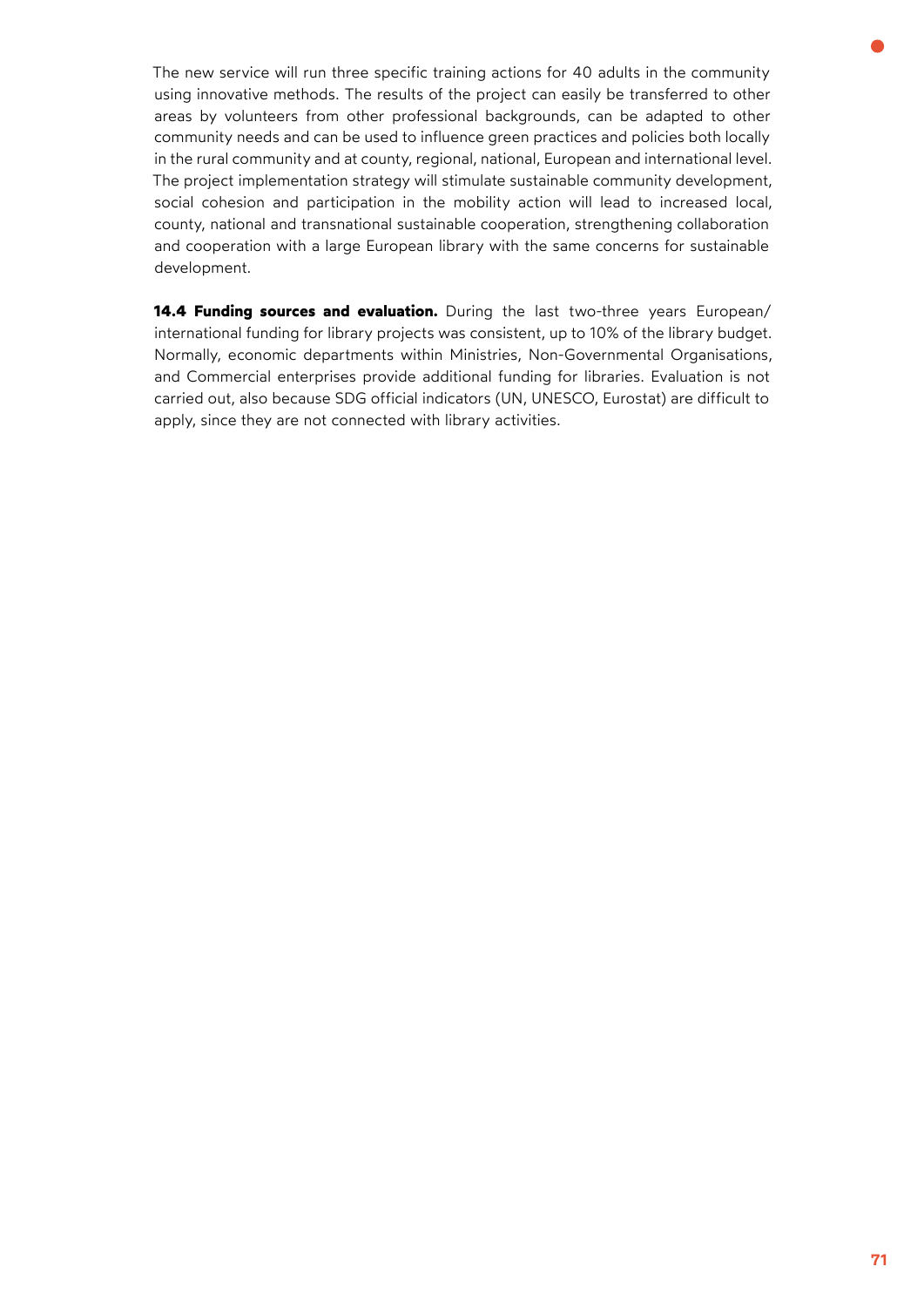# **15. Spain**

**15.1 General background and who's who.** In Spain the Consejo de Cooperación Bibliotecaria (CCB), including representatives from the Regions (Comunidades autónomas), the Ministry of Culture and FESABID, the Spanish Library Association, is the organisation in charge of elaborating an SDG-oriented library policy. A working group, Bibliotecas y Agenda 2030, is coordinating library activities. It can be said that Spanish libraries are implementing SDGs in a convincing and [active way.](https://www.ccbiblio.es/estructura-del-consejo/grupos-detrabajo/estrategicos-grupos-trabajo-ccb/bibliotecas-agenda2030)**<sup>65</sup>**

### **15.2 SDG priorities and policies in Spanish libraries.**

According to CCB, SDG-oriented policies should focus on:

- Library collections, and
- Projects in co-creation with partners/citizens (digital inclusion; digital citizenship).

In addition to that, CCB is developing a special plan for rural areas where there is a lack [of library services.](https://www.ccbiblio.es/estructura-del-consejo/grupos-detrabajo/estrategicos-grupos-trabajo-ccb/plan-atencionmundo-rural)**<sup>66</sup>**

The following SDGs are considered a priority for SDG-oriented library projects:

SDG 4. Quality Education: Inclusive education to enable upward social mobility and end poverty,

SDG 5. Gender Equality: Education regardless of gender, advancement of equality laws, fairer representation of women,

SDG 8. Decent Work and Economic Growth: Creating jobs for all to improve living standards, providing sustainable economic growth,

SDG 10. Reduced Inequalities: Reducing income and other inequalities, within and between countries,

SDG 16. Peace, Justice and Strong Institutions: Inclusive societies, strong institutions and equal access to justice.

- **15.3 SDG-oriented projects.** Since 2017, CCB assigns a seal to libraries having carried activities or projects of particular impact on Spanish society — innovative library projects which have already been implemented and can serve as models o[f good practice.](https://www.ccbiblio.es/mapa-sello-ccb) **<sup>67</sup>** In particular, the seal is assigned on the basis of the following criteria:
- Experiences of social dynamisation of libraries;
- Presence of library collections and services in the digital universe;
- Dissemination of the socio-economic impact of libraries;
- Cooperation between libraries from different sectors;
- Innovative experiences with minimal additional resources;
- Projects that contribute to the fulfilment of the Sustainable Development Goals of the UN Agenda 2030.

What follows is the list of projects having received a CCB "seal" whose orientation is explicitly linked with the attainment of SDGs in Spain.

- **1. #readytoreadyfor (SDG 4).** The project intends to promote a general development plan intending to distribute knowledge, competences, skills and transversal values which are imparted at the Polytechnic University of Madrid through social networks. The selection, organisation and distribution on social networks the university community will be made by the University Library.
- **65** <https://www.ccbiblio.es/estructura-del-consejo/grupos-detrabajo/estrategicos-grupos-trabajo-ccb/bibliotecas-agenda2030>
- **66** [https://www.ccbiblio.es/estructura-del-consejo/grupos-detrabajo/estrategicos-grupos-trabajo-ccb/plan-atencionmundo-rural](https://udrzitelna.knihovna.cz/tema-2021#h.6v1499xs50az)
- **67** <https://www.ccbiblio.es/mapa-sello-ccb>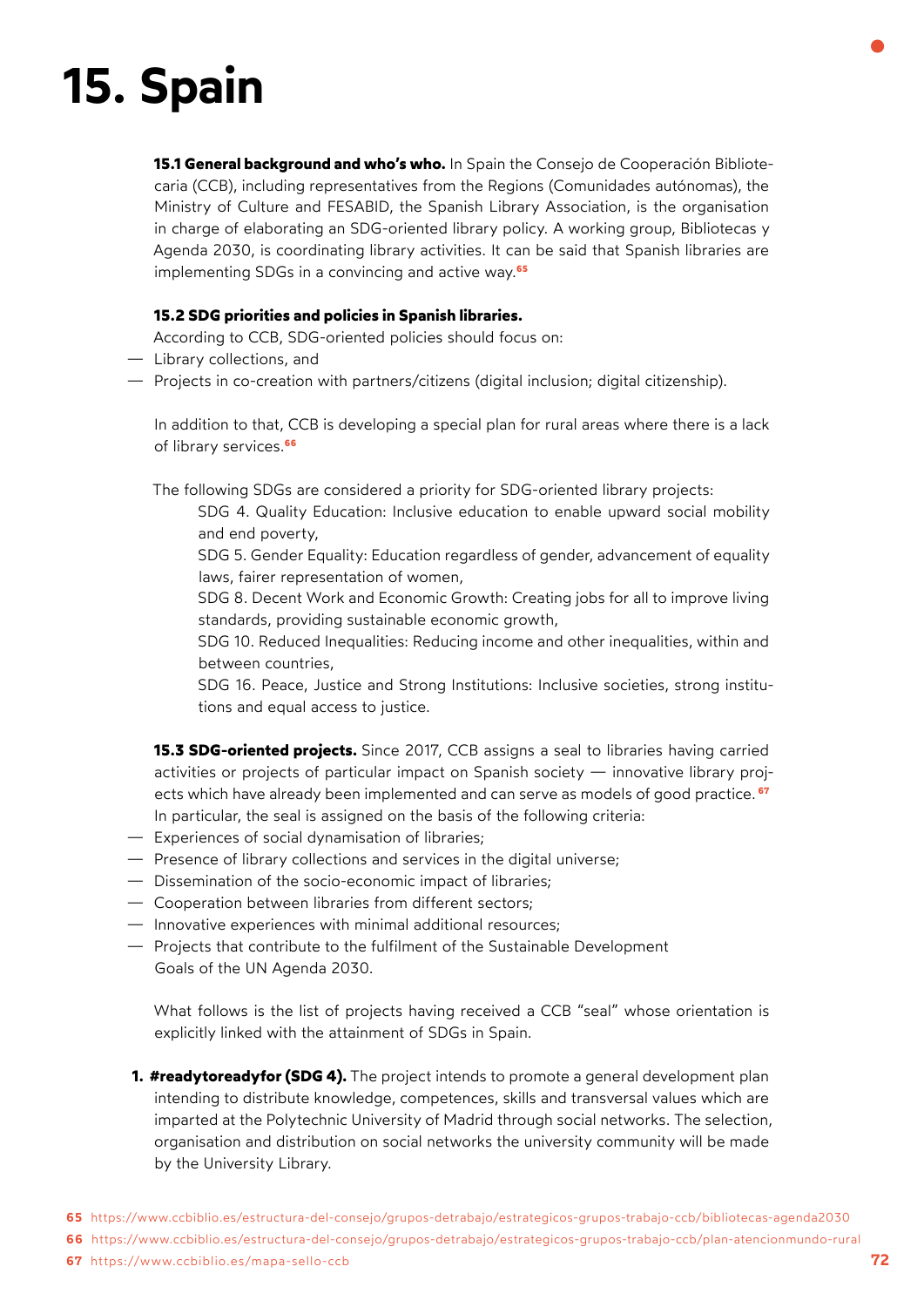- 2. Biblioteca de Acogida (SDG 4, 5, 10). "Biblioteca de Acogida" (First Prize Social Library 2017) is a project that turns the Public Library of Purchena into a space of peace and exchange between young immigrants/young people at risk of social exclusion and local young people. The project is promoted by the Biblioteca Pública Municipal de Purchena.
- **3. Innovative services in university libraries: the Seed Library of the Escuela Politécnica Superior (University of Zaragoza) (SDG 2, 15).** The Seed Library of the Escuela Politécnica Superior (EPS) was born in May 2017 as a new service of the Library that aims to lend seeds of horticultural plants from Aragon to the university community, University of Zaragoza Library.
- **4. Healthy walks. Social and community inclusion project from the Library of the Severo Ochoa University Hospital and the Municipal Archive of Leganés (SDG 3, 4).** Libraries are open spaces where people's access to knowledge and information is welcomed. It is a place where inequalities are balanced. Library's scope transcend physical space and cover a wide spectrum of uses and users through the enhancement of resources. The Municipal Archive-Technical Library of the Leganés Town Council had similar concerns. A cooperation was triggered, involving librarians and archivists into the social texture of the population that circulates in the city hospital and the municipal environment. A set of activities carried out in real spaces of everyday life that relate health, social, cultural and historical aspects in Leganés, relying on the knowledge, technical resources and human capital available, at no additional financial cost to the Severo Ochoa University Hospital Library and the Municipal Archives of Leganés.
- **5. Bibliographic exhibition 'Women and the trades of the book' (SDG 5, 8).** Books being displayed in the exhibition contain the work of women who have carried out tasks and trades traditionally performed by men. The craft of writing, across all genres, is the most recognised, from Sappho to Rosalía de Castro in poetry, the captivating work of Saint Teresa of Jesus, the narrative written under the pseudonym of Cecilia Böhl de Faber, or in the travel literature of Marie Catherine D'Aulnoy in the 17th century. There are other equally interesting examples, such as the case of great illustrators like Luisa Morales or Ana Heylan. The exhibition highlights the work of translators into other languages carried out by women, first in their family environment and, from the end of the 19th century onwards, in a professional manner, such as Joaquina García Balmaseda. Socalled master printers in the art of typography are also important, as Manuela Contera, widow of Joaquín Ibarra, and the birth of the first feminist movements.
- **6. A room of one's own. A space for equality: a meeting and awareness-raising space (SDG 3, 4, 5, 10).** "A room of one's own" is an open and free space for meeting and awareness-raising for all audiences having a specialised background in equality and gender violence. Its proximity to the community makes the room a fundamental piece in the fight against inequality and a challenge for a more democratic and egalitarian society, Municipal Library 'Rafael Azcona' Location (Province): Logroño.

**15.4 Funding sources and evaluation.** SDG-oriented projects are normally funded through libraries' ordinary budget. If additional funding is provided, support is provided by the cultural department of various Ministries. CCB is also making an attempt to review data provided by libraries, to process and evaluate them within the category ["special services" as described by ISO 2789 terms.](https://www.ccbiblio.es/estructura-del-consejo/grupos-detrabajo/estables/grupo-de-trabajo-sibe)**<sup>68</sup>**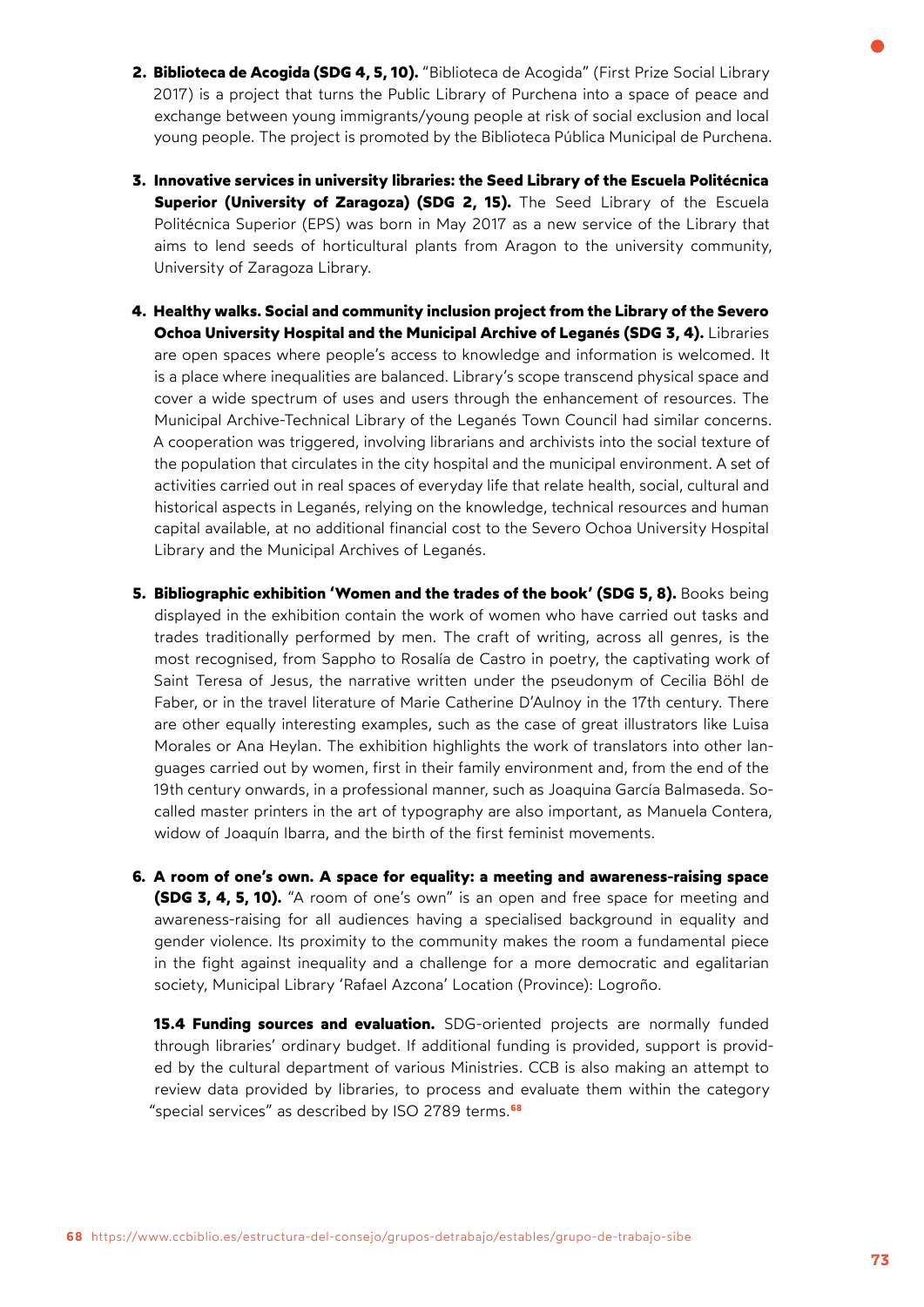# **16. Sweden**

**16.1 General background and who's who.** A 2030 Agenda Expert Network had been created but the Swedish Library Association showed no interest in leading/organising the SDG network. Nevertheless, interest remains and the need for coordination is sheer. Green library objectives are an important part of the library agenda towards the attainment of SDGs; nevertheless, there is a need to concentrate on social and economic sustainability in addition to environmental sustainability, since the three aspects are intertwined. The situation in libraries mirrors the national HLPF review, which tends to focus on the environmental pillar rather than the socio-economic pillar. It is a fact that a consistent part of Swedish libraries is acting in a convincing and active way; nevertheless, in some of them activities are still lagging behind.

## **16.2 SDG priorities and policies in Swedish libraries**

It is more than likely that SDG-oriented projects should focus on:

- Debates on SDGs with citizens,
- Projects in co-creation with partners/citizens (digital inclusion; digital citizenship),
- Pursuing green library objectives (such as energy saving infrastructure, waste management, SDG policy with staff).

A quick glance at the orientation of SDG-oriented projects in Sweden would show that the following SDGs are preferred:

SDG 4. Quality Education: Inclusive education to enable upward social mobility and end poverty,

SDG 11. Sustainable Cities and Communities: Making cities safe, inclusive, resilient and sustainable,

SDG 12. Responsible Consumption and Production: Reversing current consumption trends and promoting a more sustainable future,

SDG 16. Peace, Justice and Strong Institutions: Inclusive societies, strong institutions and equal access to justice.

#### **16.3 SDG-oriented projects**

**[1. Library's Digital Centre closes the digital gap for elderly citizens](https://librarymap.ifla.org/stories/sdg/0/Country/Sweden)69 (SDG 4, 9, 10, 11, 17).**  Digitisation is no longer a new phenomenon in Sweden and the pace of social transformation is increasing with each passing year. Since 2017, through their [Digitalisation](https://digitaliseringsradet.se/sveriges-digitalisering/sveriges-digitaliseringspolitik/)  [Strategy,](https://digitaliseringsradet.se/sveriges-digitalisering/sveriges-digitaliseringspolitik/) the Swedish Government has been working to become the world's leader at creating opportunities through digitisation. One of the five main pillars of the Strategy is to ensure everyone is offered the opportunity to improve [digital competencies.](https://digitaliseringsradet.se/sveriges-digitalisering/digital-kompetens/)

An [annual survey of the internet habits of Swedish people](https://svenskarnaochinternet.se/english/) reveals that as many as 95% of Swedes use the Internet, 9 out of 10 own a smartphone, and more than 90% have a computer at home. Digital exclusion is diminishing but is still significant, with about a million Swedes living with limited access. Exclusion is particularly clear when analysing the use of public digital services, such as e-services in health care or tax authorities. The elderly are one of the main vulnerable groups who are at risk of digital exclusion.

Within Helsingborg, a city in the south west of Sweden, the Helsingborg Public Library is working intensively to bridge the digital divide among its 150,000 inhabitants. The library provides access to digital information and technology on site, as well as supervision and training by the library staff.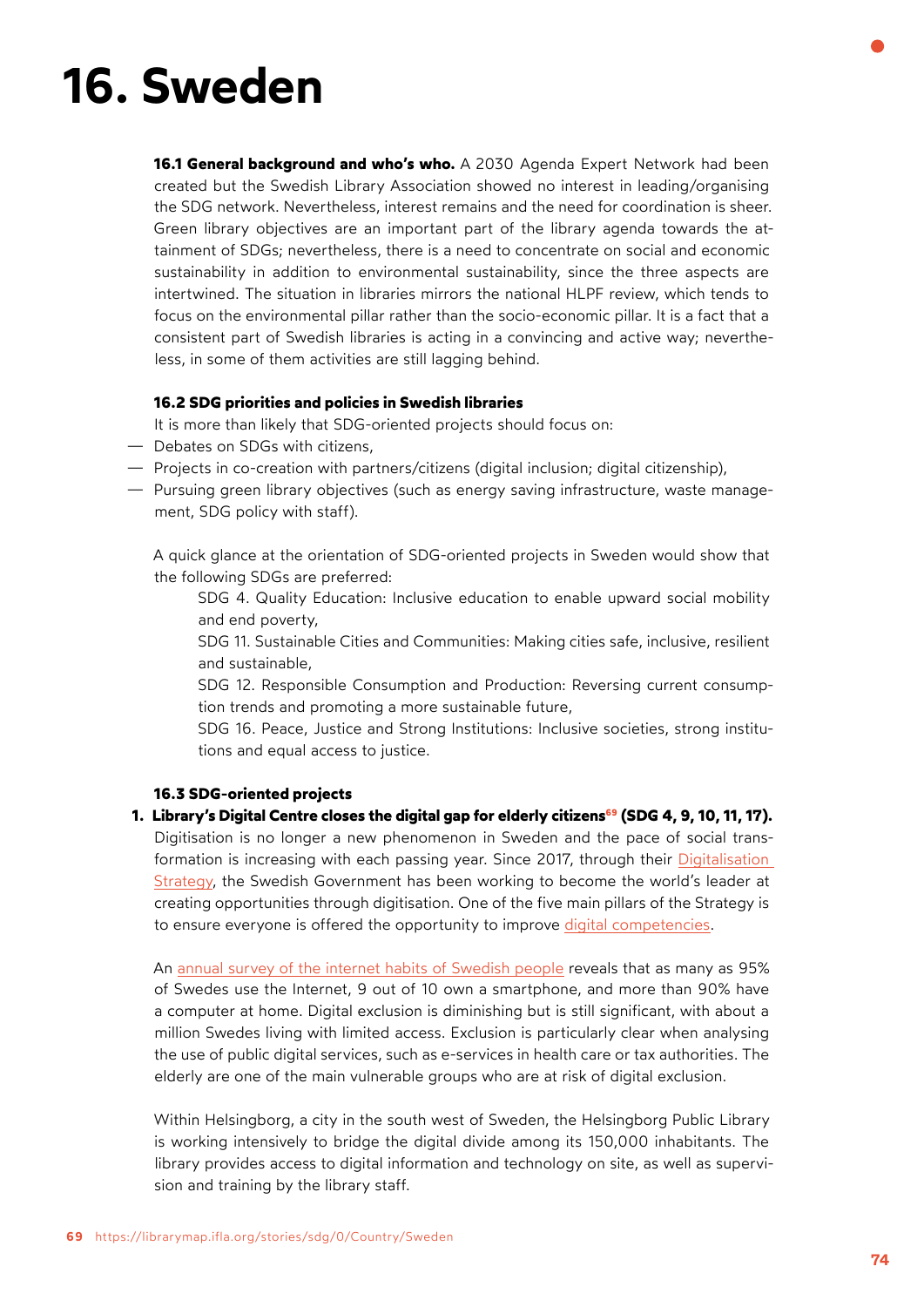In 2018, as the result of collaboration with the Helsingborg Digitalisation Department, the library opened its Digital Centre, equipped with trained staff and technology such as computers, scanners, printers, and tablets. Serving approximately 200 visitors per day, the Centre is located on the library's premises and keeps the same service hours. In collaboration with the Helsingborg Healthcare Department, the Centre's staff also works off-site to reach the elderly at senior citizens' meeting points, such as recreational facilities, pop-up events and the library's bus, among others.

The Library's staff explained what drove the Centre's creation: "Simply providing access to ICT and broadband is not sufficient to close the digital gap. Instead, citizens need access to a place where tools are located as well as hands-on training, such as using a computer and other tools, surfing the internet, and accessing online public services. Access to the Digital Centre helps increase digital literacy of this and other target groups and creates stronger civic engagement by involving citizens in the co-creation of new services. As part of the collaboration with [HBG Works Innovation Hub](https://innovation.helsingborg.se/hbgworks/), our Centre also functions as a test site for new digital services developed by the municipality. While our primary target groups are senior citizens, those with a migrant background, children, and young adults, we are open to all groups."

Programme evaluation results show that a major portion of the Centre's users are becoming increasingly self-sufficient when it comes to the use of technology and digital services. The value of the Digital Centre's services is especially high among seniors. A 70-year-old user shared her experience: "As a senior citizen it is harder to be updated when it comes to all things digital. The Digital Centre at the Library is perfect for me and I can easily get the help I need."

While the Library's Digital Centre did not close during the pandemic, in addition to regular services it began offering digital courses like Talk Digital, covering content on a variety of topics and skill levels. In 2020, a [national survey](https://svenskarnaochinternet.se/rapporter/svenskarna-och-internet-2020/the-swedes-and-the-internet-2020-summary/) revealed that during the COVID-19 pandemic older people in particular started using digital services more frequently than before, or tried them for the first time. Elderly people have also used digital healthcare services more during the pandemic with 7 out of 10 accessing a digital health care service.

The library's Digital Centre has contributed to an increased use of digital tools and expanded the possibilities of the internet and technical upskilling among elderly people in Helsingborg.

**16.4 Funding sources and evaluation.** Normally, SDG-oriented activities would be funded by the cultural departments of national and local agencies. It should be also evaluated whether the setting up of complex projects being funded through EU resources would be a challenge worth undertaking by small public libraries.

Evaluation is carried out only in case of additional funding provided to libraries and is meeting the criteria set up by the funding agency/institution. Other kinds of SDG indicators may be difficult to apply because they are not connected with library activities.